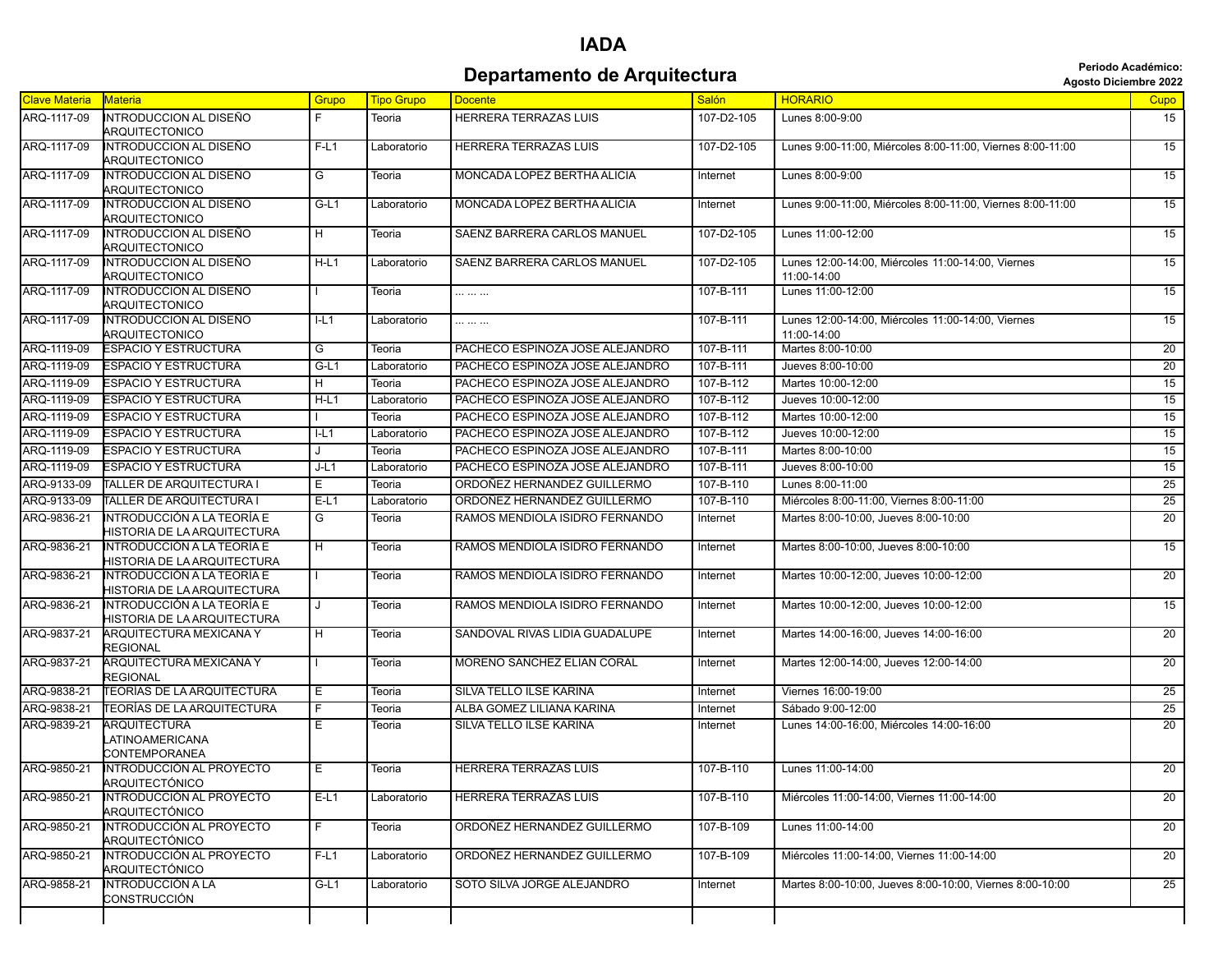#### **IADA Departamento de Arquitectura Agosto Diciembre 2022**

| Agosto Diciembre 202 |  |  |
|----------------------|--|--|
|----------------------|--|--|

|               |                                                                  |        |                   |                                                |             | ngoalo pierempre sess                                            |                 |
|---------------|------------------------------------------------------------------|--------|-------------------|------------------------------------------------|-------------|------------------------------------------------------------------|-----------------|
| Clave Materia | <b>Materia</b>                                                   | Grupo  | <b>Tipo Grupo</b> | <b>Docente</b>                                 | Salón       | <b>HORARIO</b>                                                   | <b>Cupo</b>     |
| ARQ-9858-21   | <b>INTRODUCCIÓN A LA</b><br>CONSTRUCCIÓN                         | $H-L1$ | Laboratorio       | <b>ESPARZA ORTIZ MIGUEL ANGEL</b>              | Internet    | Martes 14:00-17:00, Jueves 14:00-17:00                           | 25              |
| ARQ-9870-21   | <b>REPRESENTACIÓN</b><br>ARQUITECTÓNICA                          | $F-L1$ | Laboratorio       | <b>MONTES PORRAS MIGUEL</b>                    | 107-B-112   | Martes 12:00-15:00, Jueves 12:00-15:00                           | 15              |
| ARQ-9870-21   | <b>REPRESENTACIÓN</b><br>ARQUITECTÓNICA                          | $G-L1$ | Laboratorio       | PACHECO ESPINOZA JOSE ALEJANDRO                | 107-B-111   | Martes 12:00-15:00, Jueves 12:00-15:00                           | $\overline{15}$ |
| ARQ-9870-21   | <b>REPRESENTACIÓN</b><br>ARQUITECTÓNICA                          | $H-L1$ | Laboratorio       | PACHECO ESPINOZA JOSE ALEJANDRO                | 107-B-111   | Martes 12:00-15:00, Jueves 12:00-15:00                           | 15              |
| ARQ-9870-21   | <b>REPRESENTACIÓN</b><br>ARQUITECTÓNICA                          | L1     | Laboratorio       | <b>MONTES PORRAS MIGUEL</b>                    | 107-B-112   | Martes 12:00-15:00, Jueves 12:00-15:00                           | $\overline{15}$ |
| ARQ-9871-21   | <b>GEOMETRIA DESCRIPTIVA Y</b><br>TRIDIMENSIONAL                 | $G-L1$ | Laboratorio       | MONCADA LOPEZ BERTHA ALICIA                    | Internet    | Lunes 11:00-14:00, Miércoles 11:00-14:00, Viernes<br>11:00-14:00 | 15              |
| ARQ-9871-21   | <b>GEOMETRIA DESCRIPTIVA Y</b><br>TRIDIMENSIONAL                 | $H-L1$ | Laboratorio       | <b>SAENZ BARRERA CARLOS MANUEL</b>             | 107-B-111   | Lunes 8:00-11:00, Miércoles 8:00-11:00, Viernes 8:00-11:00       | 15              |
| ARQ-9871-21   | <b>GEOMETRIA DESCRIPTIVA Y</b><br>TRIDIMENSIONAL                 | $I-L1$ | Laboratorio       | GARCIA JAUREGUI MARIA GUADALUPE AN   107-B-112 |             | Lunes 11:00-14:00, Miércoles 11:00-14:00, Viernes<br>11:00-14:00 | 15              |
| ARQ-9871-21   | <b>GEOMETRIA DESCRIPTIVA Y</b><br>TRIDIMENSIONAL                 | $J-L1$ | Laboratorio       | GARCIA JAUREGUI MARIA GUADALUPE AN I           | 107-B-109   | Lunes 8:00-11:00, Miércoles 8:00-11:00, Viernes 8:00-11:00       | 15              |
| ARQ-9872-21   | APUNTES ARQUITECTÓNICOS                                          | $F-L1$ | Laboratorio       | <b>MONTES PORRAS MIGUEL</b>                    | 107-B-111   | Martes 10:00-12:00, Jueves 10:00-12:00                           | $\overline{25}$ |
| ARQ-9872-21   | APUNTES ARQUITECTÓNICOS                                          | $G-L1$ | Laboratorio       | PACHECO ESPINOZA JOSE ALEJANDRO                | 107-B-101-h | Viernes 8:00-12:00                                               | 25              |
| ARQ-9873-21   | <b>INSTRUMENTOS DE</b><br>REPRESENTACIÓN POR<br>COMPUTADORA I    | $G-L1$ | Laboratorio       | .                                              | 107-D4-215  | Lunes 8:00-10:00. Miércoles 8:00-10:00                           | 25              |
| ARQ-9873-21   | <b>INSTRUMENTOS DE</b><br>REPRESENTACIÓN POR<br>COMPUTADORA I    | $H-L1$ | Laboratorio       | SOTO SILVA JORGE ALEJANDRO                     | Internet    | Martes 17:00-19:00, Jueves 17:00-19:00                           | 25              |
| ARQ-9874-21   | <b>TÉCNICAS DE REPRESENTACIÓN</b><br>ARQUITECTÓNICA Y DE PAISAJE | $E-L1$ | Laboratorio       | <b>MONTES PORRAS MIGUEL</b>                    | 107-B-110   | Martes 8:00-10:00. Jueves 8:00-10:00                             | $\overline{25}$ |
| ARQ-9874-21   | ITÉCNICAS DE REPRESENTACIÓN<br>ARQUITECTÓNICA Y DE PAISAJE       | $F-L1$ | Laboratorio       | DEL ROSAL CARAVEO CARLOS                       | Internet    | Martes 16:00-18:00, Jueves 16:00-18:00                           | $\overline{20}$ |

#### **Departamento de Diseño Agosto Diciembre 2022**

| <b>Clave Materia</b> | <b>Materia</b>                               | Grupo          | <b>Tipo Grupo</b> | <b>Docente</b>                     | Salón       | <b>HORARIO</b>                           | Cupo            |
|----------------------|----------------------------------------------|----------------|-------------------|------------------------------------|-------------|------------------------------------------|-----------------|
| DIS-1405-00          | HISTORIA DEL DISEÑO GRAFICO                  | $\overline{A}$ | Teoria            | SANCHEZ GARCIA SALVADOR DE JESUS   | Internet    |                                          | 30              |
| DIS-1405-00          | <b>HISTORIA DEL DISEÑO GRAFICO</b>           | $A-L1$         | Laboratorio       | SANCHEZ GARCIA SALVADOR DE JESUS   | Internet    |                                          | 30              |
| DIS-1405-00          | HISTORIA DEL DISEÑO GRAFICO                  | B.             | Teoria            | MARENCO DOMINGUEZ ANGELA PATRICIA  | Internet    |                                          | $\overline{30}$ |
| DIS-1405-00          | HISTORIA DEL DISEÑO GRAFICO                  | $B-L1$         | Laboratorio       | MARENCO DOMINGUEZ ANGELA PATRICIA  | Internet    |                                          | $\overline{30}$ |
| DIS-1406-00          | DISEÑO GRAFICO EN MEXICO                     | A              | Teoria            | MARTINEZ MOCTEZUMA ANGELICA        | Internet    |                                          | $\overline{30}$ |
| DIS-1406-00          | DISEÑO GRAFICO EN MEXICO                     | $A-L1$         | Laboratorio       | MARTINEZ MOCTEZUMA ANGELICA        | Internet    |                                          | 30              |
| DIS-1407-00          | METODOLOGIA DEL DISEÑO                       | C              | Teoria            | MARTINEZ MOCTEZUMA ANGELICA        | Internet    |                                          | 30              |
| DIS-1407-00          | METODOLOGIA DEL DISEÑO                       | $C-L1$         | Laboratorio       | MARTINEZ MOCTEZUMA ANGELICA        | Internet    |                                          | 30              |
| DIS-1408-00          | TECNOLOGIA PARA EL DISEÑO II                 | D.             | Teoria            | SANTIZO ALVARADO PERLA ALEJANDRA   | 107-C-209   | Martes 14:00-15:00                       | 20              |
| DIS-1408-00          | TECNOLOGIA PARA EL DISEÑO II                 | $D-L1$         | Laboratorio       | SANTIZO ALVARADO PERLA ALEJANDRA   | 107-C-209   | Martes 15:00-16:00, Jueves 14:00-16:00   | $\overline{20}$ |
| DIS-1408-00          | ITECNOLOGIA PARA EL DISEÑO II                | Е              | Teoria            | SARANDINGUA TORRES RAUL ALEJANDRO  | 107-D4-215  | Lunes 12:00-13:00                        | 20              |
| DIS-1408-00          | ITECNOLOGIA PARA EL DISEÑO II                | $E-L1$         | Laboratorio       | SARANDINGUA TORRES RAUL ALEJANDRO  | 107-D4-215  | Lunes 13:00-14:00, Miércoles 12:00-14:00 | 20              |
| DIS-1409-00          | PERCEPCION Y COLOR                           | A              | Teoria            | CASTELLANOS CUEVAS ANGELICA CYNTHI | 107-B-101-g | Viernes 12:00-14:00                      | 20              |
| DIS-1409-00          | PERCEPCION Y COLOR                           | $A-L1$         | Laboratorio       | CASTELLANOS CUEVAS ANGELICA CYNTHI | 107-B-101-g | Viernes 14:00-16:00                      | $\overline{20}$ |
| DIS-1410-00          | MATEMATICAS PARA EL DISEÑO<br><b>GRAFICO</b> | A              | Teoria            |                                    | 107-B-115   | Lunes 10:00-11:00                        | $\overline{20}$ |
| DIS-1410-00          | MATEMATICAS PARA EL DISEÑO<br><b>GRAFICO</b> | $A-L1$         | Laboratorio       | .                                  | 107-B-115   | Lunes 11:00-12:00, Miércoles 10:00-12:00 | 20              |
|                      |                                              |                |                   |                                    |             |                                          |                 |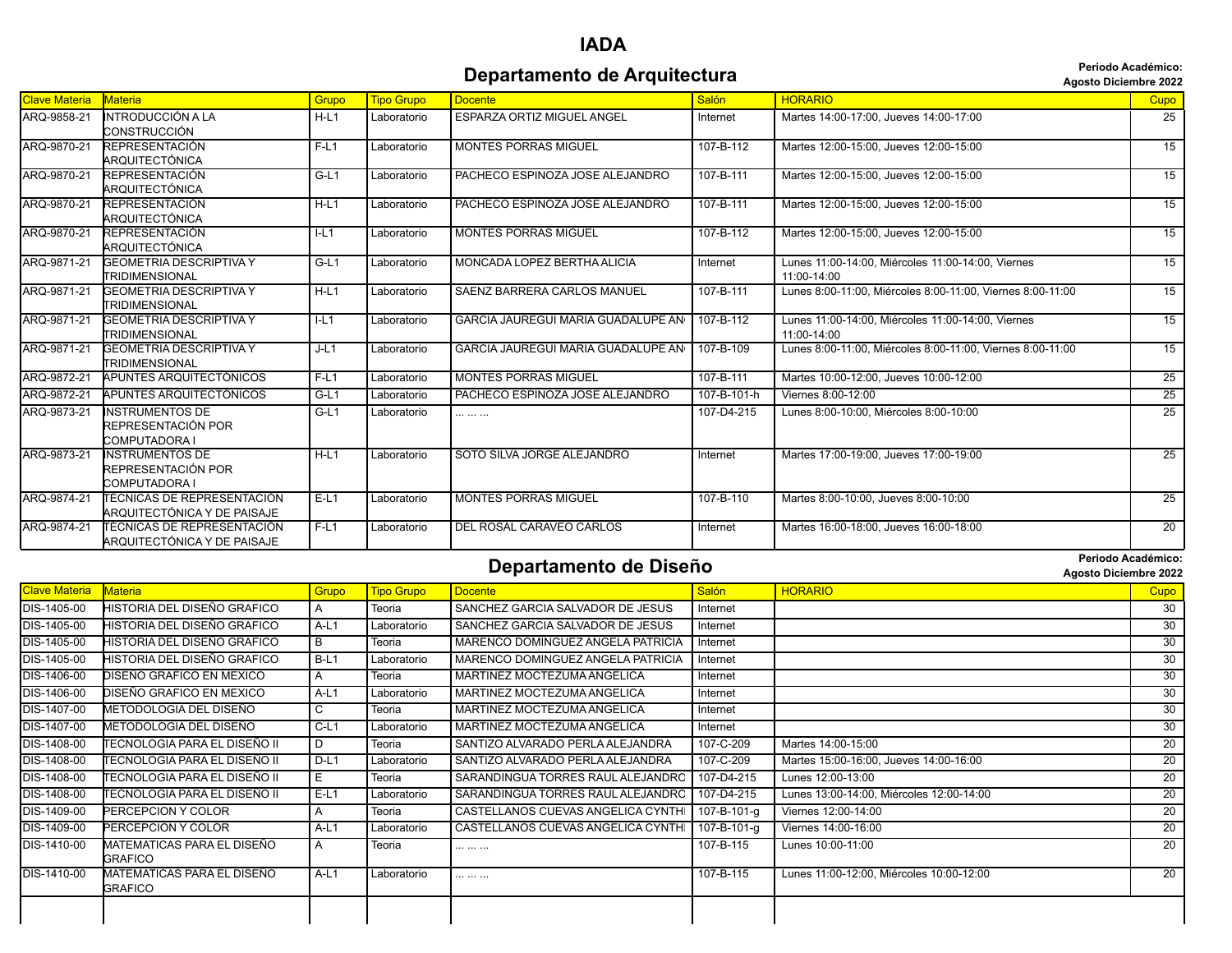## **Departamento de Diseño Agosto Diciembre 2022**<br>Agosto Diciembre 2022

|  | <b>Agosto Diciembre 202</b> |  |
|--|-----------------------------|--|
|  |                             |  |

| <b>Clave Materia</b> | Materia                                               | Grupo  | <b>Tipo Grupo</b> | <b>Docente</b>                     | <b>Salón</b>        | <b>HORARIO</b>                             | Cupo            |
|----------------------|-------------------------------------------------------|--------|-------------------|------------------------------------|---------------------|--------------------------------------------|-----------------|
| DIS-1410-00          | MATEMATICAS PARA EL DISEÑO<br><b>GRAFICO</b>          | B      | Teoria            | SOLORZANO HERNANDEZ MIGUEL ANGEL   | 107-B-115           | Martes 10:00-11:00                         | 20              |
| DIS-1410-00          | MATEMATICAS PARA EL DISEÑO<br><b>GRAFICO</b>          | $B-L1$ | Laboratorio       | SOLORZANO HERNANDEZ MIGUEL ANGEL   | 107-B-115           | Martes 11:00-12:00, Jueves 10:00-12:00     | 20              |
| DIS-1410-00          | MATEMATICAS PARA EL DISEÑO<br><b>GRAFICO</b>          | C      | Teoria            | SOLORZANO HERNANDEZ MIGUEL ANGEL   | 107-B-115           | Martes 8:00-9:00                           | $\overline{20}$ |
| DIS-1410-00          | MATEMATICAS PARA EL DISEÑO<br><b>GRAFICO</b>          | $C-L1$ | Laboratorio       | SOLORZANO HERNANDEZ MIGUEL ANGEL   | 107-B-115           | Martes 9:00-10:00, Jueves 8:00-10:00       | 20 <sup>2</sup> |
| DIS-1411-00          | TALLER DE SEMIOTICA Y DISEÑO                          | Α      | Teoria            | SANTIZO ALVARADO PERLA ALEJANDRA   | 107-B-110           | Martes 10:00-12:00                         | 30              |
| DIS-1411-00          | TALLER DE SEMIOTICA Y DISEÑO                          | $A-L1$ | Laboratorio       | SANTIZO ALVARADO PERLA ALEJANDRA   | 107-B-110           | Jueves 10:00-12:00                         | 30              |
| DIS-1412-00          | DISEÑO TIPOGRAFICO                                    | A      | Teoria            | CASTELLANOS CUEVAS ANGELICA CYNTHI | $107 - B - 101 - g$ | Lunes 8:00-10:00                           | 30              |
| DIS-1412-00          | <b>DISEÑO TIPOGRAFICO</b>                             | $A-L1$ | Laboratorio       | CASTELLANOS CUEVAS ANGELICA CYNTHI | 107-B-101-g         | Miércoles 8:00-10:00, Viernes 8:00-10:00   | 30              |
| DIS-1413-00          | <b>IDENTIDAD Y SISTEMAS</b><br>VISUALES               | A      | Teoria            | CASTELLANOS CUEVAS ANGELICA CYNTHI | 107-B-101-b         | Lunes 10:00-12:00                          | 30              |
| DIS-1413-00          | <b>DENTIDAD Y SISTEMAS</b><br>VISUALES                | $A-L1$ | Laboratorio       | CASTELLANOS CUEVAS ANGELICA CYNTHI | 107-B-101-b         | Miércoles 10:00-12:00, Viernes 10:00-12:00 | 30              |
| DIS-1414-00          | <b>INFODISEÑO</b>                                     | A      | Teoria            | CASTELLANOS CUEVAS ANGELICA CYNTHI | 107-B-101-g         | Lunes 12:00-14:00                          | 30              |
| DIS-1414-00          | <b>INFODISEÑO</b>                                     | $A-L1$ | Laboratorio       | CASTELLANOS CUEVAS ANGELICA CYNTHI | 107-B-101-g         | Miércoles 12:00-14:00                      | 30              |
| DIS-1416-00          | <b>PRE-PRENSA DIGITAL</b>                             | A      | Teoria            | SAENZ GUTIERREZ KARLA              | 107-D1-112          | Martes 12:00-14:00                         | 15              |
| DIS-1416-00          | PRE-PRENSA DIGITAL                                    | $A-L1$ | Laboratorio       | <b>SAENZ GUTIERREZ KARLA</b>       | 107-D1-112          | Jueves 12:00-14:00                         | 15              |
| DIS-1416-00          | PRE-PRENSA DIGITAL                                    | В      | Teoria            | <b>SAENZ GUTIERREZ KARLA</b>       | 107-D1-112          | Martes 10:00-12:00                         | 15              |
| DIS-1416-00          | PRE-PRENSA DIGITAL                                    | $B-L1$ | Laboratorio       | SAENZ GUTIERREZ KARLA              | 107-D1-112          | Jueves 10:00-12:00                         | 15              |
| DIS-1417-00          | <b>FOTOGRAFIA I</b>                                   | B      | Teoria            | ALCALA GOMEZ FERNANDO              | 107-D1-111          | Viernes 10:00-11:00                        | 15              |
| DIS-1417-00          | <b>FOTOGRAFIA I</b>                                   | $B-L1$ | Laboratorio       | ALCALA GOMEZ FERNANDO              | 107-D1-111          | Viernes 11:00-14:00                        | 15              |
| DIS-1418-00          | LABORATORIO DE ERGONOMIA<br>PARA EL DISEÑO GRAFICO    | A      | Teoria            | SANTIZO ALVARADO PERLA ALEJANDRA   | 107-B-110           | Martes 12:00-13:00                         | 30 <sup>7</sup> |
| DIS-1418-00          | LABORATORIO DE ERGONOMIA<br>PARA EL DISEÑO GRAFICO    | $A-L1$ | Laboratorio       | SANTIZO ALVARADO PERLA ALEJANDRA   | 107-B-110           | Martes 13:00-14:00, Jueves 12:00-14:00     | 30              |
| DIS-1419-00          | <b>INTRODUCCION A LA</b><br>MERCADOTECNIA             | Α      | Teoria            | MARTINEZ MOCTEZUMA ANGELICA        | Internet            |                                            | 30              |
| DIS-1419-00          | <b>INTRODUCCION A LA</b><br><b>MERCADOTECNIA</b>      | $A-L1$ | Laboratorio       | MARTINEZ MOCTEZUMA ANGELICA        | Internet            |                                            | 30              |
| DIS-1420-00          | TALLER DE RETORICA Y<br>SEMIOTICA DE LA IMAGEN        | Α      | Teoria            | CORDOVA ORTEGA DANIELA GUADALUPE   | 107-B-109           | Martes 12:00-14:00                         | 30              |
| DIS-1420-00          | <b>TALLER DE RETORICA Y</b><br>SEMIOTICA DE LA IMAGEN | A-L1   | Laboratorio       | CORDOVA ORTEGA DANIELA GUADALUPE   | 107-B-109           | Jueves 12:00-14:00                         | 30              |
| DIS-1421-00          | TALLER DE DISCURSO PARA EL<br>DISEÑO GRAFICO          | Α      | Teoria            | CORDOVA ORTEGA DANIELA GUADALUPE   | Internet            |                                            | 30              |
| DIS-1421-00          | TALLER DE DISCURSO PARA EL<br>DISEÑO GRAFICO          | $A-L1$ | Laboratorio       | CORDOVA ORTEGA DANIELA GUADALUPE   | Internet            |                                            | 30              |
| DIS-1422-00          | DISEÑO EDITORIAL                                      | A      | Teoria            |                                    | 107-D3-208          | Lunes 8:00-10:00                           | 30              |
| DIS-1422-00          | <b>DISEÑO EDITORIAL</b>                               | $A-L1$ | Laboratorio       |                                    | 107-D4-208          | Miércoles 8:00-10:00. Viernes 8:00-10:00   | 30              |
| DIS-1423-00          | <b>COMPUTACION GRAFICA</b>                            | Α      | Teoria            | CARRANZA MARTINEZ PERLA BRICEL     | 107-B-208           | Lunes 8:00-9:00                            | 20              |
| DIS-1423-00          | <b>COMPUTACION GRAFICA</b>                            | A-L1   | Laboratorio       | CARRANZA MARTINEZ PERLA BRICEL     | 107-B-208           | Lunes 9:00-10:00, Miércoles 8:00-10:00     | 20              |
| DIS-1424-00          | <b>ANIMACION I</b>                                    | Α      | Teoria            | <b>GARZA ROJO GABRIEL RAFAEL</b>   | 107-B-101-g         | Martes 8:00-9:00                           | 30              |
| DIS-1424-00          | <b>ANIMACION I</b>                                    | $A-L1$ | Laboratorio       | <b>GARZA ROJO GABRIEL RAFAEL</b>   | 107-B-101-g         | Martes 9:00-10:00, Jueves 8:00-10:00       | 30              |
| DIS-1426-00          | TALLER DE PRODUCCION I                                | A      | Teoria            | SAENZ GUTIERREZ KARLA              | 107-D1-112          | Martes 14:00-15:00                         | 15              |
| DIS-1426-00          | TALLER DE PRODUCCION I                                | $A-L1$ | Laboratorio       | SAENZ GUTIERREZ KARLA              | 107-D1-112          | Martes 15:00-16:00, Jueves 14:00-16:00     | 15              |
| DIS-1427-00          | <b>TALLER DE PRODUCCION II</b>                        | A      | Teoria            | AVILA RUIZ JESUS MIGUEL            | 107-D1-112          | Lunes 12:00-13:00                          | 15              |
| DIS-1427-00          | TALLER DE PRODUCCION II                               | $A-L1$ | Laboratorio       | AVILA RUIZ JESUS MIGUEL            | 107-D1-112          | Lunes 13:00-14:00, Miércoles 12:00-14:00   | 15              |
| DIS-1428-00          | FOTOGRAFIA II                                         | A      | Teoria            | ALCALA GOMEZ FERNANDO              | 107-D1-111          | Miércoles 12:00-13:00                      | 15              |
| DIS-1428-00          | FOTOGRAFIA II                                         | $A-L1$ | Laboratorio       | ALCALA GOMEZ FERNANDO              | 107-D1-111          | Miércoles 13:00-16:00                      | 15              |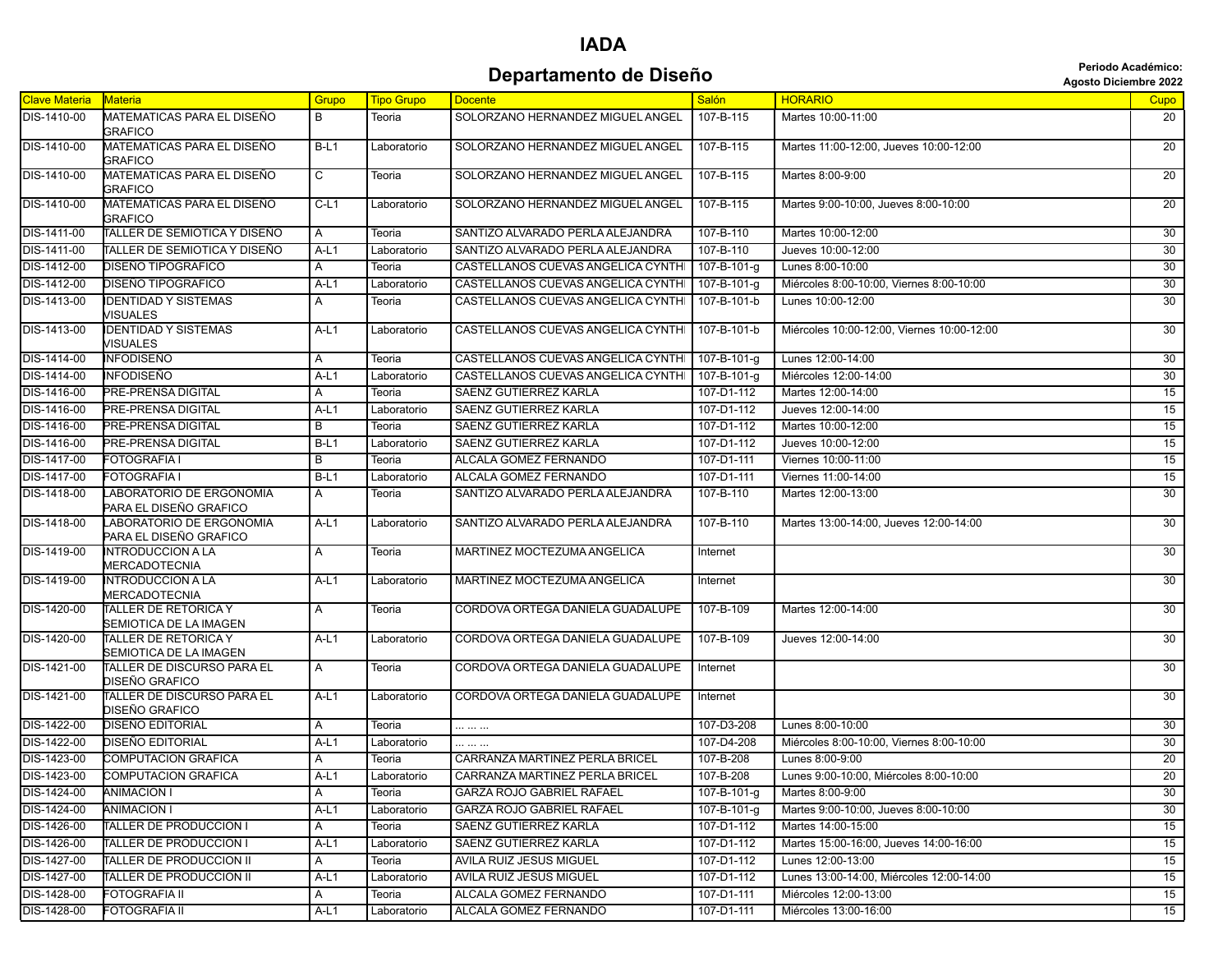#### **Departamento de Diseño Agosto Diciembre 2022**<br>Agosto Diciembre 2022

| <b>Clave Materia</b> | <b>Materia</b>                                | Grupo  | <b>Tipo Grupo</b> | <b>Docente</b>                     | <b>Salón</b> | <b>HORARIO</b>                                                   | <b>Cupo</b>     |
|----------------------|-----------------------------------------------|--------|-------------------|------------------------------------|--------------|------------------------------------------------------------------|-----------------|
| DIS-1429-00          | <b>VIDEO DIGITAL</b>                          | Α      | Teoria            | AVILA RUIZ JESUS MIGUEL            | 107-C-209    | Lunes 10:00-11:00                                                | 25              |
| DIS-1429-00          | <b>VIDEO DIGITAL</b>                          | $A-L1$ | Laboratorio       | AVILA RUIZ JESUS MIGUEL            | 107-C-209    | Lunes 11:00-12:00, Miércoles 10:00-12:00, Viernes<br>10:00-12:00 | $\overline{25}$ |
| DIS-1433-00          | <b>ANIMACION II</b>                           | Α      | Teoria            |                                    | 107-C-206    | Lunes 8:00-9:00                                                  | 20              |
| DIS-1433-00          | <b>ANIMACION II</b>                           | A-L1   | Laboratorio       | <b>GARZA ROJO GABRIEL RAFAEL</b>   | 107-C-206    | Lunes 9:00-10:00, Miércoles 8:00-10:00                           | 20              |
| DIS-1438-00          | PROCESOS Y COSTOS EN EL<br>DISEÑO             | C      | Teoria            | SAENZ GUTIERREZ KARLA              | 107-B-101-h  | Martes 8:00-10:00                                                | 30              |
| DIS-1438-00          | PROCESOS Y COSTOS EN EL<br>DISEÑO             | $C-L1$ | Laboratorio       | SAENZ GUTIERREZ KARLA              | 107-B-101-h  | Jueves 8:00-10:00                                                | 30              |
| DIS-1439-00          | <b>CREATIVIDAD PUBLICITARIA</b>               | A      | Teoria            | <b>ITURRIAGA GARCIA JORGE LUIS</b> | 107-B-101-b  | Martes 8:00-10:00                                                | 25              |
| DIS-1439-00          | <b>CREATIVIDAD PUBLICITARIA</b>               | $A-L1$ | Laboratorio       | <b>ITURRIAGA GARCIA JORGE LUIS</b> | 107-B-101-b  | Jueves 8:00-10:00                                                | 25              |
| DIS-1439-00          | CREATIVIDAD PUBLICITARIA                      | B      | Teoria            | ALCALA GOMEZ FERNANDO              | 107-B-101-c  | Martes 14:00-16:00                                               | 25              |
| DIS-1439-00          | <b>CREATIVIDAD PUBLICITARIA</b>               | $B-L1$ | Laboratorio       | ALCALA GOMEZ FERNANDO              | 107-B-101-c  | Jueves 14:00-16:00                                               | 25              |
| DIS-1439-00          | CREATIVIDAD PUBLICITARIA                      | C      | Teoria            | <b>HIDALGO BACA ELMER</b>          | Internet     | Martes 8:00-10:00                                                | 25              |
| DIS-1439-00          | CREATIVIDAD PUBLICITARIA                      | $C-L1$ | Laboratorio       | <b>HIDALGO BACA ELMER</b>          | Internet     | Jueves 8:00-10:00                                                | 25              |
| DIS-1448-00          | FUNDAMENTOS DEL DISEÑO                        | A      | Teoria            | FRAUSTO ACOSTA OSCAR IGNACIO       | 107-B-101-b  | Martes 14:00-16:00                                               | 25              |
| DIS-1448-00          | FUNDAMENTOS DEL DISEÑO                        | A-L1   | Laboratorio       | FRAUSTO ACOSTA OSCAR IGNACIO       | 107-B-101-b  | Jueves 14:00-16:00                                               | 25              |
| DIS-1448-00          | FUNDAMENTOS DEL DISEÑO                        | B      | Teoria            | MORALES GUERRERO JOSE MIGUEL       | 107-B-101-c  | Viernes 8:00-10:00                                               | 25              |
| DIS-1448-00          | FUNDAMENTOS DEL DISEÑO                        | $B-L1$ | Laboratorio       | MORALES GUERRERO JOSE MIGUEL       | 107-B-101-c  | Viernes 10:00-12:00                                              | 25              |
| DIS-1448-00          | FUNDAMENTOS DEL DISEÑO                        | С      | Teoria            | SOTO CEPEDA ERIKA IVETT            | 107-B-101-h  | Lunes 10:00-12:00                                                | 25              |
| DIS-1448-00          | FUNDAMENTOS DEL DISEÑO                        | $C-L1$ | Laboratorio       | SOTO CEPEDA ERIKA IVETT            | 107-B-101-h  | Miércoles 10:00-12:00                                            | 25              |
| DIS-2005-00          | INTRODUCCION A LA TEORIA DEL<br>DISEÑO        | A      | Teoria            | CORDOVA ORTEGA DANIELA GUADALUPE   | Internet     |                                                                  | 30              |
| DIS-2005-00          | <b>INTRODUCCION A LA TEORIA DEL</b><br>DISEÑO | A-L1   | Laboratorio       | CORDOVA ORTEGA DANIELA GUADALUPE   | Internet     |                                                                  | 30              |
| DIS-2005-00          | INTRODUCCION A LA TEORIA DEL<br>DISEÑO        | B      | Teoria            | SANDOVAL ORTEGA ANGEL YAIR         | Internet     |                                                                  | 30              |
| DIS-2005-00          | INTRODUCCION A LA TEORIA DEL<br>DISEÑO        | B-L1   | Laboratorio       | SANDOVAL ORTEGA ANGEL YAIR         | Internet     |                                                                  | 30              |
| DIS-2007-00          | ANALISIS DE LA CULTURA Y EL<br>ARTE           | A      | Teoria            | MARTINEZ MOCTEZUMA ANGELICA        | Internet     |                                                                  | 30              |
| DIS-2007-00          | ANALISIS DE LA CULTURA Y EL<br>ARTE           | A-L1   | Laboratorio       | MARTINEZ MOCTEZUMA ANGELICA        | Internet     |                                                                  | 30              |
| DIS-2007-00          | ANALISIS DE LA CULTURA Y EL<br>ARTE           | В      | Teoria            | OCHOA TORRES JULIO CESAR           | Internet     |                                                                  | 30              |
| DIS-2007-00          | ANALISIS DE LA CULTURA Y EL<br>ARTE           | $B-L1$ | Laboratorio       | OCHOA TORRES JULIO CESAR           | Internet     |                                                                  | 30              |
| DIS-2008-00          | FUNDAMENTOS DEL DIBUJO                        | D      | Teoria            | SARANDINGUA TORRES RAUL ALEJANDRO  | 107-B-101-f  | Lunes 10:00-11:00                                                | 25              |
| DIS-2008-00          | FUNDAMENTOS DEL DIBUJO                        | $D-L1$ | Laboratorio       | SARANDINGUA TORRES RAUL ALEJANDRO  | 107-B-101-f  | Lunes 11:00-12:00, Miércoles 10:00-12:00                         | 25              |
| DIS-2008-00          | FUNDAMENTOS DEL DIBUJO                        | Е.     | Teoria            | CARRANZA MARTINEZ PERLA BRICEL     | 107-B-101-e  | Lunes 10:00-11:00                                                | 25              |
| DIS-2008-00          | FUNDAMENTOS DEL DIBUJO                        | $E-L1$ | Laboratorio       | CARRANZA MARTINEZ PERLA BRICEL     | 107-B-101-e  | Lunes 11:00-12:00, Miércoles 10:00-12:00                         | 25              |
| DIS-2009-00          | TEORIAS DE LA COMUNICACION                    | A      | Teoria            | SALGADO HUESCA SUSANA              | Internet     |                                                                  | 30              |
| DIS-2009-00          | <b>TEORIAS DE LA COMUNICACION</b>             | $A-L1$ | Laboratorio       | SALGADO HUESCA SUSANA              | Internet     |                                                                  | 30              |
| DIS-2009-00          | <b>TEORIAS DE LA COMUNICACION</b>             | B      | Teoria            | OJEDA ARREDONDO ARMANDO            | Internet     |                                                                  | 30              |
| DIS-2009-00          | TEORIAS DE LA COMUNICACION                    | B-L1   | Laboratorio       | OJEDA ARREDONDO ARMANDO            | Internet     |                                                                  | $\overline{30}$ |
| DIS-2320-00          | INTRODUCCION A LA IMAGEN                      | A      | Teoria            | OCHOA TORRES JULIO CESAR           | Internet     |                                                                  | 30              |
| DIS-2320-00          | INTRODUCCION A LA IMAGEN                      | A-L1   | Laboratorio       | OCHOA TORRES JULIO CESAR           | Internet     |                                                                  | 30              |
| DIS-2321-00          | BOCETAJE E ILUSTRACION                        | A      | Teoria            | GARZA ROJO GABRIEL RAFAEL          | 107-B-101-g  | Martes 12:00-13:00                                               | 20              |
| DIS-2321-00          | <b>BOCETAJE E ILUSTRACION</b>                 | A-L1   | Laboratorio       | GARZA ROJO GABRIEL RAFAEL          | 107-B-101-g  | Martes 13:00-14:00, Jueves 12:00-14:00                           | 20              |
| DIS-2321-00          | BOCETAJE E ILUSTRACION                        | В      | Teoria            | GARZA ROJO GABRIEL RAFAEL          | 107-B-101-g  | Martes 10:00-11:00                                               | 20              |
| DIS-2321-00          | BOCETAJE E ILUSTRACION                        | $B-L1$ | Laboratorio       | <b>GARZA ROJO GABRIEL RAFAEL</b>   | 107-B-101-g  | Martes 11:00-12:00, Jueves 10:00-12:00                           | 20              |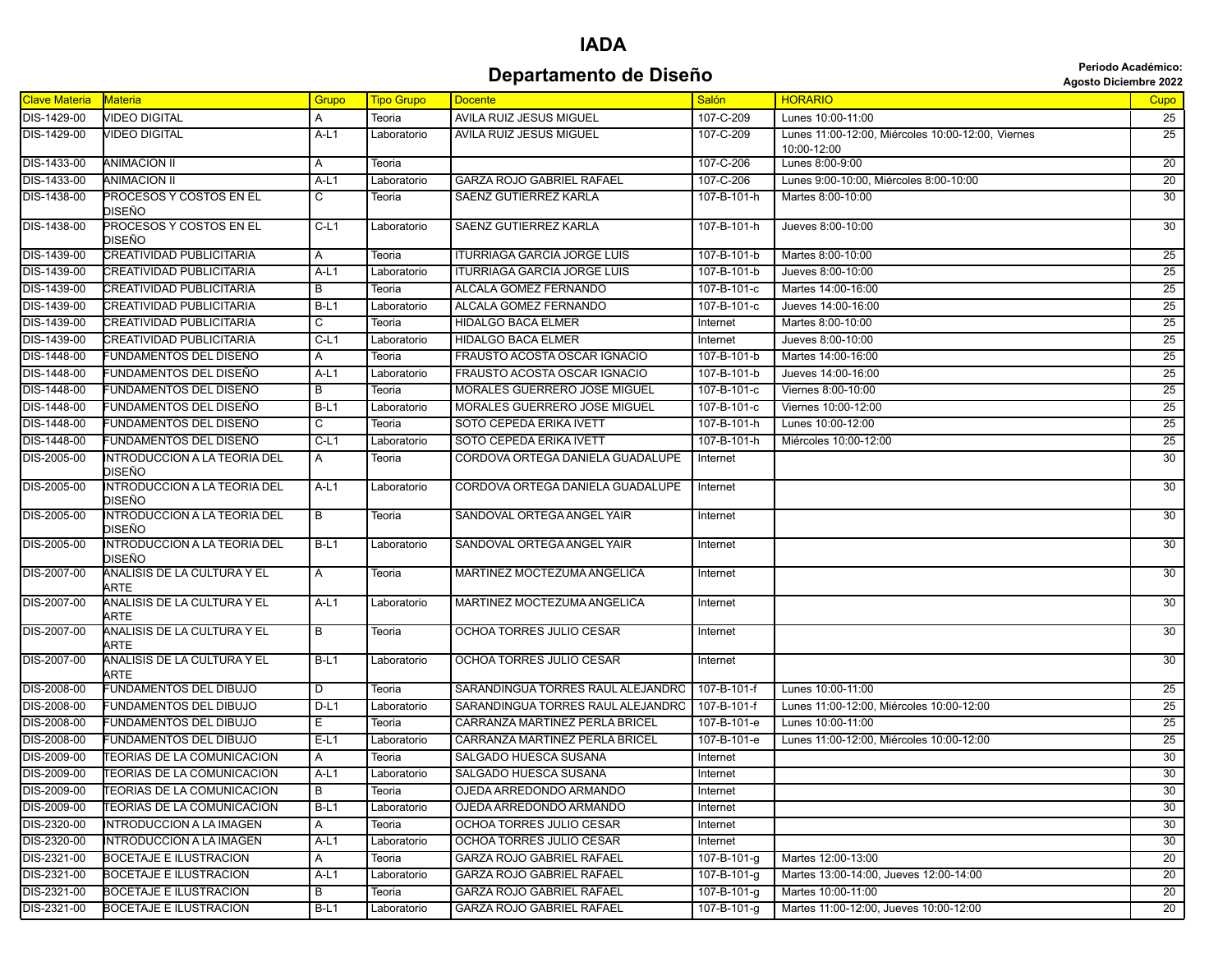#### **Departamento de Diseño Agosto Diciembre 2022**<br>Agosto Diciembre 2022

| Clave Materia | Materia                                        | Grupo          | <b>Tipo Grupo</b> | <b>Docente</b>                             | <b>Salón</b>        | <b>HORARIO</b>                                    | Cupo            |
|---------------|------------------------------------------------|----------------|-------------------|--------------------------------------------|---------------------|---------------------------------------------------|-----------------|
| DIS-2322-00   | <b>EXPRESION PLASTICA</b>                      | A              | Teoria            | <b>GARZA ROJO GABRIEL RAFAEL</b>           | 107-B-101-e         | Lunes 12:00-13:00                                 | 25              |
| DIS-2322-00   | <b>EXPRESION PLASTICA</b>                      | $A-L1$         | Laboratorio       | <b>GARZA ROJO GABRIEL RAFAEL</b>           | 107-B-101-e         | Lunes 13:00-14:00, Miércoles 12:00-14:00          | 25              |
| DIS-2322-00   | <b>EXPRESION PLASTICA</b>                      | $\overline{B}$ | Teoria            | CARRANZA MARTINEZ PERLA BRICEL             | 107-B-101-e         | Lunes 14:00-15:00                                 | 25              |
| DIS-2322-00   | <b>EXPRESION PLASTICA</b>                      | $B-L1$         | Laboratorio       | CARRANZA MARTINEZ PERLA BRICEL             | 107-B-101-e         | Lunes 15:00-16:00, Miércoles 14:00-16:00          | 25              |
| DIS-2323-00   | <b>TECNOLOGIA PARA EL DISEÑO I</b>             | Е              | Teoria            | SANTIZO ALVARADO PERLA ALEJANDRA           | 107-C-209           | Martes 8:00-9:00                                  | 25              |
| DIS-2323-00   | ÍTECNOLOGIA PARA EL DISEÑO I                   | $E-L1$         | Laboratorio       | SANTIZO ALVARADO PERLA ALEJANDRA           | 107-C-209           | Martes 9:00-10:00, Jueves 8:00-10:00              | 25              |
| DIS-2323-00   | TECNOLOGIA PARA EL DISEÑO I                    | F              | Teoria            | CARRANZA MARTINEZ PERLA BRICEL             | 107-C-209           | Lunes 12:00-13:00                                 | 25              |
| DIS-2323-00   | TECNOLOGIA PARA EL DISEÑO I                    | F-L1           | Laboratorio       | CARRANZA MARTINEZ PERLA BRICEL             | 107-C-209           | Lunes 13:00-14:00, Miércoles 12:00-14:00          | 25              |
| DIS-2326-00   | <b>GEOMETRIA</b>                               | A              | Teoria            | PEREZ ENRIQUEZ ALEJANDRA                   | 107-B-101-g         | Lunes 10:00-11:00                                 | 30              |
| DIS-2326-00   | <b>GEOMETRIA</b>                               | $A-L1$         | Laboratorio       | PEREZ ENRIQUEZ ALEJANDRA                   | $107 - B - 101 - g$ | Lunes 11:00-12:00, Miércoles 10:00-12:00, Viernes | 30              |
|               |                                                |                |                   |                                            |                     | 10:00-12:00                                       |                 |
| DIS-3611-04   | INTRODUCCION A LA PUBLICIDAD                   | A              | Teoria            | OJEDA ARREDONDO ARMANDO                    | 107-B-101-b         | Martes 10:00-12:00                                | 25              |
| DIS-3611-04   | INTRODUCCION A LA PUBLICIDAD                   | A-L1           | Laboratorio       | OJEDA ARREDONDO ARMANDO                    | 107-B-101-b         | Jueves 10:00-12:00                                | 25              |
| DIS-3611-04   | INTRODUCCION A LA PUBLICIDAD                   | В              | Teoria            | VAZQUEZ BERNAL BERENICE IVETTE             | 107-B-101-c         | Martes 12:00-14:00                                | 25              |
| DIS-3611-04   | INTRODUCCION A LA PUBLICIDAD                   | $B-L1$         | Laboratorio       | VAZQUEZ BERNAL BERENICE IVETTE             | 107-B-101-c         | Jueves 12:00-14:00                                | 25              |
| DIS-3611-04   | <b>INTRODUCCION A LA PUBLICIDAD</b>            | $\overline{c}$ | Teoria            | <b>HIDALGO BACA ELMER</b>                  | Internet            | Martes 10:00-12:00                                | 25              |
| DIS-3611-04   | <b>INTRODUCCION A LA PUBLICIDAD</b>            | $C-L1$         | Laboratorio       | <b>HIDALGO BACA ELMER</b>                  | Internet            | Jueves 10:00-12:00                                | 25              |
| DIS-3611-04   | INTRODUCCION A LA PUBLICIDAD                   | D              | Teoria            | PEREZ ENRIQUEZ ALEJANDRA                   | 107-B-101-f         | Miércoles 12:00-14:00                             | 30              |
| DIS-3611-04   | <b>INTRODUCCION A LA PUBLICIDAD</b>            | $D-L1$         | Laboratorio       | PEREZ ENRIQUEZ ALEJANDRA                   | 107-B-101-f         | Lunes 12:00-14:00                                 | 30              |
| DIS-4301-97   | <b>SERIGRAFIA</b>                              | $A-L1$         | Laboratorio       | <b>SAENZ GUTIERREZ KARLA</b>               | 107-D1-112          | Viernes 8:00-12:00                                | 15              |
| DIS-9809-00   | HERRAMIENTAS DEL DISEÑO<br><b>PUBLICITARIO</b> | A              | Teoria            | MORALES GUERRERO JOSE MIGUEL               | 107-B-101-c         | Lunes 10:00-12:00                                 | 25              |
| DIS-9809-00   | HERRAMIENTAS DEL DISEÑO<br><b>PUBLICITARIO</b> | $A-L1$         | Laboratorio       | MORALES GUERRERO JOSE MIGUEL               | 107-B-101-c         | Miércoles 10:00-12:00                             | 25              |
| DIS-9809-00   | HERRAMIENTAS DEL DISEÑO<br><b>PUBLICITARIO</b> | $\overline{B}$ | Teoria            | CASTAÑEDA RESENDIZ MYRIAM                  | 107-B-101-c         | Lunes 12:00-14:00                                 | 25              |
| DIS-9809-00   | HERRAMIENTAS DEL DISEÑO<br><b>PUBLICITARIO</b> | B-L1           | Laboratorio       | CASTAÑEDA RESENDIZ MYRIAM                  | 107-B-101-c         | Miércoles 12:00-14:00                             | $\overline{25}$ |
| DIS-9811-00   | <b>MARCO LEGAL</b>                             | A              | Teoria            | OJEDA ARREDONDO ARMANDO                    | 107-B-101-d         | Martes 8:00-10:00                                 | 25              |
| DIS-9811-00   | <b>MARCO LEGAL</b>                             | $A-L1$         | Laboratorio       | OJEDA ARREDONDO ARMANDO                    | 107-B-101-d         | Jueves 8:00-10:00                                 | 25              |
| DIS-9811-00   | <b>MARCO LEGAL</b>                             | В              | Teoria            | FRAUSTO ACOSTA OSCAR IGNACIO               | 107-B-101-c         | Martes 10:00-12:00                                | 25              |
| DIS-9811-00   | <b>MARCO LEGAL</b>                             | $B-L1$         | Laboratorio       | FRAUSTO ACOSTA OSCAR IGNACIO               | 107-B-101-c         | Jueves 10:00-12:00                                | 25              |
| DIS-9812-00   | <b>ESTILOS Y TENDENCIAS</b>                    | Α              | Teoria            | FRAUSTO ACOSTA OSCAR IGNACIO               | 107-B-101-e         | Martes 12:00-14:00                                | 25              |
|               | ARTISTICAS                                     |                |                   |                                            |                     |                                                   |                 |
| DIS-9812-00   | <b>ESTILOS Y TENDENCIAS</b><br>ARTISTICAS      | $A-L1$         | Laboratorio       | FRAUSTO ACOSTA OSCAR IGNACIO               | 107-B-101-e         | Jueves 12:00-14:00                                | 25              |
| DIS-9812-00   | <b>ESTILOS Y TENDENCIAS</b><br>ARTISTICAS      | В              | Teoria            | FRAUSTO ACOSTA OSCAR IGNACIO               | $107 - B - 101 - f$ | Martes 8:00-10:00                                 | 25              |
| DIS-9812-00   | <b>ESTILOS Y TENDENCIAS</b><br>ARTISTICAS      | $B-L1$         | Laboratorio       | FRAUSTO ACOSTA OSCAR IGNACIO               | 107-B-101-f         | Jueves 8:00-10:00                                 | 25              |
| DIS-9818-00   | PUBLICIDAD II (MEDIOS<br>AUDIOVISUALES)        | A              | Teoria            | TOVAR HERRERA JOSE ROBERTO                 | 107-B-101-b         | Lunes 8:00-10:00                                  | 25              |
| DIS-9818-00   | PUBLICIDAD II (MEDIOS<br>AUDIOVISUALES)        | A-L1           |                   | Complementari   TOVAR HERRERA JOSE ROBERTO | 107-B-101-b         | Miércoles 8:00-10:00. Viernes 8:00-10:00          | 25              |
| DIS-9818-00   | PUBLICIDAD II (MEDIOS<br>AUDIOVISUALES)        | $\overline{B}$ | Teoria            | TOVAR HERRERA JOSE ROBERTO                 | 107-B-101-d         | Lunes 10:00-12:00                                 | 25              |
| DIS-9818-00   | PUBLICIDAD II (MEDIOS<br>AUDIOVISUALES)        | B-L1           | Complementari     | TOVAR HERRERA JOSE ROBERTO                 | 107-B-101-d         | Miércoles 10:00-12:00, Viernes 10:00-12:00        | 25              |
| DIS-9821-00   | DESARROLLO DE CAMPAÑAS<br><b>PUBLICITARIAS</b> | B              | Teoria            | VAZQUEZ BERNAL BERENICE IVETTE             | 107-B-101-e         | Martes 8:00-10:00                                 | 25              |
| DIS-9821-00   | DESARROLLO DE CAMPAÑAS<br><b>PUBLICITARIAS</b> | B-L1           | Complementari     | VAZQUEZ BERNAL BERENICE IVETTE             | 107-B-101-e         | Jueves 8:00-10:00                                 | 25              |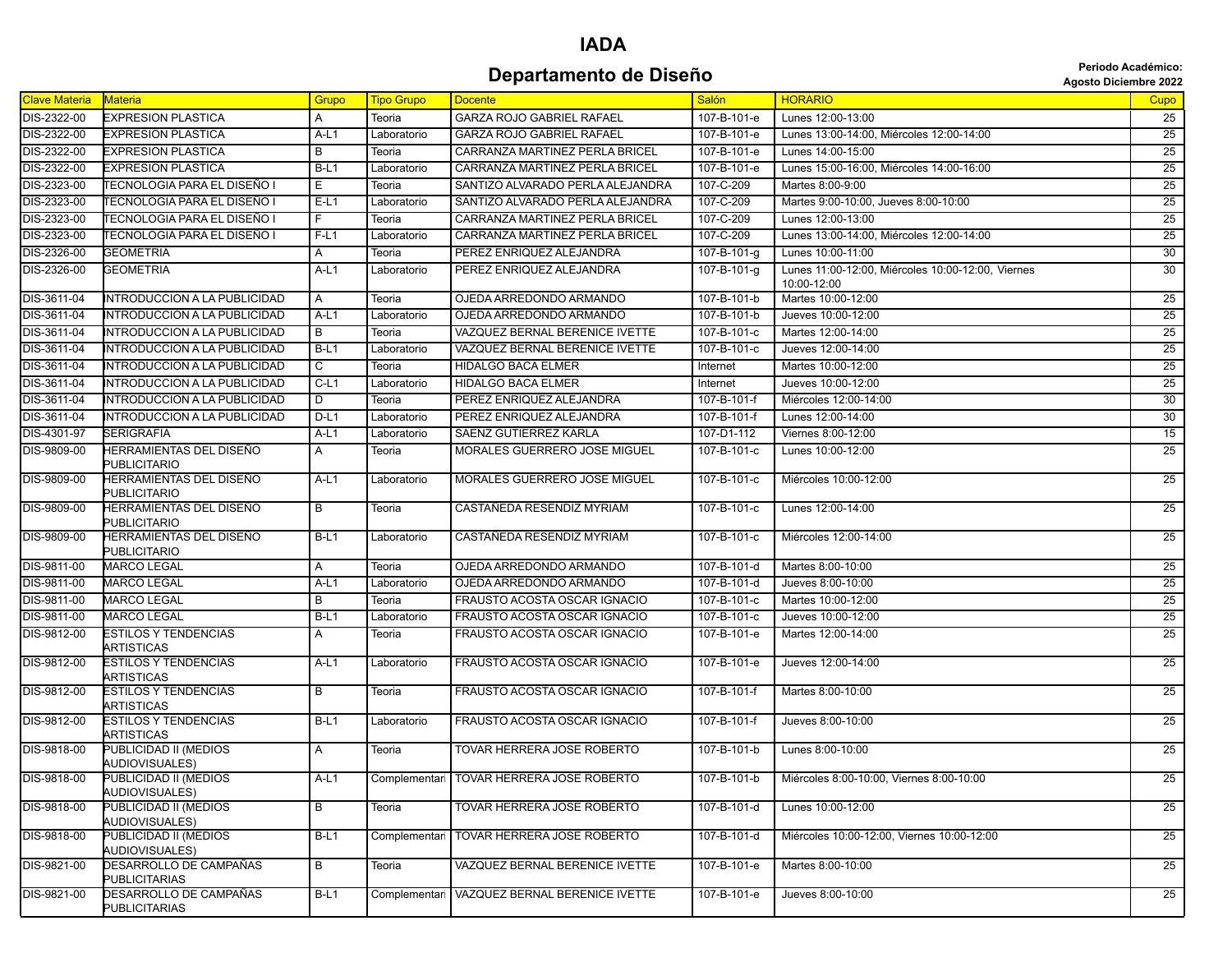**Departamento de Diseño Agosto Diseño** *Diseño* **<b>Agosto Diciembre 2022 Periodo Académico:**

|                      |                                                               |        |                   |                                              |              | <b>AYOU DIGIGING LULA</b>                                        |                 |
|----------------------|---------------------------------------------------------------|--------|-------------------|----------------------------------------------|--------------|------------------------------------------------------------------|-----------------|
| <b>Clave Materia</b> | <b>Materia</b>                                                | Grupo  | <b>Tipo Grupo</b> | <b>Docente</b>                               | <b>Salón</b> | <b>HORARIO</b>                                                   | Cupo            |
| DIS-9821-00          | DESARROLLO DE CAMPAÑAS<br><b>PUBLICITARIAS</b>                | C      | Teoria            | <b>ITURRIAGA GARCIA JORGE LUIS</b>           | 107-B-101-f  | Martes 14:00-16:00                                               | 25              |
| DIS-9821-00          | DESARROLLO DE CAMPAÑAS<br><b>PUBLICITARIAS</b>                | $C-L1$ | Complementari     | <b>ITURRIAGA GARCIA JORGE LUIS</b>           | 107-B-101-f  | Jueves 14:00-16:00                                               | $\overline{25}$ |
| DIS-9823-00          | <b>ESTRATEGIAS PERSUASIVAS</b>                                | A      | Teoria            | <b>ITURRIAGA GARCIA JORGE LUIS</b>           | 107-B-101-e  | Martes 10:00-12:00                                               | 25              |
| DIS-9823-00          | <b>ESTRATEGIAS PERSUASIVAS</b>                                | $A-L1$ | Complementari     | <b>ITURRIAGA GARCIA JORGE LUIS</b>           | 107-B-101-e  | Jueves 10:00-12:00                                               | $\overline{25}$ |
| DIS-9823-00          | <b>ESTRATEGIAS PERSUASIVAS</b>                                | В      | Teoria            | <b>ITURRIAGA GARCIA JORGE LUIS</b>           | 107-B-101-f  | Martes 12:00-14:00                                               | 25              |
| DIS-9823-00          | ESTRATEGIAS PERSUASIVAS                                       | $B-L1$ | Complementar      | <b>ITURRIAGA GARCIA JORGE LUIS</b>           | 107-B-101-f  | Jueves 12:00-14:00                                               | 25              |
| DIS-9828-00          | <b>INGLES CON ENFOQUE</b><br>COMUNICATIVO                     | A-L1   | Laboratorio       | DOMINGUEZ GONZALEZ CARLOS RODRIG(   Internet |              | Lunes 14:00-16:00, Miércoles 14:00-16:00, Viernes<br>14:00-16:00 | 30              |
| DIS-9829-00          | PRODUCCION PUBLICITARIA                                       | A      | Teoria            | VAZQUEZ BERNAL BERENICE IVETTE               | 107-B-101-c  | Viernes 12:00-13:00                                              | 25              |
| DIS-9829-00          | PRODUCCION PUBLICITARIA                                       | $A-L1$ | Laboratorio       | VAZQUEZ BERNAL BERENICE IVETTE               | 107-B-101-c  | Viernes 13:00-16:00                                              | $\overline{25}$ |
| DIS-9829-00          | PRODUCCION PUBLICITARIA                                       | B      | Teoria            | SOTO CEPEDA ERIKA IVETT                      | 107-B-101-c  | Lunes 8:00-9:00                                                  | 25              |
| DIS-9829-00          | PRODUCCION PUBLICITARIA                                       | $B-L1$ | Laboratorio       | SOTO CEPEDA ERIKA IVETT                      | 107-B-101-c  | Lunes 9:00-10:00, Miércoles 8:00-10:00                           | 25              |
| DIS-9832-00          | DIRECCION DE ARTE II                                          | Α      | Teoria            | FRAUSTO ACOSTA OSCAR IGNACIO                 | 107-B-101-b  | Viernes 12:00-14:00                                              | 25              |
| DIS-9832-00          | DIRECCION DE ARTE II                                          | $A-L1$ | Laboratorio       | FRAUSTO ACOSTA OSCAR IGNACIO                 | 107-B-101-b  | Viernes 14:00-16:00                                              | 25              |
| DIS-9833-00          | ESTRUCTURA Y<br>FUNCIONAMIENTO DE UNA<br>AGENCIA PUBLICITARIA | Α      | Teoria            | <b>ITURRIAGA GARCIA JORGE LUIS</b>           | 107-B-116    | Viernes 8:00-10:00                                               | 25              |
| DIS-9833-00          | ESTRUCTURA Y<br>FUNCIONAMIENTO DE UNA<br>AGENCIA PUBLICITARIA | A-L1   | Laboratorio       | <b>ITURRIAGA GARCIA JORGE LUIS</b>           | 107-B-116    | Viernes 10:00-12:00                                              | 25              |
| DIS-9835-00          | PUBLICIDAD EN MEDIOS<br>ALTERNATIVOS                          | A      | Teoria            | <b>MORALES GUERRERO JOSE MIGUEL</b>          | 107-B-101-b  | Lunes 12:00-14:00                                                | 25              |
| DIS-9835-00          | PUBLICIDAD EN MEDIOS<br>ALTERNATIVOS                          | A-L1   | Laboratorio       | MORALES GUERRERO JOSE MIGUEL                 | 107-B-101-b  | Miércoles 12:00-14:00                                            | 25              |
| DIS-9835-00          | PUBLICIDAD EN MEDIOS<br>ALTERNATIVOS                          | В      | Teoria            | MORALES GUERRERO JOSE MIGUEL                 | 107-B-101-d  | Lunes 8:00-10:00                                                 | $\overline{25}$ |
| DIS-9835-00          | PUBLICIDAD EN MEDIOS<br>ALTERNATIVOS                          | $B-L1$ | Laboratorio       | MORALES GUERRERO JOSE MIGUEL                 | 107-B-101-d  | Miércoles 8:00-10:00                                             | 25              |
| DIS-9836-00          | <b>NGLES II CON ENFOQUE</b><br>COMUNICATIVO                   | $A-L1$ | Laboratorio       | DOMINGUEZ GONZALEZ CARLOS RODRIG(            | Internet     | Lunes 8:00-10:00, Miércoles 8:00-10:00, Viernes 8:00-10:00       | 30              |
| DIS-9836-00          | <b>INGLES II CON ENFOQUE</b><br>COMUNICATIVO                  | $B-L1$ | Laboratorio       | DOMINGUEZ GONZALEZ CARLOS RODRIG(            | Internet     | Lunes 10:00-12:00, Miércoles 10:00-12:00, Viernes<br>10:00-12:00 | 30              |
| <b>DIS-9837-14</b>   | <b>INTRODUCCION A LA</b><br>FOTOGRAFIA                        | Α      | Teoria            | ALCALA GOMEZ FERNANDO                        | 107-D1-111   | Martes 10:00-11:00                                               | 15              |
| DIS-9837-14          | INTRODUCCION A LA<br>FOTOGRAFIA                               | $A-L1$ | Laboratorio       | ALCALA GOMEZ FERNANDO                        | 107-D1-111   | Martes 11:00-12:00, Jueves 10:00-12:00                           | 15              |
| DIS-9837-14          | <b>INTRODUCCION A LA</b><br><b>FOTOGRAFIA</b>                 | B      | Teoria            | ALCALA GOMEZ FERNANDO                        | 107-D1-111   | Martes 12:00-13:00                                               | 15              |
| DIS-9837-14          | INTRODUCCION A LA<br>FOTOGRAFIA                               | $B-L1$ | Laboratorio       | ALCALA GOMEZ FERNANDO                        | 107-D1-111   | Martes 13:00-14:00, Jueves 12:00-14:00                           | 15              |
| DIS-9838-14          | <b>METODOLOGIA</b>                                            | Α      | Teoria            | RODRIGUEZ LUCIO CLAUDIA IVETTE               | 107-B-101-d  | Martes 10:00-12:00, Jueves 10:00-12:00                           | 20              |
| DIS-9838-14          | <b>METODOLOGIA</b>                                            | B      | Teoria            | RODRIGUEZ LUCIO CLAUDIA IVETTE               | 107-B-101-d  | Martes 12:00-14:00, Jueves 12:00-14:00                           | 20              |
| DIS-9842-15          | <b>TECNOLOGIA PARA LA</b><br>PUBLICIDAD II                    | $A-L1$ | Laboratorio       | CASTAÑEDA RESENDIZ MYRIAM                    | 107-C-209    | Lunes 14:00-16:00, Miércoles 14:00-16:00                         | 25              |
| DIS-9842-15          | TECNOLOGIA PARA LA<br>PUBLICIDAD II                           | $B-L1$ | Laboratorio       | MORALES GUERRERO JOSE MIGUEL                 | 107-D4-215   | Lunes 14:00-16:00, Miércoles 14:00-16:00                         | 25              |
| DIS-9843-15          | PUBLICIDAD Y<br>SUSTENTABILIDAD                               | A      | Teoria            | VAZQUEZ BERNAL BERENICE IVETTE               | 107-B-101-e  | Martes 14:00-15:00                                               | 25              |
| DIS-9843-15          | PUBLICIDAD Y<br>SUSTENTABILIDAD                               | A-L1   | Laboratorio       | VAZQUEZ BERNAL BERENICE IVETTE               | 107-B-101-e  | Martes 15:00-16:00, Jueves 14:00-16:00                           | 25              |
| DIS-9843-15          | PUBLICIDAD Y<br><b>SUSTENTABILIDAD</b>                        | В      | Teoria            | VAZQUEZ BERNAL BERENICE IVETTE               | 107-B-101-f  | Martes 10:00-11:00                                               | 25              |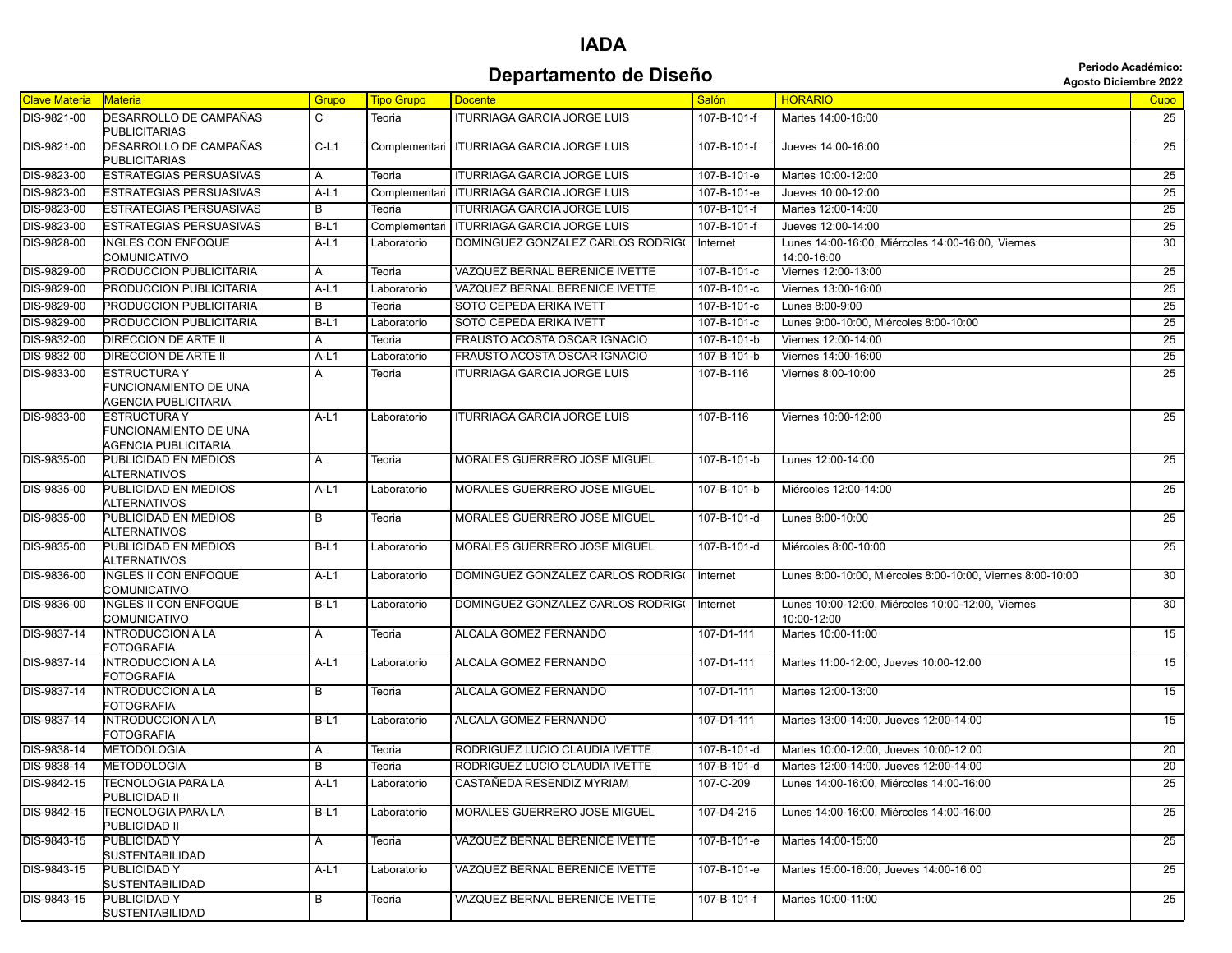**Periodo Académico:**

|                      |                                                                       |                |                   | Departamento de Diseño                          |                     |                                                            |                 |  |
|----------------------|-----------------------------------------------------------------------|----------------|-------------------|-------------------------------------------------|---------------------|------------------------------------------------------------|-----------------|--|
| <b>Clave Materia</b> | Materia                                                               | Grupo          | <b>Tipo Grupo</b> | <b>Docente</b>                                  | Salón               | <b>HORARIO</b>                                             | <b>Cupo</b>     |  |
| DIS-9843-15          | PUBLICIDAD Y<br><b>SUSTENTABILIDAD</b>                                | $B-L1$         | Laboratorio       | VAZQUEZ BERNAL BERENICE IVETTE                  | 107-B-101-f         | Martes 11:00-12:00. Jueves 10:00-12:00                     | 25              |  |
| DIS-9844-15          | PUBLICIDAD Y TEORIA DE LA<br>COMUNICACION                             | F              | Teoria            | ALVAREZ CHAVEZ MARTHA PATRICIA                  | Internet            |                                                            | $\overline{20}$ |  |
| DIS-9844-15          | PUBLICIDAD Y TEORIA DE LA<br>COMUNICACION                             | $F-L1$         | Laboratorio       | ALVAREZ CHAVEZ MARTHA PATRICIA                  | Internet            |                                                            | $\overline{20}$ |  |
| DIS-9844-15          | PUBLICIDAD Y TEORIA DE LA<br>COMUNICACION                             | G              | Teoria            | ALVAREZ CHAVEZ MARTHA PATRICIA                  | Internet            |                                                            | $\overline{20}$ |  |
| DIS-9844-15          | PUBLICIDAD Y TEORIA DE LA<br>COMUNICACION                             | $G-L1$         | Laboratorio       | ALVAREZ CHAVEZ MARTHA PATRICIA                  | Internet            |                                                            | $\overline{20}$ |  |
| DIS-9844-15          | PUBLICIDAD Y TEORIA DE LA<br>COMUNICACION                             |                | Teoria            | ALVAREZ CHAVEZ MARTHA PATRICIA                  | Internet            |                                                            | $\overline{20}$ |  |
| DIS-9844-15          | PUBLICIDAD Y TEORIA DE LA<br>COMUNICACION                             | L <sub>1</sub> | Laboratorio       | ALVAREZ CHAVEZ MARTHA PATRICIA                  | Internet            |                                                            | $\overline{20}$ |  |
| DIS-9847-15          | <b>INTRODUCCION A LA</b><br><b>INVESTIGACION</b>                      | A              | Teoria            | ALVAREZ CHAVEZ MARTHA PATRICIA                  | 107-B-101-b         | Martes 12:00-13:00                                         | 25              |  |
| DIS-9847-15          | <b>INTRODUCCION A LA</b><br><b>INVESTIGACION</b>                      | $A-L1$         | Laboratorio       | ALVAREZ CHAVEZ MARTHA PATRICIA                  | 107-B-101-b         | Martes 13:00-14:00, Jueves 12:00-14:00                     | 25              |  |
| DIS-9847-15          | <b>INTRODUCCION A LA</b><br><b>INVESTIGACION</b>                      | B              | Teoria            | RODRIGUEZ LUCIO CLAUDIA IVETTE                  | 107-B-101-c         | Martes 8:00-9:00                                           | $\overline{25}$ |  |
| DIS-9847-15          | <b>INTRODUCCION A LA</b><br><b>INVESTIGACION</b>                      | $B-L1$         | Laboratorio       | RODRIGUEZ LUCIO CLAUDIA IVETTE                  | 107-B-101-c         | Martes 9:00-10:00. Jueves 8:00-10:00                       | 25              |  |
| DIS-9847-15          | <b>INTRODUCCION A LA</b><br><b>INVESTIGACION</b>                      | C              | Teoria            | OJEDA ARREDONDO ARMANDO                         | 107-B-101-d         | Lunes 12:00-13:00                                          | $\overline{25}$ |  |
| DIS-9847-15          | <b>INTRODUCCION A LA</b><br><b>INVESTIGACION</b>                      | $C-L1$         | Laboratorio       | OJEDA ARREDONDO ARMANDO                         | $107 - B - 101 - d$ | Lunes 13:00-14:00, Miércoles 12:00-14:00                   | 25              |  |
| DIS-9848-15          | FUNDAMENTOS DEL DISEÑO                                                | A              | Teoria            | PEREZ ENRIQUEZ ALEJANDRA                        | 107-B-101-e         | Lunes 8:00-9:00                                            | $\overline{25}$ |  |
| DIS-9848-15          | FUNDAMENTOS DEL DISEÑO                                                | $A-L1$         | Laboratorio       | PEREZ ENRIQUEZ ALEJANDRA                        | 107-B-101-e         | Lunes 9:00-10:00. Miércoles 8:00-10:00. Viernes 8:00-10:00 | 25              |  |
| DIS-9848-15          | FUNDAMENTOS DEL DISEÑO                                                | $\overline{B}$ | Teoria            | SARANDINGUA TORRES RAUL ALEJANDRO               | 107-B-101-f         | Lunes 8:00-9:00                                            | 25              |  |
| DIS-9848-15          | FUNDAMENTOS DEL DISEÑO                                                | $B-L1$         | Laboratorio       | SARANDINGUA TORRES RAUL ALEJANDRO               | 107-B-101-f         | Lunes 9:00-10:00, Miércoles 8:00-10:00, Viernes 8:00-10:00 | 25              |  |
| DIS-9891-18          | MANEJO PROFESIONAL DE<br>REDES SOCIALES PARA DISEÑO<br><b>GRAFICO</b> | A              | Teoria            | SARANDINGUA TORRES RAUL ALEJANDRO   107-B-101-F |                     | Lunes 14:00-16:00                                          | $\overline{30}$ |  |
| DIS-9891-18          | MANEJO PROFESIONAL DE<br>REDES SOCIALES PARA DISEÑO<br><b>GRAFICO</b> | $A-L1$         | Laboratorio       | SARANDINGUA TORRES RAUL ALEJANDRO               | 107-B-101-f         | Miércoles 14:00-16:00                                      | 30              |  |

#### **ICB**

#### **Departamento de Ciencias de la Salud Calicate de la Salud Calicaté de la Salud Agosto Diciembre 2022**

|               |                                                 |        |                   |                                               |             | <b>ANDOUG DIGITIONS LUL</b>               |      |
|---------------|-------------------------------------------------|--------|-------------------|-----------------------------------------------|-------------|-------------------------------------------|------|
| Clave Materia | <b>Materia</b>                                  | Grupo  | <b>Tipo Grupo</b> | Docente                                       | Salón       | <b>HORARIO</b>                            | Cupo |
| BAS-0002-94   | HISTOLOGIA GENERAL                              |        | Teoria            | I ESCOBAR GUERRERO JESSICA LORENA             | 107-C-223-b | Miércoles 8:00-10:00, Viernes 8:00-11:00  | 40   |
| BAS-0002-94   | HISTOLOGIA GENERAL                              | $D-L1$ | Complementari     | ROMERO BEJARANO ALEJANDRA                     | 107-D3-208  | Jueves 8:00-13:00                         | 40   |
| BAS-0003-94   | FISIOLOGIA GENERAL Y<br><b>BIOFISICA</b>        | G      | Teoria            | I MACIAS ALHAMBRA MARIO ALBERTO               | 107-C-223-b | Martes 8:00-11:00, Miércoles 12:00-14:00  | 40   |
| BAS-0003-94   | <b>FISIOLOGIA GENERAL Y</b><br><b>BIOFISICA</b> | $G-D1$ | <b>Discusion</b>  | MACIAS ALHAMBRA MARIO ALBERTO                 | 107-D3-209  | Viernes 10:00-11:00                       | 40   |
| BAS-0003-94   | FISIOLOGIA GENERAL Y<br>BIOFISICA               | $G-L1$ |                   | Complementari   MACIAS ALHAMBRA MARIO ALBERTO | 107-D3-209  | Viernes 8:00-10:00                        | 40   |
| BAS-0003-94   | FISIOLOGIA GENERAL Y<br><b>BIOFISICA</b>        |        | Teoria            | MELENDEZ ZUÑIGA JOSE GUADALUPE                | 107-C-223-c | Miércoles 15:00-17:00. Jueves 16:00-19:00 | 40   |
| BAS-0003-94   | FISIOLOGIA GENERAL Y<br><b>BIOFISICA</b>        | $H-D1$ | <b>Discusion</b>  | MELENDEZ ZUÑIGA JOSE GUADALUPE                | 107-D3-210  | Miércoles 19:00-20:00                     | 25   |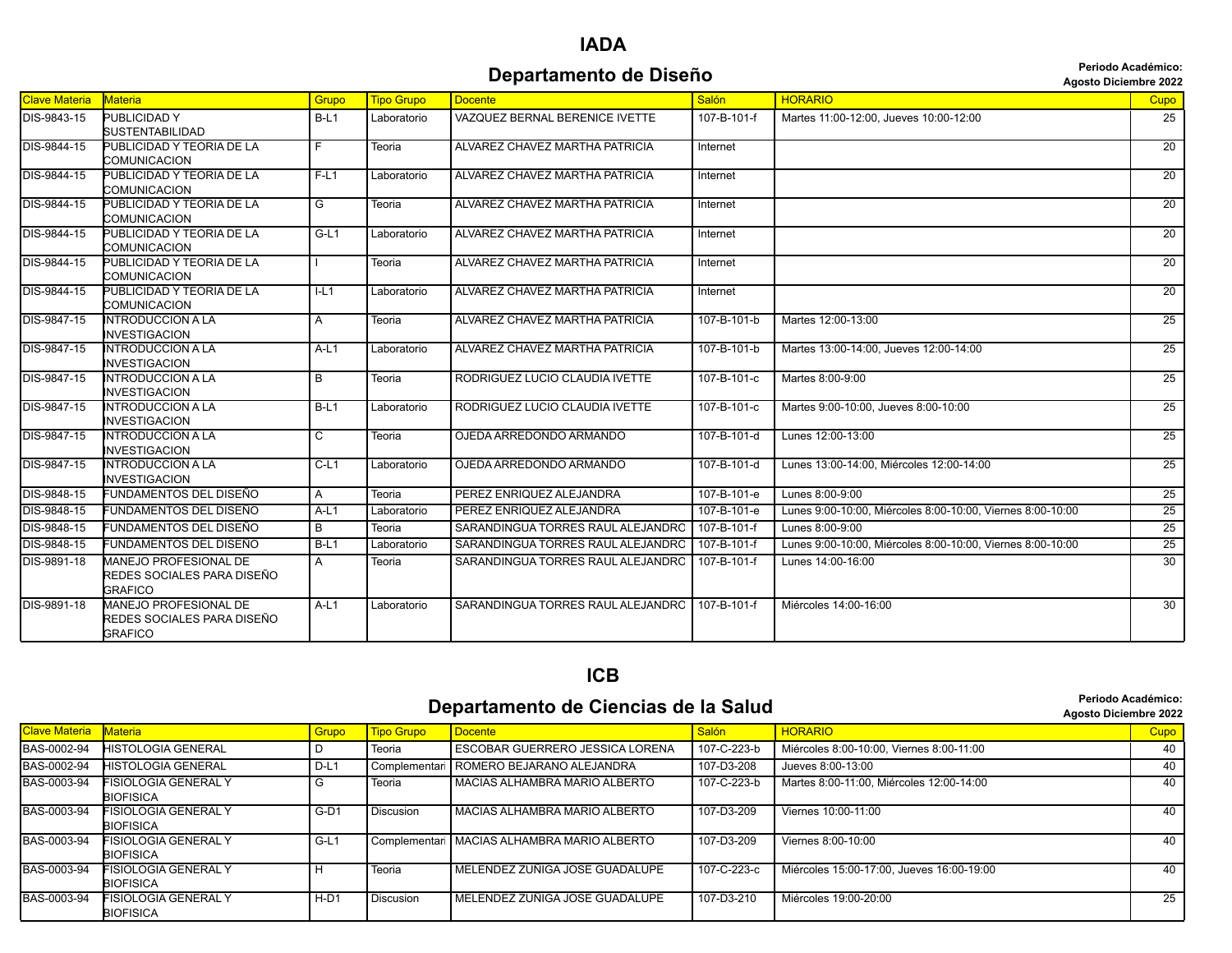## **ICB Departamento de Ciencias de la Salud Calica de la Salud Calica de la Salud Agosto Diciembre 2022**

| <b>Agosto Diciembre 202</b> |  |  |  |
|-----------------------------|--|--|--|
|-----------------------------|--|--|--|

| <b>Clave Materia</b> | <b>Materia</b>                                  | Grupo          | <b>Tipo Grupo</b> | <b>Docente</b>                                 | Salón       | <b>HORARIO</b>                                                   | Cupo            |
|----------------------|-------------------------------------------------|----------------|-------------------|------------------------------------------------|-------------|------------------------------------------------------------------|-----------------|
| BAS-0003-94          | <b>FISIOLOGIA GENERAL Y</b><br><b>BIOFISICA</b> | $H-L1$         |                   | Complementari   MELENDEZ ZUÑIGA JOSE GUADALUPE | 107-D3-210  | Miércoles 17:00-19:00                                            | 25              |
| BAS-0008-94          | <b>BIOQUIMICA GENERAL</b>                       | $\overline{A}$ | Teoria            | ARELLANO ORTIZ ANA LIDIA                       | 107         | Lunes 12:00-14:00, Miércoles 12:00-14:00, Viernes<br>11:00-12:00 | 40              |
| <b>BAS-0008-94</b>   | <b>BIOQUIMICA GENERAL</b>                       | $A-L1$         | Complementar      | GOMEZ LARA CYNTHIA LILIANA                     | 107-D3-209  | Lunes 14:00-17:00, Martes 14:00-16:00                            | 40              |
| BAS-0058-94          | <b>ANATOMIA GENERAL</b>                         | H              | Teoria            | SIGALA HERNANDEZ ALEJANDRO                     | 107         | Lunes 15:00-18:00, Martes 15:00-17:00                            | 40              |
| BAS-0058-94          | <b>ANATOMIA GENERAL</b>                         |                | Teoria            | VILLALOBOS CANO VERONICA                       | 107-C-204   | Martes 8:00-11:00, Miércoles 8:00-10:00                          | 25              |
| <b>BAS-0058-94</b>   | <b>ANATOMIA GENERAL</b>                         | $\circ$        | Teoria            |                                                | 107         | Lunes 9:00-12:00, Martes 12:00-14:00                             | 40              |
| BAS-0084-94          | <b>BIOESTADISTICA</b>                           | C              | Teoria            |                                                | Internet    | Jueves 8:00-11:00                                                | 40              |
| BAS-1201-96          | <b>BASES DE LA NUTRICION</b>                    | Е              | Teoria            | FERNANDEZ CASTAÑEDA DIANA JANETH               | 107-C-223-c | Lunes 12:00-15:00. Miércoles 8:00-10:00                          | 40              |
| BAS-1201-96          | <b>BASES DE LA NUTRICION</b>                    | F              | Teoria            | <b>GOMEZ LARA CYNTHIA LILIANA</b>              | 107-C-223-b | Martes 16:00-19:00, Jueves 14:00-16:00                           | 40              |
| BAS-1203-96          | <b>FISIOLOGIA HUMANA</b>                        | C              | Teoria            | ALVARADO PEÑA MARIA DE LOURDES                 | 107-C-223-d | Lunes 14:00-17:30, Viernes 16:00-18:00                           | 40              |
| BAS-1214-96          | <b>DIAGNOSTICO NUTRICIONAL</b>                  | $\overline{c}$ | Teoria            | ESCOBAR GUERRERO JESSICA LORENA                | 107-C-223-c | Viernes 11:00-14:00                                              | 40              |
| BAS-1214-96          | DIAGNOSTICO NUTRICIONAL                         | $C-L1$         | Complementa       | FERNANDEZ CASTAÑEDA DIANA JANETH               | 107         | Jueves 11:00-13:00, Viernes 8:00-10:00                           | 40              |
| BAS-1215-96          | <b>EVALUACION DEL ESTADO</b><br><b>NUTRICIO</b> | C              | Teoria            | OLIVARES MADERA PERLA JUDITH                   | 107-C-308-b | Miércoles 8:00-11:00                                             | 35              |
| BAS-1215-96          | <b>EVALUACION DEL ESTADO</b><br><b>NUTRICIO</b> | $C-L1$         | Complementar      | SIGALA HERNANDEZ ALEJANDRO                     | 107-D3-104  | Jueves 15:00-18:00                                               | 35              |
| BAS-1216-96          | <b>NUTRICION Y ENFERMEDAD I</b>                 | $\overline{B}$ | Teoria            | SIGALA HERNANDEZ ALEJANDRO                     | 107-C-308-c | Martes 17:00-20:00, Viernes 15:00-17:00                          | 35              |
| BAS-1219-96          | <b>NUTRICION Y ENFERMEDAD II</b>                | $\overline{B}$ | Teoria            | ESCOBAR GUERRERO JESSICA LORENA                | 107-C-308-b | Miércoles 11:00-14:00                                            | 35              |
| BAS-1301-03          | <b>ANATOMIA GENERAL</b>                         | F              | Teoria            | SANTILLANA ROMERO ADAN                         | 107-C-223-f | Miércoles 11:00-14:00, Jueves 10:00-12:00                        | 40              |
| BAS-1301-03          | <b>ANATOMIA GENERAL</b>                         | G              | Teoria            | SANTILLANA ROMERO ADAN                         | 107-C-223-f | Miércoles 8:00-11:00, Jueves 8:00-10:00                          | 40              |
| BAS-1405-03          | <b>FISIOLOGIA</b>                               | C              | Teoria            | VILLALOBOS CANO VERONICA                       | 107-C-205   | Lunes 8:00-10:00, Viernes 8:00-11:00                             | 35              |
| BAS-1405-03          | <b>FISIOLOGIA</b>                               | D              | Teoria            |                                                | 107         | Miércoles 14:00-16:00, Viernes 9:00-12:00                        | 35              |
| BAS-1407-03          | <b>FARMACOLOGIA I</b>                           | Α              | Teoria            | VILLALOBOS CANO VERONICA                       | 107         | Lunes 11:00-13:00, Miércoles 10:00-12:00                         | 25              |
| BAS-1500-99          | <b>ANATOMIA GENERAL</b>                         | D              | Teoria            |                                                | 107-C-308-d | Viernes 8:00-12:00                                               | 40              |
| BAS-1500-99          | <b>ANATOMIA GENERAL</b>                         | Е              | Teoria            |                                                | 107         | Lunes 12:00-14:00, Martes 10:00-12:00                            | 40              |
| BAS-1503-99          | <b>BASES DE LA NUTRICION</b>                    | Α              | Teoria            | FERNANDEZ CASTAÑEDA DIANA JANETH               | 107-C-307   | Jueves 8:00-10:00, Viernes 10:00-12:00                           | 45              |
| BAS-1506-99          | <b>FISIOLOGIA</b>                               | Α              | Teoria            | QUIÑONEZ PEREZ NADHESDA IVETH                  | 107-C-223-h | Lunes 12:00-14:00, Martes 16:00-18:00                            | 40              |
| BAS-1511-99          | <b>BIOQUIMICA</b>                               | A              | Teoria            | GUERECA ARVIZUO JAIME                          | 107-C-308-b | Lunes 14:00-16:00, Miércoles 14:00-16:00                         | 30              |
| BAS-1511-99          | <b>BIOQUIMICA</b>                               | $A-L1$         | Complementar      | MARTINEZ OSUNA DANIEL                          | 107-D3-210  | Miércoles 8:00-10:00                                             | 30              |
| BAS-1511-99          | <b>BIOQUIMICA</b>                               | В              | Teoria            | GUERECA ARVIZUO JAIME                          | 107         | Lunes 9:00-11:00, Miércoles 12:00-14:00                          | 30              |
| BAS-1511-99          | <b>BIOQUIMICA</b>                               | $B-L1$         | Complementar      | ARELLANO CARRILLO MANUEL DAVID                 | 107-D3-209  | Miércoles 14:00-16:00                                            | 30              |
| BAS-1515-99          | KINESIOLOGIA ANAT.                              | A              | Teoria            | BETANCOURT VERA FRANCISCO RENE                 | 107-C-308-h | Lunes 10:00-12:00, Miércoles 10:00-12:00                         | 35              |
| BAS-1517-99          | PREVENCION Y TRATAMIENTO<br>DE LESIONES         | A              | Teoria            | SANCHEZ GARCIA JORGE DE JESUS                  | 107-C-308-c | Lunes 18:00-20:00, Miércoles 18:00-20:00                         | $\overline{35}$ |
| BAS-1518-99          | <b>FISIOLOGIA DEL EJERCICIO</b>                 | A              | Teoria            | QUIÑONEZ PEREZ NADHESDA IVETH                  | 107         | Martes 14:00-16:00, Miércoles 14:00-16:00                        | 35              |
| BAS-1518-99          | <b>FISIOLOGIA DEL EJERCICIO</b>                 | $A-L1$         | Laboratorio       | QUIÑONEZ PEREZ NADHESDA IVETH                  | 107-ED1-109 | Lunes 14:00-16:00                                                | 35              |
| BAS-1520-99          | <b>METODOLOGIA DEL</b><br><b>ENTRENAMIENTO</b>  | $\mathsf{A}$   | Teoria            | BETANCOURT VERA FRANCISCO RENE                 | 107         | Lunes 12:00-14:00, Miércoles 12:00-14:00                         | 30              |
| BAS-1523-99          | SOCIOLOGIA DEL DEPORTE                          | A              | Teoria            | ARZOLA SANCHEZ DANIEL ALEJANDRO                | 107-C-223-c | Martes 8:00-10:00, Jueves 8:00-10:00                             | 40              |
| BAS-1524-99          | PSICOLOGIA DEL DEPORTE                          | Α              | Teoria            | <b>MARTINEZ RUIZ NORA PATRICIA</b>             | 107-C-304   | Martes 11:00-13:00, Jueves 11:00-13:00                           | $\overline{30}$ |
| BAS-1524-99          | PSICOLOGIA DEL DEPORTE                          | В              | Teoria            | MARTINEZ RUIZ NORA PATRICIA                    | 107-C-304   | Martes 13:00-15:00, Jueves 13:00-15:00                           | 30              |
| BAS-1530-99          | SOBRECARGA MUSCULAR                             | Α              | Teoria            | VILLARREAL VAZQUEZ ULISES GERARDO              | 107         | Miércoles 12:00-14:00, Viernes 12:00-14:00                       | 30              |
| BAS-1531-99          | <b>DINAMICAS Y TECNICAS EN</b><br><b>GRUPOS</b> | Α              | Teoria            | CRUZ SALAIS ALVARO RENE                        | 107-C-308-h | Martes 13:00-16:00                                               | 30              |
| BAS-1534-99          | EVALUACION CAPACIDAD FISICA                     | A              | Teoria            | CRUZ SALAIS ALVARO RENE                        | 107-C-205   | Miércoles 16:00-20:00                                            | 40              |
| BAS-1534-99          | EVALUACION CAPACIDAD FISICA                     | A-L1           | Laboratorio       | CRUZ SALAIS ALVARO RENE                        | 107-ED1-301 | Martes 16:00-18:00                                               | 40              |
| BAS-1536-99          | METODOLOGIA DEL EJERCICIO                       | A              | Teoria            |                                                | 107-C-308-d | Martes 10:00-12:00, Jueves 10:00-12:00                           | 40              |
|                      |                                                 |                |                   |                                                |             |                                                                  |                 |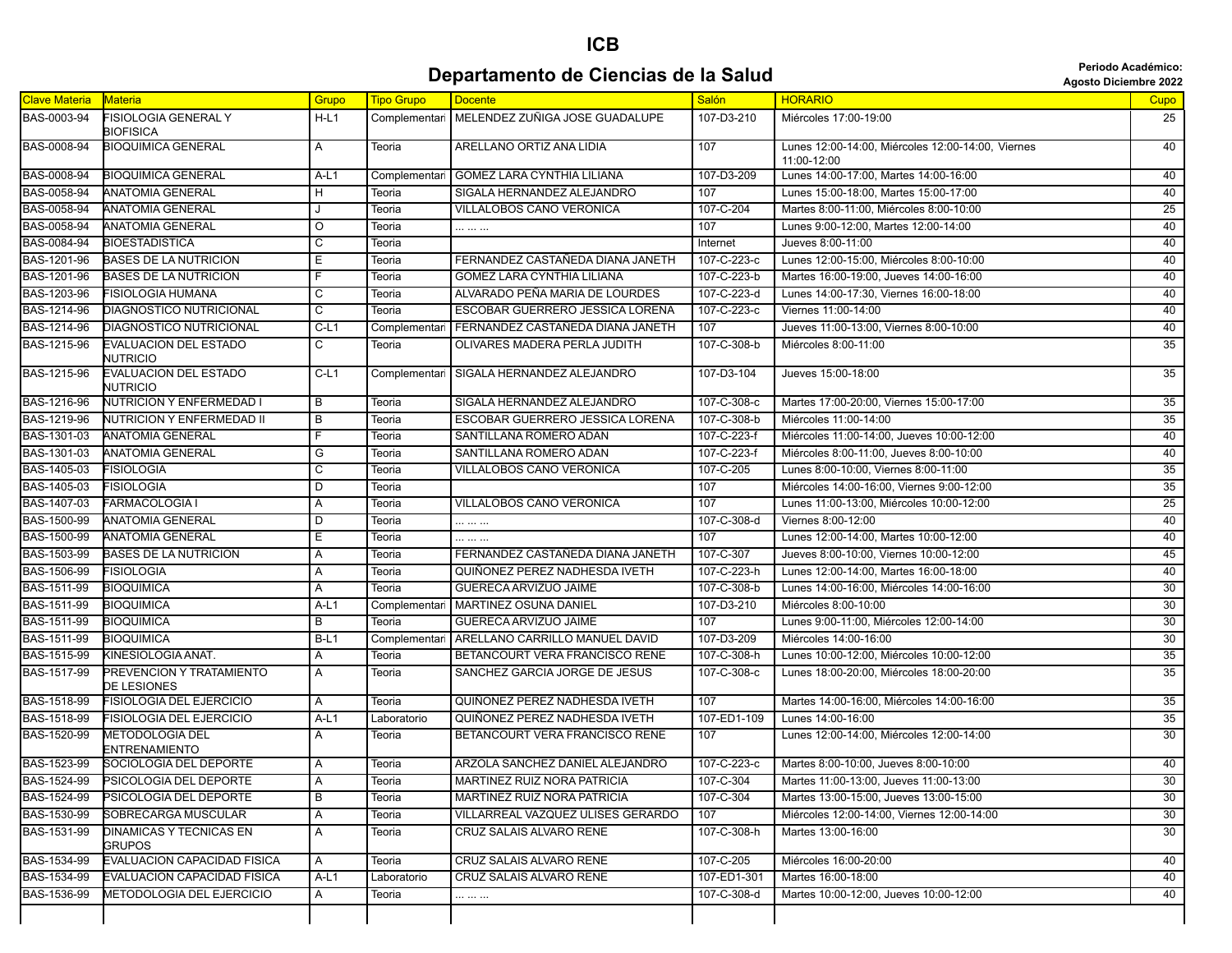## **ICB Departamento de Ciencias de la Salud Constitution de Ciencias de la Salud Agosto Diciembre 2022**

| <b>Agosto Diciembre 202</b> |  |  |
|-----------------------------|--|--|
|-----------------------------|--|--|

| <b>Clave Materia</b> | <b>Materia</b>                                           | Grupo          | <b>Tipo Grupo</b> | <b>Docente</b>                           | <b>Salón</b>  | <b>HORARIO</b>                               | Cupo            |
|----------------------|----------------------------------------------------------|----------------|-------------------|------------------------------------------|---------------|----------------------------------------------|-----------------|
| BAS-1539-99          | <b>TERAPIA FISICA Y</b>                                  | A              | Teoria            | SANCHEZ GARCIA JORGE DE JESUS            | 107-C-223-d   | Miércoles 14:00-18:00                        | 40              |
|                      | REHABILITACION                                           |                |                   |                                          |               |                                              |                 |
| BAS-1539-99          | <b>TERAPIA FISICA Y</b>                                  | $A-L1$         | Laboratorio       | SANCHEZ GARCIA JORGE DE JESUS            | 107-ED1-109   | Martes 14:00-16:00                           | 40              |
| BAS-1541-99          | REHABILITACION<br>ETICA Y DEPORTE                        | Α              | Teoria            |                                          | 107-C-308-e   | Martes 14:00-17:00                           | 30              |
| BAS-1541-99          | ETICA Y DEPORTE                                          | B              | Teoria            | GARCIA LOPEZ JOSE IGNACIO                | 107-C-223-b   | Lunes 14:00-17:00                            | 30              |
| BAS-1541-99          | ETICA Y DEPORTE                                          | C              | Teoria            | JUAREZ LOZANO RICARDO                    | Internet      |                                              | 30              |
| BAS-1701-99          | <b>BALONCESTO I</b>                                      | Α              | Laboratorio       | <b>BAEZ HERNANDEZ CESAR LUIS</b>         | 107           | Lunes 8:00-10:00, Lunes 10:00-11:00          | 40              |
| BAS-1702-99          | <b>BALONCESTO II</b>                                     | Α              | Laboratorio       | <b>BAEZ HERNANDEZ CESAR LUIS</b>         | 107           | Jueves 11:00-13:00, Jueves 13:00-14:00       | 35              |
| BAS-1703-99          | VOLEIBOL I                                               | A              | Laboratorio       | <b>TORRES GARCIA JAVIER</b>              | 107-C-306     | Lunes 15:00-18:00                            | 35              |
| BAS-1704-99          | <b>VOLEIBOL II</b>                                       | A              | Laboratorio       | PINEDA IBARRA HUMBERTO                   | 107-C-205     | Martes 17:00-20:00                           | 35              |
| BAS-1705-99          | <b>NATACION I</b>                                        | Α              | Laboratorio       | <b>TORRES GARCIA JAVIER</b>              | 107-ED1-110-h | Viernes 13:00-16:00                          | 35              |
| BAS-1706-99          | <b>NATACION II</b>                                       | Α              | Laboratorio       | <b>TORRES GARCIA JAVIER</b>              | 107-ED1-110-  | Viernes 16:00-19:00                          | 35              |
| BAS-1708-99          | <b>ATLETISMO II</b>                                      | A              | Laboratorio       | <b>IBARBOL FIGUEROA VICTOR AGUSTIN</b>   | 107           | Lunes 17:00-19:00, Lunes 19:00-20:00         | 30              |
| BAS-1708-99          | ATLETISMO II                                             | B              | Laboratorio       | <b>BAEZ HERNANDEZ CESAR LUIS</b>         | 107           | Lunes 11:00-13:00, Lunes 13:00-14:00         | 30              |
| BAS-1709-99          | <b>FUTBOL SOCCER I</b>                                   | Α              | Laboratorio       | BETANCOURT VERA FRANCISCO RENE           | 107           | Viernes 9:00-11:00, Viernes 11:00-12:00      | 40              |
| BAS-1710-99          | FUTBOL SOCCER II                                         | A              | Laboratorio       | BETANCOURT VERA FRANCISCO RENE           | 107           | Viernes 16:00-18:00, Viernes 18:00-19:00     | 45              |
| BAS-1711-99          | <b>BEISBOLI</b>                                          | Α              | Laboratorio       | PONCE CHAVIRA JUAN MIGUEL                | 107           | Lunes 14:00-16:00, Lunes 16:00-17:00         | 35              |
| BAS-1712-99          | <b>BEISBOL II</b>                                        | Α              | Laboratorio       | PONCE CHAVIRA JUAN MIGUEL                | 107           | Miércoles 14:00-16:00, Miércoles 16:00-17:00 | $\overline{30}$ |
| BAS-1713-99          | DEPORTES DE RAQUETA                                      | Α              | Laboratorio       | PONCE CHAVIRA JUAN MIGUEL                | 107-C-308-d   | Lunes 17:00-20:00, Miércoles 17:00-20:00     | 35              |
| BAS-1714-99          | DEFENSA PERSONAL                                         | A              | Laboratorio       | HERNANDEZ VALENCIA CLAUDIA               | 107           | Martes 14:00-17:00, Jueves 14:00-17:00       | 40              |
| BAS-1716-99          | ANALISIS DEPORTE ESPECIFICO                              | A              | Teoria            | VILLARREAL VAZQUEZ ULISES GERARDO        | 107-C-306     | Miércoles 14:00-16:00                        | 30              |
| BAS-1716-99          | ANALISIS DEPORTE ESPECIFICO                              | $A-L1$         | Laboratorio       | <b>VILLARREAL VAZQUEZ ULISES GERARDO</b> | 107-C-204     | Viernes 14:00-16:00                          | 30              |
| BAS-1717-99          | <b>TECNICAS Y ESTRATEGIAS</b>                            | Α              | Teoria            | <b>GARCIA LOPEZ JOSE IGNACIO</b>         | 107-C-223-c   | Martes 16:00-20:00                           | 40              |
|                      | DEPORTIVAS                                               |                |                   |                                          |               |                                              |                 |
| BAS-1718-99          | PRACTICA DE REHABILITACION I                             | A              | Teoria            | SANCHEZ GARCIA JORGE DE JESUS            | 107-C-308-e   | Lunes 16:00-18:00                            | 35              |
| BAS-1718-99          | PRACTICA DE REHABILITACION I                             | A-L1           | Laboratorio       | SANCHEZ GARCIA JORGE DE JESUS            | 107-ED1-109   | Martes 16:00-20:00                           | 35              |
| BAS-1720-99          | PRACTICA NIVEL PRIMARIA                                  | A              | Laboratorio       | ZUÑIGA GALAVIZ URIEL                     | 107           | Martes 10:00-12:00, Sábado 14:00-18:00       | 35              |
| BAS-1721-99          | PRACTICA NIVEL MEDIO                                     | Α              | Laboratorio       | ZUÑIGA GALAVIZ URIEL                     | 107           | Martes 12:00-14:00, Sábado 10:00-14:00       | 35              |
| BAS-1724-09          | PEDAGOGIA DE LA EDUCACION<br><b>FISICA I</b>             | A              | Teoria            | SANCHEZ BARBA BERTHA PATRICIA            | 107-C-308-d   | Martes 8:00-10:00, Miércoles 11:00-12:00     | $\overline{25}$ |
| BAS-1724-09          | PEDAGOGIA DE LA EDUCACION<br>FISICA I                    | B              | Teoria            | ZUÑIGA GALAVIZ URIEL                     | 107-C-308-f   | Martes 14:00-17:00                           | 25              |
| BAS-1724-09          | PEDAGOGIA DE LA EDUCACION<br>FISICA I                    | C              | Teoria            | CARRASCO LOPEZ LUIS RAUL                 | Internet      |                                              | 30              |
| BAS-1725-09          | RECREACION DE LAS<br><b>ACTIVIDADES FISICAS</b>          | A              | Teoria            | SANCHEZ BARBA BERTHA PATRICIA            | 107-C-223-d   | Miércoles 10:00-11:00, Viernes 10:00-12:00   | 40              |
| BAS-1726-09          | <b>ADMINISTRACION Y</b><br><b>EGISLACION DEL DEPORTE</b> | Α              | Teoria            | <b>TORRES GARCIA JAVIER</b>              | 107-C-223-c   | Lunes 18:00-20:00, Miércoles 18:00-20:00     | 40              |
| BAS-1727-09          | PEDAGOGIA DE LA EDUCACION<br>FISICA II                   | Α              | Teoria            | BETANCOURT VERA FRANCISCO RENE           | 107-C-223-g   | Viernes 12:00-15:00                          | 40              |
| BAS-1728-09          | <b>PSICOMOTRICIDAD I</b>                                 | A              | Teoria            | SANCHEZ BARBA BERTHA PATRICIA            | 107           | Miércoles 12:00-14:00, Viernes 12:00-14:00   | 40              |
|                      | BAS-1729-09 PSICOMOTRICIDAD II                           | $\overline{A}$ | Teoria            | SANCHEZ BARBA BERTHA PATRICIA            | 107           | Martes 13:00-15:00, Viernes 8:00-10:00       | 35              |
| BAS-1730-09          | DIDACTICA DE LA EDUCACION<br>FISICA                      | Α              | Teoria            | SANCHEZ BARBA BERTHA PATRICIA            | 107-C-223-g   | Martes 11:00-13:00, Miércoles 8:00-10:00     | 40              |
| BAS-1731-09          | <b>INVESTIGACION I</b>                                   | A              | Teoria            | GUERECA ARVIZUO JAIME                    | 107-C-304     | Lunes 12:00-14:00                            | 15              |
| BAS-1732-09          | <b>INVESTIGACION II</b>                                  | A              | Teoria            | QUIÑONEZ PEREZ NADHESDA IVETH            | 107-C-204     | Martes 12:00-14:00                           | 15              |
| BAS-1732-09          | <b>INVESTIGACION II</b>                                  | В              | Teoria            | ARZOLA SANCHEZ DANIEL ALEJANDRO          | 107-C-204     | Lunes 10:00-12:00                            | 15              |
| BAS-1733-09          | <b>INVESTIGACION III</b>                                 | A              | Teoria            | ARZOLA SANCHEZ DANIEL ALEJANDRO          | 107-C-204     | Lunes 8:00-10:00                             | 15              |
| BAS-1734-09          | ERGONOMIA DEPORTIVA                                      | A              | Teoria            | BAEZ HERNANDEZ CESAR LUIS                | 107-C-223-e   | Jueves 9:00-11:00                            | 40              |
| BAS-1734-09          | <b>ERGONOMIA DEPORTIVA</b>                               | A-L1           | Laboratorio       | <b>BAEZ HERNANDEZ CESAR LUIS</b>         | 107-C-205     | Viernes 11:00-15:00                          | 40              |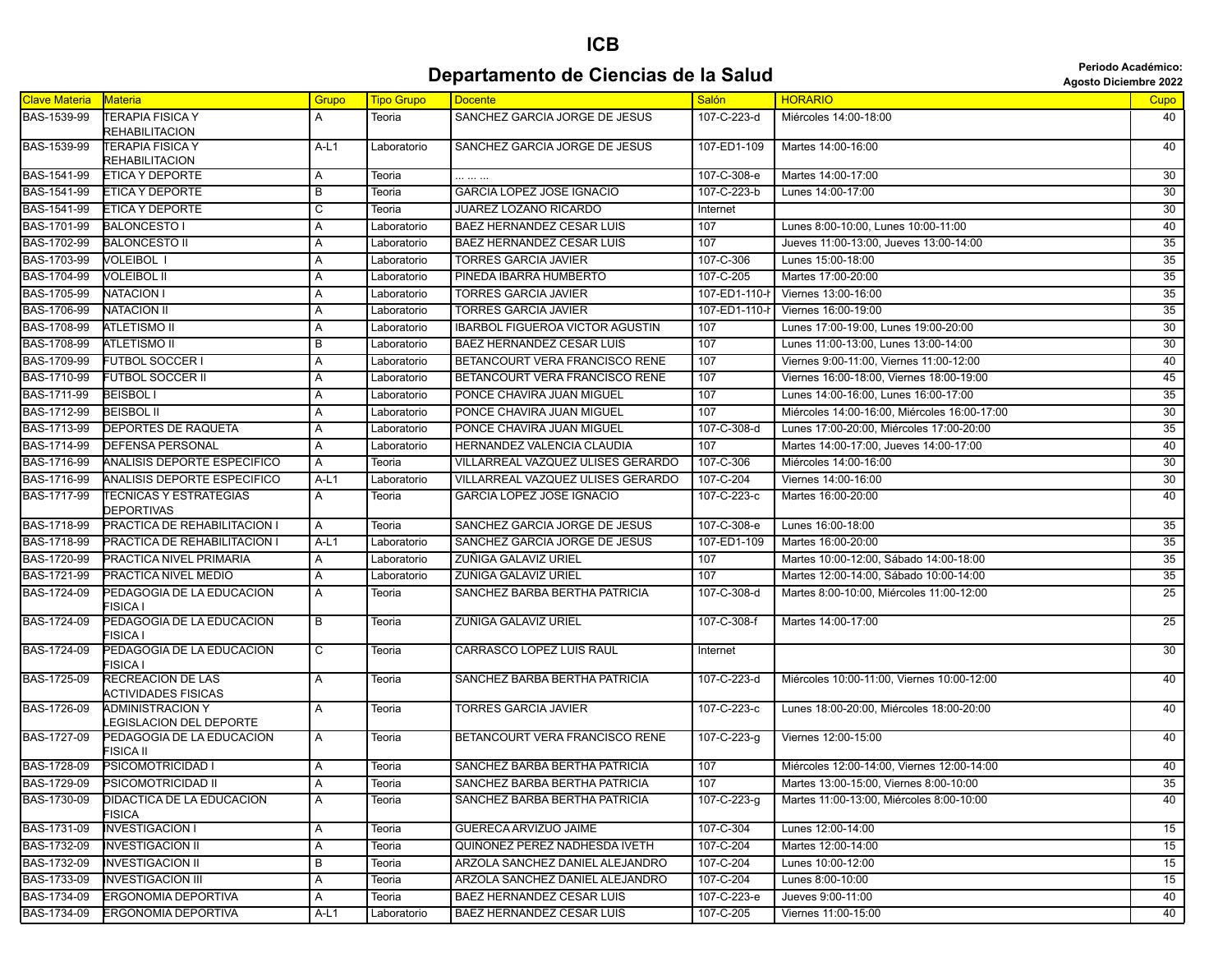## **ICB Departamento de Ciencias de la Salud California de la Salud Agosto Diciembre 2022**

| <b>Clave Materia</b> | Materia                                                     | Grupo                   | <b>Tipo Grupo</b> | <b>Docente</b>                      | <b>Salón</b> | <b>HORARIO</b>                                              | Cupo            |
|----------------------|-------------------------------------------------------------|-------------------------|-------------------|-------------------------------------|--------------|-------------------------------------------------------------|-----------------|
| BAS-1737-09          | <b>FITNESS</b>                                              | A                       | Laboratorio       | CRUZ SALAIS ALVARO RENE             | 107-ED1-301  | Lunes 13:00-16:00, Jueves 13:00-16:00                       | 30              |
| BAS-2401-03          | <b>NUTRICION Y DIETOTERAPIA</b>                             | С                       | Teoria            | CHAVARRIA GUTIERREZ MANUEL ENRIQUE  | 107-C-222    | Jueves 8:00-10:00, Viernes 8:00-10:00                       | 45              |
| BAS-2407-05          | <b>HIGIENE EN SERVICIOS DE</b>                              | $\overline{\mathsf{c}}$ | Teoria            | MELENDEZ ZUÑIGA JOSE GUADALUPE      | 107-C-308-b  | Viernes 15:00-19:00                                         | $\overline{35}$ |
|                      | <b>ALIMENTOS</b>                                            |                         |                   |                                     |              |                                                             |                 |
| BAS-2409-05          | <b>DIETOLOGIA</b>                                           | $\overline{C}$          | Teoria            | ESCOBAR GUERRERO JESSICA LORENA     | 107-C-223-e  | Lunes 11:00-14:00                                           | 30              |
| BAS-2409-05          | <b>DIETOLOGIA</b>                                           | $C-L1$                  | Complementar      | MELENDEZ ZUÑIGA JOSE GUADALUPE      | 107-D3-105   | Martes 14:00-17:00                                          | 15              |
| BAS-2409-05          | <b>DIETOLOGIA</b>                                           | $C-L2$                  | Complementari     | MELENDEZ ZUÑIGA JOSE GUADALUPE      | 107-D3-105   | Martes 17:00-20:00                                          | 15              |
| BAS-2418-05          | DIETOTERAPIA                                                | $\overline{c}$          | Teoria            | GOMEZ GONZALEZ JOSE FRANCISCO       | 107-C-223-d  | Martes 8:00-11:00                                           | 30              |
| BAS-2418-05          | DIETOTERAPIA                                                | $C-L1$                  | Complementar      | <b>OLIVARES MADERA PERLA JUDITH</b> | 107-D3-105   | Lunes 8:00-11:00                                            | 15              |
| BAS-2418-05          | <b>DIETOTERAPIA</b>                                         | $C-L2$                  | Complementar      | OLIVARES MADERA PERLA JUDITH        | 107-D3-105   | Martes 11:00-14:00                                          | $\overline{15}$ |
| BAS-2420-05          | <b>TOXICOLOGIA DE ALIMENTOS</b>                             | C                       | Teoria            | FERNANDEZ CASTAÑEDA DIANA JANETH    | 107-C-308-c  | Lunes 8:00-11:00, Miércoles 10:00-12:00                     | 35              |
| BAS-2420-05          | <b>TOXICOLOGIA DE ALIMENTOS</b>                             | $C-L1$                  | Complementar      | HERNANDEZ CARRILLO JOCELIN GABRIEL  | 107-D3-210   | Miércoles 12:00-15:00                                       | $\overline{35}$ |
| BAS-3003-03          | <b>TESIS</b>                                                | $\overline{D}$          | Teoria            | ALVARADO PIZARRO ANGEL NOE          | 107-C-304    | Viernes 11:00-15:00                                         | $\overline{30}$ |
| BAS-3407-05          | ALIMENTACION INSTITUCIONAL                                  | $\overline{\mathsf{c}}$ | Teoria            | CHAVARRIA GUTIERREZ MANUEL ENRIQUE  | 107-C-308-b  | Jueves 10:00-13:00                                          | $\overline{35}$ |
| BAS-3409-05          | NUTRICION EN EL EMBARAZO Y<br>EL INFANTE                    | $\overline{B}$          | Laboratorio       | OLIVARES MADERA PERLA JUDITH        | 107-С-308-е  | Lunes 11:00-12:00, Miércoles 11:00-12:00, Jueves 8:00-11:00 | 35              |
| BAS-3411-05          | NUTRICION EN EL NIÑO Y EL<br><b>ADOLESCENTE</b>             | $\mathsf{C}$            | Laboratorio       | ROMERO BEJARANO ALEJANDRA           | 107-C-308-e  | Lunes 8:00-11:00, Miércoles 9:00-11:00                      | 35              |
| BAS-3416-05          | NUTRICION EN EL ADULTO Y<br>ADULTO MAYOR                    | $B-L1$                  | Laboratorio       | OLIVARES MADERA PERLA JUDITH        | 107-C-308-b  | Martes 8:00-11:00                                           | $\overline{35}$ |
| BAS-3420-05          | DESARROLLO DE ALIMENTOS                                     | C                       | Laboratorio       | SOTO GARCIA MARCELA                 | 107-D3-105   | Lunes 12:00-16:00, Miércoles 12:00-16:00                    | 30              |
| BAS-3422-05          | <b>INTERACCION MEDICAMENTO</b><br>NUTRIMENTO                | A                       | Teoria            | ARELLANO ORTIZ ANA LIDIA            | 107-C-308-f  | Miércoles 9:00-12:00                                        | 40              |
| BAS-9829-00          | ACTIVIDAD FISICA Y SALUD                                    | $A-L1$                  | Laboratorio       | PINEDA IBARRA HUMBERTO              | 107-ED1-301  | Martes 13:00-15:00                                          | 30              |
| BAS-9829-00          | ACTIVIDAD FISICA Y SALUD                                    | $B-L1$                  | Laboratorio       | PINEDA IBARRA HUMBERTO              | 107-ED1-110  | Martes 15:00-17:00                                          | 40              |
| BAS-9829-00          | <b>ACTIVIDAD FISICA Y SALUD</b>                             | $C-L1$                  | Laboratorio       | CRUZ SALAIS ALVARO RENE             | 107-ED1-301  | Lunes 16:00-18:00                                           | $\overline{30}$ |
| BAS-9905-18          | <b>FARMACOLOGIA</b>                                         | Ε                       | Teoria            | SANTILLANA ROMERO ADAN              | 107-C-308-d  | Jueves 12:00-14:00, Viernes 12:00-15:00                     | 35              |
| BAS-9905-18          | <b>FARMACOLOGIA</b>                                         | F                       | Teoria            | .                                   | 107          | Miércoles 8:00-11:00, Viernes 10:00-12:00                   | $\overline{30}$ |
| MED-0203-94          | <b>ANTROPOLOGIA SOCIAL</b>                                  | $\overline{G}$          | Teoria            | <b>GARCIA VALTIERRA JUAN CARLOS</b> | 107-C-223-b  | Martes 12:00-14:00, Jueves 10:00-12:00                      | 40              |
| MED-0203-94          | <b>ANTROPOLOGIA SOCIAL</b>                                  | H                       | Teoria            | <b>GARCIA VALTIERRA JUAN CARLOS</b> | 107-C-223-b  | Martes 14:00-16:00, Jueves 12:00-14:00                      | 40              |
| MED-0205-00          | <b>INTRODUCCION A LA</b><br><b>GERONTOLOGIA</b>             | Α                       | Teoria            | CASTELLANOS VARGAS ROSA OLIMPIA     | 107-C-204    | Miércoles 10:00-13:00                                       | 25              |
| MED-0304-94          | <b>SALUD PUBLICA I</b>                                      | A                       | Teoria            | VALENZUELA CALVILLO LINDA SELEN     | 107-C-223-h  | Jueves 13:00-16:00                                          | 25              |
| MED-0405-94          | <b>EPIDEMIOLOGIA</b>                                        | Н                       | Teoria            | VALENZUELA CALVILLO LINDA SELEN     | 107-C-223-c  | Jueves 10:00-13:00                                          | 40              |
| MED-1605-03          | PROCESO ENFERMERO                                           | A                       | Teoria            |                                     | 107          |                                                             | $\mathbf 0$     |
| MED-3638-03          | ENFERMERIA SALUD MENTAL                                     | C                       | Teoria            | MUÑOZ LIVAS JESUS FERNANDO          | 107          | Miércoles 10:00-12:00, Jueves 10:00-12:00                   | 45              |
| MED-6001-96          | EDUCACION PARA LA SALUD                                     | $\overline{\mathsf{c}}$ | Teoria            | VALENZUELA CALVILLO LINDA SELEN     | 107          | Lunes 12:00-14:00, Jueves 9:00-10:00                        | 40              |
| MED-6002-96          | <b>SALUD PUBLICA GENERAL</b>                                | $\overline{\mathsf{c}}$ | Teoria            | VALENZUELA CALVILLO LINDA SELEN     | 107-C-223-b  | Viernes 13:00-16:00                                         | 40              |
| MED-9834-00          | <b>HISTORIA CLINICA</b><br><b>GERONTOLOGICA</b>             | A                       | Teoria            | LOYA ESTRADA ALONDRA JOANNA         | 107          | Martes 13:00-15:00, Jueves 10:00-11:00                      | 25              |
| MED-9834-00          | HISTORIA CLINICA<br><b>GERONTOLOGICA</b>                    | $A-L1$                  | Laboratorio       | LOYA ESTRADA ALONDRA JOANNA         | 107-C-223-h  | Jueves 11:00-12:00                                          | 25              |
| MED-9835-00          | <b>SALUD MENTAL II</b>                                      | A                       | Teoria            | CASTELLANOS VARGAS ROSA OLIMPIA     | 107-C-308-g  | Lunes 13:00-15:00, Jueves 8:00-9:00                         | 25              |
| MED-9835-00          | SALUD MENTAL II                                             | $A-L1$                  | Laboratorio       | CASTELLANOS VARGAS ROSA OLIMPIA     | 107-C-308-g  | Jueves 9:00-10:00                                           | 25              |
| MED-9842-00          | DISEÑO DE PROTOCOLO                                         | A                       | Teoria            | <b>WILCHES OCHOA GRACIELA</b>       | 107-C-308-e  | Lunes 12:00-14:00, Miércoles 13:00-15:00                    | $\overline{25}$ |
| MED-9842-00          | DISEÑO DE PROTOCOLO                                         | $A-L1$                  | Laboratorio       | <b>WILCHES OCHOA GRACIELA</b>       | 107-C-308-e  | Lunes 14:00-15:00                                           | $\overline{25}$ |
| MED-9843-00          | EDUCACION PARA ADULTOS                                      | Α                       | Teoria            | <b>GARCIA TALAVERA JESUS MANUEL</b> | 107          | Lunes 15:00-17:00, Miércoles 15:00-17:00                    | $\overline{25}$ |
| MED-9843-00          | <b>EDUCACION PARA ADULTOS</b>                               | $A-L1$                  | Laboratorio       | <b>GARCIA TALAVERA JESUS MANUEL</b> | 107-C-308-g  | Lunes 17:00-18:00                                           | 25              |
| MED-9844-00          | <b>ENFOQUES Y PERSPECTIVAS DE</b><br>LA GERONTOLOGIA SOCIAL | $\mathsf{A}$            | Teoria            | <b>CALDERON SOTO NADIA NOHELY</b>   | 107-C-222    | Miércoles 17:00-19:00, Jueves 16:00-18:00                   | $\overline{25}$ |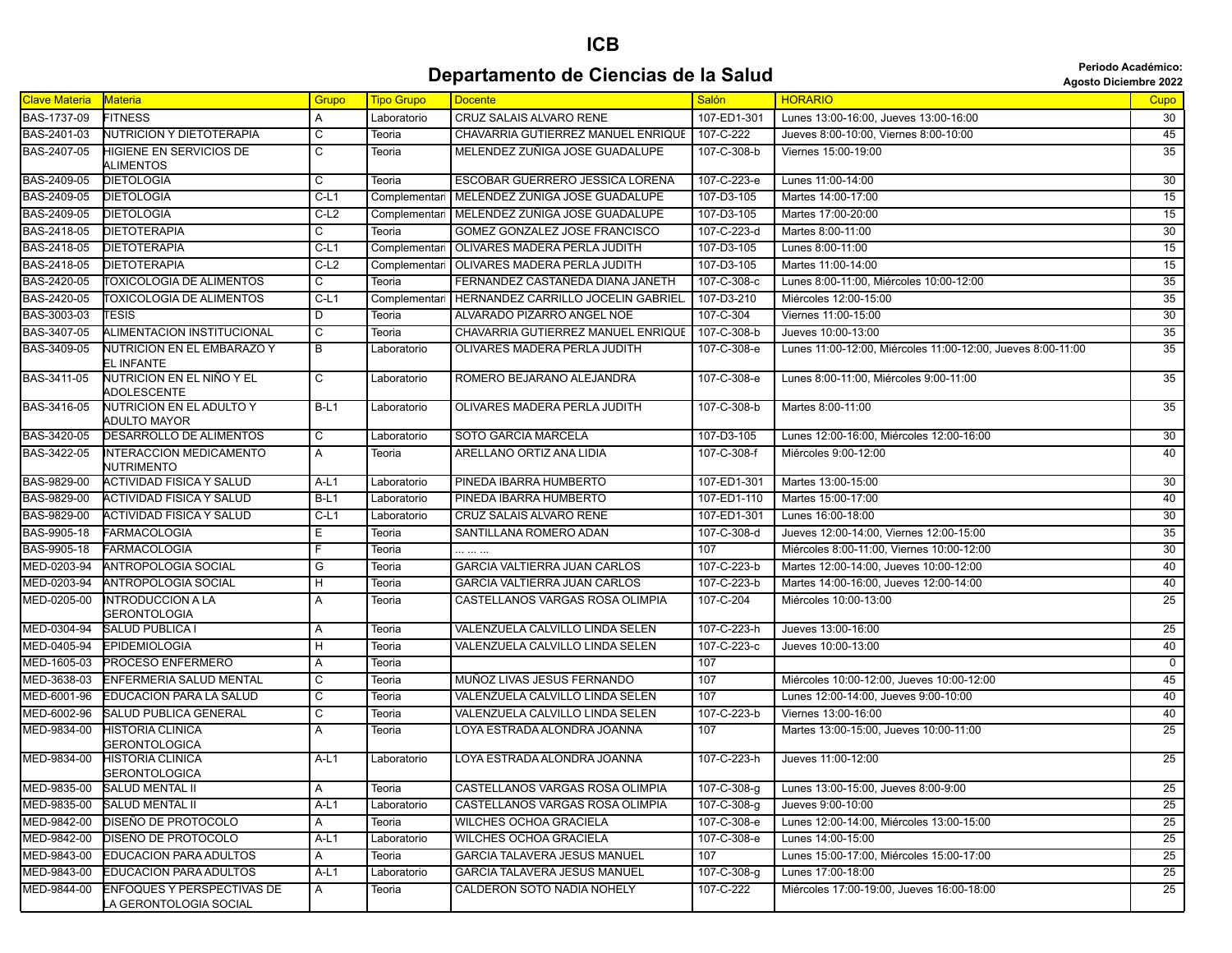## **ICB Departamento de Ciencias de la Salud Agosto Diciembre 2022**<br>Agosto Diciembre 2022

| <b>Clave Materia</b> | Materia                                                   | Grupo                   | <b>Tipo Grupo</b> | <b>Docente</b>                         | Salón       | <b>HORARIO</b>                               | Cupo            |
|----------------------|-----------------------------------------------------------|-------------------------|-------------------|----------------------------------------|-------------|----------------------------------------------|-----------------|
| MED-9844-00          | ENFOQUES Y PERSPECTIVAS DE<br>LA GERONTOLOGIA SOCIAL      | A-L1                    | Laboratorio       | CALDERON SOTO NADIA NOHELY             | 107-C-222   | Martes 16:00-18:00                           | 25              |
| MED-9892-00          | <b>ATENCION GERONTOLOGICA</b>                             | A                       | Teoria            | <b>GARCIA TALAVERA JESUS MANUEL</b>    | 107         | Martes 17:00-19:00, Miércoles 11:00-13:00    | 25              |
| MED-9892-00          | <b>ATENCION GERONTOLOGICA</b>                             | $A-L1$                  | Laboratorio       | GARCIA TALAVERA JESUS MANUEL           | 107-D3-211  | Miércoles 13:00-15:00                        | 25              |
| MED-9893-00          | <b>GERONTOLOGIA COMUNITARIA</b>                           | A                       | Teoria            | CALDERON SOTO NADIA NOHELY             | 107-C-222   | Lunes 16:00-19:00                            | 25              |
| MED-9894-00          | ENFERMEDAD EN EL ADULTO<br>MAYOR                          | A                       | Teoria            | VILLALOBOS CANO VERONICA               | 107         | Martes 11:00-13:00, Jueves 10:00-12:00       | 25              |
| MED-9895-00          | <b>ERGONOMIA II</b>                                       | Α                       | Teoria            | <b>WILCHES OCHOA GRACIELA</b>          | 107         | Martes 13:00-15:00, Jueves 12:00-13:00       | 25              |
| MED-9895-00          | <b>ERGONOMIA II</b>                                       | $A-L1$                  | Laboratorio       | <b>WILCHES OCHOA GRACIELA</b>          | 107-C-308-e | Jueves 13:00-15:00                           | $\overline{25}$ |
| MED-9896-00          | SEMINARIO DE INVESTIGACION II                             | A                       | Teoria            | <b>GARCIA TALAVERA JESUS MANUEL</b>    | 107         | Martes 15:00-17:00, Jueves 15:00-17:00       | 25              |
| MED-9896-00          | SEMINARIO DE INVESTIGACION II                             | $A-L1$                  | Laboratorio       | <b>GARCIA TALAVERA JESUS MANUEL</b>    | 107-C-308-f | Jueves 17:00-18:00                           | 25              |
| MED-9897-00          | PRACTICAS PROFESIONALES I                                 | A                       | Teoria            | LOYA ESTRADA ALONDRA JOANNA            | 107         | Miércoles 10:00-11:00, Miércoles 15:00-16:00 | 25              |
| MED-9909-17          | <b>ECOLOGIA DE LA SALUD</b>                               | Е                       | Teoria            | <b>GUTIERREZ ESCOBAR JAVIER DANIEL</b> | 107-C-307   | Lunes 14:00-18:00                            | 40              |
| MED-9909-17          | ECOLOGIA DE LA SALUD                                      | F                       | Teoria            | ARELLANO CARRILLO MANUEL DAVID         | 107-C-223-h | Martes 14:00-16:00, Viernes 11:00-13:00      | 40              |
| MED-9910-17          | <b>HISTORIA Y FILOSOFIA DEL</b><br><b>CUIDADO</b>         | Е                       | Teoria            | PRIETO OCHOA MARIA ELIZABETH           | 107-C-307   | Martes 12:00-15:00                           | 40              |
| MED-9910-17          | <b>HISTORIA Y FILOSOFIA DEL</b><br>CUIDADO                | F.                      | Teoria            | ALVARADO PIZARRO ANGEL NOE             | 107-C-306   | Martes 8:00-11:00                            | 40              |
| MED-9911-17          | <b>ETICA DEL CUIDADO</b>                                  | Ε                       | Teoria            | PRIETO OCHOA MARIA ELIZABETH           | 107-D3-208  | Viernes 11:00-14:00                          | 40              |
| MED-9911-17          | <b>ETICA DEL CUIDADO</b>                                  | F                       | Teoria            | ALVARADO PIZARRO ANGEL NOE             | 107-C-223-h | Viernes 8:00-11:00                           | 40              |
| MED-9912-17          | ENFERMERIA FUNDAMENTAL                                    | D                       | Teoria            | ALVARADO PIZARRO ANGEL NOE             | 107         | Martes 12:00-16:00, Jueves 15:00-16:00       | 40              |
| MED-9912-17          | ENFERMERIA FUNDAMENTAL                                    | Е                       | Teoria            | MUÑOZ LIVAS JESUS FERNANDO             | 107-D3-211  | Lunes 10:00-13:00. Martes 10:00-12:00        | 40              |
| MED-9913-17          | <b>ENFOQUES TEORICOS DE</b><br><b>ENFERMERIA</b>          | $\overline{C}$          | Teoria            | PRIETO OCHOA MARIA ELIZABETH           | 107         | Lunes 12:00-14:00, Martes 11:00-12:00        | 40              |
| MED-9913-17          | <b>ENFOQUES TEORICOS DE</b><br><b>ENFERMERIA</b>          | D                       | Teoria            | <b>CUEVAS JAIMES BRENDA LIZETH</b>     | 107-C-308-g | Miércoles 10:00-13:00                        | 35              |
| MED-9914-17          | <b>ENFERMERIA FAMILIAR</b>                                | С                       | Teoria            | ALVARADO PIZARRO ANGEL NOE             | 107-C-306   | Jueves 12:00-15:00                           | 35              |
| MED-9914-17          | <b>ENFERMERIA FAMILIAR</b>                                | D                       | Teoria            | <b>CUEVAS JAIMES BRENDA LIZETH</b>     | 107-C-308-g | Miércoles 13:00-14:00, Viernes 12:00-14:00   | 30              |
| MED-9915-17          | <b>EDUCACION PARA LA SALUD</b>                            | $\overline{c}$          | Teoria            | PRIETO OCHOA MARIA ELIZABETH           | 107         | Lunes 10:00-12:00, Martes 10:00-11:00        | 40              |
| MED-9915-17          | <b>EDUCACION PARA LA SALUD</b>                            | D                       | Teoria            | ALVARADO PIZARRO ANGEL NOE             | 107-C-306   | Jueves 8:00-11:00                            | 35              |
| MED-9916-17          | <b>SALUD REPRODUCTIVA</b>                                 | С                       | Teoria            | ESCALANTE ROMERO LUZ DEL CARMEN        | 107-C-308-h | Jueves 10:00-12:00, Viernes 10:00-12:00      | 35              |
| MED-9916-17          | <b>SALUD REPRODUCTIVA</b>                                 | D                       | Teoria            | ESCALANTE ROMERO LUZ DEL CARMEN        | 107-C-308-h | Jueves 8:00-10:00, Viernes 8:00-10:00        | 35              |
| MED-9917-17          | CUIDADOS DE LA MUJER Y EL<br>RECIEN NACIDO                | C                       | Teoria            | CUEVAS JAIMES BRENDA LIZETH            | 107-C-308-b | Jueves 8:00-10:00, Viernes 8:00-10:00        | 35              |
| MED-9917-17          | <b>CUIDADOS DE LA MUJER Y EL</b><br>RECIEN NACIDO         | D                       | Teoria            | MUÑOZ LIVAS JESUS FERNANDO             | 107         | Miércoles 12:00-14:00, Jueves 12:00-14:00    | 35              |
| MED-9918-17          | PROCESO DE ENFERMERIA                                     | C                       | Teoria            | CUEVAS JAIMES BRENDA LIZETH            | 107-D3-211  | Jueves 14:00-16:00, Viernes 15:00-16:00      | 35              |
| MED-9918-17          | PROCESO DE ENFERMERIA                                     | D                       | Teoria            | PRIETO OCHOA MARIA ELIZABETH           | 107-C-223-h | Viernes 14:00-17:00                          | 30              |
| MED-9919-17          | ENFERMERIA COMUNITARIA                                    | C                       | Teoria            | PACHICANO ACOSTA MARIA CARIDAD         | 107-D3-211  | Jueves 16:00-19:00                           | 35              |
| MED-9922-17          | PROCESOS PATOLOGICOS                                      | С                       | Teoria            | ESCALANTE ROMERO LUZ DEL CARMEN        | 107-C-307   | Jueves 12:00-14:00, Viernes 12:00-15:00      | 50              |
| MED-9925-17          | <b>CUIDADOS EN SITUACIONES DE</b><br>URGENCIA Y DESASTRES | C                       | Teoria            | PACHICANO ACOSTA MARIA CARIDAD         | 107-D3-211  | Jueves 12:00-14:00, Viernes 10:00-12:00      | 45              |
|                      | MED-9928-17 GESTION DEL CUIDADO                           | C                       | Teoria            | MUÑOZ LIVAS JESUS FERNANDO             | 107         | Miércoles 8:00-10:00, Jueves 9:00-10:00      | 45              |
| MED-9929-17          | <b>CUIDADOS EN LA VEJEZ</b>                               | $\overline{c}$          | Teoria            | CUEVAS JAIMES BRENDA LIZETH            | 107         | Jueves 12:00-14:00, Viernes 10:00-11:00      | 45              |
| MED-9930-17          | <b>CUIDADO EN EL ADULTO EN</b><br><b>ESTADO CRITICO</b>   | $\overline{c}$          | Teoria            | PACHICANO ACOSTA MARIA CARIDAD         | 107-D3-211  | Jueves 10:00-12:00, Viernes 9:00-10:00       | 30              |
| MED-9932-17          | <b>BIOETICA Y DEONTOLOGIA EN</b><br><b>ENFERMERIA</b>     | $\overline{c}$          | Teoria            | CUEVAS JAIMES BRENDA LIZETH            | 107         | Jueves 10:00-12:00. Viernes 11:00-12:00      | 45              |
| MED-9933-17          | PROCESO DE DUELO Y<br><b>TANATOLOGIA</b>                  | $\overline{\mathsf{c}}$ | Teoria            | PONCE TERRAZAS YAZMIN ESTRELLA         | 107-C-223-g | Viernes 8:00-11:00                           | 40              |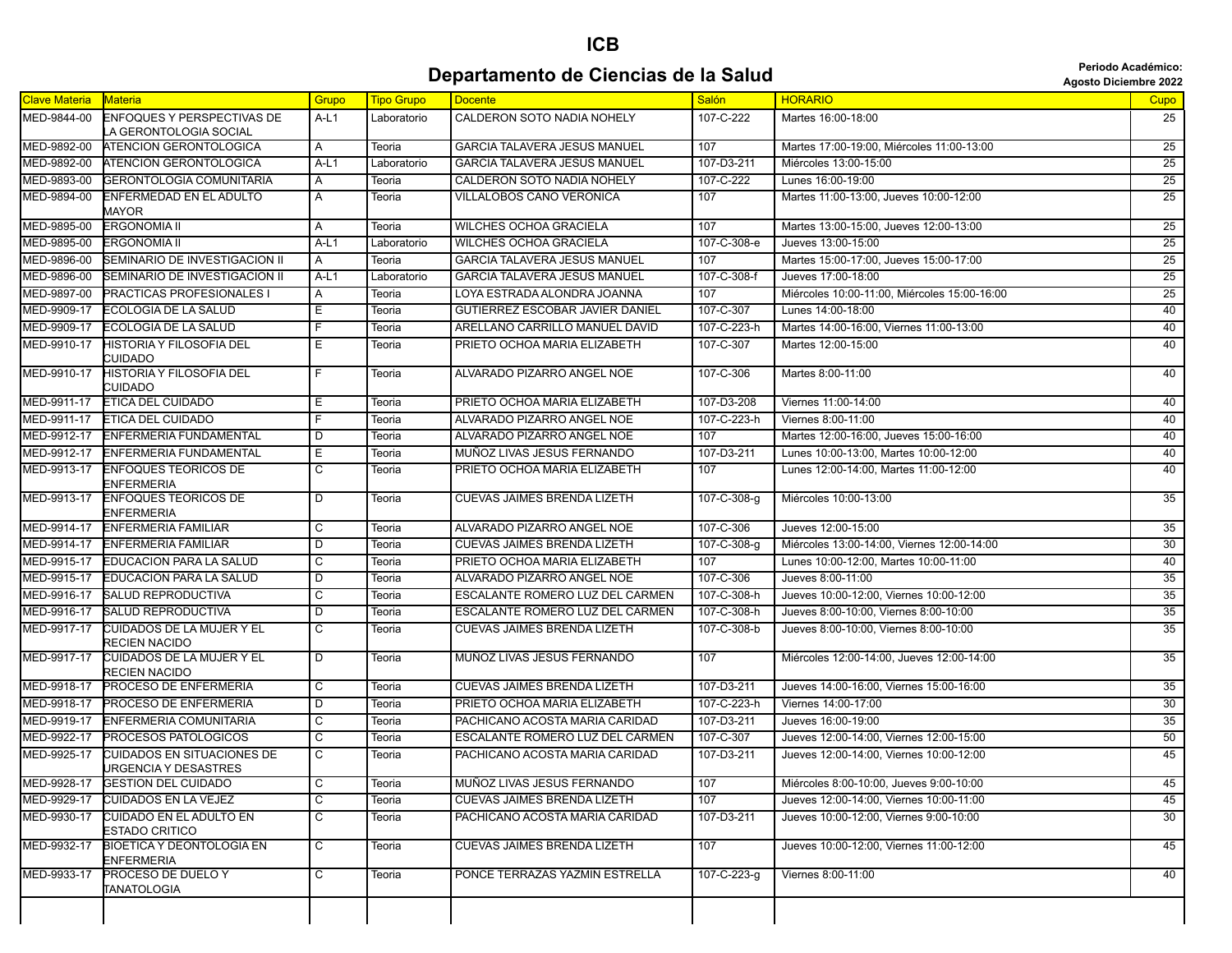|                      |                                                          |                |                   | Departamento de Ciencias de la Salud        |              |                                            | Periodo Académico:<br><b>Agosto Diciembre 2022</b> |  |
|----------------------|----------------------------------------------------------|----------------|-------------------|---------------------------------------------|--------------|--------------------------------------------|----------------------------------------------------|--|
| <b>Clave Materia</b> | <b>Materia</b>                                           | Grupo          | <b>Tipo Grupo</b> | <b>Docente</b>                              | <b>Salón</b> | <b>HORARIO</b>                             | Cupo                                               |  |
| MED-9938-17          | ALTERNATIVAS PARA EL<br><b>CUIDADO</b>                   | B              | Teoria            | REYNOSO CUETO TERESA LUCIA                  | 107          | Jueves 10:00-12:00. Jueves 12:00-13:00     | 30                                                 |  |
| MED-9942-17          | <b>SALUD MENTAL</b>                                      | $\overline{c}$ | Teoria            | PONCE TERRAZAS YAZMIN ESTRELLA              | 107-C-205    | Viernes 15:00-18:00                        | 50                                                 |  |
|                      |                                                          |                |                   |                                             |              |                                            | Periodo Académico:                                 |  |
|                      |                                                          |                |                   | Departamento de Ciencias Químico Biológicas |              |                                            | <b>Agosto Diciembre 2022</b>                       |  |
| <b>Clave Materia</b> | Materia                                                  | Grupo          | <b>Tipo Grupo</b> | <b>Docente</b>                              | <b>Salón</b> | <b>HORARIO</b>                             | Cupo                                               |  |
| BAS-0084-98          | <b>BIOESTADISTICA</b>                                    | A              | Teoria            | LOYA ESTRADA ALONDRA JOANNA                 | 107-C-304    | Miércoles 12:00-15:00                      | 25                                                 |  |
| BAS-1200-96          | <b>METODOS NUMERICOS</b>                                 | F.             | Teoria            | <b>AGUILAR FUENTES ALAN JOSUE</b>           | 107-C-223-d  | Jueves 12:00-15:00                         | 40                                                 |  |
| BAS-1200-96          | <b>METODOS NUMERICOS</b>                                 | $\overline{G}$ | Teoria            | AGUILAR FUENTES ALAN JOSUE                  | 107-C-223-g  | Lunes 12:00-15:00                          | 40                                                 |  |
| BAS-1204-96          | <b>BIOQUIMICA APLICADA</b>                               | $\overline{A}$ | Teoria            | ARELLANO ORTIZ ANA LIDIA                    | 107          | Miércoles 14:00-17:00, Viernes 14:00-16:00 | 40                                                 |  |
| BAS-1204-96          | <b>BIOQUIMICA APLICADA</b>                               | $A-L1$         | Complementari     | MACIAS ALHAMBRA MARIO ALBERTO               | 107-D3-209   | Lunes 8:00-11:00, Viernes 11:00-13:00      | 40                                                 |  |
| BAS-1209-03          | <b>BIOQUIMICA</b>                                        | E.             | Teoria            | ARELLANO CARRILLO MANUEL DAVID              | 107          | Miércoles 8:00-11:00, Viernes 8:00-10:00   | 40                                                 |  |
| BAS-1209-03          | <b>BIOQUIMICA</b>                                        | F              | Teoria            | ARELLANO CARRILLO MANUEL DAVID              | 107-C-223-h  | Martes 12:00-14:00, Miércoles 11:00-14:00  | 40                                                 |  |
| BAS-1209-96          | ADMINISTRACION DE SERVICIOS<br><b>ALIMENTICIOS</b>       | C              | Teoria            | CHAVARRIA GUTIERREZ MANUEL ENRIQUE          | 107-C-223-c  | Jueves 13:00-16:00                         | 40                                                 |  |
| BAS-1209-96          | ADMINISTRACION DE SERVICIOS<br>ALIMENTICIOS              | $C-L1$         | Laboratorio       | CHAVARRIA GUTIERREZ MANUEL ENRIQUE          | 107-D3-105   | Viernes 10:00-12:00                        | 40                                                 |  |
| BAS-1211-96          | MICROBIOLOGIA DE ALIMENTOS                               | $\overline{B}$ | Teoria            |                                             | 107-C-308-b  | Lunes 8:00-11:00                           | 35                                                 |  |
| BAS-1211-96          | MICROBIOLOGIA DE ALIMENTOS                               | $B-L1$         | Complementari     | .                                           | 107-D3-210   | Martes 8:00-11:00                          | 35                                                 |  |
| BAS-1212-96          | <b>BROMATOLOGIA</b>                                      | B              | Teoria            | HERNANDEZ CARRILLO JOCELIN GABRIEL          | 107-C-308-c  | Lunes 14:00-16:00, Martes 14:00-17:00      | 40                                                 |  |
| BAS-1212-96          | <b>BROMATOLOGIA</b>                                      | $B-L1$         | Complementari     | SIGALA HERNANDEZ ALEJANDRO                  | 107          | Lunes 18:00-20:00, Miércoles 16:00-19:00   | 40                                                 |  |
| BAS-1404-05          | <b>MICROBIOLOGIA BASICA</b>                              | С              | Teoria            | <b>SOTO GARCIA MARCELA</b>                  | 107-C-223-c  | Martes 11:00-15:00                         | 40                                                 |  |
| BAS-1404-05          | <b>MICROBIOLOGIA BASICA</b>                              | $C-L1$         | Complementari     | <b>MARTINEZ OSUNA DANIEL</b>                | 107-D3-209   | Martes 9:00-11:00, Miércoles 10:00-13:00   | 40                                                 |  |
| BAS-1501-99          | QUIMICA GENERAL                                          | A              | Teoria            | MARTINEZ OSUNA DANIEL                       | 107-C-223-e  | Martes 11:00-13:00, Miércoles 16:00-18:00  | 40                                                 |  |
| BAS-1501-99          | QUIMICA GENERAL                                          | B              | Teoria            | GUTIERREZ ESCOBAR JAVIER DANIEL             | 107          | Martes 12:00-14:00, Jueves 12:00-14:00     | 40                                                 |  |
| BAS-1502-99          | <b>MATEMATICAS</b>                                       | A              | Teoria            | AGUILAR FUENTES ALAN JOSUE                  | 107-C-223-d  | Jueves 8:00-12:00                          | 40                                                 |  |
| BAS-1502-99          | <b>MATEMATICAS</b>                                       | B              | Teoria            | AGUILAR FUENTES ALAN JOSUE                  | 107-C-223-c  | Lunes 8:00-12:00                           | 40                                                 |  |
| BAS-1504-99          | <b>LECTURA Y REDACCION</b>                               | E              | Teoria            | <b>GOMEZ MEDINA ALEJANDRA</b>               | Internet     |                                            | 30                                                 |  |
| BAS-1504-99          | LECTURA Y REDACCION                                      | F              | Teoria            | <b>BACA MUÑOZ OMAR</b>                      | Internet     |                                            | $\overline{30}$                                    |  |
| BAS-1510-99          | <b>FISICA</b>                                            | $\overline{A}$ | Teoria            | HERNANDEZ VALENCIA CLAUDIA                  | 107-C-223-f  | Martes 12:00-14:00, Jueves 12:00-14:00     | $\overline{20}$                                    |  |
| BAS-1510-99          | <b>FISICA</b>                                            | $\overline{D}$ | Teoria            | QUIÑONEZ PEREZ NADHESDA IVETH               | 107-C-223-f  | Lunes 16:00-18:00, Miércoles 16:00-18:00   | $\overline{20}$                                    |  |
| BAS-1512-99          | ESTADISTICA DESCRIPTIVA                                  | A              | Teoria            | <b>ESTRADA MENESES EDSON FRANCISCO</b>      | 107-C-307    | Lunes 10:00-14:00                          | 40                                                 |  |
| BAS-1513-99          | <b>TECNICAS DE INVESTIGACION</b><br><b>DOCUMENTACION</b> | Α              | Teoria            | ARZOLA SANCHEZ DANIEL ALEJANDRO             | 107          | Martes 10:00-12:00, Jueves 10:00-12:00     | $\overline{30}$                                    |  |
| BAS-1513-99          | <b>TECNICAS DE INVESTIGACION</b><br>DOCUMENTACION        | $\overline{B}$ | Teoria            | <b>CARRASCO LOPEZ LUIS RAUL</b>             | Internet     |                                            | $\overline{30}$                                    |  |
| BAS-1521-99          | <b>BIOMECANICA</b>                                       | A              | Teoria            | <b>HERNANDEZ VALENCIA CLAUDIA</b>           | 107-С-223-е  | Lunes 14:00-16:00                          | 35                                                 |  |
| BAS-1522-99          | <b>TOPICOS SELECTOS I</b>                                | A              | Teoria            | PONCE CHAVIRA JUAN MIGUEL                   | 107-C-222    | Viernes 14:00-17:00                        | 30                                                 |  |
| BAS-1525-99          | <b>CULTURA Y SOCIEDAD</b><br><b>MEXICANA</b>             | A              | Teoria            | <b>MARTINEZ RUIZ NORA PATRICIA</b>          | 107-C-223-e  | Miércoles 12:00-14:00, Viernes 14:00-16:00 | 40                                                 |  |
| BAS-1525-99          | <b>CULTURA Y SOCIEDAD</b><br>MEXICANA                    | B              | Teoria            | <b>MARTINEZ RUIZ NORA PATRICIA</b>          | 107-C-223-e  | Miércoles 14:00-16:00, Viernes 12:00-14:00 | 40                                                 |  |
| BAS-2001-05          | <b>METODOLOGIA DE LA</b>                                 | D              | Teoria            | ROMERO BEJARANO ALEJANDRA                   | 107          | Lunes 11:00-12:00, Miércoles 12:00-15:00   | 30                                                 |  |

BAS-3133-05 QUIMICA DE ALIMENTOS B Teoria HERNANDEZ CARRILLO JOCELIN GABRIEL 107-C-223-b Lunes 12:00-14:00 40 40 BAS-3133-05 QUIMICA DE ALIMENTOS B-L1 Complementari HERNANDEZ CARRILLO JOCELIN GABRIEL 107-D3-210 Miércoles 10:00-12:00 40 40 BAS-3916-99 SEMINARIO RECEPCIONAL I D Laboratorio SOTO GARCIA MARCELA 107-C-308-d Lunes 10:00-12:00, Miércoles 9:00-11:00 15 BAS-3918-99 SEMINARIO RECEPCIONAL II D Laboratorio HERNANDEZ CARRILLO JOCELIN GABRIEL 107 Lunes 11:00-12:00, Martes 11:00-14:00 15 15 BAS-3920-99 SEMINARIO RECEPCIONAL III D Laboratorio ARELLANO ORTIZ ANA LIDIA 107-C-308-f Lunes 9:00-11:00, Viernes 9:00-11:00 BAS-9817-00 BIOQUIMICA A Teoria GOMEZ LARA CYNTHIA LILIANA 107 Lunes 17:00-20:00, Jueves 16:00-18:00 40

INVESTIGACION

**ICB**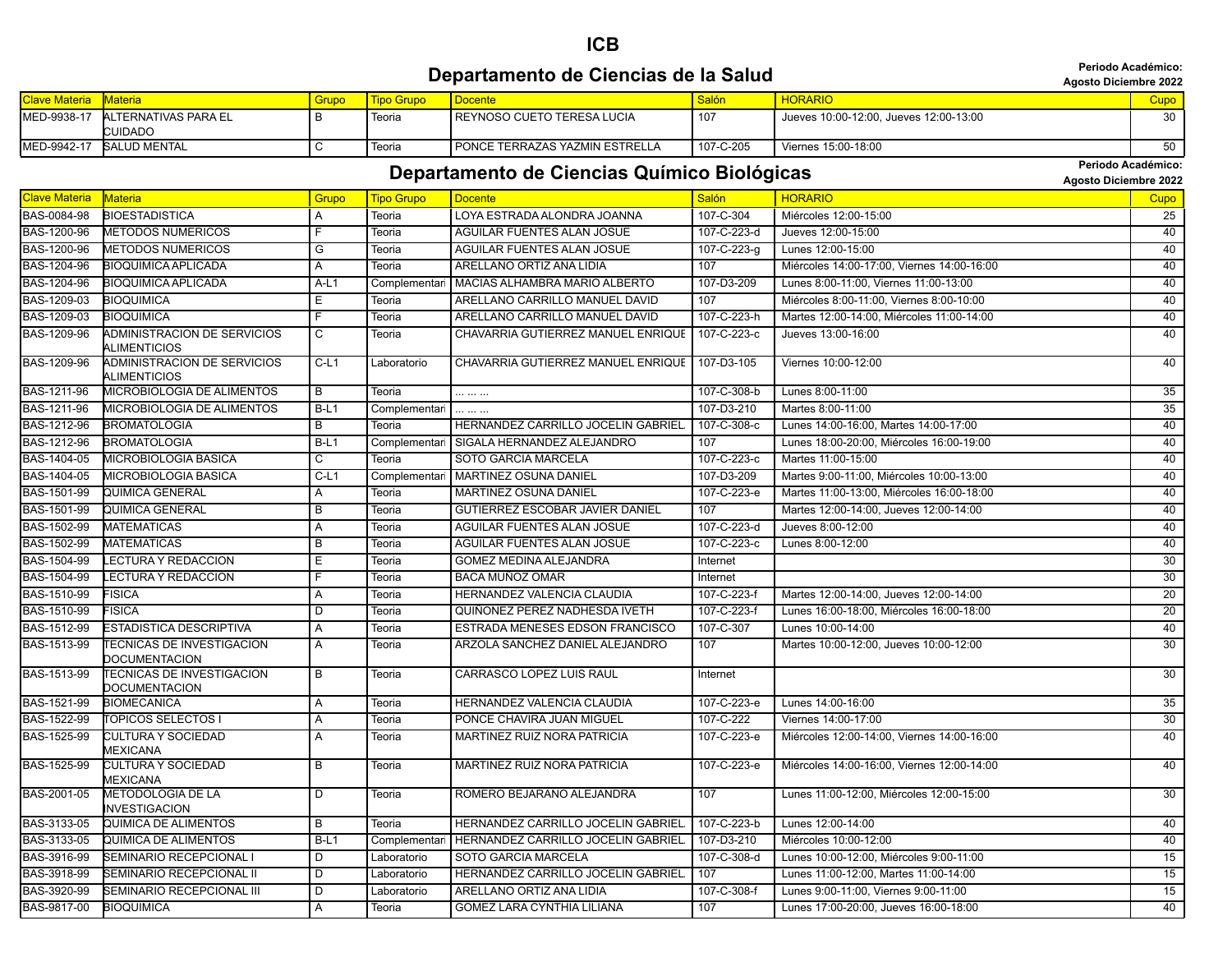#### **ICB Departamento de Ciencias Químico Biológicas adequartamento de Ciencias Químico Biológicas Agosto Diciembre 2022**

**Periodo Académico:**

| <b>Clave Materia</b> | <b>Materia</b>       | Grupo | <b>Tipo Grupo</b> | <b>Docente</b>                  | <sup>I</sup> Salón | <b>HORARIO</b>                            |    |
|----------------------|----------------------|-------|-------------------|---------------------------------|--------------------|-------------------------------------------|----|
| <b>BAS-9823-00</b>   | <b>EPIDEMIOLOGIA</b> |       | leoria            | <b>I WILCHES OCHOA GRACIELA</b> | I 107-C-308-f      | Martes 10:00-13:00, Miércoles 15:00-16:00 |    |
| BAS-9823-00          | <b>EPIDEMIOLOGIA</b> | A-L.  | Laboratoric       | WILCHES OCHOA GRACIELA          | 107-C-221          | Lunes 15:00-16:00                         | _u |

#### **Departamento de Ciencias Veterinarias Agosto Diciembre 2022 Cepartamento de Ciencias Veterinarias**

| <b>Clave Materia</b> | <b>Materia</b>                                  | Grupo          | <b>Tipo Grupo</b> | <b>Docente</b>                         | Salón       | <b>HORARIO</b>                                             | Cupo |
|----------------------|-------------------------------------------------|----------------|-------------------|----------------------------------------|-------------|------------------------------------------------------------|------|
| PEC-0078-00          | ANATOMIA Y DISECCIONES                          | E.             | Teoria            | BAÑUELOS FAVELA JUAN FRANCISCO         | 107-C-221   | Lunes 12:00-15:00, Viernes 10:00-13:00                     | 40   |
|                      | VETERINARIA                                     |                |                   |                                        |             |                                                            |      |
| PEC-0078-00          | ANATOMIA Y DISECCIONES                          | F              | Teoria            | FERNANDEZ MONTIEL MAYRA LIZETH         | 107-C-222   | Lunes 10:00-12:00, Martes 8:00-10:00, Miércoles            | 40   |
|                      | <b>VETERINARIA</b>                              |                |                   |                                        |             | 10:00-12:00                                                |      |
| PEC-0079-00          | FISIOLOGIA CELULAR Y                            | Ε              | Teoria            | <b>GUEDEA BETANCOURT JOSE JULIAN</b>   | 107-C-222   | Lunes 12:00-15:00, Miércoles 14:00-16:00                   | 40   |
|                      | <b>BIOFISICA</b><br><b>FISIOLOGIA CELULAR Y</b> | $E-L1$         |                   |                                        |             |                                                            | 40   |
| PEC-0079-00          | BIOFISICA                                       |                | Complementari     | <b>GUEDEA BETANCOURT JOSE JULIAN</b>   | 107-D3-209  | Miércoles 16:00-18:00                                      |      |
| PEC-0079-00          | <b>FISIOLOGIA CELULAR Y</b>                     | F              | <b>Teoria</b>     |                                        | Internet    | Lunes 15:00-17:00, Martes 15:00-17:00, Viernes 15:00-16:00 | 40   |
|                      | <b>BIOFISICA</b>                                |                |                   |                                        |             |                                                            |      |
| PEC-0079-00          | <b>FISIOLOGIA CELULAR Y</b>                     | $F-L1$         | Complementari     | <b>GUEDEA BETANCOURT JOSE JULIAN</b>   | 107-D3-209  | Miércoles 8:00-10:00                                       | 40   |
|                      | BIOFISICA                                       |                |                   |                                        |             |                                                            |      |
| PEC-0080-00          | <b>EXTERIOR Y MANEJO DE LOS</b>                 | D              | Teoria            | GONZALEZ LOPEZ OSCAR ARMANDO           | 107-C-221   | Martes 8:00-10:00, Jueves 8:00-10:00                       | 40   |
| PEC-0080-00          | ANIMALES DOMESTICOS                             |                |                   | GONZALEZ LOPEZ OSCAR ARMANDO           | 107-C-221   | Martes 10:00-12:00, Jueves 10:00-12:00                     | 40   |
|                      | EXTERIOR Y MANEJO DE LOS<br>ANIMALES DOMESTICOS | Е              | Teoria            |                                        |             |                                                            |      |
| PEC-0081-00          | <b>ESTADISTICA DESCRIPTIVA</b>                  | G              | Teoria            | GUTIERREZ LOPEZ BERNARDO DANIEL        | 107         | Martes 12:00-15:00                                         | 40   |
| PEC-0081-00          | <b>ESTADISTICA DESCRIPTIVA</b>                  | H              | Teoria            | <b>GUTIERREZ LOPEZ BERNARDO DANIEL</b> | 107         | Martes 15:00-16:00, Jueves 12:00-14:00                     | 40   |
| PEC-0082-00          | <b>METODOLOGIA DE LA</b>                        | D              | Teoria            | GUERRA VILLALOBOS JAVIER ALEJANDRO     | 107-C-308-h | Jueves 12:00-15:00                                         | 40   |
|                      | INVESTIGACION                                   |                |                   |                                        |             |                                                            |      |
| PEC-0083-00          | <b>BIOETICA</b>                                 | D              | Teoria            | GUERRA VILLALOBOS JAVIER ALEJANDRO     | 107-C-308-g | Martes 10:00-12:00                                         | 40   |
| PEC-0083-00          | <b>BIOETICA</b>                                 | Е              | Teoria            | GUERRA VILLALOBOS JAVIER ALEJANDRO     | 107-C-308-e | Martes 12:00-14:00                                         | 40   |
| PEC-0084-00          | <b>ANATOMIA TOPOGRAFICA</b>                     | C              | Teoria            | BAÑUELOS FAVELA JUAN FRANCISCO         | 107-C-221   | Lunes 10:00-12:00, Viernes 8:00-10:00                      | 40   |
| PEC-0084-00          | ANATOMIA TOPOGRAFICA                            | D              | Teoria            |                                        | 107-C-308-g | Viernes 8:00-12:00                                         | 40   |
| PEC-0085-00          | FISIOLOGIA VETERINARIA                          | С              | Teoria            | MACIEL SALAS JOSE ANGEL                | 107         | Lunes 12:00-14:00, Martes 8:00-11:00                       | 40   |
| PEC-0085-00          | FISIOLOGIA VETERINARIA                          | $C-L1$         | Laboratorio       | MACIEL SALAS JOSE ANGEL                | 107-D3-208  | Martes 11:00-13:00                                         | 40   |
| PEC-0085-00          | FISIOLOGIA VETERINARIA                          | D              | Teoria            | <b>CAMACHO ACOSTA MANUEL</b>           | 107         | Martes 12:00-14:00, Jueves 13:00-16:00                     | 40   |
| PEC-0085-00          | FISIOLOGIA VETERINARIA                          | $D-L1$         | Laboratorio       |                                        | 107-D3-208  | Martes 8:00-10:00                                          | 40   |
| PEC-0086-00          | HISTOLOGIA Y EMBRIOLOGIA                        | $\overline{c}$ | Teoria            | FERNANDEZ MONTIEL MAYRA LIZETH         | 107-C-222   | Lunes 8:00-10:00, Martes 10:00-12:00, Miércoles            | 40   |
|                      | <b>VETERINARIA</b>                              |                |                   |                                        |             | 12:00-14:00                                                |      |
| PEC-0086-00          | HISTOLOGIA Y EMBRIOLOGIA                        | $C-L1$         | Laboratorio       | FERNANDEZ MONTIEL MAYRA LIZETH         | 107-D3-208  | Miércoles 8:00-10:00                                       | 40   |
|                      | <b>VETERINARIA</b>                              |                |                   |                                        |             |                                                            |      |
| PEC-0086-00          | <b>HISTOLOGIA Y EMBRIOLOGIA</b>                 | D              | Teoria            |                                        | Internet    | Miércoles 12:00-15:00, Jueves 12:00-15:00                  | 40   |
| PEC-0087-00          | <b>VETERINARIA</b><br>ETOLOGIA VETERINARIA      | C              | Teoria            | GUERRA VILLALOBOS JAVIER ALEJANDRO     | 107-C-308-c | Jueves 8:00-11:00                                          | 40   |
| PEC-0087-00          | ETOLOGIA VETERINARIA                            | D              | Teoria            | GUERRA VILLALOBOS JAVIER ALEJANDRO     | 107-C-223-d | Martes 14:00-17:00                                         | 40   |
| PEC-0088-00          | <b>BIOQUIMICA VETERINARIA I</b>                 | С              | Teoria            | CASTAÑEDA CORRAL JOSE JAVIER           | 107-C-223-f | Lunes 8:00-12:00                                           | 40   |
| PEC-0088-00          | <b>BIOQUIMICA VETERINARIA I</b>                 | $C-L1$         | Complementar      | ARELLANO CARRILLO MANUEL DAVID         | 107-D3-210  | Viernes 13:00-15:00                                        | 40   |
| PEC-0088-00          | <b>BIOQUIMICA VETERINARIA I</b>                 | D              | Teoria            |                                        | 107-C-308-b | Viernes 10:00-14:00                                        | 40   |
| PEC-0088-00          | <b>BIOQUIMICA VETERINARIA I</b>                 | $D-L1$         | Complementar      | MACIAS ALHAMBRA MARIO ALBERTO          | 107-D3-209  | Lunes 12:00-14:00                                          | 40   |
| PEC-0089-00          | <b>ESTADISTICA INFERENCIAL</b>                  | F              | Teoria            | MACIAS ALHAMBRA MARIO ALBERTO          | 107-C-223-e | Miércoles 9:00-12:00                                       | 40   |
| PEC-0089-00          | ESTADISTICA INFERENCIAL                         | G              | Teoria            | OLGUIN ARREDONDO HECTOR ARMANDO        | Internet    | Jueves 10:00-13:00                                         | 40   |
| PEC-0090-00          | <b>VIROLOGIA Y ENFERMEDADES</b>                 | C              | Teoria            | RIVERA VILLARREAL CLAUDIA JUDITH       | 107-C-205   | Martes 8:00-10:00, Jueves 8:00-10:00                       | 45   |
|                      | VIRALES DE LOS ANIMALES                         |                |                   |                                        |             |                                                            |      |
| PEC-0091-00          | PROPEDEUTICA VETERINARIA                        | С              | Teoria            | MACIEL SALAS JOSE ANGEL                | 107-C-205   | Martes 13:00-15:00, Miércoles 8:00-10:00                   | 45   |
| PEC-0092-00          | BACTERIOLOGIA Y MICOLOGIA                       | C.             | Teoria            | RIVERA VILLARREAL CLAUDIA JUDITH       | 107-C-205   | Martes 10:00-12:00. Jueves 10:00-12:00                     | 45   |
|                      | VETERINARIA                                     |                |                   |                                        |             |                                                            |      |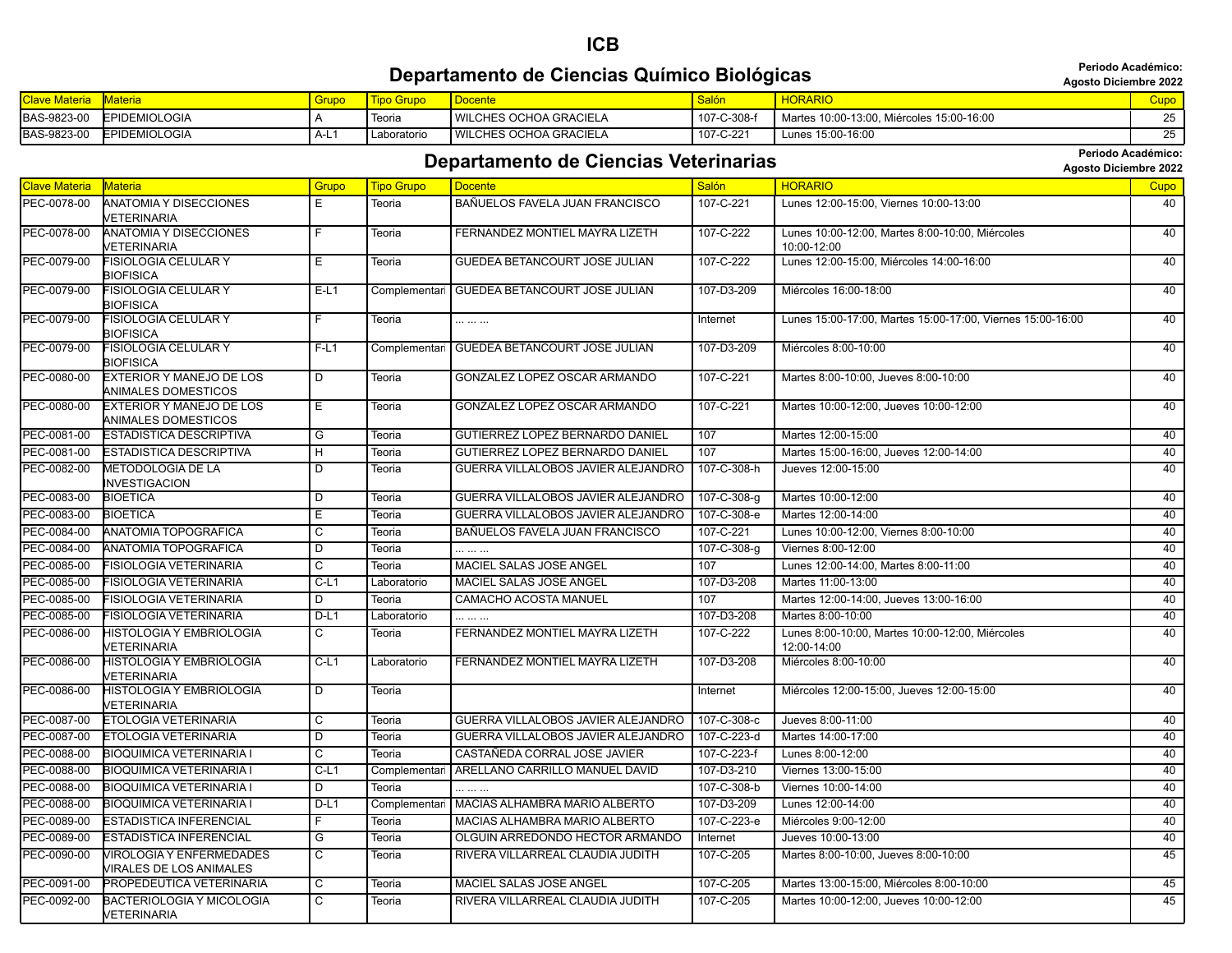#### **Departamento de Ciencias Veterinarias Agosto Diciembre 2023**

**Periodo Académico:**

| <b>Agosto Diciembre 202</b> |  |
|-----------------------------|--|
|                             |  |

|                      |                                                                |                |                   |                                        |             | AYOSIO DICIBIIIDI E ZUZZ                  |                 |
|----------------------|----------------------------------------------------------------|----------------|-------------------|----------------------------------------|-------------|-------------------------------------------|-----------------|
| <b>Clave Materia</b> | <b>Materia</b>                                                 | Grupo          | <b>Tipo Grupo</b> | <b>Docente</b>                         | Salón       | <b>HORARIO</b>                            | Cupo            |
| PEC-0093-00          | <b>BIOQUIMICA VETERINARIA II</b>                               | D              | Teoria            | .                                      | 107-C-223-h | Lunes 8:00-12:00                          | 45              |
| PEC-0093-00          | <b>BIOQUIMICA VETERINARIA II</b>                               | $D-L1$         | Complementari     |                                        | 107-D3-208  | Miércoles 13:00-15:00                     | 45              |
| PEC-0094-00          | <b>ECOLOGIA</b>                                                | D              | Teoria            | <b>GUEDEA BETANCOURT JOSE JULIAN</b>   | 107-C-205   | Miércoles 10:00-13:00                     | 45              |
| PEC-0095-00          | DISEÑO EXPERIMENTAL                                            | D              | Teoria            | ESCARCEGA AVILA ANGELICA MARIA         | 107-C-223-g | Jueves 12:00-16:00                        | 40              |
| PEC-0096-00          | <b>INMUNOLOGIA VETERINARIA</b>                                 | C              | Teoria            | <b>MACIEL SALAS JOSE ANGEL</b>         | 107         | Lunes 14:00-16:00. Miércoles 12:00-14:00  | 45              |
| PEC-0096-00          | INMUNOLOGIA VETERINARIA                                        | $C-L1$         | Laboratorio       | MACIEL SALAS JOSE ANGEL                | 107-D3-208  | Miércoles 10:00-12:00                     | 45              |
| PEC-0097-00          | PARASITOLOGIA Y<br>ENFERMEDADES PARASITARIAS                   | C              | Teoria            | <b>CAMACHO ACOSTA MANUEL</b>           | 107-C-221   | Martes 14:00-16:00. Miércoles 14:00-16:00 | 45              |
| PEC-0098-00          | FARMACOLOGIA VETERINARIA                                       | C              | Teoria            | <b>CAMACHO ACOSTA MANUEL</b>           | 107-C-221   | Martes 16:00-19:00. Jueves 16:00-19:00    | 45              |
| PEC-0099-00          | <b>GENETICA Y MEJORAMIENTO</b><br>ANIMAL                       | C              | Teoria            | <b>MARTINEZ OSUNA DANIEL</b>           | 107         | Martes 13:00-14:00. Viernes 17:00-20:00   | 45              |
| PEC-0101-00          | <b>NUTRICION ANIMAL</b>                                        | C              | Teoria            | GUTIERREZ LOPEZ BERNARDO DANIEL        | 107         | Lunes 16:00-18:00, Viernes 10:00-12:00    | 45              |
| PEC-0102-00          | PARASITOLOGIA Y<br>ENFERMEDADES PARASITARIAS                   | C              | Teoria            | LOZA TREVIÑO ALEJANDRO DANIEL          | 107         | Jueves 18:00-20:00, Viernes 7:00-9:00     | 45              |
| PEC-0103-00          | <b>ALIMENTACION ANIMAL</b>                                     | $\overline{C}$ | Teoria            | <b>GUTIERREZ LOPEZ BERNARDO DANIEL</b> | 107-C-221   | Lunes 18:00-20:00. Jueves 14:00-16:00     | 45              |
| PEC-0103-00          | <b>ALIMENTACION ANIMAL</b>                                     | $C-L1$         | Complementar      | <b>GUTIERREZ LOPEZ BERNARDO DANIEL</b> | 107-B-210   | Jueves 16:00-18:00                        | 45              |
| PEC-0104-00          | PATOLOGIA GENERAL<br>VETERINARIA                               | C              | Teoria            |                                        | 107         | Lunes 12:00-14:00, Martes 14:00-16:00     | 45              |
| PEC-0105-00          | <b>REPRODUCCION ANIMAL</b>                                     | C              | Teoria            | OROZCO LUCERO ERNESTO                  | 107         | Lunes 15:00-18:00, Viernes 15:00-18:00    | 45              |
| PEC-0130-00          | <b>INTRODUCCION A LA MEDICINA</b><br>VETERINARIA Y ZOOTECNISTA | B              | Teoria            | GUEDEA BETANCOURT JOSE JULIAN          | 107-C-223-g | Lunes 15:00-18:00                         | $\overline{30}$ |
| PEC-0131-00          | <b>PRODUCCION Y</b><br>APROVECHAMIENTO DE<br><b>FORRAJES</b>   | B              | Teoria            | <b>GARCIA CASTAÑEDA MAURICIO</b>       | 107-C-204   | Martes 14:00-16:00                        | 30              |
| PEC-0133-00          | <b>INTRODUCCION A LA BOTANICA</b>                              | A              | <b>Teoria</b>     | <b>GARCIA CASTAÑEDA MAURICIO</b>       | 107-C-204   | Martes 16:00-18:00                        | 30              |
| PEC-0135-00          | ZOOTECNIA Y MEDICINA DE<br><b>FAUNA SILVESTRE</b>              | A              | Teoria            | GONZALEZ LOPEZ OSCAR ARMANDO           | 107-C-204   | Jueves 12:00-14:00                        | 30              |
| PEC-9811-16          | <b>BIENESTAR ANIMALY</b><br>COMPORTAMIENTO ANIMAL              | A              | Teoria            | GUERRA VILLALOBOS JAVIER ALEJANDRO     | 107-C-223-b | Jueves 16:00-19:00                        | 30              |

#### **ICSA**

#### **Departamento de Ciencias Administrativas agosto Diciembre 2022** Agosto Diciembre 2022

| <b>Clave Materia</b> | <b>Materia</b>                                 | Grupo  | <b>Tipo Grupo</b> | Docente                                | Salón       | <b>HORARIO</b>                           | Cupo            |
|----------------------|------------------------------------------------|--------|-------------------|----------------------------------------|-------------|------------------------------------------|-----------------|
| ADM-1111-05          | ADMINISTRACION GENERAL                         | ◡      | Teoria            | <b>JAUREGUI DOMINGUEZ SUSANA</b>       | Internet    |                                          | 30              |
| ADM-3119-05          | <b>DESARROLLO EMPRESARIAL</b>                  | D      | Teoria            | <b>GARCIA VALTIERRA JUAN CARLOS</b>    | 107-C-223-e | Martes 8:00-10:00                        | 40              |
| ADM-3119-05          | <b>DESARROLLO EMPRESARIAL</b>                  | $D-L1$ | Laboratorio       | <b>GARCIA VALTIERRA JUAN CARLOS</b>    | 107-C-223-e | Martes 10:00-11:00, Jueves 14:00-16:00   | 40              |
| CIA-1000-95          | PRINCIPIOS BASICOS DE<br>ADMINISTRACION        |        | Teoria            | <b>VALLES BAILON ELVIA KARINA</b>      | 107-B-223-e | Lunes 10:00-12:00, Miércoles 10:00-12:00 | $\overline{30}$ |
| CIA-1000-95          | <b>PRINCIPIOS BASICOS DE</b><br>ADMINISTRACION |        | Teoria            |                                        | 107-A-213   | Lunes 10:00-12:00, Miércoles 10:00-12:00 | 30              |
| CIA-1000-95          | <b>PRINCIPIOS BASICOS DE</b><br>ADMINISTRACION |        | Teoria            |                                        | 107-A-202   | Martes 8:00-10:00, Jueves 8:00-10:00     | 30              |
| CIA-1002-95          | PLANEACION Y CONTROL                           |        | Teoria            |                                        | 107-A-302   | Lunes 16:00-18:00, Miércoles 16:00-18:00 | 30              |
| CIA-1002-95          | <b>PLANEACION Y CONTROL</b>                    |        | Teoria            |                                        | 107-D4-114  | Martes 8:00-10:00, Jueves 8:00-10:00     | 30              |
| CIA-1002-95          | <b>PLANEACION Y CONTROL</b>                    |        | Teoria            | I DE LA ROSA DE LA ROSA MIRIAM AZUCENA | 107-A-313   | Martes 16:00-18:00, Jueves 16:00-18:00   | 30              |
| CIA-1003-95          | <b>INTRODUCCION A LA</b><br>UNIVERSIDAD        |        | Teoria            | MERINO LOPEZ GUSTAVO ARTURO            | 107-D4-112  | Lunes 10:00-12:00. Miércoles 10:00-12:00 | 30              |
|                      |                                                |        |                   |                                        |             |                                          |                 |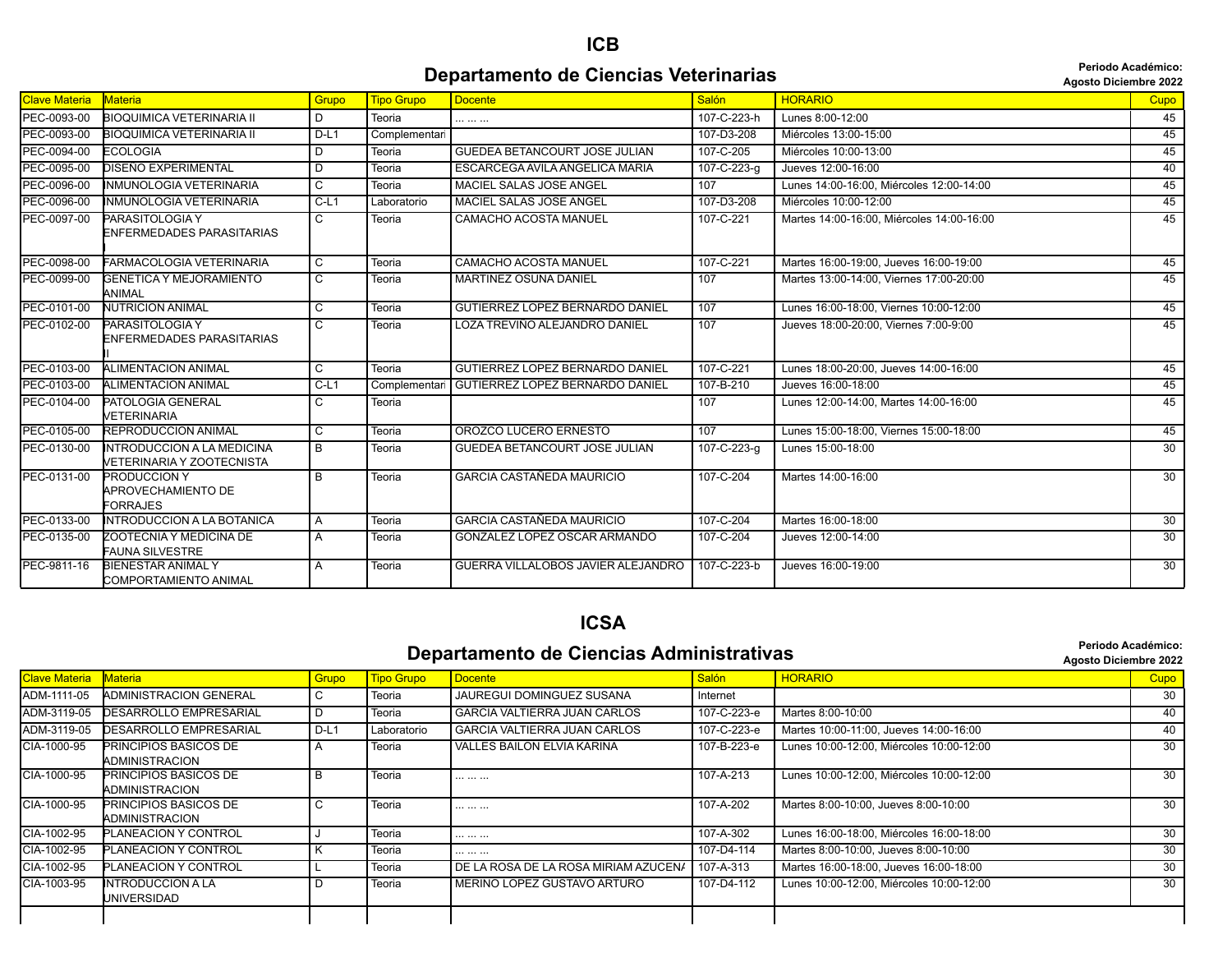## **Departamento de Ciencias Administrativas and** *Periodo Académico***: Agosto Diciembre 2022**

|  | <b>Agosto Diciembre 202</b> |  |
|--|-----------------------------|--|
|--|-----------------------------|--|

| <b>Clave Materia</b> | Materia                                                            | Grupo              | <b>Tipo Grupo</b> | <b>Docente</b>                                | Salón           | <b>HORARIO</b>                           | Cupo            |
|----------------------|--------------------------------------------------------------------|--------------------|-------------------|-----------------------------------------------|-----------------|------------------------------------------|-----------------|
| CIA-1003-95          | <b>INTRODUCCION A LA</b><br>UNIVERSIDAD                            | Е                  | Teoria            | <b>VALLES BAILON ELVIA KARINA</b>             | 107-A-126       | Lunes 12:00-14:00, Miércoles 12:00-14:00 | 30              |
| CIA-1003-95          | <b>INTRODUCCION A LA</b><br>UNIVERSIDAD                            | F                  | Teoria            |                                               | 107-D4-115      | Martes 8:00-10:00, Jueves 8:00-10:00     | 30              |
| CIA-1200-95          | <b>ORGANIZACION</b>                                                | G                  | Teoria            |                                               | 107-A-301       | Martes 12:00-14:00, Jueves 12:00-14:00   | 30              |
| CIA-1200-95          | <b>ORGANIZACION</b>                                                | H                  | Teoria            | ROCHA RODRIGUEZ DIANA                         | 107-A-128       | Martes 14:00-16:00, Jueves 14:00-16:00   | 30              |
| CIA-1201-95          | RECURSOS HUMANOS                                                   | $\overline{N}$     | Teoria            | CALDERON MARQUEZ PAULINA                      | 107-A-107       | Lunes 10:00-12:00, Miércoles 10:00-12:00 | 30              |
| CIA-1201-95          | RECURSOS HUMANOS                                                   | $\overline{\circ}$ | Teoria            | <b>GARCIA ORTEGA JESUS ADOLFO</b>             | 107-A-203       | Lunes 14:00-16:00, Miércoles 14:00-16:00 | 30              |
| CIA-1201-95          | RECURSOS HUMANOS                                                   | P                  | Teoria            | MARIN BALCAZAR GUILLERMO                      | 107-A-203       | Martes 10:00-12:00, Jueves 10:00-12:00   | $\overline{30}$ |
| CIA-1201-95          | RECURSOS HUMANOS                                                   | Q                  | Teoria            | VALENZUELA RIVERA CHRISTIAN JAVIER            | Internet        |                                          | $\overline{30}$ |
| CIA-1205-95          | <b>INVESTIGACION DE MERCADOS</b>                                   | н                  | Teoria            | ARENAL BLASCO LUIS ALFONSO                    | 107-A-214       | Lunes 12:00-14:00, Miércoles 12:00-14:00 | $\overline{30}$ |
| CIA-1205-95          | <b>INVESTIGACION DE MERCADOS</b>                                   |                    | Teoria            | ARENAL BLASCO LUIS ALFONSO                    | 107-A-313       | Lunes 14:00-16:00. Miércoles 14:00-16:00 | 30              |
| CIA-1207-95          | <b>MERCADOTECNIA</b>                                               | Κ                  | Teoria            | RAMOS GUTIERREZ ROBERTO                       | 107-D4-113      | Lunes 10:00-12:00, Miércoles 10:00-12:00 | 30              |
| CIA-1207-95          | <b>MERCADOTECNIA</b>                                               | L                  | Teoria            |                                               | 107-D4-114      | Martes 10:00-12:00, Jueves 10:00-12:00   | 30              |
| CIA-1207-95          | MERCADOTECNIA                                                      | M                  | Teoria            | RAMOS RUBIO PATRICIA                          | Internet        |                                          | 30              |
| CIA-1207-95          | <b>MERCADOTECNIA</b>                                               | N                  | Teoria            | RAMOS RUBIO PATRICIA                          | Internet        |                                          | 30              |
| CIA-1208-95          | ADMINISTRACION DE GRUPOS<br>DE TRABAJO                             | F.                 | Teoria            | RAMOS GUTIERREZ ROBERTO                       | 107-A-218       | Lunes 16:00-18:00, Miércoles 16:00-18:00 | 30              |
| CIA-1209-95          | SEMINARIO DE ADMON, EST. Y<br>DESARROLLO DE LAS EMP. I             | F.                 | Teoria            | <b>GONZALEZ MACIAS CARLOS JESUS</b>           | Internet        | Lunes 18:00-20:00. Miércoles 18:00-20:00 | $\overline{5}$  |
| CIA-1209-95          | SEMINARIO DE ADMON. EST. Y<br>DESARROLLO DE LAS EMP. I             | G                  | Teoria            | MIRANDA HERNANDEZ LAURA MARIA ELEN            | Internet        | Martes 20:00-22:00, Jueves 20:00-22:00   | $\overline{5}$  |
| CIA-1210-95          | SEMINARIO DE ADMINISTRACION<br>EST. Y DESARROLLO DE LAS<br>EMP. II | F.                 | Teoria            | SOLIS RODRIGUEZ FANY THELMA                   | 107-A-226       | Lunes 14:00-16:00, Miércoles 14:00-16:00 | $\overline{5}$  |
| CIA-1210-95          | SEMINARIO DE ADMINISTRACION<br>EST. Y DESARROLLO DE LAS<br>EMP. II | G                  | Teoria            | MIRANDA HERNANDEZ LAURA MARIA ELEN   Internet |                 | Lunes 20:00-22:00, Miércoles 20:00-22:00 | $\overline{5}$  |
| CIA-1210-95          | SEMINARIO DE ADMINISTRACION<br>EST. Y DESARROLLO DE LAS<br>emp. II | H                  | Teoria            | <b>RAMOS RUBIO PATRICIA</b>                   | $107 - A - 107$ | Viernes 10:00-14:00                      | $5\overline{)}$ |
| CIA-1401-95          | AUDITORIA ADMINISTRATIVA                                           | $\overline{D}$     | Teoria            | RAMOS GUTIERREZ ROBERTO                       | 107-A-106       | Lunes 14:00-16:00, Miércoles 14:00-16:00 | 30              |
| CIA-1401-95          | AUDITORIA ADMINISTRATIVA                                           | Е                  | Teoria            | MURILLO CARDOZA GABRIEL                       | 107-A-126       | Lunes 18:00-20:00, Miércoles 18:00-20:00 | 30              |
| CIA-1401-95          | AUDITORIA ADMINISTRATIVA                                           | F                  | Teoria            | <b>GARCIA ORTEGA JESUS ADOLFO</b>             | 107-A-304       | Martes 18:00-20:00, Jueves 18:00-20:00   | 30              |
| CIA-1402-95          | ESTRATEGIAS DEL CAMBIO<br>ORGANIZACIONAL                           | D                  | Teoria            | MARIN BALCAZAR GUILLERMO                      | 107-A-106       | Martes 8:00-10:00, Jueves 8:00-10:00     | 30              |
| CIA-1402-95          | ESTRATEGIAS DEL CAMBIO<br>ORGANIZACIONAL                           | Е                  | Teoria            | DE LA ROSA DE LA ROSA MIRIAM AZUCENA          | 107-A-301       | Martes 18:00-20:00, Jueves 18:00-20:00   | $\overline{30}$ |
| CIA-1600-95          | <b>CREACION Y DESARROLLO DE</b><br>EMPRESAS                        | F                  | Teoria            | CALDERON MARQUEZ PAULINA                      | 107-A-107       | Lunes 12:00-14:00. Miércoles 12:00-14:00 | $\overline{30}$ |
| CIA-1600-95          | <b>CREACION Y DESARROLLO DE</b><br><b>EMPRESAS</b>                 | G                  | Teoria            | DE LA ROSA DE LA ROSA MIRIAM AZUCENA          | 107-A-108       | Lunes 12:00-14:00, Miércoles 12:00-14:00 | 30              |
| CIA-1600-95          | <b>CREACION Y DESARROLLO DE</b><br><b>EMPRESAS</b>                 | H                  | Teoria            | DE LA ROSA DE LA ROSA MIRIAM AZUCENA          | 107-A-126       | Lunes 14:00-16:00, Miércoles 14:00-16:00 | $\overline{30}$ |
| CIA-1600-95          | CREACION Y DESARROLLO DE<br><b>EMPRESAS</b>                        |                    | Teoria            |                                               | 107-D2-207      | Martes 10:00-12:00, Jueves 10:00-12:00   | 30              |
| CIA-1600-95          | CREACION Y DESARROLLO DE<br><b>EMPRESAS</b>                        | J                  | Teoria            | OLIVAS DE LA O DAVID OSVALDO                  | 107-A-313       | Martes 14:00-16:00. Jueves 14:00-16:00   | 30              |
| CIA-1603-95          | <b>ADMINISTRACION DE SUELDOS Y</b><br>COMPENSACIONES               | D                  | Teoria            | SAENZ MONTES JUAN GERARDO                     | 107-A-227       | Martes 8:00-10:00, Jueves 8:00-10:00     | 30              |
| CIA-1603-95          | ADMINISTRACION DE SUELDOS Y<br><b>COMPENSACIONES</b>               | Е                  | Teoria            | SALAS FERNANDEZ JORGE FRANCISCO               | 107-A-228       | Martes 10:00-12:00, Jueves 10:00-12:00   | 30              |
|                      |                                                                    |                    |                   |                                               |                 |                                          |                 |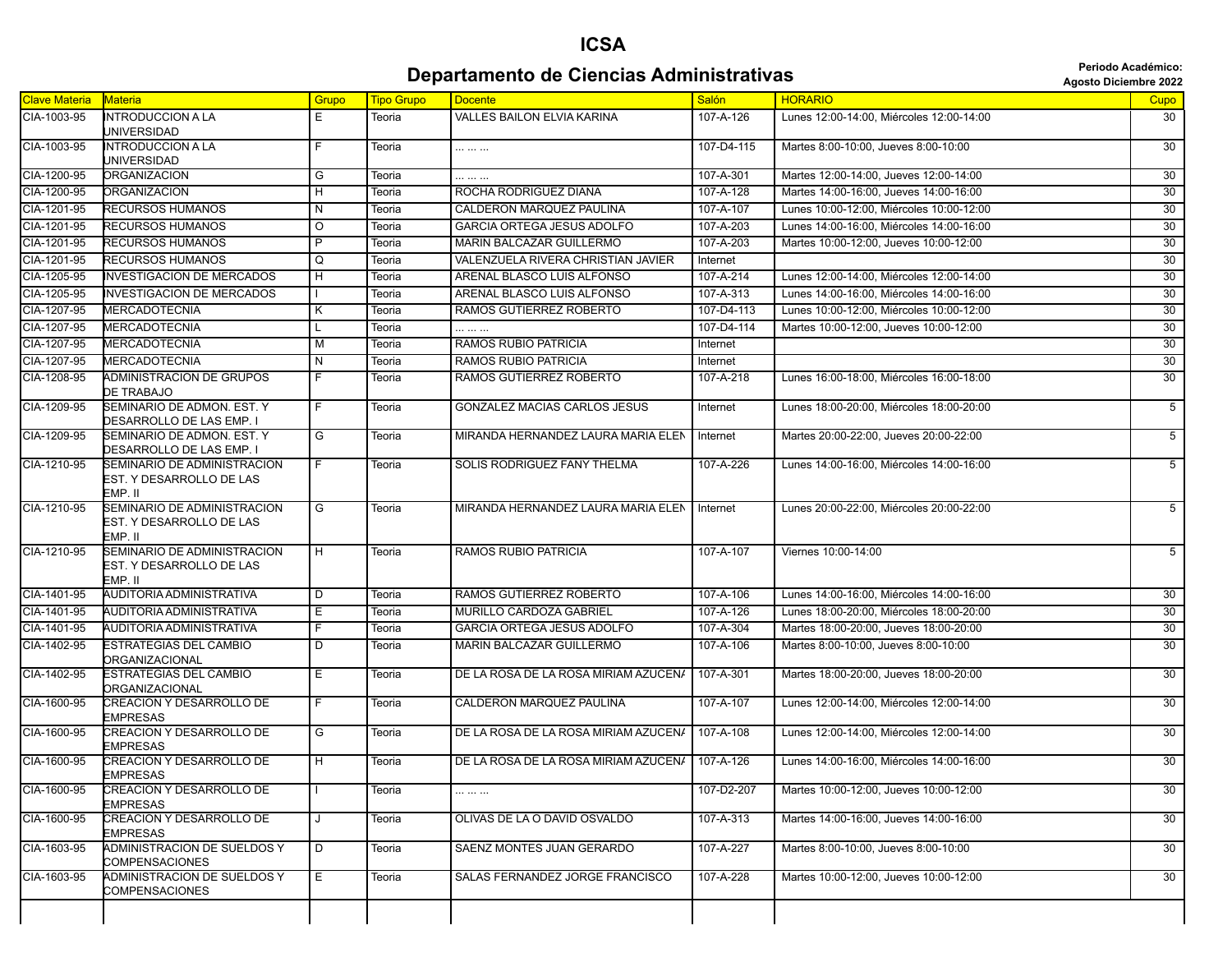#### **Departamento de Ciencias Administrativas administrativas Agosto Diciembre 2022**

|               |                                              |                |                   |                                     |              |                                          | <b>Agosto Diciembre 202</b> |
|---------------|----------------------------------------------|----------------|-------------------|-------------------------------------|--------------|------------------------------------------|-----------------------------|
| Clave Materia | <b>Materia</b>                               | Grupo          | <b>Tipo Grupo</b> | <b>Docente</b>                      | <b>Salón</b> | <b>HORARIO</b>                           | Cupo                        |
| CIA-1607-95   | ADMINISTRACION DE LA<br>CALIDAD              | F              | Teoria            | MARIN BALCAZAR GUILLERMO            | 107-A-201    | Lunes 8:00-10:00, Miércoles 8:00-10:00   | 30                          |
| CIA-1607-95   | ADMINISTRACION DE LA<br>CALIDAD              | G              | Teoria            | ROMAN SALCEDO MARIA DEL CARMEN      | 107-A-203    | Lunes 18:00-20:00, Miércoles 18:00-20:00 | 30                          |
| CIA-1612-95   | <b>COMPORTAMIENTO DEL</b><br>CONSUMIDOR      | C              | Teoria            | SALAS FERNANDEZ JORGE FRANCISCO     | 107-A-108    | Martes 14:00-16:00, Jueves 14:00-16:00   | 30                          |
| CIA-1612-95   | COMPORTAMIENTO DEL<br>CONSUMIDOR             | D              | Teoria            | OJEDA ARREDONDO ARMANDO             | Internet     |                                          | 30                          |
| CIA-1617-95   | PREVISION Y SEGURIDAD<br>SOCIAL              | D              | Teoria            | FREIRE QUINTANA ALTAGRACIA          | 107-A-106    | Lunes 16:00-18:00, Miércoles 16:00-18:00 | 30                          |
| CIA-1629-95   | PUBLICIDAD Y VENTAS                          | D              | Teoria            |                                     | 107          | Martes 10:00-12:00, Jueves 10:00-12:00   | $\overline{30}$             |
| CIA-1629-95   | PUBLICIDAD Y VENTAS                          | Ε              | Teoria            | <b>GARCIA ORTEGA JESUS ADOLFO</b>   | 107-A-107    | Martes 16:00-18:00, Jueves 16:00-18:00   | 30                          |
| CIA-1649-95   | PAQUETES CONTABLES<br><b>COMPUTACIONALES</b> | C              | Teoria            | FLORES REYNA ARMANDO EMMANUEL ED    | 107-D4-208   | Martes 18:00-20:00, Jueves 18:00-20:00   | 30                          |
| CIA-3000-95   | CONTABILIDAD FINANCIERA                      | C              | Teoria            | CRUZ CASTRO CYNTHIA VERONICA        | 107-A-201    | Martes 8:00-10:00, Jueves 8:00-10:00     | 30                          |
| CIA-3001-95   | CONTABILIDAD FINANCIERA I                    | AA             | Teoria            | QUINTANA ARANDA ANGELICA            | 107-A-107    | Martes 14:00-16:00, Jueves 14:00-16:00   | 30                          |
| CIA-3001-95   | CONTABILIDAD FINANCIERA I                    | AB             | Teoria            |                                     | 107-D4-114   | Lunes 16:00-18:00, Miércoles 16:00-18:00 | 30                          |
| CIA-3001-95   | CONTABILIDAD FINANCIERA I                    | AC             | Teoria            |                                     | 107          | Lunes 10:00-12:00, Miércoles 10:00-12:00 | 30                          |
| CIA-3001-95   | CONTABILIDAD FINANCIERA I                    | <b>AD</b>      | Teoria            |                                     | 107-A-208    | Lunes 12:00-14:00, Miércoles 12:00-14:00 | 30                          |
| CIA-3001-95   | CONTABILIDAD FINANCIERA I                    | W              | Teoria            | ALONSO OCHOA JOCELYN DANIELA ALICIA | 107-A-208    | Martes 10:00-12:00, Jueves 10:00-12:00   | $\overline{30}$             |
| CIA-3001-95   | CONTABILIDAD FINANCIERA I                    | X              | Teoria            | CRUZ CASTRO CYNTHIA VERONICA        | 107-B-206    | Martes 10:00-12:00, Jueves 10:00-12:00   | $\overline{30}$             |
| CIA-3001-95   | CONTABILIDAD FINANCIERA I                    | Y              | Teoria            | CRUZ CASTRO CYNTHIA VERONICA        | 107-A-302    | Martes 12:00-14:00, Jueves 12:00-14:00   | $\overline{30}$             |
| CIA-3001-95   | CONTABILIDAD FINANCIERA I                    | Ζ              | Teoria            | FREIRE QUINTANA ALTAGRACIA          | 107-A-215    | Lunes 10:00-12:00, Miércoles 10:00-12:00 | 30                          |
| CIA-3002-95   | CONTABILIDAD FINANCIERA II                   | G              | Teoria            | ALONSO OCHOA JOCELYN DANIELA ALICIA | 107-A-107    | Martes 12:00-14:00, Jueves 12:00-14:00   | 30                          |
| CIA-3002-95   | CONTABILIDAD FINANCIERA II                   | H              | Teoria            | VAZQUEZ IBARRA ELVA LUCILA          | 107-D4-214   | Martes 10:00-12:00. Jueves 10:00-12:00   | 30                          |
| CIA-3003-95   | CONTABILIDAD ADMINISTRATIVA                  | F              | Teoria            | ALONSO OCHOA JOCELYN DANIELA ALICIA | 107-A-127    | Lunes 14:00-16:00, Miércoles 14:00-16:00 | 30                          |
| CIA-3003-95   | CONTABILIDAD ADMINISTRATIVA                  | G              | Teoria            | ALONSO OCHOA JOCELYN DANIELA ALICIA | 107-A-126    | Martes 14:00-16:00, Jueves 14:00-16:00   | 30                          |
| CIA-3004-95   | CONTABILIDAD DE COSTOS                       | F              | Teoria            | ALONSO OCHOA JOCELYN DANIELA ALICIA | 107-A-201    | Lunes 12:00-14:00, Miércoles 12:00-14:00 | 30                          |
| CIA-3004-95   | CONTABILIDAD DE COSTOS                       | G              | Teoria            | CRUZ CASTRO CYNTHIA VERONICA        | 107-A-203    | Martes 14:00-16:00, Jueves 14:00-16:00   | 30                          |
| CIA-3004-95   | CONTABILIDAD DE COSTOS                       | H              | Teoria            | VAZQUEZ IBARRA ELVA LUCILA          | 107-A-201    | Martes 12:00-14:00, Jueves 12:00-14:00   | 30                          |
| CIA-3005-95   | CONTABILIDAD DE COSTOS I                     | G              | Teoria            | URRUTIA GARCIA FABIOLA              | 107-D4-214   | Martes 12:00-14:00, Jueves 12:00-14:00   | 30                          |
| CIA-3200-95   | CONTABILIDAD INTERMEDIA                      | C              | Teoria            | <b>VILLEGAS TORRES VERONICA</b>     | 107-D4-208   | Lunes 10:00-12:00, Miércoles 10:00-12:00 | 30                          |
| CIA-3201-95   | CONTABILIDAD DE SOCIEDADES                   | D              | Teoria            | <b>VILLEGAS TORRES VERONICA</b>     | 107-D4-214   | Lunes 8:00-10:00, Miércoles 8:00-10:00   | 30                          |
| CIA-3202-95   | <b>CONTABILIDAD DE COSTOS II</b>             | F              | Teoria            |                                     | 107-D4-109   | Martes 14:00-16:00, Jueves 14:00-16:00   | 30                          |
| CIA-3204-95   | <b>FINANZAS I</b>                            | м              | Teoria            | <b>CRUZ CELIS MARIA ISABEL</b>      | 107-A-107    | Martes 8:00-10:00, Jueves 8:00-10:00     | 30                          |
| CIA-3204-95   | FINANZAS I                                   | N              | Teoria            | FREIRE QUINTANA ALTAGRACIA          | 107-A-203    | Lunes 12:00-14:00, Miércoles 12:00-14:00 | 30                          |
| CIA-3204-95   | <b>FINANZAS I</b>                            | O              | Teoria            | <b>IBARRA SANTOYO ELVIA BEATRIZ</b> | 107-D4-114   | Lunes 10:00-12:00, Miércoles 10:00-12:00 | $\overline{30}$             |
| CIA-3204-95   | <b>FINANZAS I</b>                            | P              | Teoria            | ROJAS HERNANDEZ JUAN ELIAS          | Internet     | Martes 18:00-20:00, Jueves 18:00-20:00   | 30                          |
| CIA-3400-95   | <b>FINANZAS II</b>                           |                | Teoria            | <b>CRUZ CELIS MARIA ISABEL</b>      | 107-A-213    | Martes 10:00-12:00, Jueves 10:00-12:00   | 30                          |
| CIA-3400-95   | <b>FINANZAS II</b>                           | М              | Teoria            | <b>CRUZ CELIS MARIA ISABEL</b>      | 107-A-106    | Martes 14:00-16:00. Jueves 14:00-16:00   | 30                          |
| CIA-3400-95   | <b>FINANZAS II</b>                           | N              | Teoria            |                                     | Internet     |                                          | 30                          |
| CIA-3400-95   | FINANZAS II                                  | O              | leoria            |                                     | Internet     |                                          | 30                          |
| CIA-3402-95   | CONTABILIDAD SUPERIOR I                      | Ε              | Teoria            | CERVANTES BENAVIDES LAURA ELIZABETI | 107          | Viernes 13:00-18:00                      | $\overline{2}$              |
| CIA-3403-95   | CONTABILIDAD SUPERIOR II                     | D              | Teoria            | <b>VILCHIS VIDAL AGUSTIN</b>        | 107          | Viernes 10:00-15:00                      | $\overline{2}$              |
| CIA-3404-95   | <b>DRGANIZACION CONTABLE</b>                 | C              | Teoria            | FREIRE QUINTANA ALTAGRACIA          | 107-A-207    | Lunes 18:00-20:00, Miércoles 18:00-20:00 | 30                          |
| CIA-3607-95   | INTRODUCCION A LA AUDITORIA                  | D              | Teoria            | <b>VILLEGAS TORRES VERONICA</b>     | 107-D4-113   | Lunes 14:00-16:00, Miércoles 14:00-16:00 | 30                          |
| CIA-3628-95   | PRACTICAS DE AUDITORIA                       | С              | Teoria            | <b>VILLEGAS TORRES VERONICA</b>     | 107-D4-214   | Lunes 16:00-18:00, Miércoles 16:00-18:00 | 30                          |
| CIA-3629-95   | DICTAMENES DE AUDITORIA                      | C              | Teoria            |                                     | Internet     | Lunes 18:00-20:00, Miércoles 18:00-20:00 | $\overline{30}$             |
| CIA-3630-95   | <b>IMPUESTOS I</b>                           | $\overline{D}$ | Teoria            | QUINTANA ARANDA ANGELICA            | 107-A-217    | Lunes 10:00-12:00, Miércoles 10:00-12:00 | 30                          |
|               |                                              |                |                   |                                     |              |                                          |                             |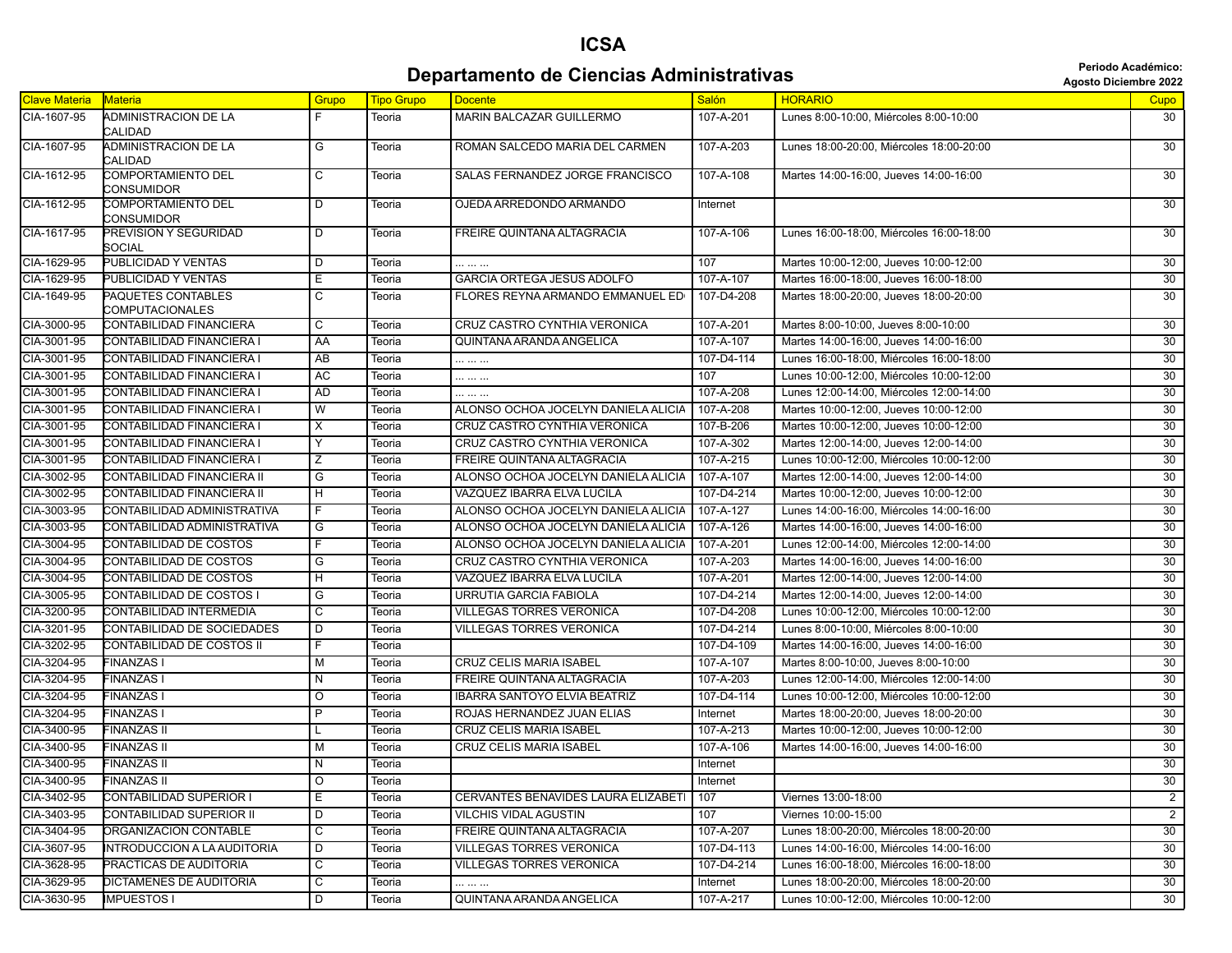#### **Departamento de Ciencias Administrativas administrativas Agosto Diciembre 2022**

| <b>Clave Materia</b> | <b>Materia</b>                                     | Grupo                   | <b>Tipo Grupo</b> | <b>Docente</b>                     | <b>Salón</b> | <b>HORARIO</b>                           | Cupo            |
|----------------------|----------------------------------------------------|-------------------------|-------------------|------------------------------------|--------------|------------------------------------------|-----------------|
| CIA-3631-95          | <b>IMPUESTOS II</b>                                | C                       | Teoria            | QUINTANA ARANDA ANGELICA           | 107-A-202    | Martes 12:00-14:00, Jueves 12:00-14:00   | 30              |
| CIA-3632-95          | <b>IMPUESTOS III</b>                               | D                       | Teoria            | QUINTANA ARANDA ANGELICA           | 107-A-128    | Lunes 14:00-16:00. Miércoles 14:00-16:00 | 30              |
| CIA-9830-00          | CONTABILIDAD FINANCIERA                            | Α                       | Teoria            |                                    | 107-C-308-g  | Martes 13:00-15:00, Jueves 14:00-16:00   | 30              |
| CIA-9830-00          | CONTABILIDAD FINANCIERA                            | $A-L1$                  | Laboratorio       | .                                  | 107-C-308-d  | Martes 15:00-16:00                       | 30              |
| CIA-9831-14          | <b>FUNDAMENTOS BASICOS DE LA</b><br>ADMINISTRACION | AA                      | Teoria            |                                    | 107-A-208    | Lunes 10:00-12:00, Miércoles 10:00-12:00 | 40              |
| CIA-9831-14          | FUNDAMENTOS BASICOS DE LA<br>ADMINISTRACION        | AB                      | Teoria            | SALAS FERNANDEZ JORGE FRANCISCO    | 107-A-208    | Martes 8:00-10:00, Jueves 8:00-10:00     | 40              |
| CIA-9831-14          | FUNDAMENTOS BASICOS DE LA<br>ADMINISTRACION        | AC                      | Teoria            |                                    | 107-A-207    | Martes 8:00-10:00, Jueves 8:00-10:00     | 40              |
| CIA-9831-14          | FUNDAMENTOS BASICOS DE LA<br>ADMINISTRACION        | <b>AD</b>               | Teoria            |                                    | 107-A-207    | Martes 10:00-12:00, Jueves 10:00-12:00   | 40              |
| CIA-9831-14          | FUNDAMENTOS BASICOS DE LA<br>ADMINISTRACION        | AE                      | Teoria            | SALAS FERNANDEZ JORGE FRANCISCO    | 107-A-208    | Martes 12:00-14:00, Jueves 12:00-14:00   | 40              |
| CIA-9831-14          | FUNDAMENTOS BASICOS DE LA<br>ADMINISTRACION        | AF                      | Teoria            | ROCHA RODRIGUEZ DIANA              | 107-A-208    | Martes 16:00-18:00, Jueves 16:00-18:00   | 40              |
| CIA-9831-14          | FUNDAMENTOS BASICOS DE LA<br>ADMINISTRACION        | AN                      | Teoria            |                                    | 107          | Martes 12:00-14:00, Jueves 12:00-14:00   | 40              |
| CIA-9831-14          | FUNDAMENTOS BASICOS DE LA<br>ADMINISTRACION        | X                       | Teoria            |                                    | 107-A-208    | Martes 14:00-16:00, Jueves 14:00-16:00   | 40              |
| CIA-9831-14          | FUNDAMENTOS BASICOS DE LA<br><b>ADMINISTRACION</b> | Y                       | Teoria            | ALARCON VILLAR MANUEL DICK         | 107-A-207    | Martes 18:00-20:00, Jueves 18:00-20:00   | 40              |
| CIA-9832-14          | <b>TEORIA DE LA ADMINISTRACION</b>                 | н                       | Teoria            | SOLIS RODRIGUEZ FANY THELMA        | Internet     |                                          | 30              |
| CIA-9832-14          | TEORIA DE LA ADMINISTRACION                        |                         | Teoria            | GARCIA ORTEGA JESUS ADOLFO         | 107-A-207    | Lunes 16:00-18:00. Miércoles 16:00-18:00 | 40              |
| CIA-9832-14          | <b>TEORIA DE LA ADMINISTRACION</b>                 |                         | Teoria            | .                                  | 107-A-207    | Viernes 8:00-12:00                       | 40              |
| CIA-9832-14          | TEORIA DE LA ADMINISTRACION                        | Κ                       | Teoria            | REYES ESCALANTE AIDA YARIRA        | Internet     |                                          | 30              |
| CIA-9832-14          | <b>TEORIA DE LA ADMINISTRACION</b>                 |                         | Teoria            | VALENZUELA RIVERA CHRISTIAN JAVIER | Internet     |                                          | 30              |
| CIA-9833-14          | PRINCIPLES OF OPERATIONS<br>MANAGEMENT             | Е                       | Teoria            | ALARCON OSOLLO AZUCENA CARMELINA   | Internet     |                                          | 30              |
| CIA-9833-14          | PRINCIPLES OF OPERATIONS<br>MANAGEMENT             | F.                      | Teoria            | MALDONADO MIRANDA MIGUEL ANGEL     | Internet     |                                          | 30              |
| CIA-9834-14          | VALUE AND SUPPLY CHAIN<br>MANAGEMENT               | Е                       | Teoria            | ALARCON OSOLLO AZUCENA CARMELINA   | Internet     |                                          | 30              |
| CIA-9834-14          | VALUE AND SUPPLY CHAIN<br>MANAGEMENT               | F                       | Teoria            | MALDONADO MIRANDA MIGUEL ANGEL     | Internet     |                                          | 30              |
| CIA-9835-14          | TALLER DE INGLES PARA<br>NEGOCIOS                  | F                       | Teoria            | SOLIS RODRIGUEZ FANY THELMA        | Internet     |                                          | 30              |
| CIA-9835-14          | TALLER DE INGLES PARA<br><b>NEGOCIOS</b>           | G                       | Teoria            | SOLIS RODRIGUEZ FANY THELMA        | Internet     |                                          | 30              |
| CIA-9836-14          | LIDERAZGO Y DIRECCION DE<br>EQUIPOS                | Е                       | Teoria            | MARIN BALCAZAR GUILLERMO           | 107-A-108    | Lunes 10:00-12:00, Miércoles 10:00-12:00 | 30              |
| CIA-9836-14          | LIDERAZGO Y DIRECCION DE<br>EQUIPOS                | F.                      | Teoria            |                                    | 107-A-301    | Lunes 18:00-20:00, Miércoles 18:00-20:00 | 30              |
| CIA-9837-14          | ANALISIS CUANTITATIVO DE LOS<br>NEGOCIOS           | Е                       | Teoria            | RAMOS GUTIERREZ ROBERTO            | 107-A-302    | Lunes 12:00-14:00, Miércoles 12:00-14:00 | 30              |
| CIA-9837-14          | ANALISIS CUANTITATIVO DE LOS<br><b>NEGOCIOS</b>    | F                       | Teoria            | ROMAN SALCEDO MARIA DEL CARMEN     | 107-A-201    | Lunes 16:00-18:00, Miércoles 16:00-18:00 | 30              |
| CIA-9838-14          | VALORES EN EL EJERCICIO<br>PROFESIONAL             | E                       | Teoria            | MERINO LOPEZ GUSTAVO ARTURO        | 107-A-301    | Lunes 8:00-10:00, Miércoles 8:00-10:00   | $\overline{30}$ |
| CIA-9838-14          | VALORES EN EL EJERCICIO<br>PROFESIONAL             | F                       | Teoria            | ALARCON VILLAR MANUEL DICK         | 107-A-127    | Martes 16:00-18:00. Jueves 16:00-18:00   | 30              |
| CIA-9865-14          | <b>FINANZAS III</b>                                | D                       | Teoria            | <b>CRUZ CELIS MARIA ISABEL</b>     | 107-A-108    | Martes 12:00-14:00, Jueves 12:00-14:00   | $\overline{30}$ |
| CIA-9866-14          | CONTABILIDAD FINANCIERA III                        | $\overline{\mathsf{D}}$ | Teoria            |                                    | 107-D4-208   | Lunes 14:00-16:00, Miércoles 14:00-16:00 | 30              |
| CIA-9867-14          | CONTABILIDAD FINANCIERA IV                         | D                       | Teoria            | FLORES REYNA ARMANDO EMMANUEL ED   | 107-D4-208   | Lunes 18:00-20:00, Miércoles 18:00-20:00 | 30              |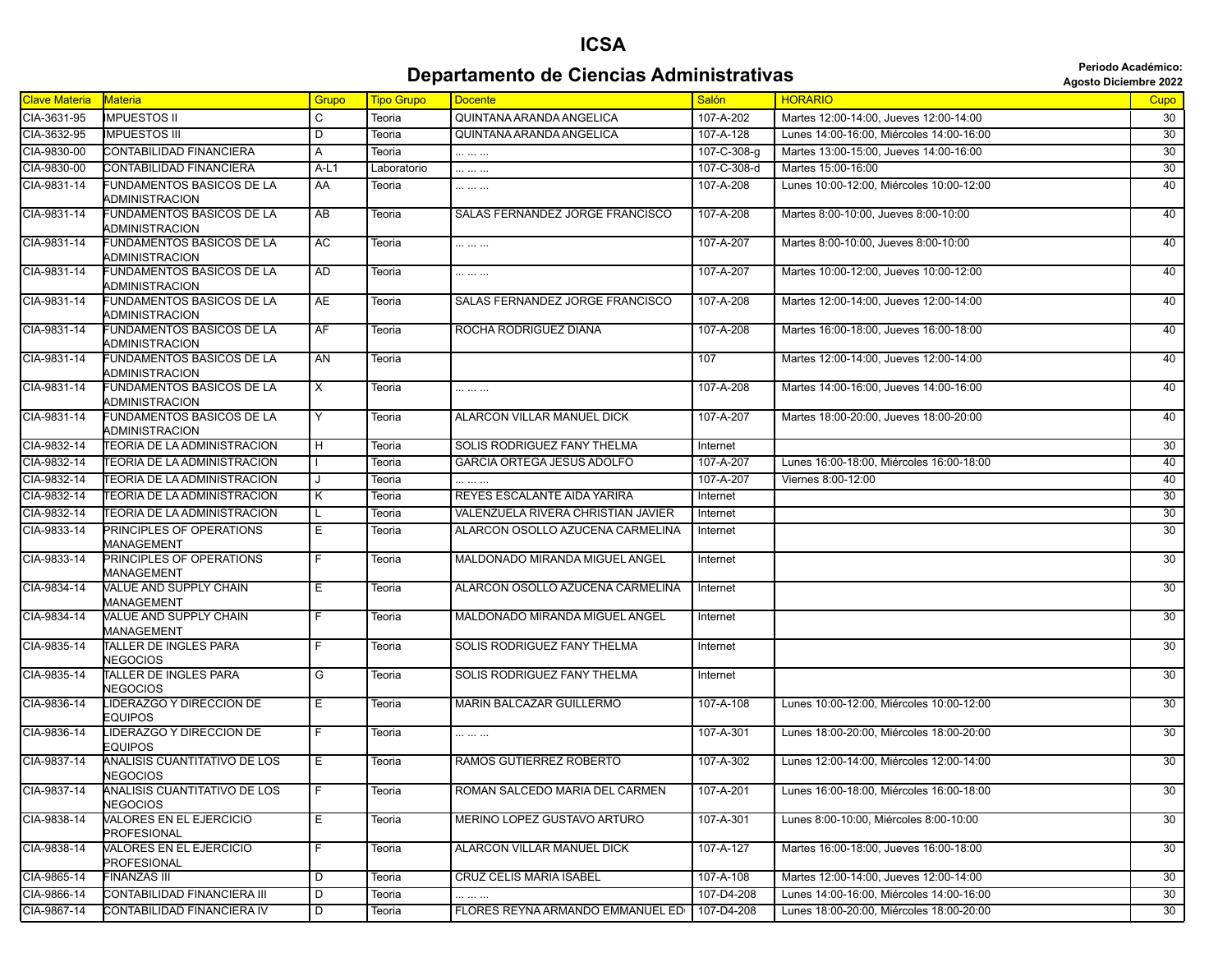#### **Departamento de Ciencias Administrativas agosto Diciembre 2022** *Periodo Académico*:

**Periodo Académico:**

|  | <b>Agosto Diciembre 202</b> |  |
|--|-----------------------------|--|
|--|-----------------------------|--|

| <b>Clave Materia</b> | <b>Materia</b>                       | Grupo | <b>Tipo Grupo</b> | <b>Docente</b>                          | Salón      | <b>HORARIO</b>                           | Cupo |
|----------------------|--------------------------------------|-------|-------------------|-----------------------------------------|------------|------------------------------------------|------|
| CIA-9868-14          | <b>SEMINARIO DE INVESTIGACION I</b>  |       | Teoria            | CERVANTES BENAVIDES LAURA ELIZABETI 107 |            | Viernes 13:00-18:00                      | 18   |
| CIA-9869-14          | <b>SEMINARIO DE INVESTIGACION II</b> |       | Teoria            | <b>VILCHIS VIDAL AGUSTIN</b>            | 107        | Viernes 10:00-15:00                      | 18   |
| CIA-9873-17          | <b>SEMINARIO DE INVESTIGACION I</b>  |       | Teoria            | <b>GONZALEZ MACIAS CARLOS JESUS</b>     | Internet   | Lunes 18:00-20:00, Miércoles 18:00-20:00 | 15   |
| CIA-9873-17          | <b>SEMINARIO DE INVESTIGACION I</b>  |       | Teoria            | MIRANDA HERNANDEZ LAURA MARIA ELEN      | Internet   | Martes 20:00-22:00, Jueves 20:00-22:00   | 15   |
| CIA-9874-17          | SEMINARIO DE INVESTIGACION II        |       | Teoria            | SOLIS RODRIGUEZ FANY THELMA             | 107-A-226  | Lunes 14:00-16:00, Miércoles 14:00-16:00 | 15   |
| CIA-9874-17          | <b>SEMINARIO DE INVESTIGACION II</b> |       | Teoria            | MIRANDA HERNANDEZ LAURA MARIA ELEN      | Internet   | Lunes 20:00-22:00. Miércoles 20:00-22:00 | 15   |
| CIA-9874-17          | SEMINARIO DE INVESTIGACION II        |       | Teoria            | <b>RAMOS RUBIO PATRICIA</b>             | 107-A-107  | Viernes 10:00-14:00                      | 15   |
| CIA-9875-17          | INTRODUCCION A LAS FINANZAS          |       | Teoria            |                                         | 107-D4-115 | Martes 10:00-12:00, Jueves 10:00-12:00   | 30   |
| CIA-9875-17          | INTRODUCCION A LAS FINANZAS          |       | Teoria            |                                         | 107-D4-216 | Martes 8:00-10:00, Jueves 8:00-10:00     | 30   |
| CIA-9875-17          | INTRODUCCION A LAS FINANZAS          |       | Teoria            | QUINTANA ARANDA ANGELICA                | 107-A-215  | Lunes 12:00-14:00, Miércoles 12:00-14:00 | 30   |

#### **Departamento de Ciencias Jurídicas Agosto Diciembre 2022** *Periodo Académico:*

**Periodo Académico:**

|                      |                                                      |                         |                   |                                      |             |                                          | Agosto Diciembre 2022 |
|----------------------|------------------------------------------------------|-------------------------|-------------------|--------------------------------------|-------------|------------------------------------------|-----------------------|
| <b>Clave Materia</b> | Materia                                              | Grupo                   | <b>Tipo Grupo</b> | <b>Docente</b>                       | Salón       | <b>HORARIO</b>                           | Cupo                  |
| JUR-1000-95          | <b>INTRODUCCION AL ESTUDIO DEL</b><br><b>DERECHO</b> | E                       | Teoria            | <b>GOMEZ ZARATE ERIKA</b>            | 107         | Lunes 10:00-12:00, Miércoles 10:00-12:00 | 30                    |
| <b>JUR-1000-95</b>   | <b>INTRODUCCION AL ESTUDIO DEL</b><br><b>DERECHO</b> | F                       | Teoria            | <b>GOMEZ ZARATE ERIKA</b>            | 107-B-210   | Lunes 12:00-14:00, Miércoles 12:00-14:00 | 40                    |
| JUR-1000-95          | INTRODUCCION AL ESTUDIO DEL<br><b>DERECHO</b>        | G                       | Teoria            | MARRUFO MIRELES OLIVIA INES          | 107-D4-212  | Martes 16:00-18:00, Jueves 16:00-18:00   | 30                    |
| JUR-1000-95          | <b>INTRODUCCION AL ESTUDIO DEL</b><br><b>DERECHO</b> | $\overline{H}$          | Teoria            | <b>MARRUFO MIRELES OLIVIA INES</b>   | 107-B-223-e | Martes 12:00-14:00, Jueves 12:00-14:00   | 40                    |
| JUR-1000-95          | INTRODUCCION AL ESTUDIO DEL<br><b>DERECHO</b>        |                         | Teoria            | MARRUFO MIRELES OLIVIA INES          | 107-D4-107  | Martes 10:00-12:00, Jueves 10:00-12:00   | 30                    |
| JUR-1000-95          | <b>INTRODUCCION AL ESTUDIO DEL</b><br>DERECHO        | J                       | Teoria            | ORTIZ ENRIQUEZ LUIS HASAN            | 107-B-223-c | Martes 18:00-20:00, Jueves 18:00-20:00   | 40                    |
| JUR-1000-95          | <b>INTRODUCCION AL ESTUDIO DEL</b><br><b>DERECHO</b> | $\overline{\mathsf{K}}$ | Teoria            | REYES VIDAÑA BRENDA ARELY            | 107-B-223-b | Martes 18:00-20:00, Jueves 18:00-20:00   | 40                    |
| JUR-1002-95          | <b>TEORIA GENERAL DEL DERECHO</b>                    |                         | Teoria            |                                      | 107-B-223-c | Lunes 12:00-14:00, Miércoles 12:00-14:00 | 40                    |
| JUR-1002-95          | TEORIA GENERAL DEL DERECHO                           | J                       | Teoria            | <b>BUSTOS QUINTANA MARIA ROSALBA</b> | 107-B-223-c | Martes 10:00-12:00, Jueves 10:00-12:00   | 30                    |
| JUR-1002-95          | TEORIA GENERAL DEL DERECHO                           | K                       | Teoria            | <b>BUSTOS QUINTANA MARIA ROSALBA</b> | 107-B-222   | Martes 8:00-10:00, Jueves 8:00-10:00     | 40                    |
| JUR-1002-95          | TEORIA GENERAL DEL DERECHO                           | L.                      | Teoria            |                                      | 107-D4-113  | Viernes 8:00-12:00                       | 30                    |
| JUR-1002-95          | TEORIA GENERAL DEL DERECHO                           | $\overline{M}$          | Teoria            | LOPEZ FERNANDEZ LUIS GILBERTO        | 107-B-223-b | Lunes 8:00-10:00. Miércoles 8:00-10:00   | 40                    |
| JUR-1005-95          | <b>SEMINARIO DE CULTURA</b><br>JURIDICA              | G                       | Teoria            | .                                    | 107-B-223-b | Lunes 8:00-10:00, Miércoles 8:00-10:00   | 40                    |
| JUR-1005-95          | <b>SEMINARIO DE CULTURA</b><br>JURIDICA              | H                       | Teoria            | LOPEZ FERNANDEZ LUIS GILBERTO        | 107-B-207   | Lunes 10:00-12:00, Miércoles 10:00-12:00 | 40                    |
| <b>JUR-1005-95</b>   | SEMINARIO DE CULTURA<br><b>JURIDICA</b>              |                         | Teoria            | LOPEZ FERNANDEZ LUIS GILBERTO        | 107-B-223-b | Lunes 12:00-14:00, Miércoles 12:00-14:00 | 40                    |
| JUR-1005-95          | <b>SEMINARIO DE CULTURA</b><br>UURIDICA              | $\cdot$                 | Teoria            | LOPEZ FERNANDEZ LUIS GILBERTO        | 107-B-221   | Viernes 8:00-12:00                       | 40                    |
| JUR-1006-95          | <b>LOGICA JURIDICA</b>                               | E                       | Teoria            | MEDINA SANCHEZ CESAR AUGUSTO         | 107-B-223-e | Lunes 16:00-18:00, Miércoles 16:00-18:00 | 40                    |
| JUR-1006-95          | LOGICA JURIDICA                                      | F                       | Teoria            | VALENZUELA GUTIERREZ EDWIN CARLOS    | 107-B-223-e | Viernes 12:00-16:00                      | 40                    |
| JUR-1006-95          | LOGICA JURIDICA                                      | G                       | Teoria            | VALENZUELA GUTIERREZ EDWIN CARLOS    | 107-B-207   | Viernes 8:00-12:00                       | 40                    |
| JUR-1007-95          | <b>DERECHO DE FAMILIA</b>                            | D                       | Teoria            | ORTIZ ENRIQUEZ LUIS HASAN            | 107-B-223-e | Martes 16:00-18:00, Jueves 16:00-18:00   | 40                    |
| JUR-1007-95          | <b>DERECHO DE FAMILIA</b>                            | Е                       | Teoria            | SUSTAITA PEREZ ALEJANDRO             | 107-D4-110  | Lunes 16:00-18:00, Miércoles 16:00-18:00 | 30                    |
| JUR-1007-95          | <b>DERECHO DE FAMILIA</b>                            | F                       | Teoria            | SUSTAITA PEREZ ALEJANDRO             | 107-D4-110  | Lunes 18:00-20:00, Miércoles 18:00-20:00 | 30                    |
| JUR-1008-95          | <b>TEORIA GENERAL DEL ESTADO</b>                     | A                       | Teoria            |                                      | 107-B-223-c | Lunes 8:00-10:00, Miércoles 8:00-10:00   | 40                    |
| JUR-1008-95          | <b>TEORIA GENERAL DEL ESTADO</b>                     | H                       | Teoria            | .                                    | 107         | Lunes 10:00-12:00, Miércoles 10:00-12:00 | $\overline{30}$       |
| JUR-1008-95          | TEORIA GENERAL DEL ESTADO                            |                         | Teoria            | <b>LOPEZ LOPEZ ERASTO</b>            | Internet    |                                          | 30                    |
| JUR-1008-95          | TEORIA GENERAL DEL ESTADO                            | J                       | Teoria            | <b>LOPEZ LOPEZ ERASTO</b>            | 107-B-223-b | Martes 12:00-14:00, Jueves 12:00-14:00   | 40                    |
| JUR-1008-95          | <b>TEORIA GENERAL DEL ESTADO</b>                     | $\overline{\mathsf{K}}$ | Teoria            |                                      | 107         | Lunes 12:00-14:00. Miércoles 12:00-14:00 | 40                    |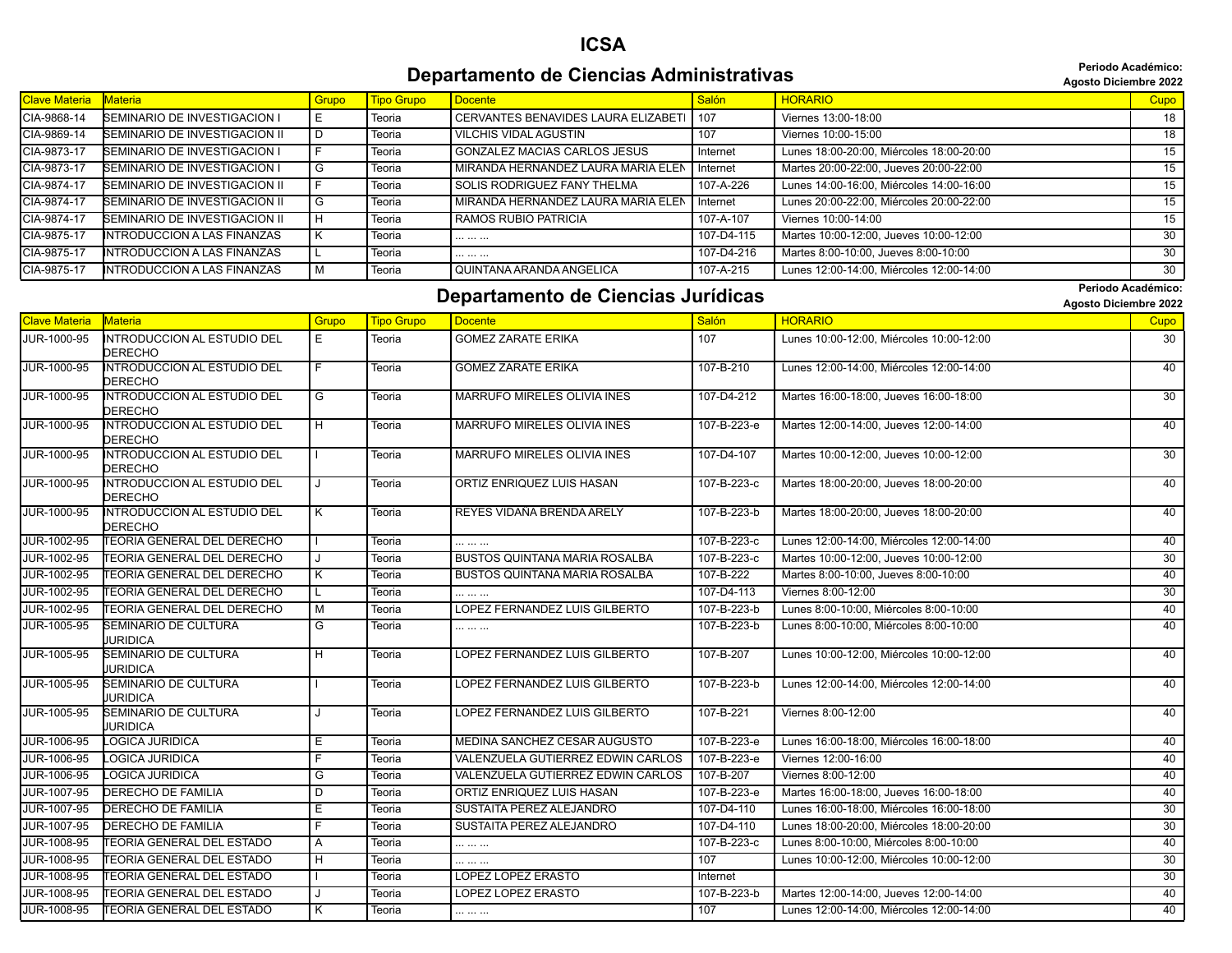## **ICSA Departamento de Ciencias Jurídicas Agosto Diciembre 2022** *Periodo Académico:*

|  | <b>Agosto Diciembre 202</b> |  |  |  |
|--|-----------------------------|--|--|--|
|--|-----------------------------|--|--|--|

| <b>Clave Materia</b> | Materia                                 | Grupo          | <b>Tipo Grupo</b> | <b>Docente</b>                      | Salón       | <b>HORARIO</b>                           | Cupo            |
|----------------------|-----------------------------------------|----------------|-------------------|-------------------------------------|-------------|------------------------------------------|-----------------|
| JUR-1009-95          | <b>DERECHO PENALI</b>                   | C              | Teoria            | MENDOZA AVILA REFUGIO VIRGINIA      | 107-B-207   | Lunes 8:00-10:00, Miércoles 8:00-10:00   | 40              |
| JUR-1009-95          | <b>DERECHO PENAL I</b>                  | $\overline{D}$ | Teoria            | PINEDA BUSTAMANTE ALMA FABIOLA      | 107-D4-113  | Lunes 12:00-14:00, Miércoles 12:00-14:00 | 30              |
| JUR-1010-95          | DERECHO CIVIL I                         | С              | Teoria            | RAMIREZ CARREON NALLELI IVONNE      | 107-B-223-e | Martes 10:00-12:00, Jueves 10:00-12:00   | 40              |
| JUR-1010-95          | DERECHO CIVIL I                         | D              | Teoria            | RAMIREZ CARREON NALLELI IVONNE      | 107-D4-112  | Martes 12:00-14:00, Jueves 12:00-14:00   | 30              |
| JUR-1200-95          | <b>DERECHO CIVIL II</b>                 | A              | Teoria            | <b>GALINDO GUERRA ERIKA BEATRIZ</b> | 107-B-223-e | Lunes 14:00-16:00, Miércoles 14:00-16:00 | 40              |
| JUR-1200-95          | DERECHO CIVIL II                        | D              | Teoria            | OLIVAS DAVILA TANNYA ITZEL          | 107-D4-108  | Lunes 10:00-12:00, Miércoles 10:00-12:00 | 30              |
| JUR-1201-95          | TEORIA GENERAL DEL PROCESO              | Α              | Teoria            | .                                   | 107-B-223-d | Lunes 8:00-10:00, Miércoles 8:00-10:00   | 40              |
| JUR-1201-95          | TEORIA GENERAL DEL PROCESO              | H              | Teoria            | MENDOZA AVILA REFUGIO VIRGINIA      | 107-D4-107  | Lunes 10:00-12:00, Miércoles 10:00-12:00 | 30              |
| <b>JUR-1201-95</b>   | TEORIA GENERAL DEL PROCESO              | $\mathbf{I}$   | Teoria            | OLIVAS DAVILA TANNYA ITZEL          | 107-B-223-b | Lunes 14:00-16:00. Miércoles 14:00-16:00 | 40              |
| <b>JUR-1202-95</b>   | DERECHO CONSTITUCIONAL I                | C              | Teoria            | ORRANTIA DE LA ROSA ABRIL AMERICA   | 107-D4-312  | Martes 10:00-12:00, Jueves 10:00-12:00   | 30              |
| JUR-1202-95          | DERECHO CONSTITUCIONAL I                | D              | Teoria            | ORRANTIA DE LA ROSA ABRIL AMERICA   | 107-B-223-d | Martes 8:00-10:00, Jueves 8:00-10:00     | 40              |
| JUR-1202-95          | DERECHO CONSTITUCIONAL I                | Е              | Teoria            |                                     | 107-A-216   | Martes 14:00-16:00, Jueves 14:00-16:00   | 30              |
| JUR-1202-95          | DERECHO CONSTITUCIONAL I                | F              | Teoria            |                                     | 107-D4-110  | Martes 12:00-14:00, Jueves 12:00-14:00   | 30              |
| JUR-1203-95          | DERECHO PENAL II                        | С              | Teoria            |                                     | 107-B-223-c | Lunes 10:00-12:00, Miércoles 10:00-12:00 | 40              |
| JUR-1203-95          | <b>DERECHO PENAL II</b>                 | D              | Teoria            | MENDOZA AVILA REFUGIO VIRGINIA      | 107-B-223-d | Lunes 14:00-16:00, Miércoles 14:00-16:00 | 40              |
| JUR-1204-95          | <b>DERECHO MERCANTIL I</b>              | D              | Teoria            | <b>GALINDO GUERRA ERIKA BEATRIZ</b> | 107-D4-112  | Lunes 12:00-14:00, Miércoles 12:00-14:00 | 30              |
| JUR-1204-95          | DERECHO MERCANTIL I                     | Е              | Teoria            | <b>GALINDO GUERRA ERIKA BEATRIZ</b> | 107-D4-113  | Lunes 16:00-18:00, Miércoles 16:00-18:00 | 30              |
| JUR-1205-95          | DERECHO CONSTITUCIONAL II               | Α              | Teoria            |                                     | 107-B-207   | Lunes 14:00-16:00, Miércoles 14:00-16:00 | 40              |
| JUR-1205-95          | DERECHO CONSTITUCIONAL II               | $\overline{B}$ | Teoria            | NAVA GONZALEZ WENDOLYNE             | Internet    |                                          | 30              |
| JUR-1205-95          | DERECHO CONSTITUCIONAL II               | H              | Teoria            | NAVA GONZALEZ WENDOLYNE             | 107-B-223-b | Lunes 10:00-12:00, Miércoles 10:00-12:00 | 40              |
| JUR-1205-95          | DERECHO CONSTITUCIONAL II               |                | Teoria            | ORRANTIA DE LA ROSA ABRIL AMERICA   | 107-B-223-d | Martes 12:00-14:00, Jueves 12:00-14:00   | 40              |
| JUR-1205-95          | DERECHO CONSTITUCIONAL II               | J              | Teoria            | ORRANTIA DE LA ROSA ABRIL AMERICA   | 107-D4-312  | Martes 14:00-16:00, Jueves 14:00-16:00   | $\overline{30}$ |
| JUR-1206-95          | DERECHO CIVIL III                       | C              | Teoria            | <b>ENRIQUEZ CONTRERAS PEDRO</b>     | 107-B-210   | Martes 10:00-12:00, Jueves 10:00-12:00   | 40              |
| JUR-1206-95          | <b>DERECHO CIVIL III</b>                | D              | Teoria            | HERNANDEZ LOPEZ CONSTANTINO         | 107-B-223-b | Martes 8:00-10:00, Jueves 8:00-10:00     | 40              |
| JUR-1207-95          | <b>DERECHO PROCESAL PENAL</b>           | C              | Teoria            | .                                   | 107-D4-115  | Lunes 12:00-14:00, Miércoles 12:00-14:00 | 30              |
| JUR-1207-95          | <b>DERECHO PROCESAL PENAL</b>           | D              | Teoria            | MARTINEZ GUTIERREZ JOSE ANDRES      | 107-B-223-f | Martes 16:00-18:00, Jueves 16:00-18:00   | 40              |
| JUR-1208-95          | DERECHO MERCANTIL II                    | С              | Teoria            | CORRAL FLORES LUIS FERNANDO         | 107-D4-115  | Lunes 16:00-18:00, Miércoles 16:00-18:00 | 30              |
| JUR-1208-95          | <b>DERECHO MERCANTIL II</b>             | D              | Teoria            | LOPEZ SANDOVAL IGNACIO JEOVANY      | 107-B-210   | Martes 14:00-16:00, Jueves 14:00-16:00   | 40              |
| JUR-1209-95          | DER.PROC. CIV. MERC. Y FAM. I           | D              | Teoria            | CORRAL FLORES LUIS FERNANDO         | 107-B-223-b | Lunes 18:00-20:00, Miércoles 18:00-20:00 | 40              |
| JUR-1209-95          | DER.PROC. CIV. MERC. Y FAM. I           | Е              | Teoria            | NAJERA MURILLO ANDRES               | 107-D4-312  | Lunes 16:00-18:00, Miércoles 16:00-18:00 | 30              |
| JUR-1210-95          | DERECHO ADMINISTRATIVO I                | Α              | Teoria            | LOPEZ LOPEZ ERASTO                  | 107-D4-107  | Martes 14:00-16:00, Jueves 14:00-16:00   | 30              |
| JUR-1210-95          | DERECHO ADMINISTRATIVO I                | $\overline{B}$ | Teoria            | LOPEZ LOPEZ ERASTO                  | 107-B-207   | Martes 10:00-12:00, Jueves 10:00-12:00   | 40              |
| JUR-1210-95          | DERECHO ADMINISTRATIVO I                | F              | Teoria            | LOPEZ SANDOVAL IGNACIO JEOVANY      | 107-B-223-c | Martes 16:00-18:00, Jueves 16:00-18:00   | 40              |
| JUR-1211-95          | <b>DERECHO LABORAL</b>                  | G              | Teoria            | AROCHA GARCIA EMMANUEL              | 107-B-223-c | Lunes 18:00-20:00, Miércoles 18:00-20:00 | 40              |
| JUR-1211-95          | <b>DERECHO LABORAL</b>                  | $\overline{H}$ | Teoria            | AROCHA GARCIA EMMANUEL              | 107-D4-112  | Lunes 16:00-18:00, Miércoles 16:00-18:00 | $\overline{30}$ |
| JUR-1211-95          | DERECHO LABORAL                         |                | Teoria            | COLLAZO ZAPATA VELIA MARIA          | 107-D4-113  | Martes 12:00-14:00, Jueves 12:00-14:00   | 30              |
| <b>JUR-1211-95</b>   | <b>DERECHO LABORAL</b>                  |                | Teoria            | COLLAZO ZAPATA VELIA MARIA          | 107-B-222   | Martes 14:00-16:00, Jueves 14:00-16:00   | 40              |
| JUR-1211-95          | DERECHO LABORAL                         | Κ              | Teoria            | <b>GOMEZ ZARATE ERIKA</b>           | 107-B-223-c | Lunes 14:00-16:00, Miércoles 14:00-16:00 | 40              |
| JUR-1212-95          | DERECHO PROCESAL CIV.MER.<br>Y FAM. II  | С              | Teoria            | GARCIA GONZALEZ MARIO IVAN          | 107-B-207   | Martes 18:00-20:00. Jueves 18:00-20:00   | 40              |
| JUR-1212-95          | DERECHO PROCESAL CIV.MER.<br>Y FAM. II  | I D            | Teoria            | NAJERA MURILLO ANDRES               | 107-B-223-f | Lunes 18:00-20:00, Miércoles 18:00-20:00 | 40              |
| JUR-1213-95          | DERECHO CIVIL IV                        | A              | Teoria            | CORRAL FLORES LUIS FERNANDO         | 107-B-223-d | Martes 16:00-18:00, Jueves 16:00-18:00   | 40              |
| JUR-1213-95          | DERECHO CIVIL IV                        | D              | Teoria            | OLIVAS DAVILA TANNYA ITZEL          | 107-D4-107  | Lunes 12:00-14:00, Miércoles 12:00-14:00 | $\overline{30}$ |
| JUR-1215-95          | DERECHO PROCESAL LABORAL                | $\overline{C}$ | Teoria            | COLLAZO ZAPATA VELIA MARIA          | 107-D4-109  | Martes 16:00-18:00, Jueves 16:00-18:00   | 30              |
| JUR-1215-95          | DERECHO PROCESAL LABORAL                | D              | Teoria            | COLLAZO ZAPATA VELIA MARIA          | 107-B-223-c | Martes 18:00-20:00, Jueves 18:00-20:00   | 40              |
| JUR-1400-95          | DERECHO INTERNACIONAL<br><b>PUBLICO</b> | D              | Teoria            | <b>GARCIA CARDONA EDGAR OMAR</b>    | 107-D4-108  | Lunes 18:00-20:00, Miércoles 18:00-20:00 | 30              |
|                      |                                         |                |                   |                                     |             |                                          |                 |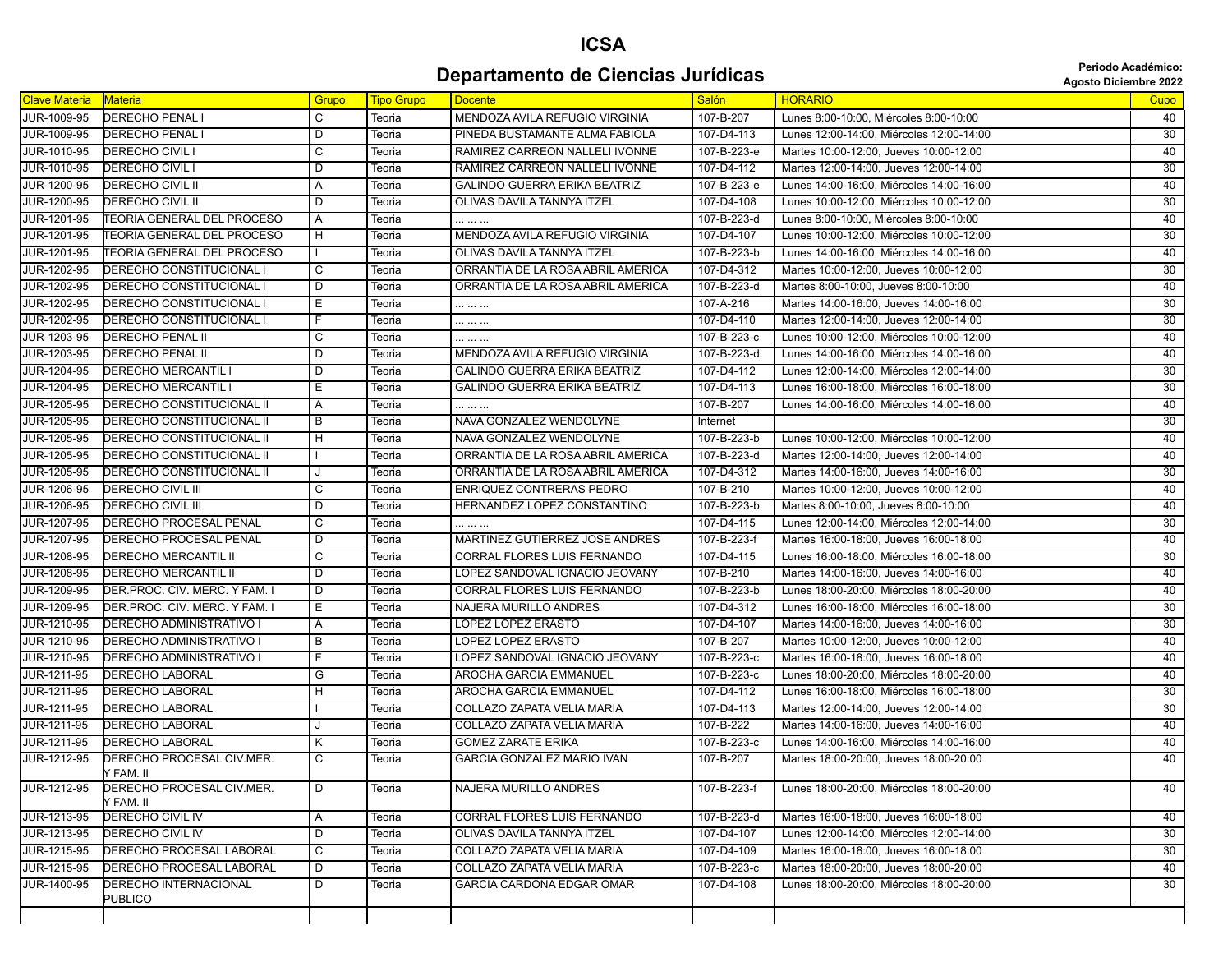#### **Departamento de Ciencias Jurídicas Agosto Diciembre 2022 Departamento de Ciencias Jurídicas**

| <b>Clave Materia</b> | <b>Materia</b>                                     | Grupo                   | <b>Tipo Grupo</b> | <b>Docente</b>                      | <b>Salón</b> | <b>HORARIO</b>                           | Cupo |
|----------------------|----------------------------------------------------|-------------------------|-------------------|-------------------------------------|--------------|------------------------------------------|------|
| JUR-1400-95          | <b>DERECHO INTERNACIONAL</b><br><b>PUBLICO</b>     | E.                      | Teoria            |                                     | 107-B-223-c  | Viernes 16:00-20:00                      | 40   |
| JUR-1400-95          | DERECHO INTERNACIONAL<br><b>PUBLICO</b>            | F.                      | Teoria            |                                     | 107-D4-109   | Lunes 8:00-10:00, Miércoles 8:00-10:00   | 30   |
| JUR-1403-95          | FILOSOFIA DEL DERECHO                              | Α                       | Teoria            | HERRERA VARELA RICARDO              | 107-B-207    | Viernes 16:00-20:00                      | 40   |
| JUR-1403-95          | FILOSOFIA DEL DERECHO                              | D                       | Teoria            | <b>MARTINEZ MONTOYA GUSTAVO</b>     | 107-D4-109   | Lunes 16:00-18:00. Miércoles 16:00-18:00 | 30   |
| JUR-1404-95          | <b>DERECHO CONFLICTUAL</b>                         | A                       | Teoria            | NAVA GONZALEZ WENDOLYNE             | 107-D4-107   | Lunes 8:00-10:00, Miércoles 8:00-10:00   | 30   |
| JUR-1404-95          | DERECHO CONFLICTUAL                                | В                       | Teoria            | <b>VELIZ SOLIS DANIELA</b>          | 107-B-223-f  | Martes 18:00-20:00, Jueves 18:00-20:00   | 40   |
| JUR-1405-95          | <b>DERECHO FISCAL</b>                              | A                       | Teoria            | MARTINEZ JIMENEZ OSVALDO            | 107-B-223-f  | Lunes 16:00-18:00, Miércoles 16:00-18:00 | 40   |
| JUR-1405-95          | DERECHO FISCAL                                     | F                       | Teoria            | MARTINEZ NEVAREZ HECTOR             | 107-B-223-e  | Martes 14:00-16:00, Jueves 14:00-16:00   | 40   |
| <b>JUR-1405-95</b>   | <b>DERECHO FISCAL</b>                              | G                       | Teoria            | MEDINA SANCHEZ CESAR AUGUSTO        | 107-A-201    | Lunes 14:00-16:00, Miércoles 14:00-16:00 | 30   |
| JUR-1405-95          | <b>DERECHO FISCAL</b>                              | H                       | Teoria            | MEDINA SANCHEZ CESAR AUGUSTO        | 107-D4-110   | Lunes 18:00-20:00, Miércoles 18:00-20:00 | 30   |
| JUR-1406-95          | DERECHO DE AMPARO                                  | С                       | Teoria            |                                     | 107-A-208    | Martes 18:00-20:00, Jueves 18:00-20:00   | 40   |
| JUR-1406-95          | DERECHO DE AMPARO                                  | D                       | Teoria            | GARCIA GONZALEZ MARIO IVAN          | 107-B-223-d  | Martes 14:00-16:00, Jueves 14:00-16:00   | 40   |
| JUR-1603-95          | CLINICA DEL DERECHO<br>PROCESAL PENAL              | В                       | Teoria            | MARTINEZ GUTIERREZ JOSE ANDRES      | 107-B-223-c  | Martes 14:00-16:00, Jueves 14:00-16:00   | 40   |
| JUR-1611-95          | <b>DERECHO NOTARIAL</b>                            | В                       | Teoria            | MUÑOZ DIAZ LUIS ARTURO              | 107-B-223-d  | Lunes 18:00-20:00, Miércoles 18:00-20:00 | 40   |
| JUR-1621-95          | DERECHO CORPORATIVO                                | $\overline{\mathsf{c}}$ | Teoria            | ROMERO MARQUEZ ROSA DAYANA          | 107-B-223-c  | Martes 16:00-18:00, Jueves 16:00-18:00   | 40   |
| JUR-1621-95          | DERECHO CORPORATIVO                                | D                       | Teoria            | ROMERO MARQUEZ ROSA DAYANA          | 107-B-223-b  | Viernes 16:00-20:00                      | 40   |
| JUR-1627-95          | <b>DERECHO ADUANERO</b>                            | $\overline{c}$          | Teoria            | <b>MARTINEZ NEVAREZ HECTOR</b>      | 107-B-223-b  | Martes 16:00-18:00, Jueves 16:00-18:00   | 40   |
| JUR-1627-95          | DERECHO ADUANERO                                   | D                       | Teoria            | <b>MEDINA SANCHEZ CESAR AUGUSTO</b> | 107-D4-106   | Lunes 12:00-14:00. Miércoles 12:00-14:00 | 30   |
| JUR-1642-95          | ETICA DEL EJERCICIO<br>PROFESIONAL                 | C                       | Teoria            | PINEDA BUSTAMANTE ALMA FABIOLA      | 107-D4-216   | Lunes 14:00-16:00, Miércoles 14:00-16:00 | 30   |
| JUR-1642-95          | <b>ETICA DEL EJERCICIO</b><br>PROFESIONAL          | D                       | Teoria            | PINEDA BUSTAMANTE ALMA FABIOLA      | 107-D4-112   | Lunes 8:00-10:00, Miércoles 8:00-10:00   | 30   |
| JUR-1647-95          | <b>DERECHO ELECTORAL</b>                           | В                       | Teoria            |                                     | 107-D4-317   | Lunes 10:00-12:00, Miércoles 10:00-12:00 | 24   |
| JUR-1712-80          | <b>TITULOS Y OPERACIONES DE</b><br>CREDITO         | C                       | Teoria            | <b>ENRIQUEZ CONTRERAS PEDRO</b>     | 107-B-223-f  | Martes 12:00-14:00, Jueves 12:00-14:00   | 40   |
| JUR-1712-80          | <b>TITULOS Y OPERACIONES DE</b><br>CREDITO         | D                       | Teoria            | ENRIQUEZ CONTRERAS PEDRO            | 107-B-223-f  | Martes 14:00-16:00, Jueves 14:00-16:00   | 40   |
| JUR-1734-95          | DERECHOS HUMANOS                                   | Α                       | Teoria            | AGUIRRE BONILLA OLIVIA              | 107-B-223-d  | Lunes 14:00-16:00, Miércoles 14:00-16:00 | 30   |
| JUR-1734-95          | DERECHOS HUMANOS                                   | D                       | Teoria            |                                     | 107-D1-208   | Lunes 10:00-12:00, Miércoles 10:00-12:00 | 30   |
| JUR-3111-05          | <b>ARGUMENTACION JURIDICA</b>                      | Α                       | Teoria            | MARTINEZ MONTOYA GUSTAVO            | 107-D4-109   | Lunes 18:00-20:00, Miércoles 18:00-20:00 | 30   |
| JUR-3111-05          | ARGUMENTACION JURIDICA                             | В                       | Teoria            | MARTINEZ MONTOYA GUSTAVO            | 107-D4-109   | Lunes 14:00-16:00, Miércoles 14:00-16:00 | 30   |
| JUR-3315-07          | DERECHO PROCESAL FISCAL Y<br>ADUANERO              | A                       | Teoria            | MARTINEZ NEVAREZ HECTOR             | 107-D4-115   | Martes 12:00-14:00, Jueves 12:00-14:00   | 30   |
| JUR-3315-07          | DERECHO PROCESAL FISCAL Y<br>ADUANERO              | E.                      | Teoria            | MARTINEZ NEVAREZ HECTOR             | 107-D4-107   | Martes 18:00-20:00, Jueves 18:00-20:00   | 30   |
| JUR-3315-07          | DERECHO PROCESAL FISCAL Y<br>ADUANERO              | F.                      | Teoria            | RUVALCABA VERA ELIZABETH            | 107-B-223-b  | Martes 10:00-12:00, Jueves 10:00-12:00   | 40   |
| JUR-9808-00          | <b>INTRODUCCION AL COMERCIO</b><br><b>EXTERIOR</b> | Α                       | Teoria            | PEREZ BURCIAGA FRANCISCO JAVIER     | 107-B-221    | Lunes 8:00-10:00. Miércoles 8:00-10:00   | 40   |
| <b>JUR-9808-00</b>   | <b>INTRODUCCION AL COMERCIO</b><br><b>EXTERIOR</b> | B                       | Teoria            | PEREZ BURCIAGA FRANCISCO JAVIER     | 107-D4-216   | Lunes 10:00-12:00, Miércoles 10:00-12:00 | 30   |
| JUR-9808-00          | <b>INTRODUCCION AL COMERCIO</b><br><b>EXTERIOR</b> | C                       | Teoria            | PEREZ BURCIAGA FRANCISCO JAVIER     | 107-B-221    | Lunes 12:00-14:00, Miércoles 12:00-14:00 | 40   |
| JUR-9808-00          | <b>INTRODUCCION AL COMERCIO</b><br>EXTERIOR        | D                       | Teoria            | YAÑEZ MARTINEZ ERIKA SUSANA         | 107-B-207    | Martes 8:00-10:00, Jueves 8:00-10:00     | 40   |
| JUR-9808-00          | <b>INTRODUCCION AL COMERCIO</b><br>EXTERIOR        | Ε                       | Teoria            | YAÑEZ MARTINEZ ERIKA SUSANA         | 107-B-308    | Martes 10:00-12:00, Jueves 10:00-12:00   | 25   |
| JUR-9808-00          | <b>INTRODUCCION AL COMERCIO</b><br><b>EXTERIOR</b> | F                       | Teoria            | YAÑEZ MARTINEZ ERIKA SUSANA         | 107-B-222    | Martes 12:00-14:00. Jueves 12:00-14:00   | 40   |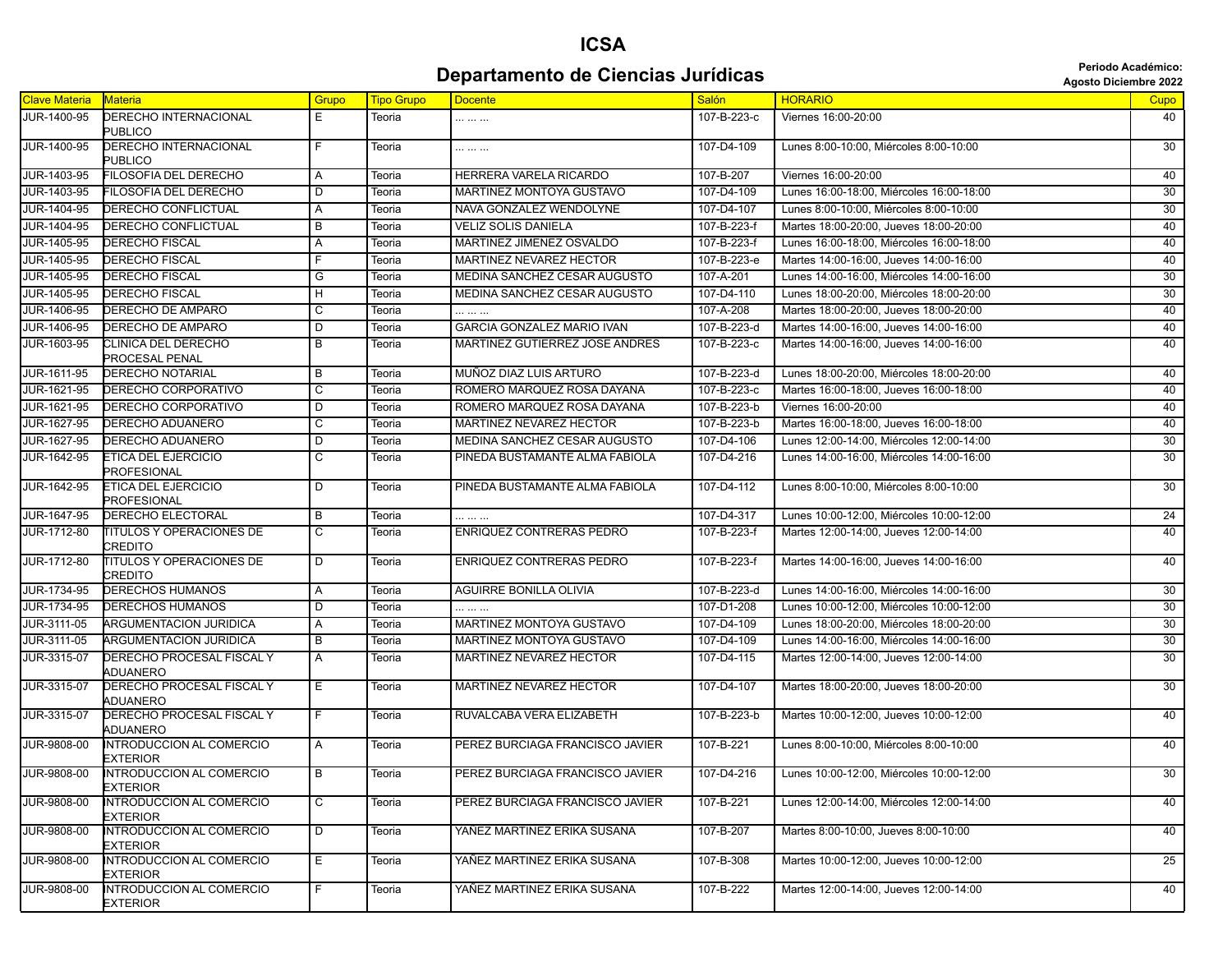## **ICSA Departamento de Ciencias Jurídicas Agosto Diciembre 2022 Periodo Académico:**

|  | <b>Agosto Diciembre 202</b> |  |
|--|-----------------------------|--|
|--|-----------------------------|--|

| <b>Clave Materia</b> | <b>Materia</b>                                                                                               | Grupo        | <b>Tipo Grupo</b> | <b>Docente</b>                    | <b>Salón</b> | <b>HORARIO</b>                           | Cupo            |
|----------------------|--------------------------------------------------------------------------------------------------------------|--------------|-------------------|-----------------------------------|--------------|------------------------------------------|-----------------|
| JUR-9808-00          | INTRODUCCION AL COMERCIO<br><b>EXTERIOR</b>                                                                  | G            | Teoria            |                                   | 107-B-221    | Martes 16:00-18:00, Jueves 16:00-18:00   | 40              |
| <b>JUR-9809-00</b>   | <b>NOMENCLATURA I</b>                                                                                        | Α            | Teoria            | DIAZ VAZQUEZ ELVA NYDIA           | 107-D4-106   | Lunes 10:00-12:00, Miércoles 10:00-12:00 | 30              |
| JUR-9810-00          | <b>REGULACIONES Y</b><br>RESTRICCIONES NO<br><b>ARANCELARIAS</b>                                             | A            | Teoria            | TRUJILLO MOHENO DANIEL            | 107-B-210    | Lunes 10:00-12:00, Miércoles 10:00-12:00 | $\overline{30}$ |
| JUR-9810-00          | <b>REGULACIONES Y</b><br>RESTRICCIONES NO<br><b>ARANCELARIAS</b>                                             | B            | Teoria            | <b>TRUJILLO MOHENO DANIEL</b>     | 107-D4-316   | Lunes 14:00-16:00, Miércoles 14:00-16:00 | $\overline{30}$ |
| JUR-9810-00          | <b>REGULACIONES Y</b><br>RESTRICCIONES NO<br><b>ARANCELARIAS</b>                                             | C            | Teoria            | <b>GARCIA MARTINEZ REYDEZEL</b>   | 107-D4-216   | Martes 12:00-14:00, Jueves 12:00-14:00   | $\overline{30}$ |
| JUR-9811-00          | NOMENCLATURA II                                                                                              | A            | Teoria            | DELFIN AGUILAR BRENDA BERENICE    | 107-D4-214   | Martes 8:00-10:00, Jueves 8:00-10:00     | 30              |
| JUR-9811-00          | <b>NOMENCLATURA II</b>                                                                                       | B            | Teoria            | DELFIN AGUILAR BRENDA BERENICE    | 107-D4-214   | Martes 12:00-14:00, Jueves 12:00-14:00   | 30              |
| JUR-9812-00          | <b>TERMINOS COMERCIALES</b><br><b>INTERNACIONALES</b>                                                        | A            | Teoria            | ORTEGA ESTRADA GABRIELA           | 107-B-223-d  | Lunes 10:00-12:00, Miércoles 10:00-12:00 | 40              |
| JUR-9813-00          | <b>REGLAS DE CARACTER</b><br>GENERAL EN MATERIA DE<br><b>COMERCIO EXTERIOR</b>                               | A            | Teoria            | <b>GARCIA MARTINEZ REYDEZEL</b>   | 107-B-222    | Martes 10:00-12:00, Jueves 10:00-12:00   | 40              |
| JUR-9813-00          | REGLAS DE CARACTER<br><b>GENERAL EN MATERIA DE</b><br>COMERCIO EXTERIOR                                      | B            | Teoria            | <b>GARCIA MARTINEZ REYDEZEL</b>   | 107-D4-216   | Martes 16:00-18:00, Jueves 16:00-18:00   | $\overline{30}$ |
| JUR-9824-00          | DERECHO A LA INTEGRACION<br><b>ECONOMICA</b>                                                                 | A            | Teoria            | SALDAÑA SOLIS CESAR ANTONIO       | 107-B-206    | Martes 8:00-10:00. Jueves 8:00-10:00     | 30              |
| JUR-9825-00          | VALOR EN ADUANA DE LAS<br><b>MERCANCIAS</b>                                                                  | A            | Teoria            | <b>MENDOZA GINER LORENA</b>       | 107-D4-212   | Lunes 16:00-18:00, Miércoles 16:00-18:00 | $\overline{30}$ |
| JUR-9827-00          | PRACTICAS PROFESIONALES II                                                                                   | B            | Teoria            | PASSALACQUA OLIVERA NIURKA ISABEL | 107-D4-315   | Martes 10:00-12:00, Jueves 10:00-12:00   | 24              |
| JUR-9835-00          | <b>REGLAS DE ORIGEN Y</b><br><b>PROCEDIMIENTOS ADUANEROS</b>                                                 | A            | Teoria            | <b>TRUJILLO MOHENO DANIEL</b>     | 107-D4-216   | Lunes 12:00-14:00, Miércoles 12:00-14:00 | $\overline{30}$ |
| JUR-9835-00          | REGLAS DE ORIGEN Y<br>PROCEDIMIENTOS ADUANEROS                                                               | B            | Teoria            |                                   | 107-D4-312   | Martes 18:00-20:00, Jueves 18:00-20:00   | 30              |
| JUR-9836-00          | COMPRAVENTA INTERNACIONAL<br>DE MERCADERIAS                                                                  | A            | Teoria            | TRUJILLO MOHENO DANIEL            | 107-D4-216   | Lunes 16:00-18:00, Miércoles 16:00-18:00 | 30              |
| JUR-9837-00          | <b>DESPACHO ADUANERO</b>                                                                                     | A            | Teoria            | <b>GARCIA MARTINEZ REYDEZEL</b>   | 107-B-207    | Martes 14:00-16:00, Jueves 14:00-16:00   | 40              |
| JUR-9838-00          | TRATADO DE LIBRE COMERCIO<br>DE AMERICA DEL NORTE                                                            | A            | Teoria            | MENDOZA GINER LORENA              | 107-B-221    | Lunes 18:00-20:00, Miércoles 18:00-20:00 | 40              |
| JUR-9839-00          | <b>TRATADOS Y ACUERDOS DE</b><br><b>IBRE COMERCIO</b>                                                        | A            | Teoria            | ORTEGA ESTRADA GABRIELA           | Internet     |                                          | 30              |
| JUR-9839-00          | <b>TRATADOS Y ACUERDOS DE</b><br><b>IBRE COMERCIO</b>                                                        | B            | Teoria            | PEREZ BURCIAGA FRANCISCO JAVIER   | 107-B-221    | Lunes 14:00-16:00, Miércoles 14:00-16:00 | 40              |
| JUR-9840-00          | <b>INFRACCIONES Y DELITOS</b><br><b>ADUANEROS</b>                                                            | $\mathsf{A}$ | Teoria            | RUVALCABA VERA ELIZABETH          | 107-D4-106   | Martes 12:00-14:00, Jueves 12:00-14:00   | 30              |
| JUR-9840-00          | <b>INFRACCIONES Y DELITOS</b><br>ADUANEROS                                                                   | B            | Teoria            | RUVALCABA VERA ELIZABETH          | 107-D4-106   | Martes 16:00-18:00, Jueves 16:00-18:00   | $\overline{30}$ |
| JUR-9841-00          | PROGRAMAS E INSTRUMENTOS<br>DE FOMENTO AL COMERCIO<br><b>EXTERIOR</b>                                        | A            | Teoria            | SALDAÑA SOLIS CESAR ANTONIO       | 107          | Martes 10:00-12:00, Jueves 10:00-12:00   | 30              |
| JUR-9841-00          | PROGRAMAS E INSTRUMENTOS<br>DE FOMENTO AL COMERCIO<br><b>EXTERIOR</b>                                        | B            | Teoria            |                                   | 107-D4-214   | Lunes 18:00-20:00, Miércoles 18:00-20:00 | 30              |
| JUR-9842-00          | PRACTICAS PROFESIONALES DE<br><b>INTEGRACION DE EXPEDIENTES</b><br>EN MATERIA DE COMERCIO<br><b>EXTERIOR</b> | A            | Teoria            | CONDE FERNANDEZ ROMA PAMELA       | 107-D4-214   | Martes 16:00-18:00, Jueves 16:00-18:00   | 35              |
|                      |                                                                                                              |              |                   |                                   |              |                                          |                 |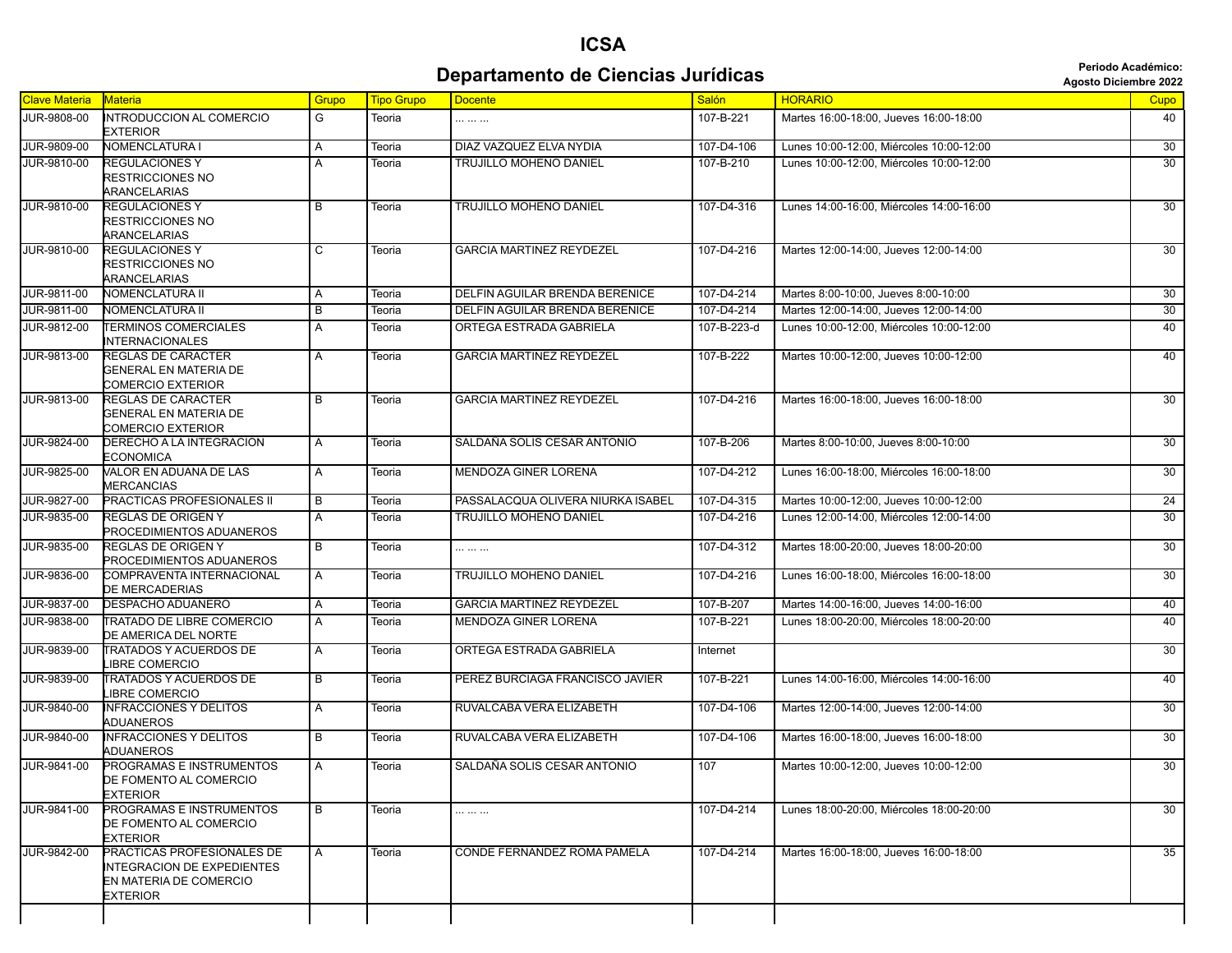#### **ICSA Departamento de Ciencias Jurídicas Agosto Diciembre 2022** *Periodo Académico:*

| <b>Agosto Diciembre 202</b> |  |  |
|-----------------------------|--|--|
|-----------------------------|--|--|

| <b>Clave Materia</b> | <b>Materia</b>                                                | Grupo                   | <b>Tipo Grupo</b> | <b>Docente</b>                      | Salón       | <b>HORARIO</b>                           | Cupo            |
|----------------------|---------------------------------------------------------------|-------------------------|-------------------|-------------------------------------|-------------|------------------------------------------|-----------------|
| JUR-9850-00          | <b>IMPUESTOS AL COMERCIO</b><br><b>EXTERIOR E IMPUESTOS</b>   | A                       | Teoria            | CONDE FERNANDEZ ROMA PAMELA         | 107-D4-212  | Martes 18:00-20:00, Jueves 18:00-20:00   | 30              |
| JUR-9853-14          | <b>INTERNOS</b><br><b>AUDITORIA EN COMERCIO</b><br>EXTERIOR   | A                       | Teoria            | RUVALCABA VERA ELIZABETH            | 107-D4-106  | Martes 14:00-16:00, Jueves 14:00-16:00   | 30              |
| JUR-9857-14          | <b>LOGISTICA Y OPERACIONES DE</b><br>TRANSPORTE INTERNACIONAL | Α                       | Teoria            | <b>MARES CANALES MIRIAM</b>         | 107-D4-216  | Martes 18:00-20:00, Jueves 18:00-20:00   | $\overline{30}$ |
| JUR-9863-15          | DERECHOS FUNDAMENTALES                                        | D                       | Teoria            | GARCIA GONZALEZ MARIO IVAN          | 107-D4-112  | Martes 16:00-18:00, Jueves 16:00-18:00   | 30              |
| JUR-9863-15          | DERECHOS FUNDAMENTALES                                        | Ε                       | Teoria            | MARTINEZ GUTIERREZ JOSE ANDRES      | 107-B-223-d | Martes 18:00-20:00, Jueves 18:00-20:00   | 40              |
| JUR-9863-15          | <b>DERECHOS FUNDAMENTALES</b>                                 | F                       | Teoria            | PINEDA BUSTAMANTE ALMA FABIOLA      | 107-B-223-f | Lunes 10:00-12:00. Miércoles 10:00-12:00 | 40              |
| JUR-9875-19          | <b>OBLIGACIONES I</b>                                         | D                       | Teoria            | <b>GALINDO GUERRA ERIKA BEATRIZ</b> | 107-D4-316  | Lunes 10:00-12:00, Miércoles 10:00-12:00 | 30              |
| JUR-9875-19          | <b>OBLIGACIONES I</b>                                         | Ε                       | Teoria            |                                     | 107         | Martes 10:00-12:00, Jueves 10:00-12:00   | 30              |
| JUR-9875-19          | <b>OBLIGACIONES I</b>                                         | F                       | Teoria            |                                     | 107-D4-212  | Lunes 12:00-14:00, Miércoles 12:00-14:00 | 30              |
| JUR-9875-19          | <b>OBLIGACIONES I</b>                                         | G                       | Teoria            | MARTINEZ MEDRANO ABDIEL ENRIQUE     | 107-B-223-b | Lunes 16:00-18:00, Miércoles 16:00-18:00 | 40              |
| JUR-9876-19          | <b>FECNICAS DE EXPRESION ORAL</b><br><b>ESCRITA</b>           | Е                       | Teoria            | MORALES TOBON ALBA PAMELA           | 107-D4-114  | Martes 12:00-14:00, Jueves 12:00-14:00   | 30              |
| JUR-9876-19          | <b>FECNICAS DE EXPRESION ORAL</b><br><b>ESCRITA</b>           | F.                      | Teoria            | MORALES TOBON ALBA PAMELA           | 107-D4-113  | Martes 14:00-16:00, Jueves 14:00-16:00   | 30              |
| JUR-9876-19          | <b>FECNICAS DE EXPRESION ORAL</b><br><b>ESCRITA</b>           | G                       | Teoria            | <b>MORALES TOBON ALBA PAMELA</b>    | 107-D4-109  | Martes 8:00-10:00, Jueves 8:00-10:00     | 30              |
| JUR-9877-19          | <b>METODOLOGIA DE</b><br><b>INVESTIGACION JURIDICA</b>        | Α                       | Teoria            | <b>AGUIRRE BONILLA OLIVIA</b>       | 107-B-206   | Lunes 10:00-12:00, Miércoles 10:00-12:00 | 30              |
| JUR-9877-19          | <b>METODOLOGIA DE</b><br>INVESTIGACION JURIDICA               | В                       | Teoria            | AGUIRRE BONILLA OLIVIA              | 107-B-206   | Lunes 12:00-14:00, Miércoles 12:00-14:00 | 30              |
| JUR-9877-19          | <b>METODOLOGIA DE</b><br><b>INVESTIGACION JURIDICA</b>        | J                       | Teoria            | <b>HERRERA VARELA RICARDO</b>       | 107         | Viernes 12:00-16:00                      | $\overline{30}$ |
| JUR-9877-19          | <b>METODOLOGIA DE</b><br><b>INVESTIGACION JURIDICA</b>        | Κ                       | Teoria            | HERRERA VARELA RICARDO              | 107-A-106   | Viernes 8:00-12:00                       | 30              |
| JUR-9878-19          | SOCIOLOGIA JURIDICA                                           | н                       | Teoria            | CASTAÑEDA MORENO ERIKA JANETH       | 107-B-206   | Lunes 18:00-20:00, Miércoles 18:00-20:00 | 30              |
| JUR-9878-19          | SOCIOLOGIA JURIDICA                                           |                         | Teoria            | MARRUFO MIRELES OLIVIA INES         | 107-D4-212  | Martes 14:00-16:00, Jueves 14:00-16:00   | 30              |
| JUR-9878-19          | SOCIOLOGIA JURIDICA                                           |                         | Teoria            | PALACIOS LOZANO FELIPE              | 107-D4-115  | Lunes 10:00-12:00, Miércoles 10:00-12:00 | 30              |
| JUR-9878-19          | SOCIOLOGIA JURIDICA                                           | κ                       | Teoria            | PALACIOS LOZANO FELIPE              | 107-D4-212  | Lunes 8:00-10:00, Miércoles 8:00-10:00   | 30              |
| JUR-9879-19          | PERSONAS Y BIENES                                             | D                       | Teoria            |                                     | 107-D4-212  | Martes 8:00-10:00, Jueves 8:00-10:00     | 30              |
| JUR-9879-19          | PERSONAS Y BIENES                                             | Ε                       | Teoria            | HERNANDEZ LOPEZ CONSTANTINO         | 107-D4-109  | Martes 10:00-12:00, Jueves 10:00-12:00   | 30              |
| JUR-9879-19          | PERSONAS Y BIENES                                             | F                       | Teoria            | MUÑOZ DIAZ LUIS ARTURO              | 107-B-206   | Lunes 16:00-18:00, Miércoles 16:00-18:00 | $\overline{30}$ |
| JUR-9879-19          | PERSONAS Y BIENES                                             | G                       | Teoria            | MUÑOZ DIAZ LUIS ARTURO              | 107-D4-115  | Martes 16:00-18:00, Jueves 16:00-18:00   | 30              |
| JUR-9879-19          | PERSONAS Y BIENES                                             | $\overline{H}$          | Teoria            | MUÑOZ DIAZ LUIS ARTURO              | 107-D4-112  | Martes 18:00-20:00, Jueves 18:00-20:00   | 30              |
| JUR-9880-19          | INSTITUCIONES DE DERECHO<br>ROMANO                            | F                       | Teoria            | ORTIZ ORTIZ LUIS ALFONSO            | 107-B-210   | Martes 12:00-14:00, Jueves 12:00-14:00   | 40              |
| JUR-9880-19          | <b>INSTITUCIONES DE DERECHO</b><br>ROMANO                     | $\overline{\mathsf{G}}$ | Teoria            | ORTIZ ORTIZ LUIS ALFONSO            | 107-D4-108  | Martes 10:00-12:00, Jueves 10:00-12:00   | 30              |
| JUR-9880-19          | <b>INSTITUCIONES DE DERECHO</b><br>ROMANO                     | H                       | Teoria            | .                                   | 107-D4-110  | Martes 8:00-10:00, Jueves 8:00-10:00     | 30              |
| JUR-9881-19          | <b>TEORIA DEL DELITO</b>                                      | Α                       | Teoria            | MARTINEZ MONTOYA GUSTAVO            | 107-D4-109  | Lunes 12:00-14:00, Miércoles 12:00-14:00 | 30              |
| JUR-9881-19          | TEORIA DEL DELITO                                             | В                       | Teoria            | MARTINEZ JIMENEZ OSVALDO            | 107-D4-114  | Lunes 18:00-20:00, Miércoles 18:00-20:00 | 30              |
| JUR-9881-19          | TEORIA DEL DELITO                                             | $\overline{\mathsf{c}}$ | Teoria            | CASTAÑEDA MORENO ERIKA JANETH       | 107-D4-108  | Martes 16:00-18:00, Jueves 16:00-18:00   | 30              |
| JUR-9882-21          | <b>OBLIGACIONES II</b>                                        | D                       | Teoria            | AROCHA GARCIA EMMANUEL              | 107-D4-114  | Martes 16:00-18:00, Jueves 16:00-18:00   | 30              |
| JUR-9882-21          | <b>OBLIGACIONES II</b>                                        | E.                      | Teoria            | AROCHA GARCIA EMMANUEL              | 107-D4-109  | Martes 18:00-20:00, Jueves 18:00-20:00   | 30              |
| JUR-9882-21          | <b>OBLIGACIONES II</b>                                        | F                       | Teoria            | ENRIQUEZ CONTRERAS PEDRO            | 107-D4-312  | Martes 16:00-18:00, Jueves 16:00-18:00   | 30              |
| JUR-9882-21          | <b>OBLIGACIONES II</b>                                        | G                       | Teoria            |                                     | 107-C-209   | Martes 10:00-12:00, Jueves 10:00-12:00   | 30              |
| <b>JUR-9884-21</b>   | <b>SOCIEDADES Y CONTRATOS</b><br>MERCANTILES                  | A                       | Teoria            | LOPEZ SANDOVAL IGNACIO JEOVANY      | 107-D4-316  | Lunes 16:00-18:00, Miércoles 16:00-18:00 | 30              |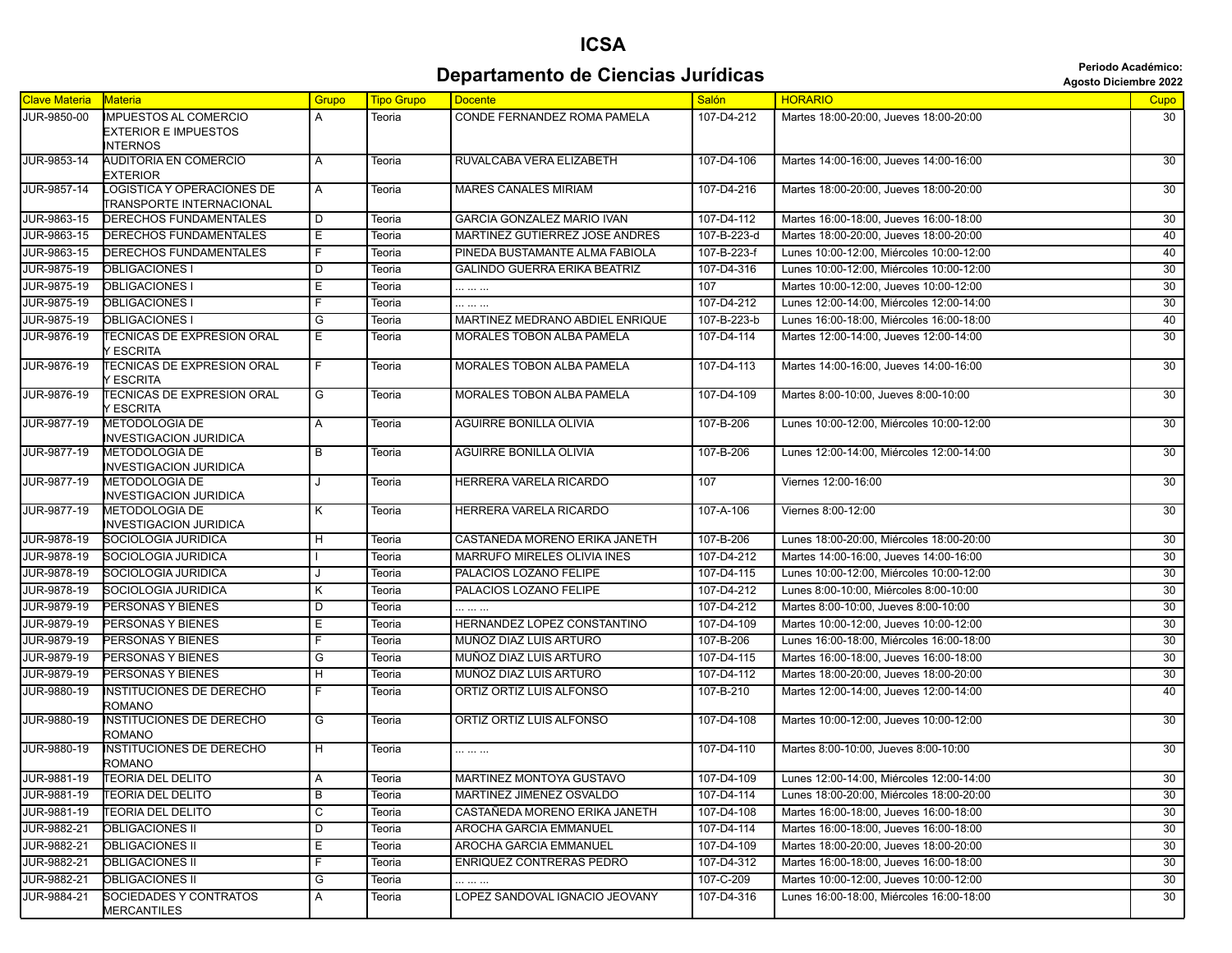## **Departamento de Ciencias Jurídicas Agosto Diciembre 2022** *Periodo Académico:*

**ICSA**

| <b>Clave Materia</b> | <b>Materia</b>                                               | Grupo          | <b>Tipo Grupo</b> | <b>Docente</b>                     | <b>Salón</b> | <b>HORARIO</b>                           | Cupo            |
|----------------------|--------------------------------------------------------------|----------------|-------------------|------------------------------------|--------------|------------------------------------------|-----------------|
| JUR-9884-21          | SOCIEDADES Y CONTRATOS<br><b>MERCANTILES</b>                 | B              | Teoria            | <b>CORRAL FLORES LUIS FERNANDO</b> | 107-D4-106   | Martes 18:00-20:00, Jueves 18:00-20:00   | 30              |
| JUR-9884-21          | <b>SOCIEDADES Y CONTRATOS</b><br>MERCANTILES                 | H              | Teoria            | LOPEZ SANDOVAL IGNACIO JEOVANY     | 107-D4-108   | Lunes 14:00-16:00, Miércoles 14:00-16:00 | $\overline{30}$ |
| JUR-9884-21          | SOCIEDADES Y CONTRATOS<br>MERCANTILES                        |                | Teoria            | OLIVAS DAVILA TANNYA ITZEL         | 107-D4-108   | Lunes 8:00-10:00, Miércoles 8:00-10:00   | 30              |
| JUR-9884-21          | <b>SOCIEDADES Y CONTRATOS</b><br>MERCANTILES                 | J              | Teoria            | <b>VELIZ SOLIS DANIELA</b>         | 107-D4-110   | Martes 16:00-18:00, Jueves 16:00-18:00   | $\overline{30}$ |
| <b>JUR-9885-21</b>   | <b>DELITOS EN PARTICULAR</b>                                 | C              | Teoria            | .                                  | 107-D4-110   | Lunes 8:00-10:00, Miércoles 8:00-10:00   | 30              |
| JUR-9885-21          | <b>DELITOS EN PARTICULAR</b>                                 | D              | Teoria            | HERNANDEZ LOPEZ CONSTANTINO        | 107-D4-109   | Martes 12:00-14:00, Jueves 12:00-14:00   | 30              |
| JUR-9885-21          | <b>DELITOS EN PARTICULAR</b>                                 | Е              | Teoria            | MENDOZA AVILA REFUGIO VIRGINIA     | 107-B-207    | Lunes 12:00-14:00, Miércoles 12:00-14:00 | 30              |
| JUR-9886-21          | CONTRATOS CIVILES                                            | F.             | Teoria            |                                    | 107-B-222    | Martes 16:00-18:00, Jueves 16:00-18:00   | 40              |
| JUR-9886-21          | CONTRATOS CIVILES                                            | G              | Teoria            | .                                  | 107-D4-108   | Martes 18:00-20:00, Jueves 18:00-20:00   | 30              |
| JUR-9887-21          | MECANISMOS EXTRAJUDICIALES<br>DE RESOLUCION DE<br>CONFLICTOS | D              | Teoria            | MARTINEZ MEDRANO ABDIEL ENRIQUE    | 107-D4-112   | Lunes 18:00-20:00, Miércoles 18:00-20:00 | 30              |
| JUR-9887-21          | MECANISMOS EXTRAJUDICIALES<br>DE RESOLUCION DE<br>CONFLICTOS | Е              | Teoria            | MORALES TOBON ALBA PAMELA          | 107-C-206    | Martes 10:00-12:00, Jueves 10:00-12:00   | 30              |
| JUR-9899-21          | FUNDAMENTOS DE DERECHO                                       | A              | Teoria            | BARONA GONZALEZ RODOLFO ELI        | 107-D4-106   | Martes 8:00-10:00, Jueves 8:00-10:00     | 30              |
| JUR-9899-21          | FUNDAMENTOS DE DERECHO                                       | B              | Teoria            | BARONA GONZALEZ RODOLFO ELI        | 107-D4-112   | Martes 10:00-12:00, Jueves 10:00-12:00   | 30              |
| JUR-9899-21          | <b>FUNDAMENTOS DE DERECHO</b>                                | C              | Teoria            | BARONA GONZALEZ RODOLFO ELI        | 107-B-223-d  | Martes 12:00-14:00. Jueves 12:00-14:00   | 30              |
| JUR-9899-21          | <b>FUNDAMENTOS DE DERECHO</b>                                | D              | Teoria            |                                    | 107-B-222    | Lunes 16:00-18:00, Miércoles 16:00-18:00 | 30              |
| JUR-9899-21          | FUNDAMENTOS DE DERECHO                                       | Е              | Teoria            | .                                  | 107-B-223-e  | Lunes 18:00-20:00, Miércoles 18:00-20:00 | $\overline{30}$ |
| JUR-9899-21          | FUNDAMENTOS DE DERECHO                                       | F              | Teoria            |                                    | 107-D4-216   | Martes 14:00-16:00, Jueves 14:00-16:00   | 30              |
| JUR-9899-21          | FUNDAMENTOS DE DERECHO                                       | G              | Teoria            |                                    | 107-B-222    | Martes 18:00-20:00, Jueves 18:00-20:00   | 30              |
| JUR-9900-21          | ADMNISTRACIÓN DE NEGOCIOS                                    | A              | Teoria            | CASTRO MORENO ALONSO               | 107-B-222    | Lunes 8:00-10:00, Miércoles 8:00-10:00   | 40              |
| JUR-9900-21          | ADMNISTRACIÓN DE NEGOCIOS                                    | B              | Teoria            | CASTRO MORENO ALONSO               | 107-B-222    | Lunes 10:00-12:00, Miércoles 10:00-12:00 | 40              |
| JUR-9900-21          | ADMNISTRACIÓN DE NEGOCIOS                                    | C              | Teoria            | CASTRO MORENO ALONSO               | 107-A-207    | Lunes 12:00-14:00, Miércoles 12:00-14:00 | 40              |
| JUR-9900-21          | ADMNISTRACIÓN DE NEGOCIOS                                    | D              | Teoria            | CASTRO MORENO ALONSO               | 107-A-208    | Lunes 14:00-16:00, Miércoles 14:00-16:00 | 40              |
| JUR-9900-21          | ADMNISTRACIÓN DE NEGOCIOS                                    | Ε              | Teoria            | .                                  | 107-D4-316   | Lunes 18:00-20:00, Miércoles 18:00-20:00 | 30              |
| JUR-9900-21          | ADMNISTRACIÓN DE NEGOCIOS                                    | $\overline{F}$ | Teoria            | .                                  | 107-B-221    | Martes 18:00-20:00, Jueves 18:00-20:00   | 40              |
| JUR-9901-21          | INTRODUCCIÓN A LA ECONOMÍA                                   | A              | Teoria            |                                    | 107-B-221    | Martes 8:00-10:00, Jueves 8:00-10:00     | 30              |
| JUR-9901-21          | INTRODUCCIÓN A LA ECONOMÍA                                   | $\overline{B}$ | Teoria            |                                    | 107-B-223-d  | Martes 10:00-12:00, Jueves 10:00-12:00   | $\overline{30}$ |
| JUR-9901-21          | INTRODUCCIÓN A LA ECONOMÍA                                   | C              | Teoria            |                                    | 107-B-221    | Martes 12:00-14:00, Jueves 12:00-14:00   | 30              |
| JUR-9901-21          | INTRODUCCIÓN A LA ECONOMÍA                                   | D              | Teoria            |                                    | 107-B-221    | Martes 14:00-16:00, Jueves 14:00-16:00   | 30              |
| JUR-9901-21          | INTRODUCCIÓN A LA ECONOMÍA                                   | Е              | Teoria            |                                    | 107-A-207    | Lunes 8:00-10:00, Miércoles 8:00-10:00   | $\overline{30}$ |
| JUR-9901-21          | INTRODUCCIÓN A LA ECONOMÍA                                   | F              | Teoria            |                                    | 107-D4-312   | Lunes 10:00-12:00, Miércoles 10:00-12:00 | 30              |
| JUR-9901-21          | INTRODUCCIÓN A LA ECONOMÍA                                   | G              | Teoria            | ARGUETA LOPEZ GERMAN VICTOR MANUE  | 107          | Lunes 14:00-16:00, Miércoles 14:00-16:00 | 30              |
| JUR-9902-21          | FUNDAMENTOS DE<br>CONTABILIDAD FINANCIERA                    | A              | Teoria            | ORONA ROBLEDO ELIA SULEYCA         | 107-B-221    | Martes 10:00-12:00, Jueves 10:00-12:00   | 40              |
| JUR-9902-21          | FUNDAMENTOS DE<br>CONTABILIDAD FINANCIERA                    | B              | Teoria            | ORONA ROBLEDO ELIA SULEYCA         | 107-B-207    | Martes 12:00-14:00, Jueves 12:00-14:00   | 40              |
| JUR-9902-21          | <b>FUNDAMENTOS DE</b><br>CONTABILIDAD FINANCIERA             | $\mathsf{C}$   | Teoria            | ORONA ROBLEDO ELIA SULEYCA         | 107-B-223-b  | Martes 14:00-16:00, Jueves 14:00-16:00   | 40              |
| JUR-9902-21          | <b>FUNDAMENTOS DE</b><br>CONTABILIDAD FINANCIERA             | $\overline{D}$ | Teoria            | ORONA ROBLEDO ELIA SULEYCA         | 107-D4-113   | Martes 16:00-18:00, Jueves 16:00-18:00   | 30              |
| JUR-9902-21          | <b>FUNDAMENTOS DE</b><br>CONTABILIDAD FINANCIERA             | Ε              | Teoria            |                                    | 107-D4-114   | Lunes 14:00-16:00, Miércoles 14:00-16:00 | 30              |
| JUR-9902-21          | <b>FUNDAMENTOS DE</b><br>CONTABILIDAD FINANCIERA             | F.             | Teoria            |                                    | 107-B-207    | Lunes 16:00-18:00, Miércoles 16:00-18:00 | 30              |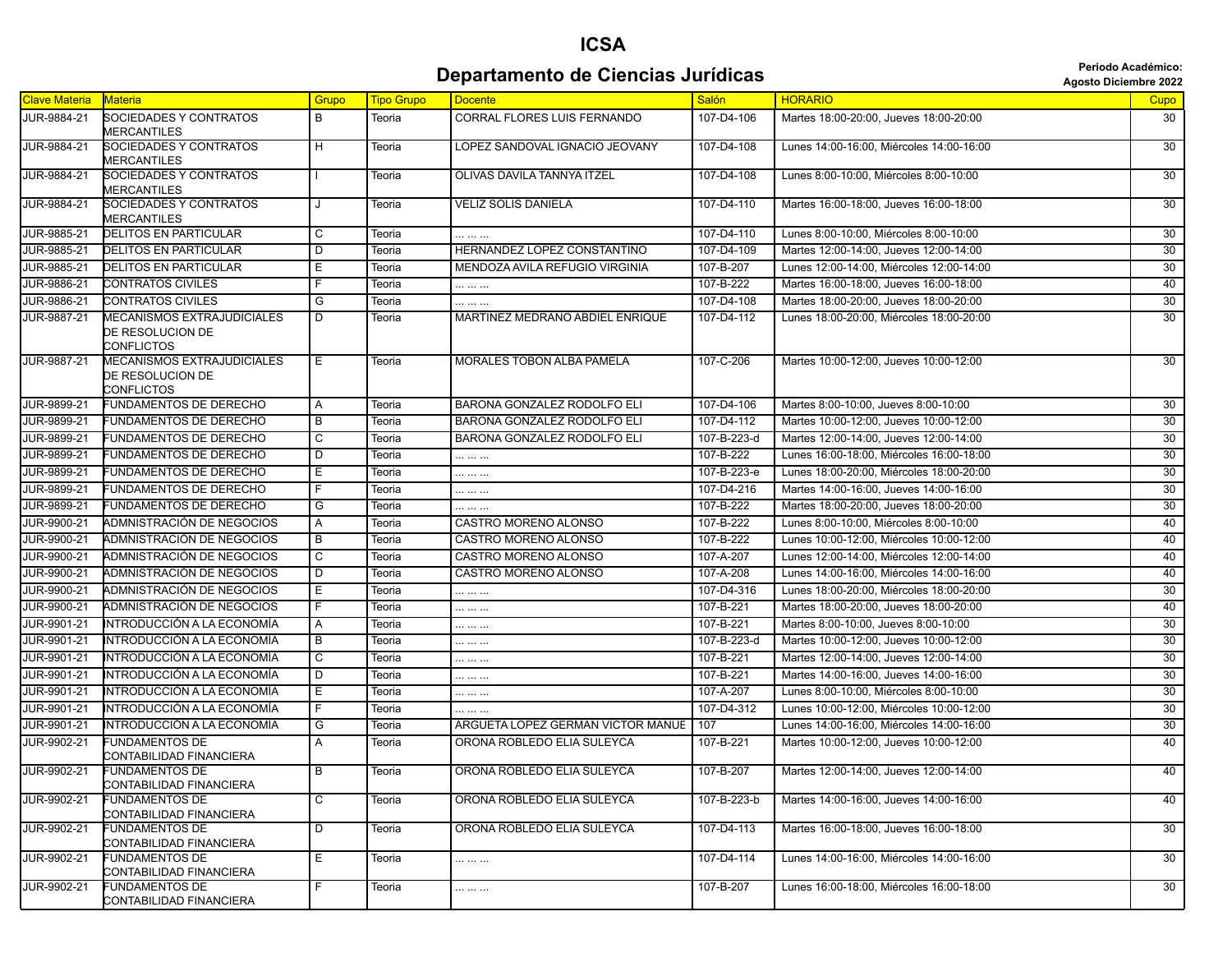#### **Departamento de Ciencias Jurídicas Agosto Diciembre 2022** *Periodo Académico:*

**Periodo Académico:**

| Clave Materia<br><b>Salón</b><br><b>HORARIO</b><br><b>Materia</b><br>Grupo<br><b>Tipo Grupo</b><br><b>Docente</b><br>G<br>JUR-9902-21<br><b>FUNDAMENTOS DE</b><br>107-B-222<br>Lunes 18:00-20:00, Miércoles 18:00-20:00<br>Teoria<br><br>CONTABILIDAD FINANCIERA<br>JUR-9903-21<br>Lunes 12:00-14:00, Miércoles 12:00-14:00<br>TÓPICOS DE DERECHO FISCAL Y<br>107-D4-114<br>Α<br>Teoria<br><br>ADUANERO<br>JUR-9903-21<br>TÓPICOS DE DERECHO FISCAL Y<br>107-D4-115<br>Lunes 14:00-16:00, Miércoles 14:00-16:00<br>В<br>Teoria<br><br>ADUANERO<br>JUR-9903-21<br>TÓPICOS DE DERECHO FISCAL Y<br>Martes 18:00-20:00, Jueves 18:00-20:00<br>$\overline{\mathsf{c}}$<br>ALARCON CARRASCO MARCO AURELIO<br>107-D4-316<br>Teoria<br>ADUANERO<br><b>JUR-9904-21</b><br>MATEMÁTICAS APLICADAS AL<br>107-B-223-e<br>A<br>Lunes 8:00-10:00, Miércoles 8:00-10:00<br>Teoria<br><br>COMERCIO<br>JUR-9904-21<br>MATEMÁTICAS APLICADAS AL<br>$\overline{B}$<br>107-B-221<br>Lunes 10:00-12:00, Miércoles 10:00-12:00<br>Teoria<br><br>COMERCIO<br><b>JUR-9904-21</b><br>MATEMÁTICAS APLICADAS AL<br>$\overline{\text{c}}$<br>107-B-222<br>Lunes 12:00-14:00, Miércoles 12:00-14:00<br>Teoria<br><br>COMERCIO<br>JUR-9904-21<br>MATEMÁTICAS APLICADAS AL<br>107-B-222<br>D<br>Lunes 14:00-16:00, Miércoles 14:00-16:00<br>Teoria<br>.<br>COMERCIO<br><b>JUR-9905-21</b><br><b>BLOQUES INTERNACIONALES</b><br>DIAZ VAZQUEZ ELVA NYDIA<br>107-D4-106<br>Lunes 8:00-10:00, Miércoles 8:00-10:00<br>Α<br>Teoria<br>107-D4-106<br>JUR-9905-21<br><b>BLOQUES INTERNACIONALES</b><br>DIAZ VAZQUEZ ELVA NYDIA<br>Lunes 12:00-14:00. Miércoles 12:00-14:00<br>В<br>Teoria<br>JUR-9906-21<br>TÓPICOS DE MICRO Y MACRO<br>LOPEZ RAYGOZA SANDRA<br>107-D4-113<br>Martes 8:00-10:00, Jueves 8:00-10:00<br>Α<br>Teoria<br>ECONOMÍA<br>JUR-9906-21<br>TÓPICOS DE MICRO Y MACRO<br>$\overline{B}$<br>LOPEZ RAYGOZA SANDRA<br>107-D4-107<br>Martes 12:00-14:00, Jueves 12:00-14:00<br>Teoria<br>ECONOMÍA<br>JUR-9907-21<br>NOMENCLATURA ADUANERA<br>107-D4-312<br>Lunes 14:00-16:00, Miércoles 14:00-16:00<br>Α<br>Teoria<br><br>107-D4-107<br>JUR-9907-21<br>NOMENCLATURA ADUANERA<br>$\overline{B}$<br>Lunes 16:00-18:00, Miércoles 16:00-18:00<br>Teoria<br>.<br><b>JUR-9907-21</b><br>NOMENCLATURA ADUANERA<br>107-D4-106<br>Lunes 18:00-20:00, Miércoles 18:00-20:00<br>$\overline{\mathsf{c}}$<br>Teoria<br><br>LOGÍSTICA INTERNACIONAL<br>JUR-9908-21<br>107-D4-115<br>Lunes 8:00-10:00, Miércoles 8:00-10:00<br>A<br>Teoria<br><br>LOGÍSTICA INTERNACIONAL<br>Lunes 10:00-12:00, Miércoles 10:00-12:00<br>JUR-9908-21<br>В<br>107-D4-214<br>Teoria<br><br>JUR-9908-21<br>LOGÍSTICA INTERNACIONAL<br>$\overline{C}$<br>YAÑEZ MARTINEZ ERIKA SUSANA<br>107-D4-114<br>Martes 14:00-16:00. Jueves 14:00-16:00<br>Teoria<br>JUR-9909-21<br>ÉTICA Y CULTURA GLOBAL<br>DIAZ VAZQUEZ ELVA NYDIA<br>107-D4-106<br>Lunes 14:00-16:00, Miércoles 14:00-16:00<br>A<br>Teoria<br>JUR-9909-21<br>ÉTICA Y CULTURA GLOBAL<br>107-D4-109<br>Lunes 10:00-12:00, Miércoles 10:00-12:00<br>B<br>Teoria<br><br>JUR-9910-21<br>CONTRIBUCIONES PARA EL<br>107-D4-115<br>Lunes 18:00-20:00, Miércoles 18:00-20:00<br>A<br>Teoria<br><br>COMERCIO EXTERIOR<br>JUR-9910-21<br>CONTRIBUCIONES PARA EL<br>$\overline{B}$<br>107-D4-115<br>Martes 18:00-20:00, Jueves 18:00-20:00<br>Teoria<br><br>COMERCIO EXTERIOR<br><b>JUR-9911-21</b><br>GESTIÓN DE TRANSPORTES<br>CONDE FERNANDEZ ROMA PAMELA<br>107-D4-115<br>Martes 14:00-16:00, Jueves 14:00-16:00<br>A<br>Teoria<br><b>GESTIÓN DE TRANSPORTES</b><br>ORTEGA ESTRADA GABRIELA<br>107-D4-312<br>Lunes 12:00-14:00, Miércoles 12:00-14:00<br>JUR-9911-21<br>B<br>Teoria<br>JUR-9912-21<br>COMERCIO INTERNACIONAL<br>107-D4-114<br>Lunes 8:00-10:00, Miércoles 8:00-10:00<br>Α<br>Teoria<br>.<br><b>COMERCIO INTERNACIONAL</b><br>107-D4-208<br>JUR-9912-21<br>B<br>Lunes 12:00-14:00, Miércoles 12:00-14:00<br>Teoria<br><br>CLASIFICACIÓN ARANCELARIA<br>JUR-9914-21<br>DELFIN AGUILAR BRENDA BERENICE<br>107-D4-216<br>Martes 10:00-12:00, Jueves 10:00-12:00<br>A<br>Teoria<br>JUR-9914-21<br>CLASIFICACIÓN ARANCELARIA<br>B<br>DELFIN AGUILAR BRENDA BERENICE<br>107-D4-214<br>Martes 14:00-16:00, Jueves 14:00-16:00<br>Teoria<br>GEOECONOMÍA<br>LOPEZ RAYGOZA SANDRA<br>Martes 10:00-12:00. Jueves 10:00-12:00<br>JUR-9916-21<br>107<br>A<br>Teoria<br>JUR-9916-21<br>GEOECONOMÍA<br>В<br>LOPEZ RAYGOZA SANDRA<br>107-D4-316<br>Martes 14:00-16:00, Jueves 14:00-16:00<br>Teoria<br>UCO-1012-95<br><b>INFORMATICA</b><br>CASTRO JURADO MARTHA ALICIA<br>Martes 18:00-20:00, Jueves 18:00-20:00<br>M<br>107-D4-214<br>Teoria |  |  |  |                 |
|--------------------------------------------------------------------------------------------------------------------------------------------------------------------------------------------------------------------------------------------------------------------------------------------------------------------------------------------------------------------------------------------------------------------------------------------------------------------------------------------------------------------------------------------------------------------------------------------------------------------------------------------------------------------------------------------------------------------------------------------------------------------------------------------------------------------------------------------------------------------------------------------------------------------------------------------------------------------------------------------------------------------------------------------------------------------------------------------------------------------------------------------------------------------------------------------------------------------------------------------------------------------------------------------------------------------------------------------------------------------------------------------------------------------------------------------------------------------------------------------------------------------------------------------------------------------------------------------------------------------------------------------------------------------------------------------------------------------------------------------------------------------------------------------------------------------------------------------------------------------------------------------------------------------------------------------------------------------------------------------------------------------------------------------------------------------------------------------------------------------------------------------------------------------------------------------------------------------------------------------------------------------------------------------------------------------------------------------------------------------------------------------------------------------------------------------------------------------------------------------------------------------------------------------------------------------------------------------------------------------------------------------------------------------------------------------------------------------------------------------------------------------------------------------------------------------------------------------------------------------------------------------------------------------------------------------------------------------------------------------------------------------------------------------------------------------------------------------------------------------------------------------------------------------------------------------------------------------------------------------------------------------------------------------------------------------------------------------------------------------------------------------------------------------------------------------------------------------------------------------------------------------------------------------------------------------------------------------------------------------------------------------------------------------------------------------------------------------------------------------------------------------------------------------------------------------------------------------------------------------------------------------------------------------------------------------------------------------------------------------------------------------------------------------------------------------------------------------------------------------------------------------------------------------------------------------------------------------------------------------------------------------------------------------------------------------------------------------------------------------------------------------------------------------------------------------------------------------------------------------------------------------------------------------------------------------------------------------------------------------------------------|--|--|--|-----------------|
|                                                                                                                                                                                                                                                                                                                                                                                                                                                                                                                                                                                                                                                                                                                                                                                                                                                                                                                                                                                                                                                                                                                                                                                                                                                                                                                                                                                                                                                                                                                                                                                                                                                                                                                                                                                                                                                                                                                                                                                                                                                                                                                                                                                                                                                                                                                                                                                                                                                                                                                                                                                                                                                                                                                                                                                                                                                                                                                                                                                                                                                                                                                                                                                                                                                                                                                                                                                                                                                                                                                                                                                                                                                                                                                                                                                                                                                                                                                                                                                                                                                                                                                                                                                                                                                                                                                                                                                                                                                                                                                                                                                                                                      |  |  |  | Cupo            |
|                                                                                                                                                                                                                                                                                                                                                                                                                                                                                                                                                                                                                                                                                                                                                                                                                                                                                                                                                                                                                                                                                                                                                                                                                                                                                                                                                                                                                                                                                                                                                                                                                                                                                                                                                                                                                                                                                                                                                                                                                                                                                                                                                                                                                                                                                                                                                                                                                                                                                                                                                                                                                                                                                                                                                                                                                                                                                                                                                                                                                                                                                                                                                                                                                                                                                                                                                                                                                                                                                                                                                                                                                                                                                                                                                                                                                                                                                                                                                                                                                                                                                                                                                                                                                                                                                                                                                                                                                                                                                                                                                                                                                                      |  |  |  | 40              |
|                                                                                                                                                                                                                                                                                                                                                                                                                                                                                                                                                                                                                                                                                                                                                                                                                                                                                                                                                                                                                                                                                                                                                                                                                                                                                                                                                                                                                                                                                                                                                                                                                                                                                                                                                                                                                                                                                                                                                                                                                                                                                                                                                                                                                                                                                                                                                                                                                                                                                                                                                                                                                                                                                                                                                                                                                                                                                                                                                                                                                                                                                                                                                                                                                                                                                                                                                                                                                                                                                                                                                                                                                                                                                                                                                                                                                                                                                                                                                                                                                                                                                                                                                                                                                                                                                                                                                                                                                                                                                                                                                                                                                                      |  |  |  | $\overline{30}$ |
|                                                                                                                                                                                                                                                                                                                                                                                                                                                                                                                                                                                                                                                                                                                                                                                                                                                                                                                                                                                                                                                                                                                                                                                                                                                                                                                                                                                                                                                                                                                                                                                                                                                                                                                                                                                                                                                                                                                                                                                                                                                                                                                                                                                                                                                                                                                                                                                                                                                                                                                                                                                                                                                                                                                                                                                                                                                                                                                                                                                                                                                                                                                                                                                                                                                                                                                                                                                                                                                                                                                                                                                                                                                                                                                                                                                                                                                                                                                                                                                                                                                                                                                                                                                                                                                                                                                                                                                                                                                                                                                                                                                                                                      |  |  |  | 30              |
|                                                                                                                                                                                                                                                                                                                                                                                                                                                                                                                                                                                                                                                                                                                                                                                                                                                                                                                                                                                                                                                                                                                                                                                                                                                                                                                                                                                                                                                                                                                                                                                                                                                                                                                                                                                                                                                                                                                                                                                                                                                                                                                                                                                                                                                                                                                                                                                                                                                                                                                                                                                                                                                                                                                                                                                                                                                                                                                                                                                                                                                                                                                                                                                                                                                                                                                                                                                                                                                                                                                                                                                                                                                                                                                                                                                                                                                                                                                                                                                                                                                                                                                                                                                                                                                                                                                                                                                                                                                                                                                                                                                                                                      |  |  |  | 30              |
|                                                                                                                                                                                                                                                                                                                                                                                                                                                                                                                                                                                                                                                                                                                                                                                                                                                                                                                                                                                                                                                                                                                                                                                                                                                                                                                                                                                                                                                                                                                                                                                                                                                                                                                                                                                                                                                                                                                                                                                                                                                                                                                                                                                                                                                                                                                                                                                                                                                                                                                                                                                                                                                                                                                                                                                                                                                                                                                                                                                                                                                                                                                                                                                                                                                                                                                                                                                                                                                                                                                                                                                                                                                                                                                                                                                                                                                                                                                                                                                                                                                                                                                                                                                                                                                                                                                                                                                                                                                                                                                                                                                                                                      |  |  |  | 40              |
|                                                                                                                                                                                                                                                                                                                                                                                                                                                                                                                                                                                                                                                                                                                                                                                                                                                                                                                                                                                                                                                                                                                                                                                                                                                                                                                                                                                                                                                                                                                                                                                                                                                                                                                                                                                                                                                                                                                                                                                                                                                                                                                                                                                                                                                                                                                                                                                                                                                                                                                                                                                                                                                                                                                                                                                                                                                                                                                                                                                                                                                                                                                                                                                                                                                                                                                                                                                                                                                                                                                                                                                                                                                                                                                                                                                                                                                                                                                                                                                                                                                                                                                                                                                                                                                                                                                                                                                                                                                                                                                                                                                                                                      |  |  |  | 40              |
|                                                                                                                                                                                                                                                                                                                                                                                                                                                                                                                                                                                                                                                                                                                                                                                                                                                                                                                                                                                                                                                                                                                                                                                                                                                                                                                                                                                                                                                                                                                                                                                                                                                                                                                                                                                                                                                                                                                                                                                                                                                                                                                                                                                                                                                                                                                                                                                                                                                                                                                                                                                                                                                                                                                                                                                                                                                                                                                                                                                                                                                                                                                                                                                                                                                                                                                                                                                                                                                                                                                                                                                                                                                                                                                                                                                                                                                                                                                                                                                                                                                                                                                                                                                                                                                                                                                                                                                                                                                                                                                                                                                                                                      |  |  |  | 40              |
|                                                                                                                                                                                                                                                                                                                                                                                                                                                                                                                                                                                                                                                                                                                                                                                                                                                                                                                                                                                                                                                                                                                                                                                                                                                                                                                                                                                                                                                                                                                                                                                                                                                                                                                                                                                                                                                                                                                                                                                                                                                                                                                                                                                                                                                                                                                                                                                                                                                                                                                                                                                                                                                                                                                                                                                                                                                                                                                                                                                                                                                                                                                                                                                                                                                                                                                                                                                                                                                                                                                                                                                                                                                                                                                                                                                                                                                                                                                                                                                                                                                                                                                                                                                                                                                                                                                                                                                                                                                                                                                                                                                                                                      |  |  |  | 40              |
|                                                                                                                                                                                                                                                                                                                                                                                                                                                                                                                                                                                                                                                                                                                                                                                                                                                                                                                                                                                                                                                                                                                                                                                                                                                                                                                                                                                                                                                                                                                                                                                                                                                                                                                                                                                                                                                                                                                                                                                                                                                                                                                                                                                                                                                                                                                                                                                                                                                                                                                                                                                                                                                                                                                                                                                                                                                                                                                                                                                                                                                                                                                                                                                                                                                                                                                                                                                                                                                                                                                                                                                                                                                                                                                                                                                                                                                                                                                                                                                                                                                                                                                                                                                                                                                                                                                                                                                                                                                                                                                                                                                                                                      |  |  |  | 30              |
|                                                                                                                                                                                                                                                                                                                                                                                                                                                                                                                                                                                                                                                                                                                                                                                                                                                                                                                                                                                                                                                                                                                                                                                                                                                                                                                                                                                                                                                                                                                                                                                                                                                                                                                                                                                                                                                                                                                                                                                                                                                                                                                                                                                                                                                                                                                                                                                                                                                                                                                                                                                                                                                                                                                                                                                                                                                                                                                                                                                                                                                                                                                                                                                                                                                                                                                                                                                                                                                                                                                                                                                                                                                                                                                                                                                                                                                                                                                                                                                                                                                                                                                                                                                                                                                                                                                                                                                                                                                                                                                                                                                                                                      |  |  |  | 30              |
|                                                                                                                                                                                                                                                                                                                                                                                                                                                                                                                                                                                                                                                                                                                                                                                                                                                                                                                                                                                                                                                                                                                                                                                                                                                                                                                                                                                                                                                                                                                                                                                                                                                                                                                                                                                                                                                                                                                                                                                                                                                                                                                                                                                                                                                                                                                                                                                                                                                                                                                                                                                                                                                                                                                                                                                                                                                                                                                                                                                                                                                                                                                                                                                                                                                                                                                                                                                                                                                                                                                                                                                                                                                                                                                                                                                                                                                                                                                                                                                                                                                                                                                                                                                                                                                                                                                                                                                                                                                                                                                                                                                                                                      |  |  |  | 30              |
|                                                                                                                                                                                                                                                                                                                                                                                                                                                                                                                                                                                                                                                                                                                                                                                                                                                                                                                                                                                                                                                                                                                                                                                                                                                                                                                                                                                                                                                                                                                                                                                                                                                                                                                                                                                                                                                                                                                                                                                                                                                                                                                                                                                                                                                                                                                                                                                                                                                                                                                                                                                                                                                                                                                                                                                                                                                                                                                                                                                                                                                                                                                                                                                                                                                                                                                                                                                                                                                                                                                                                                                                                                                                                                                                                                                                                                                                                                                                                                                                                                                                                                                                                                                                                                                                                                                                                                                                                                                                                                                                                                                                                                      |  |  |  | 30              |
|                                                                                                                                                                                                                                                                                                                                                                                                                                                                                                                                                                                                                                                                                                                                                                                                                                                                                                                                                                                                                                                                                                                                                                                                                                                                                                                                                                                                                                                                                                                                                                                                                                                                                                                                                                                                                                                                                                                                                                                                                                                                                                                                                                                                                                                                                                                                                                                                                                                                                                                                                                                                                                                                                                                                                                                                                                                                                                                                                                                                                                                                                                                                                                                                                                                                                                                                                                                                                                                                                                                                                                                                                                                                                                                                                                                                                                                                                                                                                                                                                                                                                                                                                                                                                                                                                                                                                                                                                                                                                                                                                                                                                                      |  |  |  | 30              |
|                                                                                                                                                                                                                                                                                                                                                                                                                                                                                                                                                                                                                                                                                                                                                                                                                                                                                                                                                                                                                                                                                                                                                                                                                                                                                                                                                                                                                                                                                                                                                                                                                                                                                                                                                                                                                                                                                                                                                                                                                                                                                                                                                                                                                                                                                                                                                                                                                                                                                                                                                                                                                                                                                                                                                                                                                                                                                                                                                                                                                                                                                                                                                                                                                                                                                                                                                                                                                                                                                                                                                                                                                                                                                                                                                                                                                                                                                                                                                                                                                                                                                                                                                                                                                                                                                                                                                                                                                                                                                                                                                                                                                                      |  |  |  | 30              |
|                                                                                                                                                                                                                                                                                                                                                                                                                                                                                                                                                                                                                                                                                                                                                                                                                                                                                                                                                                                                                                                                                                                                                                                                                                                                                                                                                                                                                                                                                                                                                                                                                                                                                                                                                                                                                                                                                                                                                                                                                                                                                                                                                                                                                                                                                                                                                                                                                                                                                                                                                                                                                                                                                                                                                                                                                                                                                                                                                                                                                                                                                                                                                                                                                                                                                                                                                                                                                                                                                                                                                                                                                                                                                                                                                                                                                                                                                                                                                                                                                                                                                                                                                                                                                                                                                                                                                                                                                                                                                                                                                                                                                                      |  |  |  | 30              |
|                                                                                                                                                                                                                                                                                                                                                                                                                                                                                                                                                                                                                                                                                                                                                                                                                                                                                                                                                                                                                                                                                                                                                                                                                                                                                                                                                                                                                                                                                                                                                                                                                                                                                                                                                                                                                                                                                                                                                                                                                                                                                                                                                                                                                                                                                                                                                                                                                                                                                                                                                                                                                                                                                                                                                                                                                                                                                                                                                                                                                                                                                                                                                                                                                                                                                                                                                                                                                                                                                                                                                                                                                                                                                                                                                                                                                                                                                                                                                                                                                                                                                                                                                                                                                                                                                                                                                                                                                                                                                                                                                                                                                                      |  |  |  | 30              |
|                                                                                                                                                                                                                                                                                                                                                                                                                                                                                                                                                                                                                                                                                                                                                                                                                                                                                                                                                                                                                                                                                                                                                                                                                                                                                                                                                                                                                                                                                                                                                                                                                                                                                                                                                                                                                                                                                                                                                                                                                                                                                                                                                                                                                                                                                                                                                                                                                                                                                                                                                                                                                                                                                                                                                                                                                                                                                                                                                                                                                                                                                                                                                                                                                                                                                                                                                                                                                                                                                                                                                                                                                                                                                                                                                                                                                                                                                                                                                                                                                                                                                                                                                                                                                                                                                                                                                                                                                                                                                                                                                                                                                                      |  |  |  | 30              |
|                                                                                                                                                                                                                                                                                                                                                                                                                                                                                                                                                                                                                                                                                                                                                                                                                                                                                                                                                                                                                                                                                                                                                                                                                                                                                                                                                                                                                                                                                                                                                                                                                                                                                                                                                                                                                                                                                                                                                                                                                                                                                                                                                                                                                                                                                                                                                                                                                                                                                                                                                                                                                                                                                                                                                                                                                                                                                                                                                                                                                                                                                                                                                                                                                                                                                                                                                                                                                                                                                                                                                                                                                                                                                                                                                                                                                                                                                                                                                                                                                                                                                                                                                                                                                                                                                                                                                                                                                                                                                                                                                                                                                                      |  |  |  | 30              |
|                                                                                                                                                                                                                                                                                                                                                                                                                                                                                                                                                                                                                                                                                                                                                                                                                                                                                                                                                                                                                                                                                                                                                                                                                                                                                                                                                                                                                                                                                                                                                                                                                                                                                                                                                                                                                                                                                                                                                                                                                                                                                                                                                                                                                                                                                                                                                                                                                                                                                                                                                                                                                                                                                                                                                                                                                                                                                                                                                                                                                                                                                                                                                                                                                                                                                                                                                                                                                                                                                                                                                                                                                                                                                                                                                                                                                                                                                                                                                                                                                                                                                                                                                                                                                                                                                                                                                                                                                                                                                                                                                                                                                                      |  |  |  | 30              |
|                                                                                                                                                                                                                                                                                                                                                                                                                                                                                                                                                                                                                                                                                                                                                                                                                                                                                                                                                                                                                                                                                                                                                                                                                                                                                                                                                                                                                                                                                                                                                                                                                                                                                                                                                                                                                                                                                                                                                                                                                                                                                                                                                                                                                                                                                                                                                                                                                                                                                                                                                                                                                                                                                                                                                                                                                                                                                                                                                                                                                                                                                                                                                                                                                                                                                                                                                                                                                                                                                                                                                                                                                                                                                                                                                                                                                                                                                                                                                                                                                                                                                                                                                                                                                                                                                                                                                                                                                                                                                                                                                                                                                                      |  |  |  | 30              |
|                                                                                                                                                                                                                                                                                                                                                                                                                                                                                                                                                                                                                                                                                                                                                                                                                                                                                                                                                                                                                                                                                                                                                                                                                                                                                                                                                                                                                                                                                                                                                                                                                                                                                                                                                                                                                                                                                                                                                                                                                                                                                                                                                                                                                                                                                                                                                                                                                                                                                                                                                                                                                                                                                                                                                                                                                                                                                                                                                                                                                                                                                                                                                                                                                                                                                                                                                                                                                                                                                                                                                                                                                                                                                                                                                                                                                                                                                                                                                                                                                                                                                                                                                                                                                                                                                                                                                                                                                                                                                                                                                                                                                                      |  |  |  | 30              |
|                                                                                                                                                                                                                                                                                                                                                                                                                                                                                                                                                                                                                                                                                                                                                                                                                                                                                                                                                                                                                                                                                                                                                                                                                                                                                                                                                                                                                                                                                                                                                                                                                                                                                                                                                                                                                                                                                                                                                                                                                                                                                                                                                                                                                                                                                                                                                                                                                                                                                                                                                                                                                                                                                                                                                                                                                                                                                                                                                                                                                                                                                                                                                                                                                                                                                                                                                                                                                                                                                                                                                                                                                                                                                                                                                                                                                                                                                                                                                                                                                                                                                                                                                                                                                                                                                                                                                                                                                                                                                                                                                                                                                                      |  |  |  | 30              |
|                                                                                                                                                                                                                                                                                                                                                                                                                                                                                                                                                                                                                                                                                                                                                                                                                                                                                                                                                                                                                                                                                                                                                                                                                                                                                                                                                                                                                                                                                                                                                                                                                                                                                                                                                                                                                                                                                                                                                                                                                                                                                                                                                                                                                                                                                                                                                                                                                                                                                                                                                                                                                                                                                                                                                                                                                                                                                                                                                                                                                                                                                                                                                                                                                                                                                                                                                                                                                                                                                                                                                                                                                                                                                                                                                                                                                                                                                                                                                                                                                                                                                                                                                                                                                                                                                                                                                                                                                                                                                                                                                                                                                                      |  |  |  | 30              |
|                                                                                                                                                                                                                                                                                                                                                                                                                                                                                                                                                                                                                                                                                                                                                                                                                                                                                                                                                                                                                                                                                                                                                                                                                                                                                                                                                                                                                                                                                                                                                                                                                                                                                                                                                                                                                                                                                                                                                                                                                                                                                                                                                                                                                                                                                                                                                                                                                                                                                                                                                                                                                                                                                                                                                                                                                                                                                                                                                                                                                                                                                                                                                                                                                                                                                                                                                                                                                                                                                                                                                                                                                                                                                                                                                                                                                                                                                                                                                                                                                                                                                                                                                                                                                                                                                                                                                                                                                                                                                                                                                                                                                                      |  |  |  | 30              |
|                                                                                                                                                                                                                                                                                                                                                                                                                                                                                                                                                                                                                                                                                                                                                                                                                                                                                                                                                                                                                                                                                                                                                                                                                                                                                                                                                                                                                                                                                                                                                                                                                                                                                                                                                                                                                                                                                                                                                                                                                                                                                                                                                                                                                                                                                                                                                                                                                                                                                                                                                                                                                                                                                                                                                                                                                                                                                                                                                                                                                                                                                                                                                                                                                                                                                                                                                                                                                                                                                                                                                                                                                                                                                                                                                                                                                                                                                                                                                                                                                                                                                                                                                                                                                                                                                                                                                                                                                                                                                                                                                                                                                                      |  |  |  | 30              |
|                                                                                                                                                                                                                                                                                                                                                                                                                                                                                                                                                                                                                                                                                                                                                                                                                                                                                                                                                                                                                                                                                                                                                                                                                                                                                                                                                                                                                                                                                                                                                                                                                                                                                                                                                                                                                                                                                                                                                                                                                                                                                                                                                                                                                                                                                                                                                                                                                                                                                                                                                                                                                                                                                                                                                                                                                                                                                                                                                                                                                                                                                                                                                                                                                                                                                                                                                                                                                                                                                                                                                                                                                                                                                                                                                                                                                                                                                                                                                                                                                                                                                                                                                                                                                                                                                                                                                                                                                                                                                                                                                                                                                                      |  |  |  | 24              |
|                                                                                                                                                                                                                                                                                                                                                                                                                                                                                                                                                                                                                                                                                                                                                                                                                                                                                                                                                                                                                                                                                                                                                                                                                                                                                                                                                                                                                                                                                                                                                                                                                                                                                                                                                                                                                                                                                                                                                                                                                                                                                                                                                                                                                                                                                                                                                                                                                                                                                                                                                                                                                                                                                                                                                                                                                                                                                                                                                                                                                                                                                                                                                                                                                                                                                                                                                                                                                                                                                                                                                                                                                                                                                                                                                                                                                                                                                                                                                                                                                                                                                                                                                                                                                                                                                                                                                                                                                                                                                                                                                                                                                                      |  |  |  | 30              |
|                                                                                                                                                                                                                                                                                                                                                                                                                                                                                                                                                                                                                                                                                                                                                                                                                                                                                                                                                                                                                                                                                                                                                                                                                                                                                                                                                                                                                                                                                                                                                                                                                                                                                                                                                                                                                                                                                                                                                                                                                                                                                                                                                                                                                                                                                                                                                                                                                                                                                                                                                                                                                                                                                                                                                                                                                                                                                                                                                                                                                                                                                                                                                                                                                                                                                                                                                                                                                                                                                                                                                                                                                                                                                                                                                                                                                                                                                                                                                                                                                                                                                                                                                                                                                                                                                                                                                                                                                                                                                                                                                                                                                                      |  |  |  | $\overline{30}$ |
|                                                                                                                                                                                                                                                                                                                                                                                                                                                                                                                                                                                                                                                                                                                                                                                                                                                                                                                                                                                                                                                                                                                                                                                                                                                                                                                                                                                                                                                                                                                                                                                                                                                                                                                                                                                                                                                                                                                                                                                                                                                                                                                                                                                                                                                                                                                                                                                                                                                                                                                                                                                                                                                                                                                                                                                                                                                                                                                                                                                                                                                                                                                                                                                                                                                                                                                                                                                                                                                                                                                                                                                                                                                                                                                                                                                                                                                                                                                                                                                                                                                                                                                                                                                                                                                                                                                                                                                                                                                                                                                                                                                                                                      |  |  |  | $\overline{30}$ |
|                                                                                                                                                                                                                                                                                                                                                                                                                                                                                                                                                                                                                                                                                                                                                                                                                                                                                                                                                                                                                                                                                                                                                                                                                                                                                                                                                                                                                                                                                                                                                                                                                                                                                                                                                                                                                                                                                                                                                                                                                                                                                                                                                                                                                                                                                                                                                                                                                                                                                                                                                                                                                                                                                                                                                                                                                                                                                                                                                                                                                                                                                                                                                                                                                                                                                                                                                                                                                                                                                                                                                                                                                                                                                                                                                                                                                                                                                                                                                                                                                                                                                                                                                                                                                                                                                                                                                                                                                                                                                                                                                                                                                                      |  |  |  | 30              |
|                                                                                                                                                                                                                                                                                                                                                                                                                                                                                                                                                                                                                                                                                                                                                                                                                                                                                                                                                                                                                                                                                                                                                                                                                                                                                                                                                                                                                                                                                                                                                                                                                                                                                                                                                                                                                                                                                                                                                                                                                                                                                                                                                                                                                                                                                                                                                                                                                                                                                                                                                                                                                                                                                                                                                                                                                                                                                                                                                                                                                                                                                                                                                                                                                                                                                                                                                                                                                                                                                                                                                                                                                                                                                                                                                                                                                                                                                                                                                                                                                                                                                                                                                                                                                                                                                                                                                                                                                                                                                                                                                                                                                                      |  |  |  | 35              |
| UCO-1012-95<br><b>INFORMATICA</b><br>CASTRO JURADO MARTHA ALICIA<br>Martes 16:00-18:00. Jueves 16:00-18:00<br>N<br>107-D4-215<br>Teoria                                                                                                                                                                                                                                                                                                                                                                                                                                                                                                                                                                                                                                                                                                                                                                                                                                                                                                                                                                                                                                                                                                                                                                                                                                                                                                                                                                                                                                                                                                                                                                                                                                                                                                                                                                                                                                                                                                                                                                                                                                                                                                                                                                                                                                                                                                                                                                                                                                                                                                                                                                                                                                                                                                                                                                                                                                                                                                                                                                                                                                                                                                                                                                                                                                                                                                                                                                                                                                                                                                                                                                                                                                                                                                                                                                                                                                                                                                                                                                                                                                                                                                                                                                                                                                                                                                                                                                                                                                                                                              |  |  |  | 35              |

#### **Departamento de Ciencias Sociales Agosto Diciembre 2022 Departamento de Ciencias Sociales**

| Clave Materia Materia |                                                     | Grupo <sup></sup> | <b>Tipo Grupo</b> | Docente                                         | Salón    | <b>HORARIO</b> | Cupo |
|-----------------------|-----------------------------------------------------|-------------------|-------------------|-------------------------------------------------|----------|----------------|------|
| CIS-1000-95           | INTRODUCCION A LA TEORIA DEL<br><b>CONOCIMIENTO</b> |                   | Teoria            |                                                 | Internet |                | 30   |
| CIS-1000-95           | INTRODUCCION A LA TEORIA DEL<br>CONOCIMIENTO        |                   | Teoria            | I LLANAS RODRIGUEZ ILENIKA GUADALUPE I Internet |          |                | 30   |
|                       |                                                     |                   |                   |                                                 |          |                |      |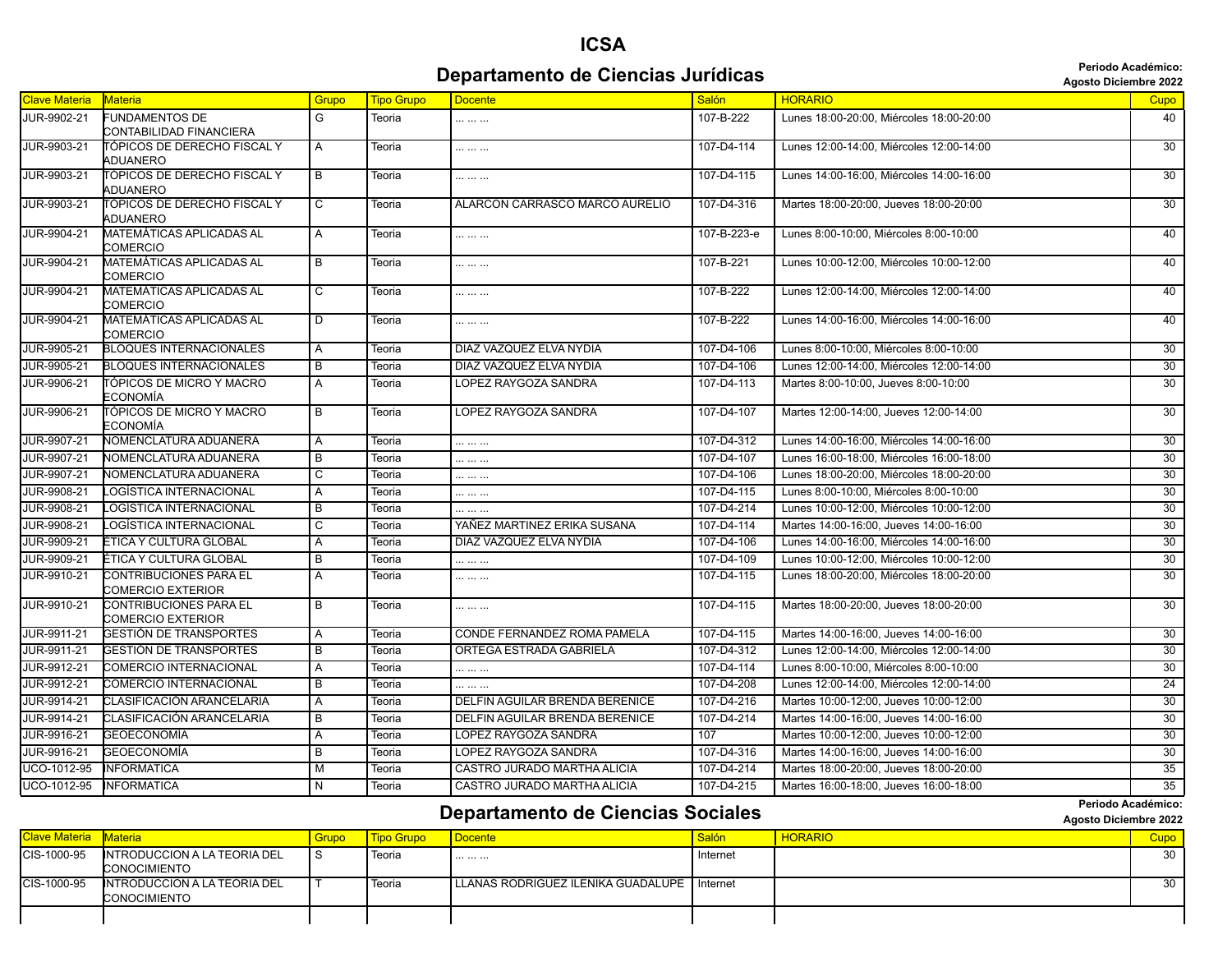## **Departamento de Ciencias Sociales Agosto Diciembre 2022** *Periodo Académico:*

**ICSA**

| <b>Agosto Diciembre 202</b> |  |
|-----------------------------|--|
|                             |  |

| <b>Clave Materia</b> | Materia                                                      | Grupo          | <b>Tipo Grupo</b> | <b>Docente</b>                         | Salón       | <b>HORARIO</b>                           | Cupo            |
|----------------------|--------------------------------------------------------------|----------------|-------------------|----------------------------------------|-------------|------------------------------------------|-----------------|
| CIS-1000-95          | INTRODUCCION A LA TEORIA DEL<br>CONOCIMIENTO                 | U              | Teoria            | LLANAS RODRIGUEZ ILENIKA GUADALUPE     | Internet    |                                          | 30              |
| CIS-1000-95          | <b>INTRODUCCION A LA TEORIA DEL</b><br>CONOCIMIENTO          | V              | Teoria            | LLANAS RODRIGUEZ ILENIKA GUADALUPE     | Internet    |                                          | 30              |
| CIS-1000-95          | <b>INTRODUCCION A LA TEORIA DEL</b><br>CONOCIMIENTO          | W              | Teoria            | LLANAS RODRIGUEZ ILENIKA GUADALUPE     | Internet    |                                          | 30              |
| CIS-1000-95          | INTRODUCCION A LA TEORIA DEL<br>CONOCIMIENTO                 | X              | Teoria            | RUIZ ROMERO LAURA CECILIA              | 107-A-207   | Lunes 14:00-16:00, Miércoles 14:00-16:00 | 40              |
| CIS-1000-95          | INTRODUCCION A LA TEORIA DEL<br>CONOCIMIENTO                 | Y              | Teoria            |                                        | Internet    |                                          | 30              |
| CIS-1003-95          | TECNICAS DE INVESTIGACION<br><b>DOCUMENTAL</b>               | $\overline{P}$ | Teoria            | RUBIO ORDOÑEZ EUGENIO                  | Internet    |                                          | 30              |
| CIS-1003-95          | <b>TECNICAS DE INVESTIGACION</b><br>DOCUMENTAL               | T.             | Teoria            | SALAZAR LUNA JEANETTE                  | Internet    |                                          | 30              |
| CIS-1003-95          | <b><i>TECNICAS DE INVESTIGACION</i></b><br><b>DOCUMENTAL</b> | U              | Teoria            | SALAZAR LUNA JEANETTE                  | Internet    |                                          | 30              |
| CIS-1003-95          | <b><i>TECNICAS DE INVESTIGACION</i></b><br>DOCUMENTAL        | V              | Teoria            | SALAZAR LUNA JEANETTE                  | Internet    |                                          | 30              |
| CIS-1003-95          | <b><i>TECNICAS DE INVESTIGACION</i></b><br><b>DOCUMENTAL</b> | W              | Teoria            | SALAZAR LUNA JEANETTE                  | Internet    |                                          | 30              |
| CIS-1003-95          | TECNICAS DE INVESTIGACION<br>DOCUMENTAL                      | X              | Teoria            | RUIZ ROMERO LAURA CECILIA              | 107-B-223-f | Lunes 12:00-14:00, Miércoles 12:00-14:00 | 40              |
| CIS-1007-95          | METODOLOGIA DE LAS CIENCIAS<br><b>SOCIALES</b>               | F.             | Teoria            | PINEDO DIAZ PABLO ANTONIO              | Internet    | Viernes 16:00-20:00                      | 40              |
| CIS-1007-95          | <b>METODOLOGIA DE LAS CIENCIAS</b><br>SOCIALES               | G              | Teoria            | <b>MORALES AGUIRRE ARTURO</b>          | Internet    | Lunes 20:00-22:00. Miércoles 20:00-22:00 | 40              |
| CIS-1007-95          | METODOLOGIA DE LAS CIENCIAS<br>SOCIALES                      | H              | Teoria            | <b>GAYTAN MARTINEZ VICTOR HUGO</b>     | Internet    | Lunes 14:00-16:00, Miércoles 14:00-16:00 | 40              |
| CIS-1011-95          | <b>CULTURA Y SOCIEDAD</b><br>MEXICANA                        | P              | Teoria            | PADILLA DELGADO HECTOR ANTONIO         | Internet    | Lunes 13:00-15:00, Miércoles 13:00-15:00 | 40              |
| CIS-1011-95          | <b>CULTURA Y SOCIEDAD</b><br>MEXICANA                        | Q              | Teoria            | <b>GARCIA CASTRO ROSA HILDA</b>        | Internet    |                                          | 30              |
| CIS-1011-95          | <b>CULTURA Y SOCIEDAD</b><br>MEXICANA                        | R              | Teoria            | <b>GARCIA CASTRO ROSA HILDA</b>        | Internet    |                                          | 30              |
| CIS-1011-95          | <b>CULTURA Y SOCIEDAD</b><br>MEXICANA                        | $\overline{s}$ | Teoria            | <b>GARCIA CASTRO ROSA HILDA</b>        | Internet    |                                          | 30              |
| CIS-1011-95          | CULTURA Y SOCIEDAD<br><b>MEXICANA</b>                        |                | Teoria            | <b>GARCIA CASTRO ROSA HILDA</b>        | Internet    |                                          | 30              |
| CIS-1011-95          | <b>CULTURA Y SOCIEDAD</b><br><b>MEXICANA</b>                 | U              | Teoria            | MORALES GARCIA YESSICA SUJEY           | Internet    |                                          | 30              |
| CIS-1011-95          | <b>CULTURA Y SOCIEDAD</b><br><b>MEXICANA</b>                 | V              | Teoria            | MORALES GARCIA YESSICA SUJEY           | Internet    |                                          | 30              |
| CIS-1206-95          | METODOS DE INTERVENCION<br>SOCIAL                            | D              | Teoria            | <b>AGUILAR RODRIGUEZ ELDA BERENICE</b> | 107-A-201   | Lunes 10:00-12:00, Miércoles 10:00-12:00 | $\overline{20}$ |
| CIS-1206-95          | <b>METODOS DE INTERVENCION</b><br><b>SOCIAL</b>              | Е.             | Teoria            | <b>LUIS SOSA JORGE</b>                 | 107-A-201   | Martes 14:00-16:00, Jueves 14:00-16:00   | 20              |
| CIS-1608-95          | POLITICA Y PLANIFICACION SOC.                                | D              | Teoria            | ANGUIANO ARREDONDO MARIA ELISA         | Internet    | Lunes 18:00-20:00, Miércoles 18:00-20:00 | 30              |
| CIS-1608-95          | POLITICA Y PLANIFICACION SOC.                                | Е              | Teoria            | LUIS SOSA JORGE                        | Internet    | Martes 18:00-20:00, Jueves 18:00-20:00   | 30              |
| CIS-1611-95          | SEMINARIO DE TESIS I                                         | G              | Teoria            | MARTIN DEL CAMPO RIOS JAIME            | 107-A-226   | Martes 12:00-14:00, Jueves 12:00-15:00   | $\mathbf{1}$    |
| CIS-1611-95          | SEMINARIO DE TESIS I                                         |                | Teoria            | <b>GUTIERREZ VEGA MARISELA</b>         | 107         | Lunes 10:00-12:00. Miércoles 10:00-13:00 | $\overline{1}$  |
| CIS-1612-95          | SEMINARIO DE TESIS II                                        | C              | Teoria            | CHAVEZ VALDEZ SARAH MARGARITA          | Internet    | Martes 12:00-14:00, Jueves 12:00-15:00   | $\overline{1}$  |
| CIS-2310-05          | PSICOLOGIA SOCIAL                                            | B              | Teoria            | <b>GARCIA TALAVERA JESUS MANUEL</b>    | 107-C-308-d | Martes 12:00-15:00                       | 40              |
| CIS-2403-95          | DINAMICAS Y TECNICAS DE<br>GRUPO                             | H              | Teoria            | SAUCEDO RIVAS ARTURO                   | 107-A-127   | Jueves 14:00-16:00, Viernes 14:00-16:00  | $\overline{30}$ |
|                      |                                                              |                |                   |                                        |             |                                          |                 |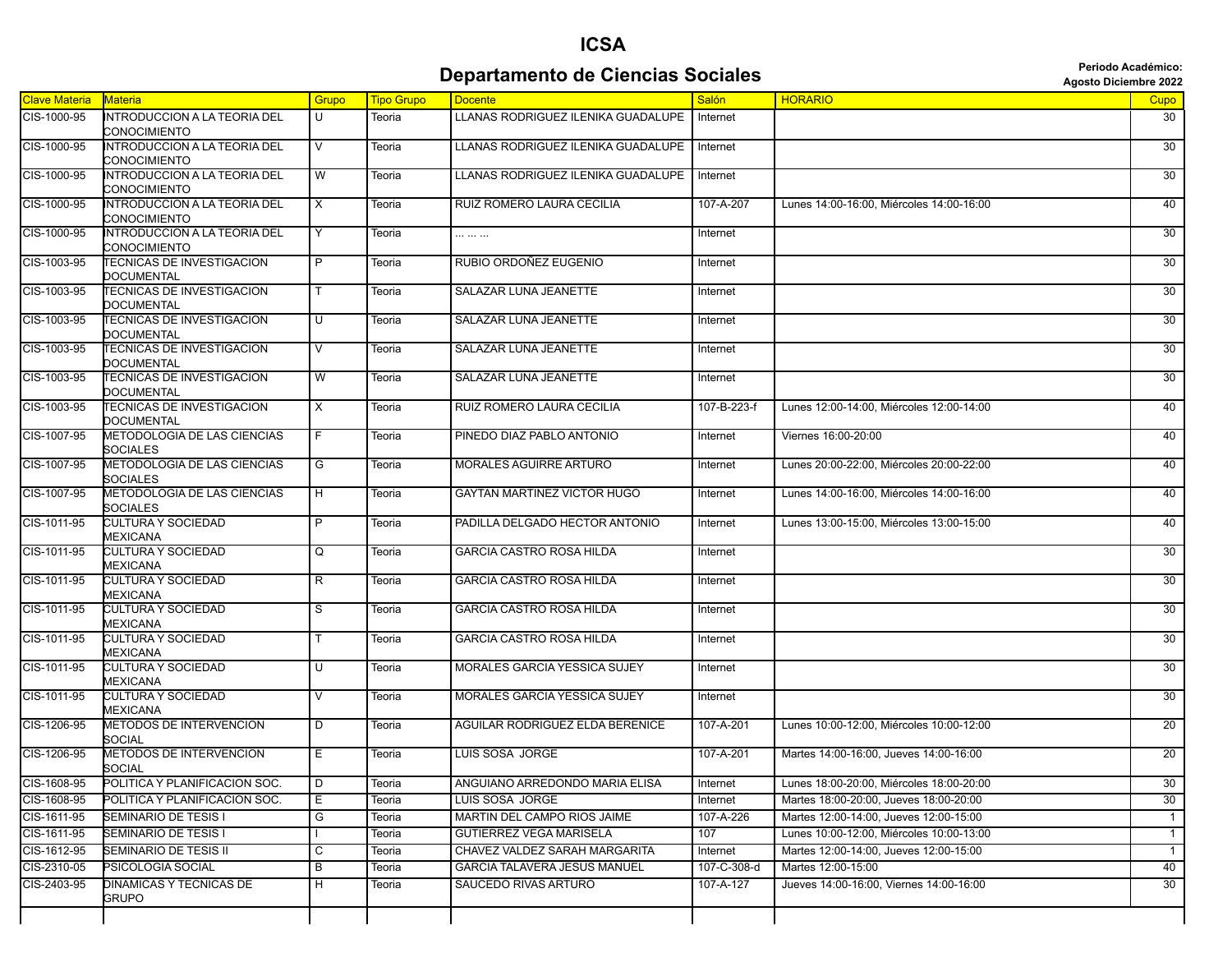## **ICSA Departamento de Ciencias Sociales Agosto Diciembre 2022 Departamento de Ciencias Sociales**

|  | <b>Agosto Diciembre 202</b> |  |
|--|-----------------------------|--|
|--|-----------------------------|--|

| <b>Clave Materia</b> | <b>Materia</b>                                      | Grupo                   | <b>Tipo Grupo</b> | <b>Docente</b>                    | <b>Salón</b> | <b>HORARIO</b>                                                   | Cupo            |
|----------------------|-----------------------------------------------------|-------------------------|-------------------|-----------------------------------|--------------|------------------------------------------------------------------|-----------------|
| CIS-2417-03          | <b>ELABORACION DE PROYECTOS</b><br><b>SOCIALES</b>  | D                       | Teoria            | RODRIGUEZ HERNANDEZ ROGELIO       | 107-A-127    | Martes 12:00-14:00, Jueves 12:00-14:00                           | 30              |
| CIS-2600-95          | TRABAJO SOCIAL MUNICIPAL                            | Е                       | Teoria            | ZAVALA GONZALEZ CARLOS            | Internet     | Martes 18:00-20:00, Jueves 18:00-20:00                           | 30              |
| CIS-2602-95          | <b>UDOTERAPIA Y ERGOTERAPIA</b>                     | Α                       | Teoria            | AGUILAR RODRIGUEZ DINA ABIGAIL    | 107-A-202    | Viernes 10:00-14:00                                              | 30              |
| CIS-2616-06          | ETICA DEL TRABAJO SOCIAL                            | Е                       | Teoria            | GARCIA CASTORENA CLAUDIA JANETH   | 107-A-303    | Martes 10:00-12:00, Jueves 10:00-12:00                           | 30              |
| CIS-2616-06          | ETICA DEL TRABAJO SOCIAL                            | F.                      | Teoria            | <b>VILLELA REVELES ANABEL</b>     | 107-D4-107   | Lunes 14:00-16:00, Miércoles 14:00-16:00                         | 30              |
| CIS-2622-06          | EPISTEMOLOGIA DEL TRABAJO<br>SOCIAL                 | D                       | Teoria            | AGUILAR RODRIGUEZ ELDA BERENICE   | 107-A-217    | Lunes 16:00-18:00, Miércoles 16:00-18:00                         | 30              |
| CIS-2623-06          | <b>INTERVENCION DE TRABAJO</b><br>SOCIAL EN FAMILIA | $\overline{\mathsf{c}}$ | Teoria            | <b>CASTILLO CUEVAS PILAR</b>      | 107-D4-110   | Martes 10:00-12:00, Jueves 10:00-12:00                           | $\overline{30}$ |
| CIS-2623-06          | <b>INTERVENCION DE TRABAJO</b><br>SOCIAL EN FAMILIA | D                       | Teoria            |                                   | 107-D4-110   | Lunes 14:00-16:00, Miércoles 14:00-16:00                         | 30              |
| CIS-2627-06          | SEMINARIO DE INVESTIGACION<br>DEL TRABAJO SOCIAL    | $\overline{D}$          | Teoria            | <b>CABELLO VARGAS ELIZABETH</b>   | 107-D4-108   | Lunes 16:00-18:00, Miércoles 16:00-18:00, Viernes<br>16:00-17:00 | 30              |
| CIS-2627-06          | SEMINARIO DE INVESTIGACION<br>DEL TRABAJO SOCIAL    | Е                       | Teoria            | RODRIGUEZ HERNANDEZ ROGELIO       | 107          | Martes 14:00-16:00, Jueves 14:00-17:00                           | 30              |
| CIS-2629-06          | TALLER DE PRACTICA<br>INSTITUCIONAL                 | D                       | Teoria            | REYES RODRIGUEZ GUILLERMO IGNACIO | 107          | Martes 16:00-18:00, Jueves 16:00-18:00, Viernes<br>16:00-18:00   | $\overline{25}$ |
| CIS-2630-06          | GERENCIA SOCIAL Y TRABAJO<br><b>SOCIAL</b>          | $\overline{c}$          | Teoria            | RAMIREZ GOMEZ AGUSTIN             | Internet     | Lunes 18:00-20:00, Miércoles 18:00-20:00                         | $\overline{30}$ |
| CIS-2631-06          | SISTEMATIZACION EN EL<br>TRABAJO SOCIAL             | C                       | Teoria            | REYES RODRIGUEZ GUILLERMO IGNACIO | Internet     | Lunes 18:00-20:00, Miércoles 18:00-20:00, Viernes<br>18:00-20:00 | 30              |
| CIS-2631-06          | SISTEMATIZACION EN EL<br>TRABAJO SOCIAL             | D                       | Teoria            | RODRIGUEZ HERNANDEZ ROGELIO       | 107-A-201    | Martes 10:00-12:00, Jueves 10:00-12:00, Viernes<br>10:00-12:00   | 30              |
| CIS-2632-06          | EQUIDAD DE GENERO Y MOD.<br>INTERV. T. SOC.         | С                       | Teoria            | GARCIA CASTORENA CLAUDIA JANETH   | 107-A-214    | Lunes 8:00-10:00, Miércoles 8:00-10:00                           | 30              |
| CIS-2633-06          | TECNICAS DIDACTICAS PARA EL<br>TRABAJO SOC.         | Α                       | Teoria            | SAUCEDO RIVAS ARTURO              | 107-A-302    | Martes 10:00-12:00, Jueves 10:00-12:00                           | 30              |
| CIS-2640-08          | T.DE ANALISIS DE LA REAL.POL.Y<br>ECO. DE MEX.      | D                       | Teoria            |                                   | 107-D4-309   | Lunes 12:00-14:00, Miércoles 12:00-14:00                         | $\overline{30}$ |
| CIS-3401-03          | TRABAJO SOCIAL Y DERECHOS<br>HUMANOS                | D                       | Teoria            | ESCALONA RODRIGUEZ MARIA ISABEL   | Internet     | Viernes 10:00-14:00                                              | 30              |
| CIS-3401-03          | TRABAJO SOCIAL Y DERECHOS<br>HUMANOS                | Ε                       | Teoria            | RIVAS AVILA CESAR OCTAVIO         | 107-A-127    | Viernes 10:00-14:00                                              | 30              |
| CIS-3600-95          | <b>COMPORTAMIENTO</b><br>ORGANIZACIONAL             | F.                      | Teoria            | PEREZ LEDEZMA TANIA DEL CARMEN    | 107-A-108    | Martes 18:00-20:00, Jueves 18:00-20:00                           | 30              |
| CIS-3603-00          | PSICOLOGIA GENERAL                                  | Α                       | Teoria            | GARCIA TALAVERA JESUS MANUEL      | 107-C-204    | Lunes 13:00-15:00, Jueves 18:00-20:00                            | $\overline{25}$ |
| CIS-3603-95          | PSICOLOGIA GENERAL I                                |                         | Teoria            |                                   | 107-A-207    | Martes 12:00-14:00, Jueves 12:00-14:00                           | 40              |
| CIS-3603-95          | PSICOLOGIA GENERAL I                                | м                       | Teoria            | HERNANDEZ LOPEZ CESAR ADAM        | 107-A-218    | Martes 12:00-14:00, Jueves 12:00-14:00                           | 40              |
| CIS-3603-95          | PSICOLOGIA GENERAL I                                | N                       | Teoria            | IBAÑEZ MARTINEZ ERICK VIETNAM     | 107-A-208    | Lunes 8:00-10:00, Miércoles 8:00-10:00                           | 40              |
| CIS-3603-95          | PSICOLOGIA GENERAL I                                | O                       | Teoria            | MALDONADO GUTIERREZ MARIO ALBERTC | 107-A-302    | Lunes 8:00-10:00, Miércoles 8:00-10:00                           | 30              |
| CIS-3603-95          | PSICOLOGIA GENERAL I                                | $\overline{P}$          | Teoria            | OCHOA MORENO ADRIANA IVONNE       | 107-A-213    | Lunes 16:00-18:00, Miércoles 16:00-18:00                         | 30              |
| CIS-3603-95          | PSICOLOGIA GENERAL I                                | Q                       | Teoria            | PEREA OZAETA JOSE ANTONIO         | 107-A-203    | Martes 18:00-20:00, Jueves 18:00-20:00                           | 30              |
| CIS-3603-95          | PSICOLOGIA GENERAL I                                | R                       | Teoria            | PEREZ LEDEZMA TANIA DEL CARMEN    | 107-A-207    | Martes 14:00-16:00, Jueves 14:00-16:00                           | 30              |
| CIS-3603-95          | PSICOLOGIA GENERAL I                                | $\overline{\mathsf{s}}$ | Teoria            | RIVERA CASTRO MIRIAM SOCORRO      | 107          | Lunes 12:00-14:00, Miércoles 12:00-14:00                         | 30              |
| CIS-3607-95          | PSICOLOGIA SOCIAL                                   | F.                      | Teoria            | MARIN ACOSTA ANA CELIA            | 107-A-303    | Martes 8:00-10:00, Jueves 8:00-10:00                             | 30              |
| CIS-3607-95          | PSICOLOGIA SOCIAL                                   | G                       | Teoria            | MARIN ACOSTA ANA CELIA            | 107-A-304    | Martes 12:00-14:00, Jueves 12:00-14:00                           | 30              |
| CIS-3610-95          | HIGIENE MENTAL                                      | D                       | Teoria            | OCHOA MORENO ADRIANA IVONNE       | 107-A-218    | Martes 18:00-20:00, Jueves 18:00-20:00                           | 30              |
| CIS-3614-95          | <b>MOTIVACION Y EMOCION</b>                         | G                       | Teoria            | CASTORENA FAYETT AMERICA CAROLINA | 107-A-108    | Viernes 12:00-16:00                                              | 30              |
| CIS-3614-95          | <b>MOTIVACION Y EMOCION</b>                         | н                       | Teoria            | CASTORENA FAYETT AMERICA CAROLINA | 107-A-108    | Viernes 16:00-20:00                                              | 30              |
| CIS-3614-95          | <b>MOTIVACION Y EMOCION</b>                         |                         | Teoria            | JIMENEZ LOPEZ ROGELIO             | 107-D4-212   | Martes 12:00-14:00, Jueves 12:00-14:00                           | 30              |
| CIS-3615-95          | SENSOPERCEPCION Y SU                                | В                       | Teoria            | BARRIOS VAZQUEZ SANDRA LUCIA      | 107          | Martes 10:00-12:00, Jueves 10:00-12:00                           | 5 <sup>5</sup>  |
|                      | METODOLOGIA                                         |                         |                   |                                   |              |                                                                  |                 |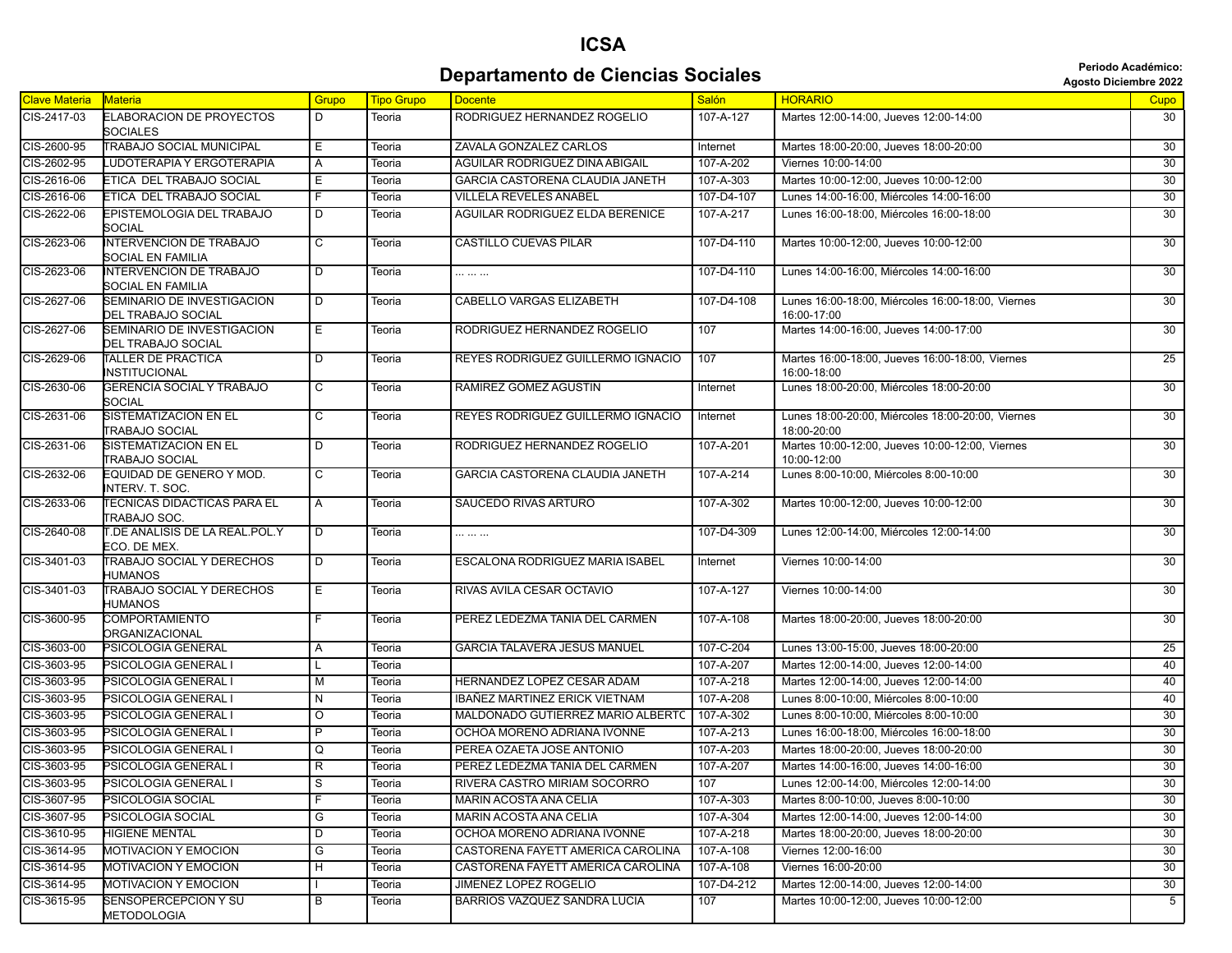## **ICSA Departamento de Ciencias Sociales Agosto Diciembre 2022 Agosto Diciembre 2022**

| <b>Clave Materia</b> | Materia                                                                  | <b>Grupo</b> | <b>Tipo Grupo</b> | <b>Docente</b>                    | <b>Salón</b> | <b>HORARIO</b>                                                   | <b>Cupo</b>     |
|----------------------|--------------------------------------------------------------------------|--------------|-------------------|-----------------------------------|--------------|------------------------------------------------------------------|-----------------|
| CIS-3616-95          | CORRIENTES<br>CONTEMPORANEAS DE LA<br>PSICOLOGIA                         | D            | Teoria            | IBAÑEZ MARTINEZ ERICK VIETNAM     | 107-A-108    | Viernes 8:00-12:00                                               | 30              |
| CIS-3616-95          | CORRIENTES<br>CONTEMPORANEAS DE LA<br>PSICOLOGIA                         | Е            | Teoria            | TREVIÑO HORTA ELIANA              | 107-A-126    | Lunes 16:00-18:00, Miércoles 16:00-18:00                         | 30              |
| CIS-3617-95          | PSICOLOGIA CLINICA                                                       | D            | Teoria            |                                   | 107-A-303    | Lunes 16:00-18:00. Miércoles 16:00-18:00                         | 25              |
| CIS-3617-95          | PSICOLOGIA CLINICA                                                       | Е            | Teoria            | GUTIERREZ ARZAGA GABRIELA VIANNEY | 107-A-127    | Martes 8:00-10:00, Jueves 8:00-10:00                             | 25              |
| CIS-3618-95          | APRENDIZAJE Y MEMORIA                                                    | C            | Teoria            | HERNANDEZ LOPEZ CESAR ADAM        | 107-A-301    | Martes 10:00-12:00, Jueves 10:00-12:00                           | $\overline{2}$  |
| CIS-3619-95          | PROCESOS PSICOLOGICOS                                                    | G            | Teoria            | MALDONADO GUTIERREZ MARIO ALBERTC | 107          | Martes 12:00-14:00, Jueves 12:00-14:00                           | 30              |
| CIS-3620-95          | PSICOPATOLOGIA                                                           | D            | Teoria            | HERNANDEZ LOPEZ CESAR ADAM        | 107-B-206    | Martes 14:00-16:00, Jueves 14:00-16:00                           | 30              |
| CIS-3620-95          | PSICOPATOLOGIA                                                           | E.           | Teoria            | JIMENEZ LOPEZ ROGELIO             | 107-D4-108   | Lunes 12:00-14:00, Miércoles 12:00-14:00                         | 30              |
| CIS-3621-95          | PSICOMETRIA                                                              | Е            | Teoria            | JIMENEZ LOPEZ ROGELIO             | 107-B-206    | Lunes 14:00-16:00, Miércoles 14:00-16:00                         | 30              |
| CIS-3621-95          | PSICOMETRIA                                                              | F            | Teoria            | JIMENEZ LOPEZ ROGELIO             | 107-D4-108   | Martes 14:00-16:00, Jueves 14:00-16:00                           | $\overline{30}$ |
| CIS-3622-95          | PENSAMIENTO Y LENGUAJE                                                   | F            | Teoria            | <b>MARIN ACOSTA ANA CELIA</b>     | 107-A-304    | Martes 10:00-12:00, Jueves 10:00-12:00                           | $\overline{30}$ |
| CIS-3622-95          | PENSAMIENTO Y LENGUAJE                                                   | G            | Teoria            | MERINO LOPEZ GUSTAVO ARTURO       | 107-A-303    | Viernes 8:00-12:00                                               | 30              |
| CIS-3622-95          | PENSAMIENTO Y LENGUAJE                                                   | н            | Teoria            | PEREZ LEDEZMA TANIA DEL CARMEN    | 107-A-126    | Martes 16:00-18:00, Jueves 16:00-18:00                           | $\overline{30}$ |
| CIS-3624-95          | PSICOLOGIA EXPERIMENTAL                                                  | D            | Teoria            | OCHOA MORENO ADRIANA IVONNE       | 107-A-301    | Martes 16:00-18:00, Jueves 16:00-18:00                           | 30              |
| CIS-3624-95          | PSICOLOGIA EXPERIMENTAL                                                  | E            | Teoria            | RUIZ HERNANDEZ ARAM ALEJANDRO     | 107-A-107    | Lunes 8:00-10:00, Miércoles 8:00-10:00                           | 30              |
| CIS-3628-95          | PSICOLOGIA TRANSCULTURAL                                                 | E            | Teoria            | MARTIN DEL CAMPO RIOS JAIME       | 107-A-128    | Martes 16:00-18:00, Jueves 16:00-18:00                           | 30              |
| CIS-3628-95          | PSICOLOGIA TRANSCULTURAL                                                 | F.           | Teoria            | PALACIOS GONZALEZ DAVID EDUARDO   | 107-A-213    | Lunes 12:00-14:00, Miércoles 12:00-14:00                         | 30              |
| CIS-3640-95          | NEUROANATOMIA                                                            | G            | Teoria            | MARTIN DEL CAMPO RIOS JAIME       | 107-B-223-f  | Martes 10:00-12:00, Jueves 10:00-12:00                           | 40              |
| CIS-3640-95          | NEUROANATOMIA                                                            | н            | Teoria            | VELAZQUEZ GONZALEZ GABRIEL        | 107-B-223-c  | Martes 12:00-14:00, Jueves 12:00-14:00                           | 40              |
| CIS-3640-95          | NEUROANATOMIA                                                            |              | Teoria            |                                   | 107-B-223-e  | Martes 18:00-20:00, Jueves 18:00-20:00                           | 40              |
| CIS-3648-95          | PRACTICAS I                                                              | E.           | Teoria            | <b>HUERTA CHAVEZ VERONICA</b>     | 107-A-208    | Viernes 11:00-14:00                                              | 15              |
| CIS-3648-95          | <b>PRACTICAS I</b>                                                       | F            | Teoria            | QUIROZ CHAGOYA MIGUEL ANGEL       | 107-A-128    | Viernes 8:00-11:00                                               | 15              |
| CIS-3649-95          | PRACTICAS II                                                             | D            | Teoria            | HUERTA CHAVEZ VERONICA            | 107-A-225    | Viernes 8:00-11:00                                               | 15              |
| CIS-3649-95          | PRACTICAS II                                                             | E            | Teoria            |                                   | 107-A-226    | Viernes 12:00-15:00                                              | 15              |
| CIS-3650-95          | PRACTICAS III                                                            | D            | Teoria            | QUIROZ CHAGOYA MIGUEL ANGEL       | 107-A-219    | Viernes 11:00-14:00                                              | 15              |
| CIS-3650-95          | PRACTICAS III                                                            | Е            | Teoria            |                                   | 107-A-213    | Viernes 9:00-12:00                                               | 15              |
| CIS-3659-95          | PSICOLOGIA EDUCATIVA                                                     | Е            | Teoria            |                                   | 107-A-304    | Lunes 18:00-20:00, Miércoles 18:00-20:00                         | 30              |
| CIS-3659-95          | PSICOLOGIA EDUCATIVA                                                     | F            | Teoria            | RUIZ HERNANDEZ ARAM ALEJANDRO     | 107-A-304    | Lunes 12:00-14:00, Miércoles 12:00-14:00                         | 30              |
| CIS-3660-95          | PSICOLOGIA INFANTIL                                                      | С            | Teoria            | DE LA VEGA ESTRADA JORGE FABIAN   | 107-A-202    | Lunes 16:00-18:00, Miércoles 16:00-18:00                         | 30              |
| CIS-3664-02          | TEORIA DEL APRENDIZAJE                                                   | F            | Teoria            |                                   | 107-A-313    | Martes 8:00-10:00, Jueves 8:00-10:00                             | 30              |
| CIS-3664-02          | TEORIA DEL APRENDIZAJE                                                   | G            | Teoria            | .                                 | 107-D4-110   | Martes 14:00-16:00, Jueves 14:00-16:00                           | 30              |
| CIS-3667-95          | <b>SUPERVISION DE TERAPIA</b>                                            | В            | Teoria            | HERNANDEZ LOPEZ CESAR ADAM        | 107-A-108    | Martes 16:00-18:00                                               | 30              |
| CIS-6062-14          | SINTAXIS DEL INGLES                                                      | Α            | Teoria            | PEREA IRIGOYEN ELVA DEIDA         | 107-D4-309   | Martes 12:00-14:00. Jueves 12:00-14:00                           | $\overline{24}$ |
| CIS-9816-00          | PSICOLOGIA JURIDICA FORENSE                                              | В            | Teoria            | LOPEZ YEPES JOSE HUGO             | 107-A-127    | Lunes 18:00-20:00, Miércoles 18:00-20:00                         | 25              |
| CIS-9817-14          | <b>INTRODUCCION AL TRABAJO</b><br>SOCIAL                                 | D            | Teoria            | <b>VILLELA REVELES ANABEL</b>     | 107-A-313    | Lunes 10:00-12:00, Miércoles 10:00-12:00, Viernes<br>10:00-12:00 | $\overline{25}$ |
| CIS-9817-14          | <b>INTRODUCCION AL TRABAJO</b><br>SOCIAL                                 | Е            | Teoria            | ZAVALA GONZALEZ CARLOS            | Internet     | Lunes 18:00-20:00, Miércoles 18:00-20:00, Viernes<br>18:00-20:00 | 25              |
| CIS-9818-14          | <b>ELABORACION DE</b><br>DOCUMENTOS ACADEMICOS                           | F.           | Teoria            | RAMIREZ GOMEZ AGUSTIN             | Internet     | Martes 18:00-20:00, Jueves 18:00-20:00                           | 25              |
| CIS-9819-14          | EPISTEMOLOGIA Y<br><b>METODOLOGIA DE LAS CIENCIAS</b><br><b>SOCIALES</b> | С            | Teoria            | ANGUIANO ARREDONDO MARIA ELISA    | Internet     | Martes 18:00-20:00, Jueves 18:00-20:00                           | 25              |
| CIS-9820-14          | <b>TEORIA Y MODELOS DEL</b><br>DESARROLLO HUMANO Y<br>SOCIAL             | D            | Teoria            | SAUCEDO RIVAS ARTURO              | 107-A-203    | Martes 8:00-10:00, Jueves 8:00-10:00                             | 25              |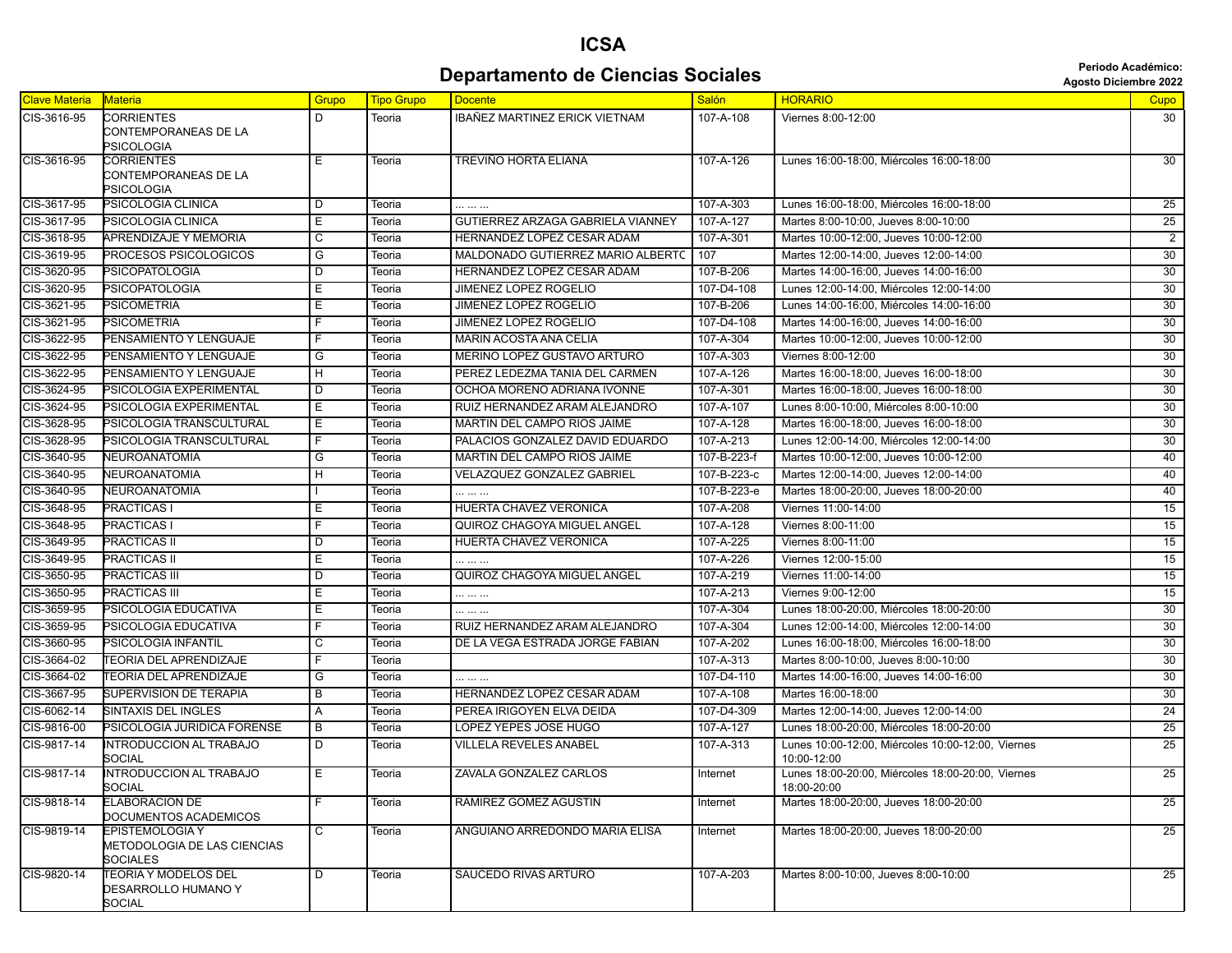## **ICSA Departamento de Ciencias Sociales Agosto Diciembre 2022** *Periodo Académico:*

| Clave Materia | Materia                                                                      | Grupo                   | <b>Tipo Grupo</b> | <b>Docente</b>                                | <b>Salón</b> | <b>HORARIO</b>                                                   | <b>Cupo</b>     |
|---------------|------------------------------------------------------------------------------|-------------------------|-------------------|-----------------------------------------------|--------------|------------------------------------------------------------------|-----------------|
| CIS-9820-14   | <b>TEORIA Y MODELOS DEL</b><br>DESARROLLO HUMANO Y                           | E                       | Teoria            |                                               | 107-D4-317   | Lunes 16:00-18:00, Miércoles 16:00-18:00                         | 25              |
| CIS-9821-14   | <b>SOCIAL</b><br><b>TRABAJO SOCIAL</b>                                       | $\overline{c}$          |                   |                                               |              |                                                                  | 30              |
|               | <b>INSTITUCIONAL</b>                                                         |                         | Teoria            | CABELLO VARGAS ELIZABETH                      | Internet     | Martes 18:00-20:00, Jueves 18:00-20:00, Viernes<br>18:00-20:00   |                 |
| CIS-9823-14   | METODOLOGIA Y PRACTICA DE<br><b>TRABAJO SOCIAL DE GRUPO</b>                  | $\overline{\mathsf{c}}$ | Teoria            | <b>CASTILLO CUEVAS PILAR</b>                  | 107-A-214    | Martes 14:00-16:00, Jueves 14:00-16:00, Viernes<br>14:00-16:00   | 30              |
| CIS-9824-14   | ANALISIS CUANTITATIVA PARA LA<br><b>INTERVENCION SOCIAL</b>                  | D                       | Teoria            | CAMACHO VALADEZ DAVID                         | Internet     | Lunes 14:00-16:00, Miércoles 14:00-16:00, Viernes<br>14:00-15:00 | $\overline{30}$ |
| CIS-9825-14   | PROBLEMAS DE DESARROLLO<br><b>REGIONAL</b>                                   | D                       | Teoria            | LUIS SOSA JORGE                               | 107-A-215    | Martes 16:00-18:00, Jueves 16:00-18:00                           | 30              |
| CIS-9826-14   | METODOLOGIA Y PRACTICA DE<br><b>TRABAJO SOCIAL DE</b><br><b>COMUNIDAD I</b>  | $\overline{c}$          | Teoria            | <b>SAUCEDO RIVAS ARTURO</b>                   | 107-A-313    | Martes 12:00-14:00, Jueves 12:00-14:00, Viernes<br>12:00-14:00   | $\overline{25}$ |
| CIS-9827-14   | ANALISIS CUALITATIVOS PARA LA<br>INTERVENCION SOCIAL                         | $\overline{D}$          | Teoria            | <b>LUIS SOSA JORGE</b>                        | 107-A-203    | Martes 12:00-14:00, Jueves 12:00-14:00, Viernes<br>12:00-13:00   | 30              |
| CIS-9828-14   | TRABAJO SOCIAL EN EL CAMPO<br><b>JURIDICO II</b>                             | D                       | Teoria            | RIVAS AVILA CESAR OCTAVIO                     | 107-A-213    | Martes 16:00-18:00, Jueves 16:00-18:00                           | $\overline{30}$ |
| CIS-9829-14   | <b>TRABAJO SOCIAL EN SALUD</b><br>PUBLICA                                    | $\overline{D}$          | Teoria            | GARCIA CASTORENA CLAUDIA JANETH               | 107-D4-110   | Lunes 10:00-12:00, Miércoles 10:00-12:00, Viernes<br>10:00-12:00 | $\overline{30}$ |
| CIS-9830-14   | METODOLOGIA Y PRACTICA DE<br><b>TRABAJO SOCIAL DE</b><br>COMUNIDAD II        | C                       | Teoria            | <b>VILLELA REVELES ANABEL</b>                 | 107-B-206    | Lunes 12:00-14:00, Miércoles 12:00-14:00, Viernes<br>12:00-14:00 | $\overline{25}$ |
| CIS-9831-14   | <b>TRABAJO SOCIAL EMPRESARIAL</b>                                            | C                       | Teoria            | <b>AGUILAR RODRIGUEZ ELDA BERENICE</b>        | 107-A-304    | Lunes 14:00-16:00, Miércoles 14:00-16:00                         | 30              |
| CIS-9831-14   | <b>TRABAJO SOCIAL EMPRESARIAL</b>                                            | F                       | Teoria            | <b>VILLELA REVELES ANABEL</b>                 | Internet     | Martes 14:00-16:00, Jueves 14:00-16:00                           | 30              |
| CIS-9832-14   | METODOLOGIA Y PRACTICAS DE<br>TRABAJO SOCIAL INDIVIDUAL Y<br><b>FAMILIAR</b> | D                       | Teoria            | AGUILAR RODRIGUEZ ELDA BERENICE               | 107-A-218    | Lunes 12:00-14:00, Miércoles 12:00-14:00, Viernes<br>12:00-14:00 | 30              |
| CIS-9833-14   | <b>TRABAJO SOCIAL EN EL AMBITO</b><br>EDUCATIVO                              | C                       | Teoria            | CASTILLO CUEVAS PILAR                         | 107-A-213    | Martes 12:00-14:00, Jueves 12:00-14:00                           | 30              |
| CIS-9841-14   | <b>TRABAJO SOCIAL EN EL CAMPO</b><br><b>JURIDICO I</b>                       | Έ                       | Teoria            | RIVAS AVILA CESAR OCTAVIO                     | Internet     | Martes 18:00-20:00, Jueves 18:00-20:00                           | 30              |
| CIS-9842-15   | <b>BASES BIOLOGICAS DE LA</b><br><b>CONDUCTA</b>                             | G                       | Teoria            | DE LA VEGA ESTRADA JORGE FABIAN               | 107-A-208    | Lunes 18:00-20:00, Miércoles 18:00-20:00                         | 40              |
| CIS-9842-15   | <b>BASES BIOLOGICAS DE LA</b><br>CONDUCTA                                    | $\overline{H}$          | Teoria            | PALACIOS GONZALEZ DAVID EDUARDO               | 107-B-223-f  | Lunes 14:00-16:00, Miércoles 14:00-16:00                         | 40              |
| CIS-9842-15   | <b>BASES BIOLOGICAS DE LA</b><br><b>CONDUCTA</b>                             |                         | Teoria            | RUIZ HERNANDEZ ARAM ALEJANDRO                 | 107-A-207    | Lunes 10:00-12:00, Miércoles 10:00-12:00                         | 40              |
| CIS-9843-15   | <b>MEDICION EN PSICOLOGIA I</b>                                              | G                       | Teoria            | VELAZQUEZ GONZALEZ GABRIEL                    | 107          | Martes 14:00-16:00, Jueves 14:00-16:00                           | 30              |
| CIS-9843-15   | <b>MEDICION EN PSICOLOGIA I</b>                                              | H                       | Teoria            | VELAZQUEZ GONZALEZ GABRIEL                    | 107-A-227    | Lunes 16:00-18:00, Miércoles 16:00-18:00                         | 30              |
| CIS-9844-15   | <b>SENSOPERCEPCION</b>                                                       | F                       | Teoria            |                                               | 107          | Martes 10:00-12:00. Jueves 10:00-12:00                           | 25              |
| CIS-9844-15   | <b>SENSOPERCEPCION</b>                                                       | G                       | Teoria            | LOPEZ YEPES JOSE HUGO                         | 107-A-106    | Martes 16:00-18:00, Jueves 16:00-18:00                           | 30              |
| CIS-9844-15   | <b>SENSOPERCEPCION</b>                                                       | $\overline{H}$          | Teoria            | LOPEZ YEPES JOSE HUGO                         | 107-A-128    | Martes 18:00-20:00, Jueves 18:00-20:00                           | 30              |
| CIS-9845-15   | <b>MEDICION EN PSICOLOGIA II</b>                                             | Ε                       | Teoria            | CERVANTES HERRERA ANA DEL REFUGIO             | 107-A-227    | Lunes 12:00-14:00, Miércoles 12:00-14:00                         | 30              |
| CIS-9845-15   | <b>MEDICION EN PSICOLOGIA II</b>                                             | F                       | Teoria            |                                               | 107-A-227    | Martes 8:00-10:00, Jueves 8:00-10:00                             | 30              |
| CIS-9846-15   | <b>DESARROLLO PSICOLOGICO</b>                                                | D                       | Teoria            | MALDONADO GUTIERREZ MARIO ALBERTC   107-A-218 |              | Lunes 10:00-12:00, Miércoles 10:00-12:00                         | 30              |
| CIS-9846-15   | DESARROLLO PSICOLOGICO                                                       | Е                       | Teoria            | PALACIOS GONZALEZ DAVID EDUARDO               | 107-A-106    | Viernes 12:00-16:00                                              | 30              |
| CIS-9847-15   | PROCESOS DE APRENDIZAJE                                                      | Е                       | Teoria            | GUTIERREZ ARZAGA GABRIELA VIANNEY             | 107-A-128    | Martes 12:00-14:00, Jueves 12:00-14:00                           | 30              |
| CIS-9847-15   | PROCESOS DE APRENDIZAJE                                                      | F                       | Teoria            | HERNANDEZ LOPEZ CESAR ADAM                    | 107-A-301    | Martes 10:00-12:00, Jueves 10:00-12:00                           | 28              |
| CIS-9847-15   | PROCESOS DE APRENDIZAJE                                                      | G                       | Teoria            | MALDONADO GUTIERREZ MARIO ALBERTC             | 107-D4-106   | Martes 10:00-12:00, Jueves 10:00-12:00                           | 30              |
| CIS-9848-15   | <b>MEDICION EN PSICOLOGIA III</b>                                            | Е                       | Teoria            | VELAZQUEZ GONZALEZ GABRIEL                    | 107-A-227    | Lunes 14:00-16:00, Miércoles 14:00-16:00                         | 30              |
| CIS-9848-15   | <b>MEDICION EN PSICOLOGIA III</b>                                            | F                       | Teoria            | .                                             | 107-A-227    | Martes 12:00-14:00. Jueves 12:00-14:00                           | 30              |
|               |                                                                              |                         |                   |                                               |              |                                                                  |                 |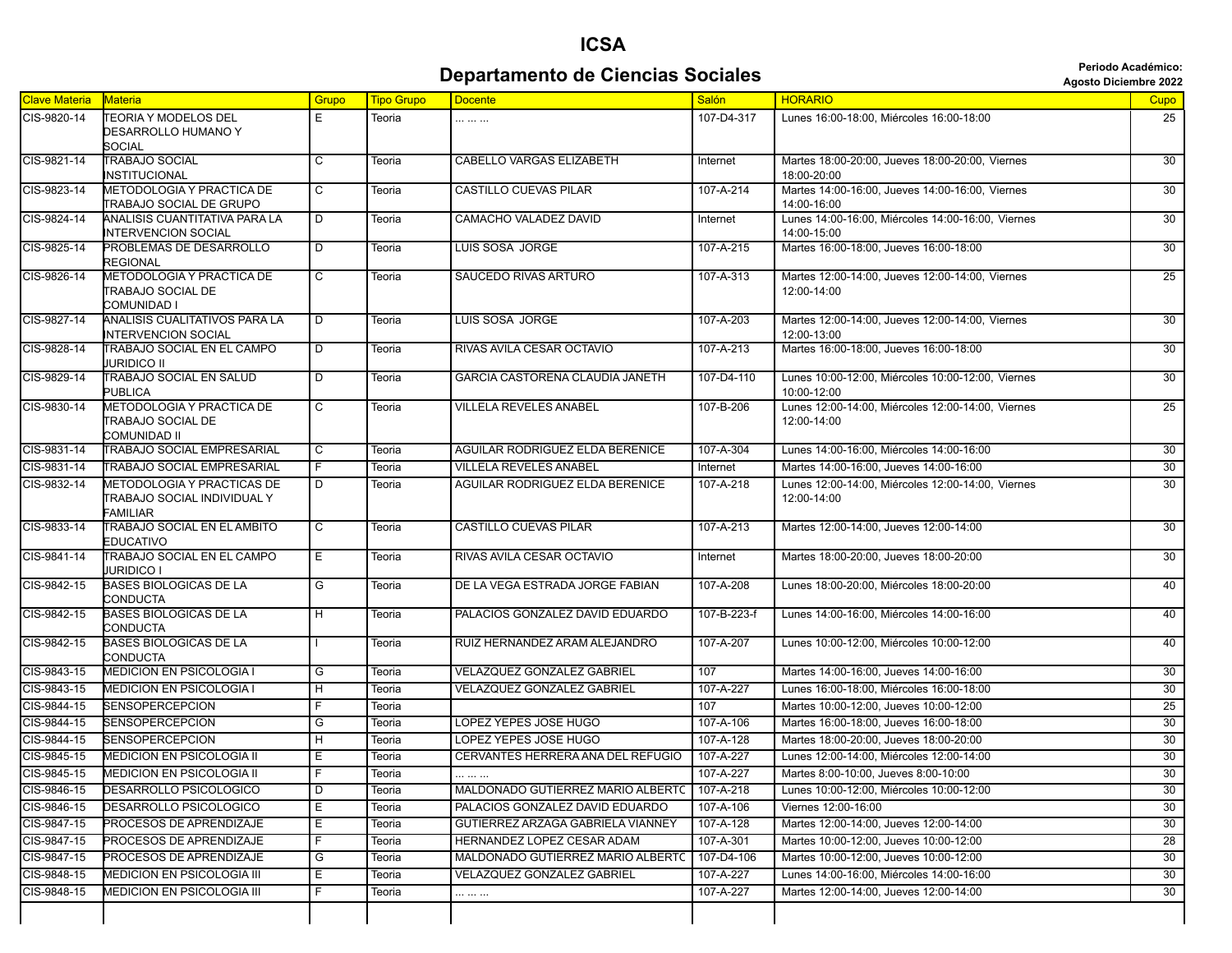#### **ICSA Departamento de Ciencias Sociales Agosto Diciembre 2022 Departamento de Ciencias Sociales**

| <b>Clave Materia</b> | Materia                                                                                  | Grupo          | <b>Tipo Grupo</b> | <b>Docente</b>                       | Salón       | <b>HORARIO</b>                                                   | Cupo            |
|----------------------|------------------------------------------------------------------------------------------|----------------|-------------------|--------------------------------------|-------------|------------------------------------------------------------------|-----------------|
| CIS-9849-15          | PENSAMIENTO CRITICO Y<br>CREATIVO                                                        | D              | Teoria            | ANCHONDO LOPEZ ENRIQUE               | 107-A-127   | Lunes 16:00-18:00, Miércoles 16:00-18:00                         | 30              |
| CIS-9849-15          | PENSAMIENTO CRITICO Y<br>CREATIVO                                                        | Ε              | Teoria            |                                      | 107-A-303   | Martes 16:00-18:00, Jueves 16:00-18:00                           | 30              |
| CIS-9850-15          | <b>ENTREVISTA PSICOLOGICA</b>                                                            | D              | Teoria            | TREVIÑO HORTA ELIANA                 | 107-A-313   | Lunes 18:00-20:00. Miércoles 18:00-20:00                         | 30              |
| CIS-9850-15          | <b>ENTREVISTA PSICOLOGICA</b>                                                            | Е              | Teoria            |                                      | 107-B-223-e | Lunes 12:00-14:00, Miércoles 12:00-14:00                         | 30              |
| CIS-9851-15          | PSICOLOGIA ORGANIZACIONAL                                                                | D              | Teoria            | <b>HUERTA CHAVEZ VERONICA</b>        | 107-A-128   | Viernes 14:00-18:00                                              | $\overline{30}$ |
| CIS-9852-15          | <b>TOPICOS EN PSICOLOGIA I</b>                                                           | Е              | Teoria            | IBAÑEZ MARTINEZ ERICK VIETNAM        | 107-A-214   | Lunes 10:00-12:00, Miércoles 10:00-12:00                         | 25              |
| CIS-9852-15          | TOPICOS EN PSICOLOGIA I                                                                  | F.             | Teoria            | RUIZ HERNANDEZ ARAM ALEJANDRO        | 107-A-126   | Viernes 8:00-12:00                                               | $\overline{25}$ |
| CIS-9853-15          | TOPICOS EN PSICOLOGIA II                                                                 | Е              | Teoria            | ASTORGA OLIVARES MARIO MARTIN        | 107-A-126   | Viernes 12:00-16:00                                              | 25              |
| CIS-9853-15          | TOPICOS EN PSICOLOGIA II                                                                 | F              | Teoria            |                                      | 107-A-302   | Viernes 8:00-12:00                                               | $\overline{25}$ |
| CIS-9854-15          | <b>PSICOTERAPIA</b>                                                                      | C              | Teoria            | GUTIERREZ ARZAGA GABRIELA VIANNEY    | 107-A-128   | Martes 10:00-12:00, Jueves 10:00-12:00                           | 30 <sup>2</sup> |
| CIS-9854-15          | <b>PSICOTERAPIA</b>                                                                      | D              | Teoria            | LOPEZ YEPES JOSE HUGO                | 107-A-128   | Lunes 16:00-18:00, Miércoles 16:00-18:00                         | 30              |
| CIS-9855-15          | MODIFICACION DE CONDUCTA                                                                 | C              | Teoria            |                                      | 107-D4-112  | Lunes 14:00-16:00, Miércoles 14:00-16:00                         | 30              |
| CIS-9856-15          | <b>INTERVENCION COMUNITARIA</b>                                                          | D              | Teoria            | MARIN ACOSTA ANA CELIA               | 107-D4-112  | Martes 14:00-16:00, Jueves 14:00-16:00                           | 30              |
| CIS-9857-15          | <b>ETICA</b>                                                                             | Е              | Teoria            |                                      | 107-A-227   | Martes 10:00-12:00, Jueves 10:00-12:00                           | 30              |
| CIS-9857-15          | <b>ETICA</b>                                                                             | F              | Teoria            | OCHOA MORENO ADRIANA IVONNE          | 107-A-201   | Lunes 18:00-20:00, Miércoles 18:00-20:00                         | 30              |
| CIS-9860-18          | SEMINARIO DE INVESTIGACION I                                                             |                | Teoria            | CERVANTES HERRERA ANA DEL REFUGIO    | 107-A-225   | Lunes 8:00-10:00, Miércoles 8:00-11:00                           | $\overline{15}$ |
| CIS-9860-18          | SEMINARIO DE INVESTIGACION I                                                             | J              | Teoria            | <b>GUTIERREZ VEGA MARISELA</b>       | 107-A-226   | Lunes 10:00-12:00, Miércoles 10:00-13:00                         | 14              |
| CIS-9860-18          | SEMINARIO DE INVESTIGACION I                                                             | Κ              | Teoria            | MARTIN DEL CAMPO RIOS JAIME          | 107-A-226   | Martes 12:00-14:00, Jueves 12:00-15:00                           | 14              |
| CIS-9861-18          | SEMINARIO DE INVESTIGACION II                                                            | $\overline{H}$ | Teoria            | <b>IBAÑEZ MARTINEZ ERICK VIETNAM</b> | 107-A-217   | Lunes 12:00-14:00, Miércoles 12:00-14:00, Viernes<br>15:00-16:00 | 15              |
| CIS-9861-18          | SEMINARIO DE INVESTIGACION II                                                            |                | Teoria            | CHAVEZ VALDEZ SARAH MARGARITA        | Internet    | Martes 12:00-14:00, Jueves 12:00-15:00                           | 14              |
| CIS-9861-18          | SEMINARIO DE INVESTIGACION II                                                            | J              | Teoria            | RIVERA CASTRO MIRIAM SOCORRO         | 107-A-219   | Lunes 14:00-16:00, Miércoles 14:00-16:00, Viernes<br>14:00-15:00 | 15              |
| ECO-1000-95          | <b>FUNDAMENTOS DE TEORIA</b><br><b>ECONOMICA</b>                                         | $\vee$         | Teoria            | <b>GARCIA GONZALEZ EVA</b>           | 107-A-202   | Lunes 18:00-20:00, Miércoles 18:00-20:00                         | 35              |
| ECO-1000-95          | <b>FUNDAMENTOS DE TEORIA</b><br><b>ECONOMICA</b>                                         | W              | Teoria            | <b>GARCIA GONZALEZ EVA</b>           | 107-A-203   | Lunes 16:00-18:00, Miércoles 16:00-18:00                         | 30              |
| ECO-1000-95          | <b>FUNDAMENTOS DE TEORIA</b><br>ECONOMICA                                                | X              | Teoria            | <b>GARCIA GONZALEZ EVA</b>           | Internet    | Viernes 16:00-20:00                                              | 30              |
| ECO-1000-95          | <b>FUNDAMENTOS DE TEORIA</b><br><b>ECONOMICA</b>                                         | Y              | Teoria            | SANTILLAN GARCIA ROSA ELVIRA         | 107-A-127   | Lunes 10:00-12:00, Miércoles 10:00-12:00                         | 30              |
| ECO-1002-95          | MICROECONOMIA I                                                                          | G              | Teoria            | QUINTERO NOVOA RAUL TEOBALDO DE JE   | 107-D4-215  | Martes 14:00-16:00, Jueves 14:00-16:00, Viernes<br>14:00-15:00   | 30 <sup>°</sup> |
| ECO-1004-95          | MACROECONOMIA I                                                                          | C              | Teoria            | QUINTERO NOVOA RAUL TEOBALDO DE JE   | 107-D4-215  | Martes 12:00-14:00, Jueves 12:00-14:00, Viernes<br>13:00-14:00   | 30              |
| ECO-1207-95          | FORMULACION Y EVALUACION<br>DE PROYECTOS DE INVERSION                                    | M              | Teoria            |                                      | 107-A-213   | Martes 14:00-16:00, Jueves 14:00-16:00                           | 30              |
| ECO-1207-95          | FORMULACION Y EVALUACION<br>DE PROYECTOS DE INVERSION                                    | N              | Teoria            | .                                    | 107-A-202   | Lunes 10:00-12:00, Miércoles 10:00-12:00                         | 30              |
| ECO-1207-95          | FORMULACION Y EVALUACION<br>DE PROYECTOS DE INVERSION                                    | $\circ$        | Teoria            |                                      | 107-A-215   | Lunes 14:00-16:00, Miércoles 14:00-16:00                         | $\overline{30}$ |
| HUM-2157-00          | <b>COMPETENCIAS PARA EL</b><br>DESARROLLO HUMANO<br>SUSTENTABLE CON ENFOQUE<br>DE GENERO | AT             | Teoria            |                                      | Internet    | Lunes 18:00-20:00, Miércoles 18:00-20:00                         | 40              |
| HUM-2157-00          | <b>COMPETENCIAS PARA EL</b><br>DESARROLLO HUMANO<br>SUSTENTABLE CON ENFOQUE<br>DE GENERO | AU             | Teoria            | .                                    | Internet    | Martes 18:00-20:00, Jueves 18:00-20:00                           | 40              |
|                      |                                                                                          |                |                   |                                      |             |                                                                  |                 |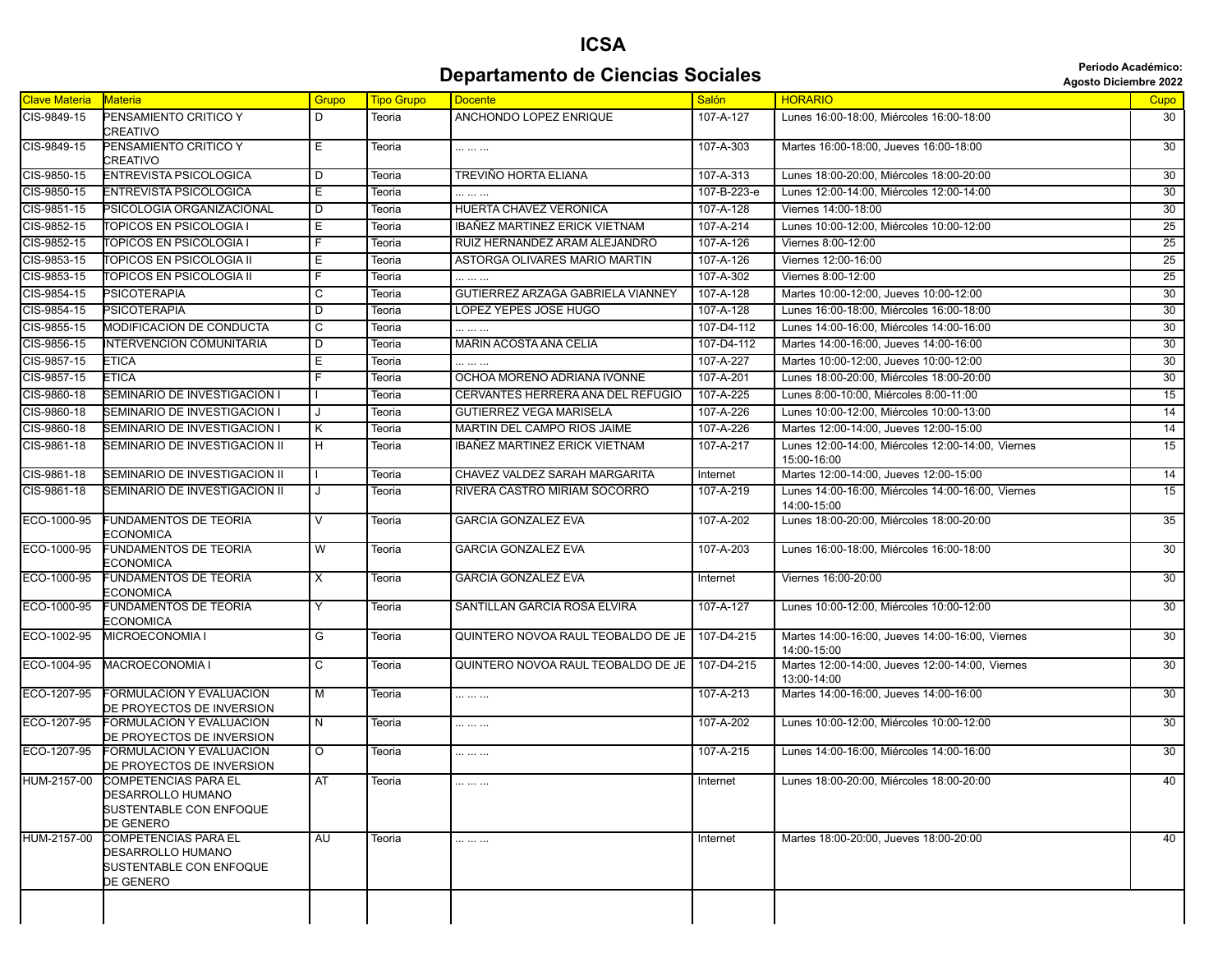## **ICSA Departamento de Ciencias Sociales Agosto Diciembre 2022** *Periodo Académico:*

| <b>Clave Materia</b> | Materia                                                 | Grupo     | <b>Tipo Grupo</b> | <b>Docente</b>                   | Salón       | <b>HORARIO</b>                           | Cupo            |
|----------------------|---------------------------------------------------------|-----------|-------------------|----------------------------------|-------------|------------------------------------------|-----------------|
| HUM-2157-00          | <b>COMPETENCIAS PARA EL</b>                             | AV        | Teoria            | DE LA VEGA ESTRADA JORGE FABIAN  | Internet    | Martes 14:00-16:00. Jueves 14:00-16:00   | 30              |
|                      | DESARROLLO HUMANO                                       |           |                   |                                  |             |                                          |                 |
|                      | SUSTENTABLE CON ENFOQUE<br>DE GENERO                    |           |                   |                                  |             |                                          |                 |
| HUM-2157-00          | <b>COMPETENCIAS PARA EL</b>                             | <b>AW</b> | Teoria            | DE LA VEGA ESTRADA JORGE FABIAN  | Internet    | Martes 16:00-18:00, Jueves 16:00-18:00   | 30              |
|                      | <b>DESARROLLO HUMANO</b>                                |           |                   |                                  |             |                                          |                 |
|                      | SUSTENTABLE CON ENFOQUE                                 |           |                   |                                  |             |                                          |                 |
|                      | DE GENERO                                               |           |                   |                                  |             |                                          |                 |
| HUM-2157-00          | <b>COMPETENCIAS PARA EL</b>                             | AX        | Teoria            |                                  | 107-B-223-d | Lunes 12:00-14:00, Miércoles 12:00-14:00 | 30              |
|                      | DESARROLLO HUMANO<br>SUSTENTABLE CON ENFOQUE            |           |                   |                                  |             |                                          |                 |
|                      | DE GENERO                                               |           |                   |                                  |             |                                          |                 |
| HUM-2157-00          | <b>COMPETENCIAS PARA EL</b>                             | AY        | Teoria            | PONCE TERRAZAS YAZMIN ESTRELLA   | Internet    | Miércoles 8:00-12:00                     | 25              |
|                      | DESARROLLO HUMANO                                       |           |                   |                                  |             |                                          |                 |
|                      | SUSTENTABLE CON ENFOQUE                                 |           |                   |                                  |             |                                          |                 |
| HUM-2157-00          | DE GENERO<br><b>COMPETENCIAS PARA EL</b>                | AZ        | Teoria            | PONCE TERRAZAS YAZMIN ESTRELLA   | Internet    | Jueves 8:00-12:00                        | 25              |
|                      | DESARROLLO HUMANO                                       |           |                   |                                  |             |                                          |                 |
|                      | SUSTENTABLE CON ENFOQUE                                 |           |                   |                                  |             |                                          |                 |
|                      | DE GENERO                                               |           |                   |                                  |             |                                          |                 |
| HUM-2157-00          | <b>COMPETENCIAS PARA EL</b>                             | BA        | Teoria            | QUIROZ CHAGOYA MIGUEL ANGEL      | Internet    | Lunes 8:00-10:00, Miércoles 8:00-10:00   | 40              |
|                      | DESARROLLO HUMANO                                       |           |                   |                                  |             |                                          |                 |
|                      | SUSTENTABLE CON ENFOQUE<br>DE GENERO                    |           |                   |                                  |             |                                          |                 |
| HUM-2157-00          | <b>COMPETENCIAS PARA EL</b>                             | BB        | Teoria            | RIVERA CASTRO MIRIAM SOCORRO     | Internet    | Viernes 8:00-12:00                       | 40              |
|                      | DESARROLLO HUMANO                                       |           |                   |                                  |             |                                          |                 |
|                      | SUSTENTABLE CON ENFOQUE                                 |           |                   |                                  |             |                                          |                 |
|                      | DE GENERO                                               |           |                   |                                  |             |                                          |                 |
| HUM-2157-00          | <b>COMPETENCIAS PARA EL</b><br><b>DESARROLLO HUMANO</b> | BC        | Teoria            | SAENZ FLORES ALEJANDRA MARIA     | Internet    | Lunes 16:00-18:00. Miércoles 16:00-18:00 | 40              |
|                      | SUSTENTABLE CON ENFOQUE                                 |           |                   |                                  |             |                                          |                 |
|                      | DE GENERO                                               |           |                   |                                  |             |                                          |                 |
| HUM-2157-00          | <b>COMPETENCIAS PARA EL</b>                             | <b>BD</b> | Teoria            | SAENZ FLORES ALEJANDRA MARIA     | Internet    | Lunes 18:00-20:00, Miércoles 18:00-20:00 | 40              |
|                      | DESARROLLO HUMANO                                       |           |                   |                                  |             |                                          |                 |
|                      | SUSTENTABLE CON ENFOQUE<br>DE GENERO                    |           |                   |                                  |             |                                          |                 |
| HUM-2158-00          | <b>COMPETENCIAS PARA EL</b>                             | <b>BM</b> | Teoria            | VAZQUEZ ANTUNEZ PATRICIO EDUARDO | 107-D4-312  | Martes 12:00-14:00, Jueves 12:00-15:00   | 30              |
|                      | EJERCICIO DE LA CIUDADANIA                              |           |                   |                                  |             |                                          |                 |
|                      | CON ENFOQUE DE GENERO                                   |           |                   |                                  |             |                                          |                 |
| HUM-2158-00          | <b>COMPETENCIAS PARA EL</b>                             | <b>BN</b> | Teoria            | VAZQUEZ ANTUNEZ PATRICIO EDUARDO | 107-D4-107  | Martes 14:00-17:00, Jueves 15:00-17:00   | 30              |
|                      | EJERCICIO DE LA CIUDADANIA<br>CON ENFOQUE DE GENERO     |           |                   |                                  |             |                                          |                 |
| HUM-2158-00          | <b>COMPETENCIAS PARA EL</b>                             | BO.       | Teoria            | MONTERROSA DE LEON CONRADO       | Internet    |                                          | 30              |
|                      | EJERCICIO DE LA CIUDADANIA                              |           |                   |                                  |             |                                          |                 |
|                      | CON ENFOQUE DE GENERO                                   |           |                   |                                  |             |                                          |                 |
| HUM-2158-00          | <b>COMPETENCIAS PARA EL</b>                             | BF        | Teoria            | <b>GUTIERREZ LANDA CYNTHIA</b>   | Internet    |                                          | 30              |
|                      | EJERCICIO DE LA CIUDADANIA<br>CON ENFOQUE DE GENERO     |           |                   |                                  |             |                                          |                 |
| HUM-2158-00          | <b>COMPETENCIAS PARA EL</b>                             | <b>BQ</b> | Teoria            | <b>GUTIERREZ LANDA CYNTHIA</b>   | Internet    |                                          | $\overline{30}$ |
|                      | EJERCICIO DE LA CIUDADANIA                              |           |                   |                                  |             |                                          |                 |
|                      | CON ENFOQUE DE GENERO                                   |           |                   |                                  |             |                                          |                 |
| HUM-2158-00          | <b>COMPETENCIAS PARA EL</b>                             | <b>BR</b> | Teoria            | <b>GUTIERREZ LANDA CYNTHIA</b>   | Internet    |                                          | 30              |
|                      | EJERCICIO DE LA CIUDADANIA                              |           |                   |                                  |             |                                          |                 |
|                      | CON ENFOQUE DE GENERO                                   |           |                   |                                  |             |                                          |                 |
|                      |                                                         |           |                   |                                  |             |                                          |                 |
|                      |                                                         |           |                   |                                  |             |                                          |                 |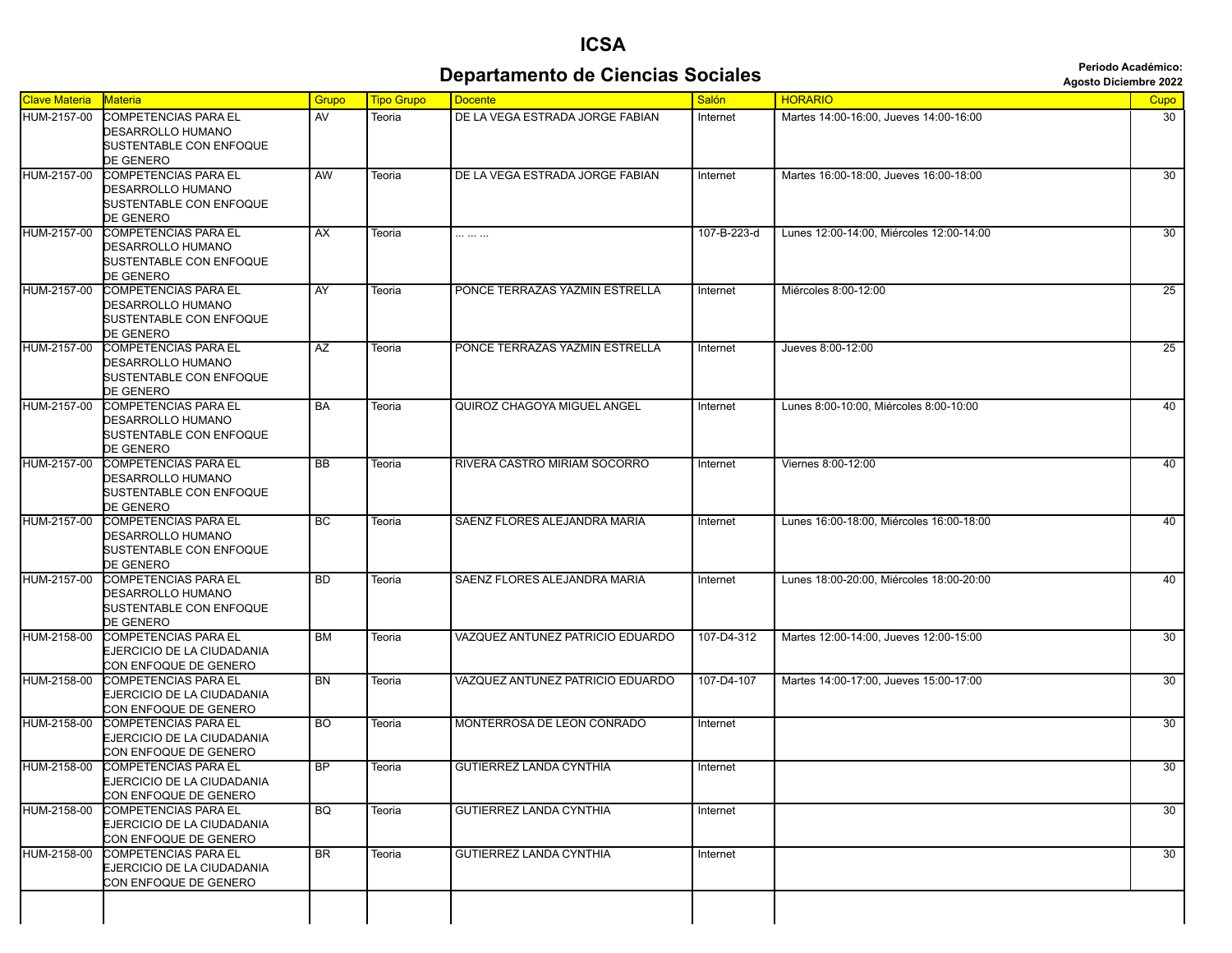## **Departamento de Ciencias Sociales Agosto Diciembre 2022** *Periodo Académico:*

**ICSA**

| <b>Clave Materia</b> | Materia                                                   | Grupo     | <b>Tipo Grupo</b> | <b>Docente</b>                               | <b>Salón</b> | <b>HORARIO</b>                                    | Cupo            |
|----------------------|-----------------------------------------------------------|-----------|-------------------|----------------------------------------------|--------------|---------------------------------------------------|-----------------|
| HUM-2158-00          | <b>COMPETENCIAS PARA EL</b>                               | <b>BU</b> | Teoria            | HOLGUIN AVILA MIGUEL JAIR                    | Internet     |                                                   | 30              |
|                      | EJERCICIO DE LA CIUDADANIA                                |           |                   |                                              |              |                                                   |                 |
| HUM-2158-00          | CON ENFOQUE DE GENERO                                     |           |                   | <b>TORRES RAMIREZ OLIVIA</b>                 |              |                                                   |                 |
|                      | <b>COMPETENCIAS PARA EL</b><br>EJERCICIO DE LA CIUDADANIA | <b>BV</b> | Teoria            |                                              | Internet     | Lunes 16:00-18:00, Miércoles 16:00-19:00          | 40              |
|                      | CON ENFOQUE DE GENERO                                     |           |                   |                                              |              |                                                   |                 |
| HUM-2158-00          | <b>COMPETENCIAS PARA EL</b>                               | <b>BW</b> | Teoria            | <b>TORRES RAMIREZ OLIVIA</b>                 | Internet     | Lunes 18:00-20:00, Miércoles 19:00-22:00          | 40              |
|                      | EJERCICIO DE LA CIUDADANIA                                |           |                   |                                              |              |                                                   |                 |
|                      | CON ENFOQUE DE GENERO                                     |           |                   |                                              |              |                                                   |                 |
| HUM-2158-00          | <b>COMPETENCIAS PARA EL</b><br>EJERCICIO DE LA CIUDADANIA | CZ        | Teoria            | CORDERO CISNEROS TERESA DE GUADAL   Internet |              |                                                   | 30              |
|                      | CON ENFOQUE DE GENERO                                     |           |                   |                                              |              |                                                   |                 |
| HUM-2158-00          | <b>COMPETENCIAS PARA EL</b>                               | DA        | Teoria            | CORDERO CISNEROS TERESA DE GUADAL   Internet |              |                                                   | 30              |
|                      | EJERCICIO DE LA CIUDADANIA                                |           |                   |                                              |              |                                                   |                 |
|                      | CON ENFOQUE DE GENERO                                     |           |                   |                                              |              |                                                   |                 |
| HUM-2158-00          | COMPETENCIAS PARA EL                                      | <b>DE</b> | Teoria            |                                              | Internet     |                                                   | 30              |
|                      | EJERCICIO DE LA CIUDADANIA                                |           |                   |                                              |              |                                                   |                 |
| HUM-2158-00          | CON ENFOQUE DE GENERO<br><b>COMPETENCIAS PARA EL</b>      | <b>DF</b> | Teoria            | TORRES ONTIVEROS MIGUEL ANGEL                | Internet     |                                                   | 30              |
|                      | EJERCICIO DE LA CIUDADANIA                                |           |                   |                                              |              |                                                   |                 |
|                      | CON ENFOQUE DE GENERO                                     |           |                   |                                              |              |                                                   |                 |
| HUM-2158-00          | <b>COMPETENCIAS PARA EL</b>                               | DG        | Teoria            | HOLGUIN AVILA MIGUEL JAIR                    | Internet     |                                                   | 30              |
|                      | EJERCICIO DE LA CIUDADANIA                                |           |                   |                                              |              |                                                   |                 |
|                      | CON ENFOQUE DE GENERO                                     |           |                   |                                              |              |                                                   |                 |
| HUM-2158-00          | <b>COMPETENCIAS PARA EL</b>                               | <b>DH</b> | Teoria            | <b>BANDA FLORES MARIO GUADALUPE</b>          | 107-A-313    | Lunes 16:00-18:00, Miércoles 16:00-18:00, Viernes | 30              |
|                      | EJERCICIO DE LA CIUDADANIA<br>CON ENFOQUE DE GENERO       |           |                   |                                              |              | 16:00-17:00                                       |                 |
| HUM-2158-00          | COMPETENCIAS PARA EL                                      | <b>DI</b> | Teoria            | <b>BANDA FLORES MARIO GUADALUPE</b>          | 107-A-303    | Lunes 18:00-20:00, Miércoles 18:00-20:00, Viernes | 30              |
|                      | EJERCICIO DE LA CIUDADANIA                                |           |                   |                                              |              | 17:00-18:00                                       |                 |
|                      | CON ENFOQUE DE GENERO                                     |           |                   |                                              |              |                                                   |                 |
| HUM-2158-00          | <b>COMPETENCIAS PARA EL</b>                               | DJ        | Teoria            | <b>BANDA FLORES MARIO GUADALUPE</b>          | 107-B-115    | Lunes 14:00-16:00, Miércoles 14:00-16:00, Viernes | 30              |
|                      | EJERCICIO DE LA CIUDADANIA<br>CON ENFOQUE DE GENERO       |           |                   |                                              |              | 15:00-16:00                                       |                 |
| HUM-2158-00          | <b>COMPETENCIAS PARA EL</b>                               | <b>DK</b> | Teoria            | NUÑEZ RODRIGUEZ MARIBEL                      | Internet     | Lunes 17:00-19:00, Miércoles 17:00-19:00, Viernes | 40              |
|                      | EJERCICIO DE LA CIUDADANIA                                |           |                   |                                              |              | 17:00-18:00                                       |                 |
|                      | CON ENFOQUE DE GENERO                                     |           |                   |                                              |              |                                                   |                 |
| <b>UMA-1000-95</b>   | <b>MATEMATICAS BASICAS</b>                                | AA        | Teoria            |                                              | Internet     | Viernes 16:00-20:00                               | 40              |
| UMA-1000-95          | <b>MATEMATICAS BASICAS</b>                                |           | Teoria            |                                              | 107-A-128    | Martes 8:00-10:00, Jueves 8:00-10:00              | 30              |
| UMA-1000-95          | <b>MATEMATICAS BASICAS</b>                                | U         | Teoria            |                                              | 107-A-214    | Martes 12:00-14:00, Jueves 12:00-14:00            | 35              |
| UMA-1000-95          | <b>MATEMATICAS BASICAS</b>                                | V         | Teoria            | SANTILLAN GARCIA ROSA ELVIRA                 | 107-A-127    | Lunes 12:00-14:00, Miércoles 12:00-14:00          | 30              |
| UMA-1000-95          | <b>MATEMATICAS BASICAS</b>                                | W         | Teoria            | SANTILLAN GARCIA ROSA ELVIRA                 | 107-A-218    | Lunes 14:00-16:00, Miércoles 14:00-16:00          | 30              |
| UMA-1000-95          | <b>MATEMATICAS BASICAS</b>                                | X         | Teoria            | VALDEZ SAENZ LORENZA CARMEN                  | 107-A-202    | Martes 14:00-16:00, Jueves 14:00-16:00            | 30              |
| UMA-1000-95          | <b>MATEMATICAS BASICAS</b>                                | Y         | Teoria            | VALDEZ SAENZ LORENZA CARMEN                  | 107-A-213    | Martes 8:00-10:00, Jueves 8:00-10:00              | 30              |
| <b>UMA-1000-95</b>   | MATEMATICAS BASICAS                                       | Ζ         | Teoria            | VALDEZ SAENZ LORENZA CARMEN                  | 107-A-215    | Martes 10:00-12:00, Jueves 10:00-12:00            | 35              |
| UMA-1001-95          | <b>ESTADISTICA DESCRIPTIVA</b>                            | U         | Teoria            | HOLGUIN AVILA MIGUEL JAIR                    | Internet     | Lunes 18:00-20:00, Miércoles 18:00-20:00          | 40              |
| UMA-1001-95          | <b>ESTADISTICA DESCRIPTIVA</b>                            | V         | Teoria            |                                              | 107-A-202    | Martes 10:00-12:00, Jueves 10:00-12:00            | 30              |
| UMA-1001-95          | <b>ESTADISTICA DESCRIPTIVA</b>                            | W         | Teoria            | MONTEJANO HERNANDEZ NANCY ARACEL             | 107-A-227    | Lunes 10:00-12:00, Miércoles 10:00-12:00          | 30              |
| UMA-1001-95          | <b>ESTADISTICA DESCRIPTIVA</b>                            | X         | Teoria            |                                              | 107-A-214    | Martes 16:00-18:00, Jueves 16:00-18:00            | $\overline{30}$ |
| UMA-1001-95          | <b>ESTADISTICA DESCRIPTIVA</b>                            | Υ         | Teoria            | SANTILLAN GARCIA ROSA ELVIRA                 | 107-A-107    | Lunes 16:00-18:00. Miércoles 16:00-18:00          | 30              |
| UMA-1001-95          | <b>ESTADISTICA DESCRIPTIVA</b>                            | z         | Teoria            | VALDEZ SAENZ LORENZA CARMEN                  | 107-A-215    | Martes 12:00-14:00, Jueves 12:00-14:00            | $\overline{30}$ |
| UMA-1002-95          | <b>ESTADISTICA INFERENCIAL</b>                            | J         | Teoria            | HOLGUIN AVILA MIGUEL JAIR                    | Internet     | Martes 18:00-20:00, Jueves 18:00-20:00            | 40              |
| UMA-1002-95          | <b>ESTADISTICA INFERENCIAL</b>                            | Κ         | Teoria            |                                              | 107-A-302    | Martes 18:00-20:00, Jueves 18:00-20:00            | 30              |
| UMA-1002-95          | <b>ESTADISTICA INFERENCIAL</b>                            |           | Teoria            | TORRES COVARRUBIAS YESENIA IVONNE            | 107-D4-113   | Martes 10:00-12:00, Jueves 10:00-12:00            | 30              |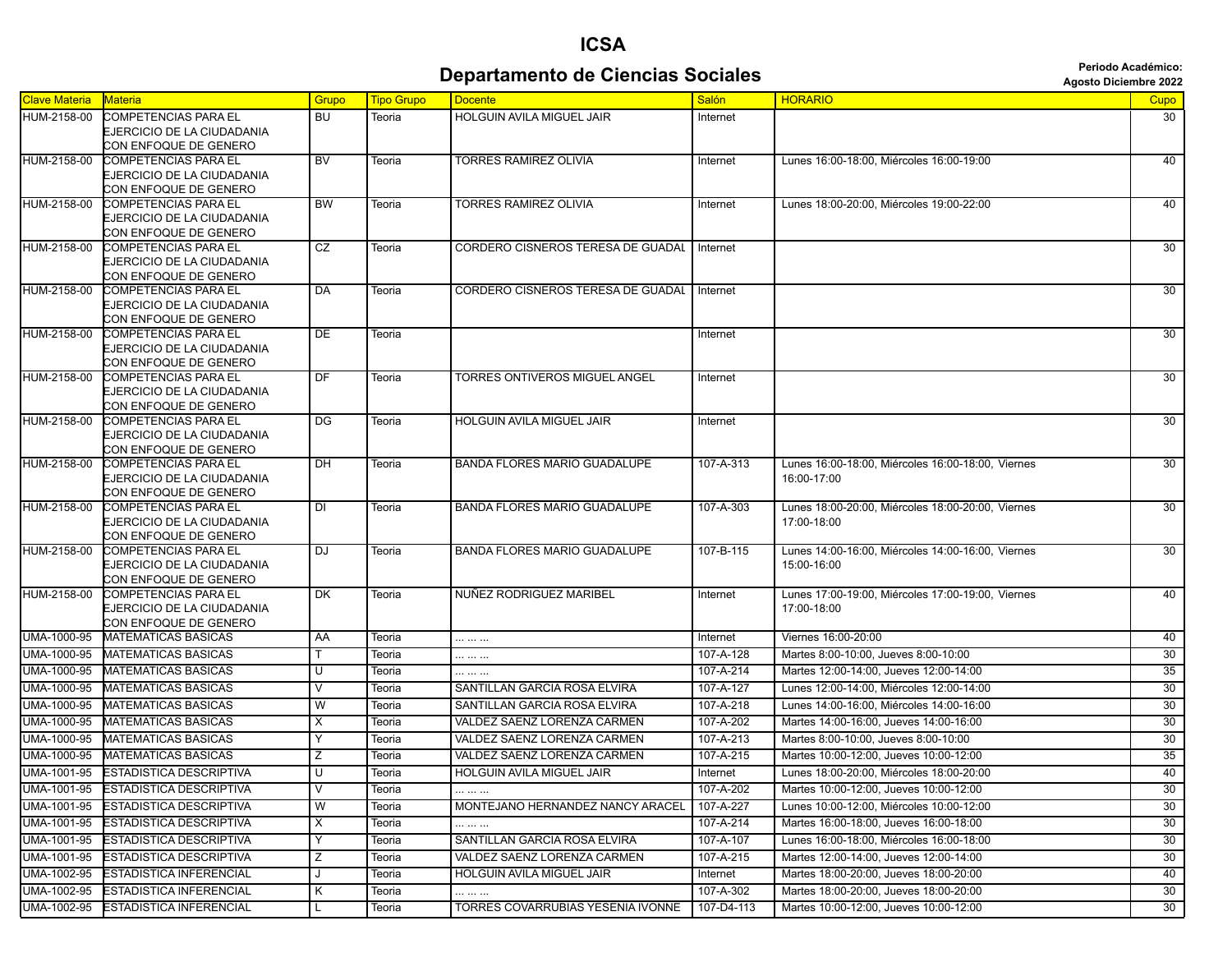#### **ICSA Departamento de Ciencias Sociales Agosto Diciembre 2022** *Periodo Académico:*

**Periodo Académico:**

| <b>Clave Materia Materia</b> |                                   | <b>Grupo</b> | Tipo Grupo | l Docente                                             | Salón     | <b>HORARIO</b>                           | Cupo |
|------------------------------|-----------------------------------|--------------|------------|-------------------------------------------------------|-----------|------------------------------------------|------|
|                              | IUMA-1003-95 CALCULOS FINANCIEROS |              | Teoria     |                                                       | 107-A-202 | Lunes 8:00-10:00. Miércoles 8:00-10:00   | 30   |
|                              | UMA-1003-95 CALCULOS FINANCIEROS  |              | Teoria     |                                                       | 107-A-202 | Lunes 12:00-14:00, Miércoles 12:00-14:00 | 30   |
|                              | UMA-1003-95 CALCULOS FINANCIEROS  |              | Teoria     | <b>I MONTEJANO HERNANDEZ NANCY ARACEL 1 107-A-227</b> |           | Martes 10:00-12:00. Jueves 10:00-12:00   | 30   |
|                              | IUMA-1003-95 CALCULOS FINANCIEROS |              | Teoria     | MONTEJANO HERNANDEZ NANCY ARACEL 107-A-228            |           | Martes 12:00-14:00, Jueves 12:00-14:00   | -30  |

## **Departamento de Humanidades Constitution de Second Dividends** algosto Diciembre 2022

| <b>Clave Materia</b> | <b>Materia</b>                                     | Grupo                   | <b>Tipo Grupo</b> | <b>Docente</b>                        | <b>Salón</b> | <b>HORARIO</b>                           | <b>Cupo</b>     |
|----------------------|----------------------------------------------------|-------------------------|-------------------|---------------------------------------|--------------|------------------------------------------|-----------------|
| CIS-1667-95          | ECTURA Y REDACCION.                                | P                       | Teoria            | RUBIO MEDRANO DIANA JANETH            | Internet     |                                          | 30              |
| CIS-1667-95          | <b>LECTURA Y REDACCION</b>                         | Q                       | Teoria            | <b>CARDENAS TALAMANTES LISSET</b>     | Internet     |                                          | 30              |
| CIS-1667-95          | <b>LECTURA Y REDACCION</b>                         | R                       | Teoria            | <b>CARDENAS TALAMANTES LISSET</b>     | Internet     |                                          | $\overline{30}$ |
| CIS-1667-95          | <b>ECTURA Y REDACCION</b>                          | S                       | Teoria            | <b>MARRUFO LOPEZ MARISOL</b>          | Internet     |                                          | $\overline{30}$ |
| CIS-1667-95          | <b>ECTURA Y REDACCION</b>                          |                         | Teoria            | MARRUFO LOPEZ MARISOL                 | Internet     |                                          | 30              |
| CIS-1667-95          | <b>ECTURA Y REDACCION</b>                          | U                       | Teoria            | RUBIO MEDRANO DIANA JANETH            | 107-A-314    | Martes 10:00-12:00, Jueves 10:00-12:00   | 15              |
| CIS-3672-07          | <b>PSICOPEDAGOGIA</b>                              | A                       | Teoria            | MUÑOZ TALAMANTES LUIS MARIO           | 107-A-304    | Lunes 10:00-12:00. Miércoles 10:00-12:00 | 30              |
| CIS-3672-07          | PSICOPEDAGOGIA                                     | $\overline{B}$          | Teoria            | NASSRI VARGAS AMANDA BRISEIDA         | 107          | Lunes 10:00-12:00, Miércoles 10:00-12:00 | 30              |
| CIS-4004-97          | MORFOSINTAXIS DEL ESPAÑOL I                        | $\overline{B}$          | Teoria            | RUBIO MEDRANO DIANA JANETH            | 107          | Martes 8:00-10:00, Jueves 8:00-10:00     | 20              |
| CIS-4004-97          | MORFOSINTAXIS DEL ESPAÑOL I                        | С                       | Teoria            | RUBIO MEDRANO DIANA JANETH            | 107          | Martes 12:00-14:00, Jueves 12:00-14:00   | $\overline{20}$ |
| CIS-6001-02          | ORIENTACION VOCACIONAL                             | $\overline{A}$          | Teoria            | ALVIDREZ MINORA SILVIA GABRIELA       | 107-A-217    | Martes 16:00-18:00, Jueves 16:00-18:00   | $\overline{30}$ |
| CIS-6001-02          | ORIENTACION VOCACIONAL                             | $\overline{B}$          | Teoria            |                                       | 107-A-301    | Martes 8:00-10:00, Jueves 8:00-10:00     | 30              |
| CIS-6002-02          | PEDAGOGIA I                                        | $\overline{A}$          | Teoria            | MARTINEZ SIAÑEZ JESUS                 | 107          | Lunes 16:00-18:00, Miércoles 16:00-18:00 | $\overline{30}$ |
| CIS-6002-02          | PEDAGOGIA I                                        | B                       | Teoria            | MARTINEZ SIAÑEZ JESUS                 | 107-A-215    | Lunes 18:00-20:00. Miércoles 18:00-20:00 | 30              |
| CIS-6002-02          | PEDAGOGIA I                                        | C                       | Teoria            | MORENO CANO CECILIA IVONNE            | 107-A-218    | Martes 16:00-18:00, Jueves 16:00-18:00   | 30              |
| CIS-6002-02          | PEDAGOGIA I                                        | D                       | Teoria            | SERRANO ROMERO ENRIQUETA CLAUDIA      | 107-A-303    | Lunes 8:00-10:00, Miércoles 8:00-10:00   | 25              |
| CIS-6002-02          | PEDAGOGIA I                                        | Е                       | Teoria            | SERRANO ROMERO ENRIQUETA CLAUDIA      | 107-D4-212   | Martes 10:00-12:00, Jueves 10:00-12:00   | 25              |
| CIS-6003-02          | PEDAGOGIA II                                       | $\overline{A}$          | Teoria            | ALVIDREZ MINORA SILVIA GABRIELA       | 107-A-302    | Martes 14:00-16:00. Jueves 14:00-16:00   | 30              |
| CIS-6003-02          | PEDAGOGIA II                                       | B                       | Teoria            | <b>GOMEZ SALAIS BRISA JANETHE</b>     | 107-A-214    | Martes 8:00-10:00, Jueves 8:00-10:00     | 30              |
| CIS-6003-02          | PEDAGOGIA II                                       | C                       | Teoria            | <b>GONZALEZ CAMPOS LAURA PATRICIA</b> | 107-A-106    | Martes 12:00-14:00, Jueves 12:00-14:00   | 30              |
| CIS-6004-02          | CORRIENTES PEDAGOGICAS                             | $\overline{A}$          | Teoria            | CHAGOYA TAVAREZ CLAUDIA YADIRA        | 107-A-213    | Lunes 8:00-10:00, Miércoles 8:00-10:00   | $\overline{30}$ |
|                      | CONTEMPORANEAS                                     |                         |                   |                                       |              |                                          |                 |
| CIS-6004-02          | CORRIENTES PEDAGOGICAS                             | $\overline{B}$          | Teoria            | MUÑOZ TALAMANTES LUIS MARIO           | 107-A-302    | Martes 8:00-10:00, Jueves 8:00-10:00     | $\overline{30}$ |
|                      | CONTEMPORANEAS                                     |                         |                   |                                       |              |                                          |                 |
| CIS-6005-02          | <b>DIDACTICA I</b>                                 | A                       | Teoria            | FRIAS MARTINEZ FERNANDA NOHEMI        | 107-A-301    | Lunes 10:00-12:00, Miércoles 10:00-12:00 | $\overline{30}$ |
| CIS-6005-02          | <b>DIDACTICA I</b>                                 | B                       | Teoria            | FRIAS MARTINEZ FERNANDA NOHEMI        | 107-A-303    | Lunes 12:00-14:00, Miércoles 12:00-14:00 | 30              |
| CIS-6005-02          | <b>DIDACTICA I</b>                                 | C                       | Teoria            | <b>GOMEZ MARTINEZ DALIA LIZETTE</b>   | 107-A-202    | Lunes 14:00-16:00, Miércoles 14:00-16:00 | $\overline{30}$ |
| CIS-6005-02          | <b>DIDACTICA I</b>                                 | H                       | Teoria            | SERRANO ROMERO ENRIQUETA CLAUDIA      | 107-A-313    | Lunes 12:00-14:00, Miércoles 12:00-14:00 | $\overline{30}$ |
| CIS-6006-02          | DIDACTICA II                                       | Α                       | Teoria            | FERMAN AVILA OLIVERIO ISMAEL          | 107-A-215    | Lunes 8:00-10:00, Miércoles 8:00-10:00   | 30              |
| CIS-6006-02          | <b>DIDACTICA II</b>                                | B                       | Teoria            | <b>GOMEZ MARTINEZ DALIA LIZETTE</b>   | 107-A-302    | Lunes 10:00-12:00, Miércoles 10:00-12:00 | 30              |
| CIS-6006-02          | <b>DIDACTICA II</b>                                | $\overline{\mathsf{c}}$ | Teoria            | <b>GOMEZ MARTINEZ DALIA LIZETTE</b>   | 107-A-301    | Martes 14:00-16:00, Jueves 14:00-16:00   | $\overline{30}$ |
| CIS-6007-02          | <b>ELABORACION Y USO DE</b><br>RECURSOS DIDACTICOS | $\overline{A}$          | Teoria            | LLAMAS FERNANDEZ MANUEL               | 107          | Lunes 16:00-18:00, Miércoles 16:00-18:00 | 30              |
| CIS-6007-02          | ELABORACION Y USO DE                               | B                       | Teoria            | <b>LLAMAS FERNANDEZ MANUEL</b>        | 107-A-218    | Martes 10:00-12:00, Jueves 10:00-12:00   | 30              |
|                      | RECURSOS DIDACTICOS                                |                         |                   |                                       |              |                                          |                 |
| CIS-6008-02          | SOCIOLOGIA DE LA EDUCACION                         | $\overline{A}$          | Teoria            | ESTRADA SANCHEZ ALFREDO               | 107-A-207    | Martes 16:00-18:00, Jueves 16:00-18:00   | 30              |
| CIS-6008-02          | SOCIOLOGIA DE LA EDUCACION                         | B                       | Teoria            | <b>GOMEZ SALAIS BRISA JANETHE</b>     | 107          | Martes 12:00-14:00. Jueves 12:00-14:00   | 30              |
| CIS-6008-02          | SOCIOLOGIA DE LA EDUCACION                         | C                       | Teoria            | RODRIGUEZ PACHECO ELIA ARIZBETH       | 107-A-107    | Martes 18:00-20:00, Jueves 18:00-20:00   | 30              |
| CIS-6008-02          | SOCIOLOGIA DE LA EDUCACION                         | D                       | Teoria            | SERRANO ROMERO ENRIQUETA CLAUDIA      | 107-A-217    | Martes 8:00-10:00, Jueves 8:00-10:00     | 30              |
| CIS-6009-02          | HISTORIA DE LA EDUCACION                           | Α                       | Teoria            | <b>GOMEZ SALAIS BRISA JANETHE</b>     | 107-A-126    | Martes 10:00-12:00, Jueves 10:00-12:00   | 30              |
| CIS-6009-02          | HISTORIA DE LA EDUCACION                           | B                       | Teoria            | <b>GONZALEZ CAMPOS LAURA PATRICIA</b> | 107-A-106    | Lunes 10:00-12:00. Miércoles 10:00-12:00 | 30 <sup>7</sup> |
| CIS-6009-02          | HISTORIA DE LA EDUCACION                           | C                       | Teoria            | MORENO CANO CECILIA IVONNE            | 107-A-304    | Lunes 16:00-18:00, Miércoles 16:00-18:00 | 30 <sup>2</sup> |
|                      |                                                    |                         |                   |                                       |              |                                          |                 |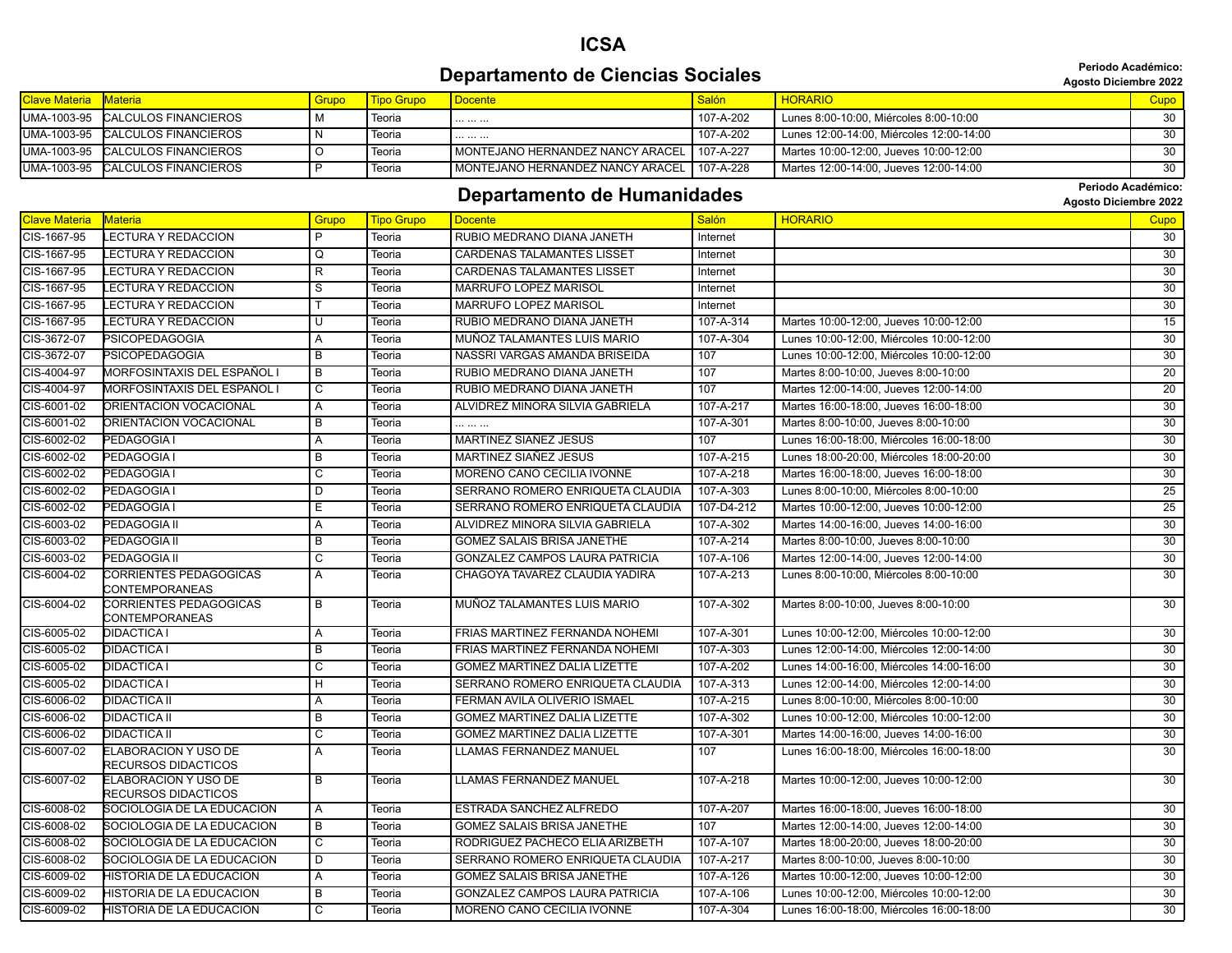## **ICSA Departamento de Humanidades Agosto Diciembre 2022**<br>Agosto Diciembre 2022

| Clave Materia | Materia                                                   | Grupo          | <b>Tipo Grupo</b> | <b>Docente</b>                        | <b>Salón</b> | <b>HORARIO</b>                           | Cupo            |
|---------------|-----------------------------------------------------------|----------------|-------------------|---------------------------------------|--------------|------------------------------------------|-----------------|
| CIS-6009-02   | <b>HISTORIA DE LA EDUCACION</b>                           | D              | Teoria            | TOLEDO VELAZQUEZ RABINDRANATH         | 107-A-203    | Martes 8:00-10:00. Jueves 8:00-10:00     | 30              |
| CIS-6010-02   | FUNDAMENTOS DE EDUCACION<br><b>ESPECIAL</b>               | Α              | Teoria            | RUBIO ORDOÑEZ EUGENIO                 | 107-A-108    | Lunes 16:00-18:00. Miércoles 16:00-18:00 | 30              |
| CIS-6010-02   | <b>FUNDAMENTOS DE EDUCACION</b><br><b>ESPECIAL</b>        | B              | Teoria            | RUBIO ORDOÑEZ EUGENIO                 | 107-A-128    | Lunes 18:00-20:00, Miércoles 18:00-20:00 | 30              |
| CIS-6011-02   | <b>EPISTEMOLOGIA DE LA</b><br><b>EDUCACION</b>            | Α              | Teoria            | CARRASCO DIAZ ELVIRA                  | 107-A-202    | Martes 18:00-20:00, Jueves 18:00-20:00   | 30              |
| CIS-6011-02   | EPISTEMOLOGIA DE LA<br>EDUCACION                          | $\overline{B}$ | Teoria            | TOLEDO VELAZQUEZ RABINDRANATH         | 107-A-303    | Lunes 10:00-12:00, Miércoles 10:00-12:00 | $\overline{30}$ |
| CIS-6012-02   | FILOSOFIA DE LA EDUCACION                                 | Α              | Teoria            | MARTINEZ SIAÑEZ JESUS                 | 107-A-304    | Martes 14:00-16:00, Jueves 14:00-16:00   | 30              |
| CIS-6012-02   | FILOSOFIA DE LA EDUCACION                                 | B              | Teoria            | TOLEDO VELAZQUEZ RABINDRANATH         | 107-A-304    | Lunes 8:00-10:00. Miércoles 8:00-10:00   | 30              |
| CIS-6013-02   | <b>METODOS ELECTRONICOS Y</b><br>AMBIENTES DE APRENDIZAJE | Α              | Teoria            | FERMAN AVILA OLIVERIO ISMAEL          | 107-A-228    | Lunes 10:00-12:00, Miércoles 10:00-12:00 | 30 <sup>2</sup> |
| CIS-6013-02   | <b>METODOS ELECTRONICOS Y</b><br>AMBIENTES DE APRENDIZAJE | В              | Teoria            | PEREA OZAETA JOSE ANTONIO             | 107          | Martes 16:00-18:00, Jueves 16:00-18:00   | $\overline{30}$ |
| CIS-6014-02   | <b>DISEÑO Y EVALUACION</b><br><b>CURRICULAR</b>           | Α              | Teoria            |                                       | 107-A-214    | Lunes 16:00-18:00, Miércoles 16:00-18:00 | 30              |
| CIS-6014-02   | DISEÑO Y EVALUACION<br>CURRICULAR                         | $\overline{B}$ | Teoria            | MUÑOZ TALAMANTES LUIS MARIO           | 107-A-203    | Lunes 8:00-10:00, Miércoles 8:00-10:00   | 30              |
| CIS-6014-02   | <b>DISEÑO Y EVALUACION</b><br>CURRICULAR                  | $\overline{c}$ | Teoria            | MUÑOZ TALAMANTES LUIS MARIO           | 107-A-107    | Martes 10:00-12:00, Jueves 10:00-12:00   | 30              |
| CIS-6015-02   | PLANEACION Y EVALUACION DE<br><b>A CAPACITACION</b>       | A              | Teoria            | ESTRADA SANCHEZ ALFREDO               | 107-A-303    | Martes 14:00-16:00, Jueves 14:00-16:00   | 30 <sup>2</sup> |
| CIS-6015-02   | PLANEACION Y EVALUACION DE<br>LA CAPACITACION             | $\overline{B}$ | Teoria            | FRIAS MARTINEZ FERNANDA NOHEMI        | 107-A-127    | Lunes 8:00-10:00, Miércoles 8:00-10:00   | 30              |
| CIS-6016-02   | DIDACTICA DE LA EDUCACION<br><b>SUPERIOR</b>              | Α              | Teoria            | NASSRI VARGAS AMANDA BRISEIDA         | 107-A-128    | Lunes 12:00-14:00. Miércoles 12:00-14:00 | 30              |
| CIS-6016-02   | DIDACTICA DE LA EDUCACION<br><b>SUPERIOR</b>              | B              | Teoria            |                                       | 107-A-217    | Lunes 14:00-16:00, Miércoles 14:00-16:00 | 30              |
| CIS-6017-02   | <b>INVESTIGACION EDUCATIVA</b>                            | Α              | Teoria            | CERVANTES ARREOLA DIANA IRASEMA       | 107-A-226    | Martes 10:00-12:00, Jueves 10:00-12:00   | 15              |
| CIS-6017-02   | <b>INVESTIGACION EDUCATIVA</b>                            | B              | Teoria            | PISTE BELTRAN SAKNICTE                | 107-D3-207-d | Lunes 10:00-12:00, Miércoles 10:00-12:00 | 15              |
| CIS-6017-02   | <b>INVESTIGACION EDUCATIVA</b>                            | C              | Teoria            | PISTE BELTRAN SAKNICTE                | 107-A-219    | Lunes 12:00-14:00, Miércoles 12:00-14:00 | 15              |
| CIS-6018-02   | SEMINARIO DE INVESTIGACION<br>EDUCATIVA                   | A              | Teoria            |                                       | 107-A-106    | Martes 18:00-20:00, Jueves 18:00-20:00   | $\overline{15}$ |
| CIS-6018-02   | SEMINARIO DE INVESTIGACION<br>EDUCATIVA                   | B              | Teoria            | LOPEZ DELGADO MANUEL                  | 107-A-107    | Lunes 18:00-20:00, Miércoles 18:00-20:00 | 15              |
| CIS-6018-02   | SEMINARIO DE INVESTIGACION<br>EDUCATIVA                   | $\overline{c}$ | Teoria            | NASSRI VARGAS AMANDA BRISEIDA         | 107-A-219    | Martes 12:00-14:00, Jueves 12:00-14:00   | 15              |
| CIS-6018-02   | SEMINARIO DE INVESTIGACION<br><b>EDUCATIVA</b>            | D              | Teoria            | PISTE BELTRAN SAKNICTE                | 107-D3-207-d | Lunes 14:00-16:00, Miércoles 14:00-16:00 | 15              |
| CIS-6019-02   | ANALISIS INSTITUCIONAL                                    | Α              | Teoria            | <b>GONZALEZ CAMPOS LAURA PATRICIA</b> | 107-A-106    | Lunes 12:00-14:00, Miércoles 12:00-14:00 | 30              |
| CIS-6019-02   | ANALISIS INSTITUCIONAL                                    | $\overline{B}$ | Teoria            |                                       | 107          | Lunes 14:00-16:00, Miércoles 14:00-16:00 | 30              |
| CIS-6020-02   | <b>EDUCACION COMUNITARIA</b>                              | Α              | Teoria            | <b>CARRASCO DIAZ ELVIRA</b>           | 107          | Martes 14:00-16:00, Jueves 14:00-16:00   | 30              |
| CIS-6020-02   | <b>EDUCACION COMUNITARIA</b>                              | В              | Teoria            | LOPEZ DELGADO MANUEL                  | 107-A-301    | Lunes 14:00-16:00, Miércoles 14:00-16:00 | 30              |
| CIS-6021-02   | ANALISIS DE LA EDUCACION EN<br>MEXICO                     | $\overline{A}$ | Teoria            | LLAMAS FERNANDEZ MANUEL               | 107-A-213    | Lunes 14:00-16:00. Miércoles 14:00-16:00 | 30              |
| CIS-6021-02   | ANALISIS DE LA EDUCACION EN<br><b>MEXICO</b>              | B              | Teoria            | TOLEDO VELAZQUEZ RABINDRANATH         | 107-A-313    | Martes 10:00-12:00, Jueves 10:00-12:00   | 30              |
| CIS-6022-02   | <b>EVALUACION EDUCATIVA</b>                               | A              | Teoria            |                                       | 107-A-108    | Lunes 18:00-20:00, Miércoles 18:00-20:00 | 30              |
| CIS-6022-02   | <b>EVALUACION EDUCATIVA</b>                               | В              | Teoria            | LLAMAS FERNANDEZ MANUEL               | 107-A-108    | Martes 8:00-10:00, Jueves 8:00-10:00     | 30              |
| CIS-6023-02   | PLANEACION EDUCATIVA                                      | Α              | Teoria            | CARRASCO DIAZ ELVIRA                  | 107-A-201    | Viernes 14:00-18:00                      | 30              |
| CIS-6023-02   | PLANEACION EDUCATIVA                                      | B              | Teoria            | MARTINEZ SIAÑEZ JESUS                 | 107-A-202    | Martes 16:00-18:00, Jueves 16:00-18:00   | 30 <sup>7</sup> |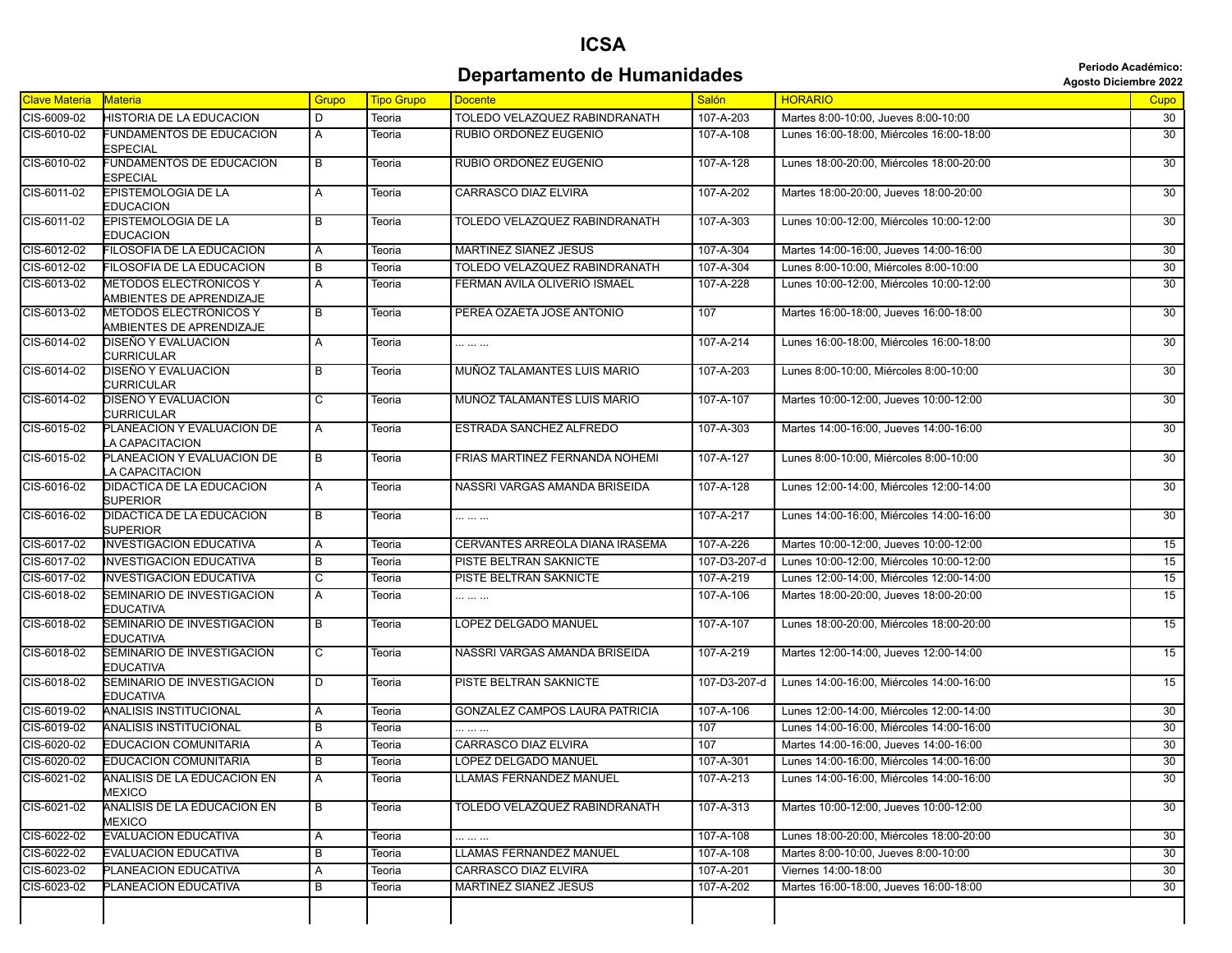## **ICSA Departamento de Humanidades and allegation de Separtamento de Humanidades Agosto Diciembre 2022**

| <b>Agosto Diciembre 202</b> |  |  |
|-----------------------------|--|--|
|-----------------------------|--|--|

| <b>Clave Materia</b> | <b>Materia</b>                                                | Grupo                   | <b>Tipo Grupo</b> | <b>Docente</b>                   | <b>Salón</b> | <b>HORARIO</b>                           | Cupo            |
|----------------------|---------------------------------------------------------------|-------------------------|-------------------|----------------------------------|--------------|------------------------------------------|-----------------|
| CIS-6024-02          | TALLER DE INVESTIGACION<br><b>EDUCATIVA</b>                   | A                       | Teoria            | <b>LOPEZ DELGADO MANUEL</b>      | 107-A-215    | Lunes 16:00-18:00. Miércoles 16:00-18:00 | 15              |
| CIS-6024-02          | TALLER DE INVESTIGACION<br>EDUCATIVA                          | B                       | Teoria            | NASSRI VARGAS AMANDA BRISEIDA    | 107-A-225    | Martes 10:00-12:00, Jueves 10:00-12:00   | 15              |
| CIS-6024-02          | <b>TALLER DE INVESTIGACION</b><br>EDUCATIVA                   | $\overline{\mathsf{c}}$ | Teoria            | .                                | 107          | Martes 14:00-16:00. Jueves 14:00-16:00   | $\overline{15}$ |
| CIS-6026-02          | ECONOMIA DE LA EDUCACION                                      | Α                       | Teoria            | <b>GARCIA APODACA MARLEN</b>     | 107-A-227    | Lunes 8:00-10:00. Miércoles 8:00-10:00   | 30              |
| CIS-6026-02          | ECONOMIA DE LA EDUCACION                                      | B                       | Teoria            | GOMEZ SALAIS BRISA JANETHE       | 107-A-218    | Martes 14:00-16:00, Jueves 14:00-16:00   | 30              |
| CIS-6027-02          | <b>PRACTICAS I</b>                                            | Α                       | Teoria            | FERMAN AVILA OLIVERIO ISMAEL     | 107-A-218    | Martes 8:00-10:00, Jueves 8:00-10:00     | 15              |
| CIS-6027-02          | <b>PRACTICAS I</b>                                            | B                       | Teoria            | MORENO CANO CECILIA IVONNE       | 107          | Lunes 14:00-16:00, Miércoles 14:00-16:00 | 15              |
| CIS-6028-02          | <b>PRACTICAS II</b>                                           | Α                       | Teoria            | CERVANTES ARREOLA DIANA IRASEMA  | 107-A-225    | Martes 12:00-14:00, Jueves 12:00-14:00   | 15              |
| CIS-6028-02          | <b>PRACTICAS II</b>                                           | B                       | Teoria            | CERVANTES ARREOLA DIANA IRASEMA  | 107-A-314    | Martes 14:00-16:00, Jueves 14:00-16:00   | 15              |
| CIS-6028-02          | <b>PRACTICAS II</b>                                           | C                       | Teoria            | MORENO CANO CECILIA IVONNE       | 107-A-215    | Martes 14:00-16:00, Jueves 14:00-16:00   | 15              |
| CIS-6029-02          | PRACTICAS III                                                 | Α                       | Teoria            | FERMAN AVILA OLIVERIO ISMAEL     | 107-A-219    | Martes 10:00-12:00, Jueves 10:00-12:00   | 15              |
| CIS-6029-02          | <b>PRACTICAS III</b>                                          | B                       | Teoria            | GARCIA VALTIERRA JUAN CARLOS     | 107-A-219    | Martes 16:00-18:00, Jueves 16:00-18:00   | 15              |
| CIS-6029-02          | <b>PRACTICAS III</b>                                          | $\overline{\mathsf{c}}$ | Teoria            | RODRIGUEZ PACHECO ELIA ARIZBETH  | 107-A-226    | Martes 16:00-18:00, Jueves 16:00-18:00   | 15              |
| CIS-6032-02          | DIAGNOSTICO Y EVALUACION<br>DEL APREND.EDUC. ESP.             | $\overline{A}$          | Teoria            | FRIAS MARTINEZ FERNANDA NOHEMI   | 107-A-107    | Lunes 14:00-16:00. Miércoles 14:00-16:00 | 30              |
| CIS-6040-02          | ESTIMULACION TEMPRANA                                         | A                       | Teoria            | RUBIO ORDOÑEZ EUGENIO            | 107-A-108    | Lunes 14:00-16:00, Miércoles 14:00-16:00 | 30              |
| CIS-6048-02          | SEMINARIO DE TESIS I                                          | A                       | Teoria            |                                  | 107-A-225    | Lunes 14:00-16:00, Miércoles 14:00-16:00 | 15              |
| CIS-6048-02          | SEMINARIO DE TESIS I                                          | $\overline{B}$          | Teoria            | .                                | 107-A-225    | Lunes 16:00-18:00, Miércoles 16:00-18:00 | 15              |
| CIS-6048-02          | SEMINARIO DE TESIS I                                          | С                       | Teoria            | .                                | 107-A-225    | Lunes 18:00-20:00, Miércoles 18:00-20:00 | 15              |
| CIS-6050-02          | <b>GESTION ESCOLAR</b>                                        | A                       | Teoria            | CARRASCO DIAZ ELVIRA             | 107-A-201    | Martes 16:00-18:00, Jueves 16:00-18:00   | 30              |
| CIS-6050-02          | <b>GESTION ESCOLAR</b>                                        | B                       | Teoria            | <b>GARCIA APODACA MARLEN</b>     | 107-A-126    | Lunes 10:00-12:00, Miércoles 10:00-12:00 | 30              |
| CIS-6050-02          | <b>GESTION ESCOLAR</b>                                        | C                       | Teoria            |                                  | 107-A-126    | Martes 18:00-20:00. Jueves 18:00-20:00   | $\overline{30}$ |
| HUM-1117-05          | LECTURA Y ENSEÑANZA DE LA<br><b>ESCRITURA</b>                 | $\overline{A}$          | Teoria            | <b>GARCIA APODACA MARLEN</b>     | 107-A-127    | Martes 10:00-12:00, Jueves 10:00-12:00   | $\overline{30}$ |
| HUM-1225-05          | <b>BIOETICA</b>                                               | Α                       | Teoria            | PONCE TERRAZAS YAZMIN ESTRELLA   | 107-C-308-c  | Viernes 11:00-14:00                      | 30              |
| HUM-2113-05          | <b>GESTION ESCOLAR</b>                                        | $\overline{A}$          | Teoria            | AVITIA PORTILLO RODOLFO CARLOS   | 107-D4-311   | Lunes 12:00-14:00, Miércoles 12:00-14:00 | $\overline{24}$ |
| HUM-2145-04          | <b>GLOBALIZACION E</b><br>INTERNACIONALIZACION EN LA<br>EDUC. | A                       | Teoria            | GONZALEZ CAMPOS LAURA PATRICIA   | 107-A-106    | Martes 10:00-12:00, Jueves 10:00-12:00   | 30              |
| HUM-2153-06          | DIDACTICA DE LA EDUCACION<br>PRESCOLAR                        | $\overline{A}$          | Teoria            | <b>GARCIA APODACA MARLEN</b>     | 107-A-215    | Martes 8:00-10:00, Jueves 8:00-10:00     | 30              |
| HUM-2156-00          | <b>COMPETENCIAS</b><br>COMUNICATIVAS CON ENFOQUE<br>DE GENERO | <b>BQ</b>               | Teoria            | BOTELLO MARES VICTOR ADOLFO      | Internet     |                                          | 30              |
| HUM-2156-00          | <b>COMPETENCIAS</b><br>COMUNICATIVAS CON ENFOQUE<br>DE GENERO | <b>BR</b>               | Teoria            | BOTELLO MARES VICTOR ADOLFO      | Internet     |                                          | 30              |
| HUM-2156-00          | <b>COMPETENCIAS</b><br>COMUNICATIVAS CON ENFOQUE<br>DE GENERO | BS                      | Teoria            | ESTRADA ACERO ILIANA ANAHI       | Internet     |                                          | 30              |
| HUM-2156-00          | <b>COMPETENCIAS</b><br>COMUNICATIVAS CON ENFOQUE<br>DE GENERO | <b>BT</b>               | Teoria            | ESTRADA ACERO ILIANA ANAHI       | Internet     |                                          | 30              |
| HUM-2156-00          | COMPETENCIAS<br>COMUNICATIVAS CON ENFOQUE<br>DE GENERO        | <b>BU</b>               | Teoria            | ESTRADA ACERO ILIANA ANAHI       | Internet     |                                          | 30              |
| HUM-2156-00          | <b>COMPETENCIAS</b><br>COMUNICATIVAS CON ENFOQUE<br>DE GENERO | <b>BV</b>               | Teoria            | <b>CASTRO ALVAREZ EDGAR ABEL</b> | Internet     |                                          | 30              |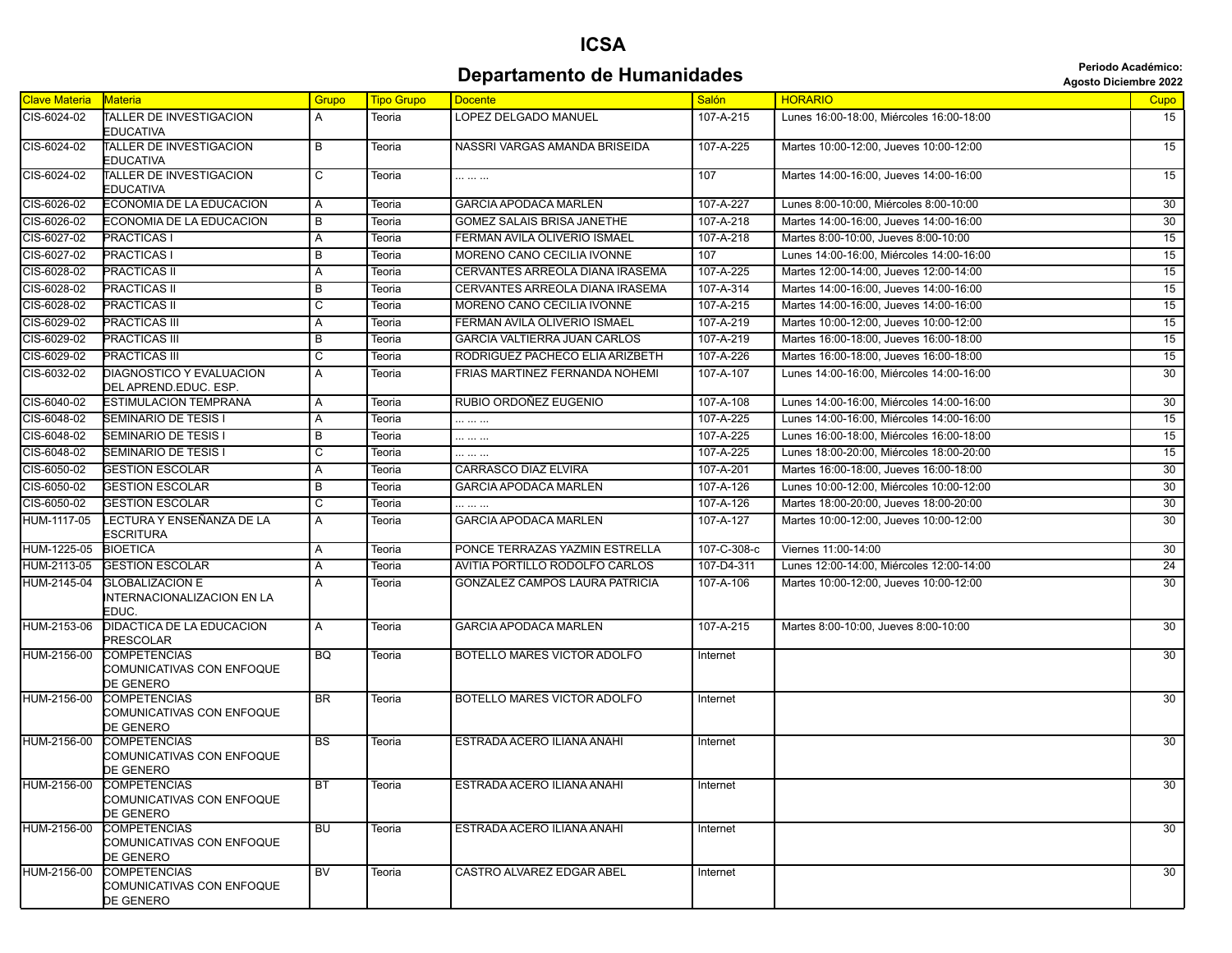## **ICSA Departamento de Humanidades Constitution de Secretaire de La Constantinee de la Constantion de La Constantion**

| <b>Clave Materia</b> | Materia                                                              | Grupo          | <b>Tipo Grupo</b> | <b>Docente</b>                      | Salón    | <b>HORARIO</b> | Cupo            |
|----------------------|----------------------------------------------------------------------|----------------|-------------------|-------------------------------------|----------|----------------|-----------------|
| HUM-2156-00          | <b>COMPETENCIAS</b><br><b>COMUNICATIVAS CON ENFOQUE</b><br>DE GENERO | <b>BW</b>      | Teoria            | CANO MENDOZA JAIME                  | Internet |                | 30              |
| HUM-2156-00          | <b>COMPETENCIAS</b><br>COMUNICATIVAS CON ENFOQUE<br>DE GENERO        | BX             | Teoria            | CANO MENDOZA JAIME                  | Internet |                | 30              |
| HUM-2156-00          | <b>COMPETENCIAS</b><br>COMUNICATIVAS CON ENFOQUE<br>DE GENERO        | <b>BY</b>      | Teoria            | CANO MENDOZA JAIME                  | Internet |                | 30              |
| HUM-2156-00          | <b>COMPETENCIAS</b><br>COMUNICATIVAS CON ENFOQUE<br>DE GENERO        | <b>BZ</b>      | Teoria            | CANO MENDOZA JAIME                  | Internet |                | 30              |
| HUM-2156-00          | <b>COMPETENCIAS</b><br>COMUNICATIVAS CON ENFOQUE<br>DE GENERO        | CA             | Teoria            | CARBAJAL LUIS ANTONIO               | Internet |                | 30              |
| HUM-2156-00          | <b>COMPETENCIAS</b><br>COMUNICATIVAS CON ENFOQUE<br>DE GENERO        | CB             | Teoria            | CARBAJAL LUIS ANTONIO               | Internet |                | 30              |
| HUM-2156-00          | <b>COMPETENCIAS</b><br>COMUNICATIVAS CON ENFOQUE<br>DE GENERO        | cc             | Teoria            | CARBAJAL LUIS ANTONIO               | Internet |                | 30              |
| HUM-2156-00          | <b>COMPETENCIAS</b><br>COMUNICATIVAS CON ENFOQUE<br>DE GENERO        | CD             | Teoria            | CARBAJAL LUIS ANTONIO               | Internet |                | 30              |
| HUM-2156-00          | <b>COMPETENCIAS</b><br>COMUNICATIVAS CON ENFOQUE<br>DE GENERO        | CE             | Teoria            | VERA GUSTAVO ALFREDO                | Internet |                | $\overline{30}$ |
| HUM-2156-00          | <b>COMPETENCIAS</b><br>COMUNICATIVAS CON ENFOQUE<br>DE GENERO        | <b>CF</b>      | Teoria            | CASTRO ALVAREZ EDGAR ABEL           | Internet |                | 30              |
| HUM-2156-00          | <b>COMPETENCIAS</b><br>COMUNICATIVAS CON ENFOQUE<br>DE GENERO        | CG             | Teoria            | <b>GARCIA THELMA JOVITA</b>         | Internet |                | 30              |
| HUM-2156-00          | <b>COMPETENCIAS</b><br>COMUNICATIVAS CON ENFOQUE<br>DE GENERO        | СH             | Teoria            | <b>GOMEZ RETANA TANIA DENISSE</b>   | Internet |                | 30              |
| HUM-2156-00          | <b>COMPETENCIAS</b><br>COMUNICATIVAS CON ENFOQUE<br>DE GENERO        | $\overline{c}$ | Teoria            | <b>GOMEZ RETANA TANIA DENISSE</b>   | Internet |                | 30              |
| HUM-2156-00          | <b>COMPETENCIAS</b><br>COMUNICATIVAS CON ENFOQUE<br>DE GENERO        | CJ             | Teoria            | <b>BONILLA ESCOBEDO ISIDRO</b>      | Internet |                | 30              |
| HUM-2156-00          | <b>COMPETENCIAS</b><br>COMUNICATIVAS CON ENFOQUE<br>DE GENERO        | СK             | Teoria            | <b>BONILLA ESCOBEDO ISIDRO</b>      | Internet |                | 30              |
| HUM-2156-00          | <b>COMPETENCIAS</b><br>COMUNICATIVAS CON ENFOQUE<br>DE GENERO        | CL             | Teoria            | <b>BONILLA ESCOBEDO ISIDRO</b>      | Internet |                | $\overline{30}$ |
| HUM-2156-00          | <b>COMPETENCIAS</b><br>COMUNICATIVAS CON ENFOQUE<br>DE GENERO        | <b>CM</b>      | Teoria            | <b>BONILLA ESCOBEDO ISIDRO</b>      | Internet |                | 30              |
| HUM-2156-00          | <b>COMPETENCIAS</b><br>COMUNICATIVAS CON ENFOQUE<br><b>DE GENERO</b> | CN             | Teoria            | BENITEZ NAVARRO ROHRY MARIA VIRGINI | Internet |                | 30              |
|                      |                                                                      |                |                   |                                     |          |                |                 |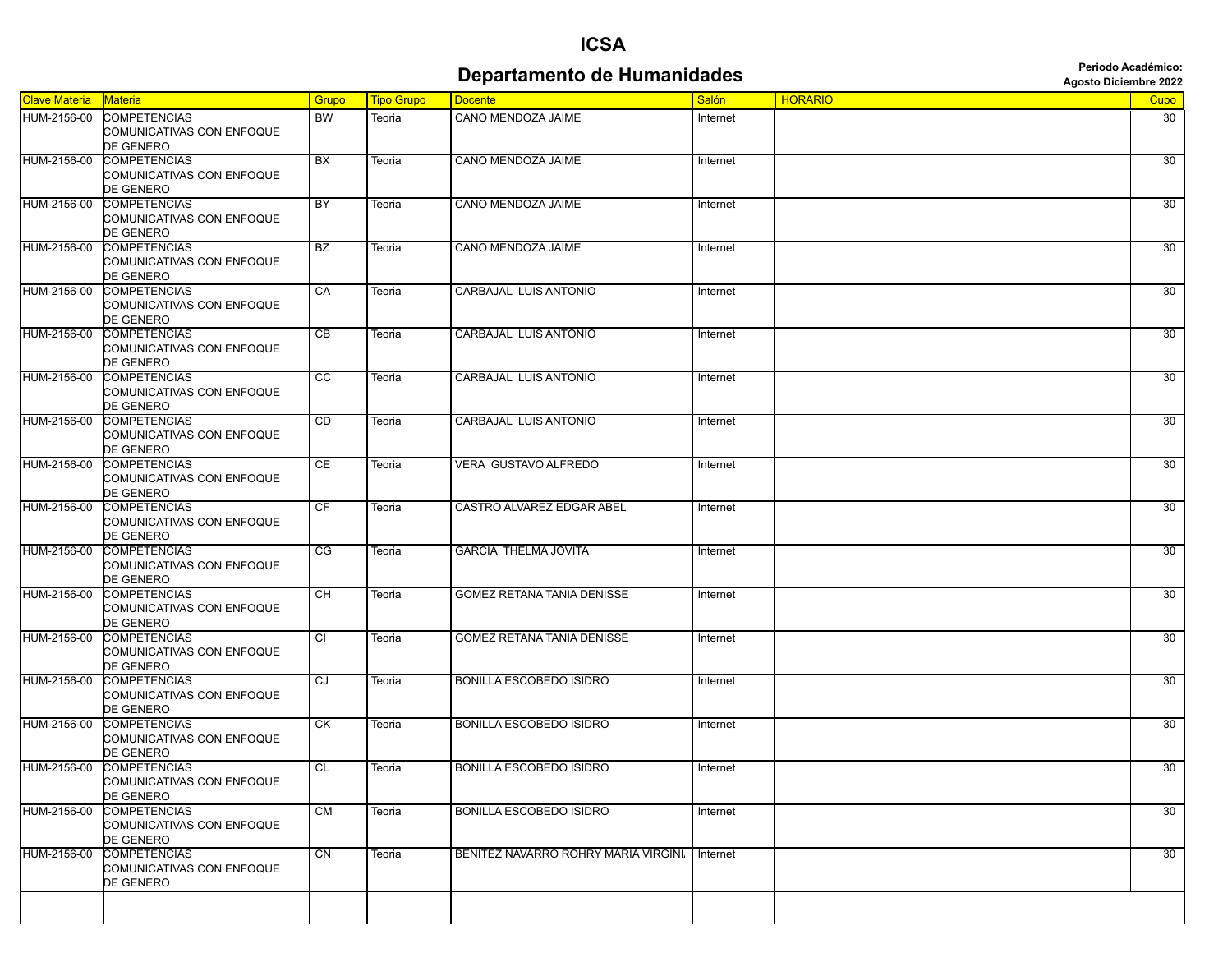#### **Departamento de Humanidades Agosto Diciembre 2022**<br>Agosto Diciembre 2022

| <b>Clave Materia</b><br>Salón<br><b>HORARIO</b><br>Materia<br><b>Tipo Grupo</b><br>Grupo<br><b>Docente</b><br><b>Cupo</b><br>HUM-2156-00<br><b>COMPETENCIAS</b><br>CO<br>SUMANO ORTEGA KIMBERLY<br>Teoria<br>Internet<br>30<br>COMUNICATIVAS CON ENFOQUE<br>DE GENERO<br><b>CP</b><br>30<br><b>COMPETENCIAS</b><br>RODRIGUEZ ISAIS AMALIA MARIA<br>Teoria<br>Internet<br>COMUNICATIVAS CON ENFOQUE<br>DE GENERO<br>HUM-2156-00<br>COMPETENCIAS<br>CQ<br>CAMARILLO SILERIO JESUS HIRAM<br>30<br>Teoria<br>Internet<br>COMUNICATIVAS CON ENFOQUE<br>DE GENERO<br>HUM-2156-00<br><b>COMPETENCIAS</b><br>CR<br>MONCADA MONCADA ALAN MARCOS DENII<br>30<br>Teoria<br>Internet<br>COMUNICATIVAS CON ENFOQUE<br>DE GENERO<br>$\overline{\text{cs}}$<br>30<br>HUM-2156-00<br><b>COMPETENCIAS</b><br>MONCADA MONCADA ALAN MARCOS DENII<br>Teoria<br>Internet<br>COMUNICATIVAS CON ENFOQUE<br>DE GENERO<br>HUM-2156-00<br>COMPETENCIAS<br>CT<br>MONCADA MONCADA ALAN MARCOS DENII<br>30<br>Teoria<br>Internet<br>COMUNICATIVAS CON ENFOQUE<br>DE GENERO<br>30<br><b>COMPETENCIAS</b><br>CU<br>MONCADA MONCADA ALAN MARCOS DENII<br>Teoria<br>Internet<br>COMUNICATIVAS CON ENFOQUE<br>DE GENERO<br><b>MARRUFO LOPEZ MARISOL</b><br>30<br><b>COMPETENCIAS</b><br>CV<br>Teoria<br>Internet<br>COMUNICATIVAS CON ENFOQUE<br>DE GENERO<br>$\overline{\text{CW}}$<br>MARRUFO LOPEZ MARISOL<br>30<br>HUM-2156-00<br><b>COMPETENCIAS</b><br>Teoria<br>Internet<br>COMUNICATIVAS CON ENFOQUE<br>DE GENERO<br>COMPETENCIAS<br>СX<br><b>CANO BARRERA ENEDINA</b><br>30<br>Teoria<br>Internet<br>COMUNICATIVAS CON ENFOQUE<br>DE GENERO<br>30 <sup>°</sup><br>HUM-2156-00<br><b>COMPETENCIAS</b><br><b>CY</b><br>CANO BARRERA ENEDINA<br>Teoria<br>Internet<br>COMUNICATIVAS CON ENFOQUE<br>DE GENERO<br><b>COMPETENCIAS</b><br>CZ<br>30<br>HUM-2156-00<br>ABOYTIA ZARAGOZA JOSE JUAN<br>Teoria<br>Internet<br>COMUNICATIVAS CON ENFOQUE<br>DE GENERO<br>HUM-2156-00<br><b>COMPETENCIAS</b><br>DA<br>BOTELLO MARES VICTOR ADOLFO<br>30<br>Teoria<br>Internet<br>COMUNICATIVAS CON ENFOQUE<br>DE GENERO<br><b>INTRODUCCION A LA</b><br>VAZQUEZ REYES OSCAR MARTIN<br>107-B-206<br>Martes 12:00-14:00, Jueves 12:00-14:00<br>15<br>HUM-2190-00<br>Α<br>Teoria<br>COMUNICACION DE MASAS<br>15<br>HUM-2190-00<br><b>INTRODUCCION A LA</b><br>VAZQUEZ REYES OSCAR MARTIN<br>107-D4-312<br>Martes 8:00-10:00. Jueves 8:00-10:00<br>B<br>Teoria<br>COMUNICACION DE MASAS<br>HUM-2191-00<br>RODRIGUEZ ORTIZ EFRAIN<br>107-D3-301-b<br>Martes 10:00-12:00, Jueves 10:00-12:00<br>15<br>LOGICA<br>Teoria<br>A<br>15<br>RODRIGUEZ ORTIZ EFRAIN<br>LOGICA<br>107-D4-308<br>Martes 12:00-14:00, Jueves 12:00-14:00<br>В<br>Teoria<br>13<br>HUM-2192-00<br>ESTADISTICA APLICADA A LAS<br>107-A-216<br>Lunes 10:00-12:00, Miércoles 10:00-12:00<br>A<br>Teoria<br>.<br><b>CIENCIAS SOCIALES</b><br>$\overline{20}$<br>ESTADISTICA APLICADA A LAS<br>B<br>107<br>Lunes 12:00-14:00, Miércoles 12:00-14:00<br>Teoria<br><br>CIENCIAS SOCIALES<br><b>GOMEZ MARTINEZ DALIA LIZETTE</b><br>107-D4-108<br>Martes 8:00-10:00, Jueves 8:00-10:00<br>15<br><b>REDACCION I</b><br>Teoria<br>Α<br>GOMEZ MARTINEZ DALIA LIZETTE<br>107-A-214<br>Martes 10:00-12:00, Jueves 10:00-12:00<br>15<br><b>REDACCION I</b><br>B<br>Teoria<br>20<br>HUM-2194-00<br><b>NGLES PRINCIPIANTE</b><br>AVITIA PORTILLO RODOLFO CARLOS<br>107-D4-311<br>Viernes 10:00-12:00<br>Α<br>Teoria<br><b>INGLES PRINCIPIANTE</b><br>AVITIA PORTILLO RODOLFO CARLOS<br>20<br>HUM-2194-00<br>107-D4-311<br>Martes 12:00-14:00, Jueves 12:00-14:00, Viernes<br>A-L1<br>Laboratorio<br>12:00-14:00<br>24<br>HUM-2194-00 INGLES PRINCIPIANTE<br>VILLARREAL ROBLES JESUS ALBERTO<br>107-D4-315<br>Viernes 8:00-10:00<br>B<br>Teoria |             |  |  |  |  |
|------------------------------------------------------------------------------------------------------------------------------------------------------------------------------------------------------------------------------------------------------------------------------------------------------------------------------------------------------------------------------------------------------------------------------------------------------------------------------------------------------------------------------------------------------------------------------------------------------------------------------------------------------------------------------------------------------------------------------------------------------------------------------------------------------------------------------------------------------------------------------------------------------------------------------------------------------------------------------------------------------------------------------------------------------------------------------------------------------------------------------------------------------------------------------------------------------------------------------------------------------------------------------------------------------------------------------------------------------------------------------------------------------------------------------------------------------------------------------------------------------------------------------------------------------------------------------------------------------------------------------------------------------------------------------------------------------------------------------------------------------------------------------------------------------------------------------------------------------------------------------------------------------------------------------------------------------------------------------------------------------------------------------------------------------------------------------------------------------------------------------------------------------------------------------------------------------------------------------------------------------------------------------------------------------------------------------------------------------------------------------------------------------------------------------------------------------------------------------------------------------------------------------------------------------------------------------------------------------------------------------------------------------------------------------------------------------------------------------------------------------------------------------------------------------------------------------------------------------------------------------------------------------------------------------------------------------------------------------------------------------------------------------------------------------------------------------------------------------------------------------------------------------------------------------------------------------------------------------------------------------------------------------------------------------------------------------------------------------------------------------------------------------------------------------------------------------------------------------------------------------------------------------------------------------------------------------------------------------------------------------------------------------------------------------------------------------------------------------------------------------|-------------|--|--|--|--|
|                                                                                                                                                                                                                                                                                                                                                                                                                                                                                                                                                                                                                                                                                                                                                                                                                                                                                                                                                                                                                                                                                                                                                                                                                                                                                                                                                                                                                                                                                                                                                                                                                                                                                                                                                                                                                                                                                                                                                                                                                                                                                                                                                                                                                                                                                                                                                                                                                                                                                                                                                                                                                                                                                                                                                                                                                                                                                                                                                                                                                                                                                                                                                                                                                                                                                                                                                                                                                                                                                                                                                                                                                                                                                                                                                      |             |  |  |  |  |
|                                                                                                                                                                                                                                                                                                                                                                                                                                                                                                                                                                                                                                                                                                                                                                                                                                                                                                                                                                                                                                                                                                                                                                                                                                                                                                                                                                                                                                                                                                                                                                                                                                                                                                                                                                                                                                                                                                                                                                                                                                                                                                                                                                                                                                                                                                                                                                                                                                                                                                                                                                                                                                                                                                                                                                                                                                                                                                                                                                                                                                                                                                                                                                                                                                                                                                                                                                                                                                                                                                                                                                                                                                                                                                                                                      |             |  |  |  |  |
|                                                                                                                                                                                                                                                                                                                                                                                                                                                                                                                                                                                                                                                                                                                                                                                                                                                                                                                                                                                                                                                                                                                                                                                                                                                                                                                                                                                                                                                                                                                                                                                                                                                                                                                                                                                                                                                                                                                                                                                                                                                                                                                                                                                                                                                                                                                                                                                                                                                                                                                                                                                                                                                                                                                                                                                                                                                                                                                                                                                                                                                                                                                                                                                                                                                                                                                                                                                                                                                                                                                                                                                                                                                                                                                                                      |             |  |  |  |  |
|                                                                                                                                                                                                                                                                                                                                                                                                                                                                                                                                                                                                                                                                                                                                                                                                                                                                                                                                                                                                                                                                                                                                                                                                                                                                                                                                                                                                                                                                                                                                                                                                                                                                                                                                                                                                                                                                                                                                                                                                                                                                                                                                                                                                                                                                                                                                                                                                                                                                                                                                                                                                                                                                                                                                                                                                                                                                                                                                                                                                                                                                                                                                                                                                                                                                                                                                                                                                                                                                                                                                                                                                                                                                                                                                                      |             |  |  |  |  |
|                                                                                                                                                                                                                                                                                                                                                                                                                                                                                                                                                                                                                                                                                                                                                                                                                                                                                                                                                                                                                                                                                                                                                                                                                                                                                                                                                                                                                                                                                                                                                                                                                                                                                                                                                                                                                                                                                                                                                                                                                                                                                                                                                                                                                                                                                                                                                                                                                                                                                                                                                                                                                                                                                                                                                                                                                                                                                                                                                                                                                                                                                                                                                                                                                                                                                                                                                                                                                                                                                                                                                                                                                                                                                                                                                      | HUM-2156-00 |  |  |  |  |
|                                                                                                                                                                                                                                                                                                                                                                                                                                                                                                                                                                                                                                                                                                                                                                                                                                                                                                                                                                                                                                                                                                                                                                                                                                                                                                                                                                                                                                                                                                                                                                                                                                                                                                                                                                                                                                                                                                                                                                                                                                                                                                                                                                                                                                                                                                                                                                                                                                                                                                                                                                                                                                                                                                                                                                                                                                                                                                                                                                                                                                                                                                                                                                                                                                                                                                                                                                                                                                                                                                                                                                                                                                                                                                                                                      |             |  |  |  |  |
|                                                                                                                                                                                                                                                                                                                                                                                                                                                                                                                                                                                                                                                                                                                                                                                                                                                                                                                                                                                                                                                                                                                                                                                                                                                                                                                                                                                                                                                                                                                                                                                                                                                                                                                                                                                                                                                                                                                                                                                                                                                                                                                                                                                                                                                                                                                                                                                                                                                                                                                                                                                                                                                                                                                                                                                                                                                                                                                                                                                                                                                                                                                                                                                                                                                                                                                                                                                                                                                                                                                                                                                                                                                                                                                                                      |             |  |  |  |  |
|                                                                                                                                                                                                                                                                                                                                                                                                                                                                                                                                                                                                                                                                                                                                                                                                                                                                                                                                                                                                                                                                                                                                                                                                                                                                                                                                                                                                                                                                                                                                                                                                                                                                                                                                                                                                                                                                                                                                                                                                                                                                                                                                                                                                                                                                                                                                                                                                                                                                                                                                                                                                                                                                                                                                                                                                                                                                                                                                                                                                                                                                                                                                                                                                                                                                                                                                                                                                                                                                                                                                                                                                                                                                                                                                                      |             |  |  |  |  |
|                                                                                                                                                                                                                                                                                                                                                                                                                                                                                                                                                                                                                                                                                                                                                                                                                                                                                                                                                                                                                                                                                                                                                                                                                                                                                                                                                                                                                                                                                                                                                                                                                                                                                                                                                                                                                                                                                                                                                                                                                                                                                                                                                                                                                                                                                                                                                                                                                                                                                                                                                                                                                                                                                                                                                                                                                                                                                                                                                                                                                                                                                                                                                                                                                                                                                                                                                                                                                                                                                                                                                                                                                                                                                                                                                      |             |  |  |  |  |
|                                                                                                                                                                                                                                                                                                                                                                                                                                                                                                                                                                                                                                                                                                                                                                                                                                                                                                                                                                                                                                                                                                                                                                                                                                                                                                                                                                                                                                                                                                                                                                                                                                                                                                                                                                                                                                                                                                                                                                                                                                                                                                                                                                                                                                                                                                                                                                                                                                                                                                                                                                                                                                                                                                                                                                                                                                                                                                                                                                                                                                                                                                                                                                                                                                                                                                                                                                                                                                                                                                                                                                                                                                                                                                                                                      |             |  |  |  |  |
|                                                                                                                                                                                                                                                                                                                                                                                                                                                                                                                                                                                                                                                                                                                                                                                                                                                                                                                                                                                                                                                                                                                                                                                                                                                                                                                                                                                                                                                                                                                                                                                                                                                                                                                                                                                                                                                                                                                                                                                                                                                                                                                                                                                                                                                                                                                                                                                                                                                                                                                                                                                                                                                                                                                                                                                                                                                                                                                                                                                                                                                                                                                                                                                                                                                                                                                                                                                                                                                                                                                                                                                                                                                                                                                                                      |             |  |  |  |  |
|                                                                                                                                                                                                                                                                                                                                                                                                                                                                                                                                                                                                                                                                                                                                                                                                                                                                                                                                                                                                                                                                                                                                                                                                                                                                                                                                                                                                                                                                                                                                                                                                                                                                                                                                                                                                                                                                                                                                                                                                                                                                                                                                                                                                                                                                                                                                                                                                                                                                                                                                                                                                                                                                                                                                                                                                                                                                                                                                                                                                                                                                                                                                                                                                                                                                                                                                                                                                                                                                                                                                                                                                                                                                                                                                                      |             |  |  |  |  |
|                                                                                                                                                                                                                                                                                                                                                                                                                                                                                                                                                                                                                                                                                                                                                                                                                                                                                                                                                                                                                                                                                                                                                                                                                                                                                                                                                                                                                                                                                                                                                                                                                                                                                                                                                                                                                                                                                                                                                                                                                                                                                                                                                                                                                                                                                                                                                                                                                                                                                                                                                                                                                                                                                                                                                                                                                                                                                                                                                                                                                                                                                                                                                                                                                                                                                                                                                                                                                                                                                                                                                                                                                                                                                                                                                      |             |  |  |  |  |
|                                                                                                                                                                                                                                                                                                                                                                                                                                                                                                                                                                                                                                                                                                                                                                                                                                                                                                                                                                                                                                                                                                                                                                                                                                                                                                                                                                                                                                                                                                                                                                                                                                                                                                                                                                                                                                                                                                                                                                                                                                                                                                                                                                                                                                                                                                                                                                                                                                                                                                                                                                                                                                                                                                                                                                                                                                                                                                                                                                                                                                                                                                                                                                                                                                                                                                                                                                                                                                                                                                                                                                                                                                                                                                                                                      |             |  |  |  |  |
|                                                                                                                                                                                                                                                                                                                                                                                                                                                                                                                                                                                                                                                                                                                                                                                                                                                                                                                                                                                                                                                                                                                                                                                                                                                                                                                                                                                                                                                                                                                                                                                                                                                                                                                                                                                                                                                                                                                                                                                                                                                                                                                                                                                                                                                                                                                                                                                                                                                                                                                                                                                                                                                                                                                                                                                                                                                                                                                                                                                                                                                                                                                                                                                                                                                                                                                                                                                                                                                                                                                                                                                                                                                                                                                                                      |             |  |  |  |  |
|                                                                                                                                                                                                                                                                                                                                                                                                                                                                                                                                                                                                                                                                                                                                                                                                                                                                                                                                                                                                                                                                                                                                                                                                                                                                                                                                                                                                                                                                                                                                                                                                                                                                                                                                                                                                                                                                                                                                                                                                                                                                                                                                                                                                                                                                                                                                                                                                                                                                                                                                                                                                                                                                                                                                                                                                                                                                                                                                                                                                                                                                                                                                                                                                                                                                                                                                                                                                                                                                                                                                                                                                                                                                                                                                                      |             |  |  |  |  |
|                                                                                                                                                                                                                                                                                                                                                                                                                                                                                                                                                                                                                                                                                                                                                                                                                                                                                                                                                                                                                                                                                                                                                                                                                                                                                                                                                                                                                                                                                                                                                                                                                                                                                                                                                                                                                                                                                                                                                                                                                                                                                                                                                                                                                                                                                                                                                                                                                                                                                                                                                                                                                                                                                                                                                                                                                                                                                                                                                                                                                                                                                                                                                                                                                                                                                                                                                                                                                                                                                                                                                                                                                                                                                                                                                      |             |  |  |  |  |
|                                                                                                                                                                                                                                                                                                                                                                                                                                                                                                                                                                                                                                                                                                                                                                                                                                                                                                                                                                                                                                                                                                                                                                                                                                                                                                                                                                                                                                                                                                                                                                                                                                                                                                                                                                                                                                                                                                                                                                                                                                                                                                                                                                                                                                                                                                                                                                                                                                                                                                                                                                                                                                                                                                                                                                                                                                                                                                                                                                                                                                                                                                                                                                                                                                                                                                                                                                                                                                                                                                                                                                                                                                                                                                                                                      |             |  |  |  |  |
|                                                                                                                                                                                                                                                                                                                                                                                                                                                                                                                                                                                                                                                                                                                                                                                                                                                                                                                                                                                                                                                                                                                                                                                                                                                                                                                                                                                                                                                                                                                                                                                                                                                                                                                                                                                                                                                                                                                                                                                                                                                                                                                                                                                                                                                                                                                                                                                                                                                                                                                                                                                                                                                                                                                                                                                                                                                                                                                                                                                                                                                                                                                                                                                                                                                                                                                                                                                                                                                                                                                                                                                                                                                                                                                                                      | HUM-2156-00 |  |  |  |  |
|                                                                                                                                                                                                                                                                                                                                                                                                                                                                                                                                                                                                                                                                                                                                                                                                                                                                                                                                                                                                                                                                                                                                                                                                                                                                                                                                                                                                                                                                                                                                                                                                                                                                                                                                                                                                                                                                                                                                                                                                                                                                                                                                                                                                                                                                                                                                                                                                                                                                                                                                                                                                                                                                                                                                                                                                                                                                                                                                                                                                                                                                                                                                                                                                                                                                                                                                                                                                                                                                                                                                                                                                                                                                                                                                                      |             |  |  |  |  |
|                                                                                                                                                                                                                                                                                                                                                                                                                                                                                                                                                                                                                                                                                                                                                                                                                                                                                                                                                                                                                                                                                                                                                                                                                                                                                                                                                                                                                                                                                                                                                                                                                                                                                                                                                                                                                                                                                                                                                                                                                                                                                                                                                                                                                                                                                                                                                                                                                                                                                                                                                                                                                                                                                                                                                                                                                                                                                                                                                                                                                                                                                                                                                                                                                                                                                                                                                                                                                                                                                                                                                                                                                                                                                                                                                      |             |  |  |  |  |
|                                                                                                                                                                                                                                                                                                                                                                                                                                                                                                                                                                                                                                                                                                                                                                                                                                                                                                                                                                                                                                                                                                                                                                                                                                                                                                                                                                                                                                                                                                                                                                                                                                                                                                                                                                                                                                                                                                                                                                                                                                                                                                                                                                                                                                                                                                                                                                                                                                                                                                                                                                                                                                                                                                                                                                                                                                                                                                                                                                                                                                                                                                                                                                                                                                                                                                                                                                                                                                                                                                                                                                                                                                                                                                                                                      | HUM-2156-00 |  |  |  |  |
|                                                                                                                                                                                                                                                                                                                                                                                                                                                                                                                                                                                                                                                                                                                                                                                                                                                                                                                                                                                                                                                                                                                                                                                                                                                                                                                                                                                                                                                                                                                                                                                                                                                                                                                                                                                                                                                                                                                                                                                                                                                                                                                                                                                                                                                                                                                                                                                                                                                                                                                                                                                                                                                                                                                                                                                                                                                                                                                                                                                                                                                                                                                                                                                                                                                                                                                                                                                                                                                                                                                                                                                                                                                                                                                                                      |             |  |  |  |  |
|                                                                                                                                                                                                                                                                                                                                                                                                                                                                                                                                                                                                                                                                                                                                                                                                                                                                                                                                                                                                                                                                                                                                                                                                                                                                                                                                                                                                                                                                                                                                                                                                                                                                                                                                                                                                                                                                                                                                                                                                                                                                                                                                                                                                                                                                                                                                                                                                                                                                                                                                                                                                                                                                                                                                                                                                                                                                                                                                                                                                                                                                                                                                                                                                                                                                                                                                                                                                                                                                                                                                                                                                                                                                                                                                                      |             |  |  |  |  |
|                                                                                                                                                                                                                                                                                                                                                                                                                                                                                                                                                                                                                                                                                                                                                                                                                                                                                                                                                                                                                                                                                                                                                                                                                                                                                                                                                                                                                                                                                                                                                                                                                                                                                                                                                                                                                                                                                                                                                                                                                                                                                                                                                                                                                                                                                                                                                                                                                                                                                                                                                                                                                                                                                                                                                                                                                                                                                                                                                                                                                                                                                                                                                                                                                                                                                                                                                                                                                                                                                                                                                                                                                                                                                                                                                      |             |  |  |  |  |
|                                                                                                                                                                                                                                                                                                                                                                                                                                                                                                                                                                                                                                                                                                                                                                                                                                                                                                                                                                                                                                                                                                                                                                                                                                                                                                                                                                                                                                                                                                                                                                                                                                                                                                                                                                                                                                                                                                                                                                                                                                                                                                                                                                                                                                                                                                                                                                                                                                                                                                                                                                                                                                                                                                                                                                                                                                                                                                                                                                                                                                                                                                                                                                                                                                                                                                                                                                                                                                                                                                                                                                                                                                                                                                                                                      |             |  |  |  |  |
|                                                                                                                                                                                                                                                                                                                                                                                                                                                                                                                                                                                                                                                                                                                                                                                                                                                                                                                                                                                                                                                                                                                                                                                                                                                                                                                                                                                                                                                                                                                                                                                                                                                                                                                                                                                                                                                                                                                                                                                                                                                                                                                                                                                                                                                                                                                                                                                                                                                                                                                                                                                                                                                                                                                                                                                                                                                                                                                                                                                                                                                                                                                                                                                                                                                                                                                                                                                                                                                                                                                                                                                                                                                                                                                                                      |             |  |  |  |  |
|                                                                                                                                                                                                                                                                                                                                                                                                                                                                                                                                                                                                                                                                                                                                                                                                                                                                                                                                                                                                                                                                                                                                                                                                                                                                                                                                                                                                                                                                                                                                                                                                                                                                                                                                                                                                                                                                                                                                                                                                                                                                                                                                                                                                                                                                                                                                                                                                                                                                                                                                                                                                                                                                                                                                                                                                                                                                                                                                                                                                                                                                                                                                                                                                                                                                                                                                                                                                                                                                                                                                                                                                                                                                                                                                                      | HUM-2156-00 |  |  |  |  |
|                                                                                                                                                                                                                                                                                                                                                                                                                                                                                                                                                                                                                                                                                                                                                                                                                                                                                                                                                                                                                                                                                                                                                                                                                                                                                                                                                                                                                                                                                                                                                                                                                                                                                                                                                                                                                                                                                                                                                                                                                                                                                                                                                                                                                                                                                                                                                                                                                                                                                                                                                                                                                                                                                                                                                                                                                                                                                                                                                                                                                                                                                                                                                                                                                                                                                                                                                                                                                                                                                                                                                                                                                                                                                                                                                      |             |  |  |  |  |
|                                                                                                                                                                                                                                                                                                                                                                                                                                                                                                                                                                                                                                                                                                                                                                                                                                                                                                                                                                                                                                                                                                                                                                                                                                                                                                                                                                                                                                                                                                                                                                                                                                                                                                                                                                                                                                                                                                                                                                                                                                                                                                                                                                                                                                                                                                                                                                                                                                                                                                                                                                                                                                                                                                                                                                                                                                                                                                                                                                                                                                                                                                                                                                                                                                                                                                                                                                                                                                                                                                                                                                                                                                                                                                                                                      |             |  |  |  |  |
|                                                                                                                                                                                                                                                                                                                                                                                                                                                                                                                                                                                                                                                                                                                                                                                                                                                                                                                                                                                                                                                                                                                                                                                                                                                                                                                                                                                                                                                                                                                                                                                                                                                                                                                                                                                                                                                                                                                                                                                                                                                                                                                                                                                                                                                                                                                                                                                                                                                                                                                                                                                                                                                                                                                                                                                                                                                                                                                                                                                                                                                                                                                                                                                                                                                                                                                                                                                                                                                                                                                                                                                                                                                                                                                                                      |             |  |  |  |  |
|                                                                                                                                                                                                                                                                                                                                                                                                                                                                                                                                                                                                                                                                                                                                                                                                                                                                                                                                                                                                                                                                                                                                                                                                                                                                                                                                                                                                                                                                                                                                                                                                                                                                                                                                                                                                                                                                                                                                                                                                                                                                                                                                                                                                                                                                                                                                                                                                                                                                                                                                                                                                                                                                                                                                                                                                                                                                                                                                                                                                                                                                                                                                                                                                                                                                                                                                                                                                                                                                                                                                                                                                                                                                                                                                                      |             |  |  |  |  |
|                                                                                                                                                                                                                                                                                                                                                                                                                                                                                                                                                                                                                                                                                                                                                                                                                                                                                                                                                                                                                                                                                                                                                                                                                                                                                                                                                                                                                                                                                                                                                                                                                                                                                                                                                                                                                                                                                                                                                                                                                                                                                                                                                                                                                                                                                                                                                                                                                                                                                                                                                                                                                                                                                                                                                                                                                                                                                                                                                                                                                                                                                                                                                                                                                                                                                                                                                                                                                                                                                                                                                                                                                                                                                                                                                      |             |  |  |  |  |
|                                                                                                                                                                                                                                                                                                                                                                                                                                                                                                                                                                                                                                                                                                                                                                                                                                                                                                                                                                                                                                                                                                                                                                                                                                                                                                                                                                                                                                                                                                                                                                                                                                                                                                                                                                                                                                                                                                                                                                                                                                                                                                                                                                                                                                                                                                                                                                                                                                                                                                                                                                                                                                                                                                                                                                                                                                                                                                                                                                                                                                                                                                                                                                                                                                                                                                                                                                                                                                                                                                                                                                                                                                                                                                                                                      |             |  |  |  |  |
|                                                                                                                                                                                                                                                                                                                                                                                                                                                                                                                                                                                                                                                                                                                                                                                                                                                                                                                                                                                                                                                                                                                                                                                                                                                                                                                                                                                                                                                                                                                                                                                                                                                                                                                                                                                                                                                                                                                                                                                                                                                                                                                                                                                                                                                                                                                                                                                                                                                                                                                                                                                                                                                                                                                                                                                                                                                                                                                                                                                                                                                                                                                                                                                                                                                                                                                                                                                                                                                                                                                                                                                                                                                                                                                                                      |             |  |  |  |  |
|                                                                                                                                                                                                                                                                                                                                                                                                                                                                                                                                                                                                                                                                                                                                                                                                                                                                                                                                                                                                                                                                                                                                                                                                                                                                                                                                                                                                                                                                                                                                                                                                                                                                                                                                                                                                                                                                                                                                                                                                                                                                                                                                                                                                                                                                                                                                                                                                                                                                                                                                                                                                                                                                                                                                                                                                                                                                                                                                                                                                                                                                                                                                                                                                                                                                                                                                                                                                                                                                                                                                                                                                                                                                                                                                                      |             |  |  |  |  |
|                                                                                                                                                                                                                                                                                                                                                                                                                                                                                                                                                                                                                                                                                                                                                                                                                                                                                                                                                                                                                                                                                                                                                                                                                                                                                                                                                                                                                                                                                                                                                                                                                                                                                                                                                                                                                                                                                                                                                                                                                                                                                                                                                                                                                                                                                                                                                                                                                                                                                                                                                                                                                                                                                                                                                                                                                                                                                                                                                                                                                                                                                                                                                                                                                                                                                                                                                                                                                                                                                                                                                                                                                                                                                                                                                      |             |  |  |  |  |
|                                                                                                                                                                                                                                                                                                                                                                                                                                                                                                                                                                                                                                                                                                                                                                                                                                                                                                                                                                                                                                                                                                                                                                                                                                                                                                                                                                                                                                                                                                                                                                                                                                                                                                                                                                                                                                                                                                                                                                                                                                                                                                                                                                                                                                                                                                                                                                                                                                                                                                                                                                                                                                                                                                                                                                                                                                                                                                                                                                                                                                                                                                                                                                                                                                                                                                                                                                                                                                                                                                                                                                                                                                                                                                                                                      |             |  |  |  |  |
|                                                                                                                                                                                                                                                                                                                                                                                                                                                                                                                                                                                                                                                                                                                                                                                                                                                                                                                                                                                                                                                                                                                                                                                                                                                                                                                                                                                                                                                                                                                                                                                                                                                                                                                                                                                                                                                                                                                                                                                                                                                                                                                                                                                                                                                                                                                                                                                                                                                                                                                                                                                                                                                                                                                                                                                                                                                                                                                                                                                                                                                                                                                                                                                                                                                                                                                                                                                                                                                                                                                                                                                                                                                                                                                                                      |             |  |  |  |  |
|                                                                                                                                                                                                                                                                                                                                                                                                                                                                                                                                                                                                                                                                                                                                                                                                                                                                                                                                                                                                                                                                                                                                                                                                                                                                                                                                                                                                                                                                                                                                                                                                                                                                                                                                                                                                                                                                                                                                                                                                                                                                                                                                                                                                                                                                                                                                                                                                                                                                                                                                                                                                                                                                                                                                                                                                                                                                                                                                                                                                                                                                                                                                                                                                                                                                                                                                                                                                                                                                                                                                                                                                                                                                                                                                                      |             |  |  |  |  |
|                                                                                                                                                                                                                                                                                                                                                                                                                                                                                                                                                                                                                                                                                                                                                                                                                                                                                                                                                                                                                                                                                                                                                                                                                                                                                                                                                                                                                                                                                                                                                                                                                                                                                                                                                                                                                                                                                                                                                                                                                                                                                                                                                                                                                                                                                                                                                                                                                                                                                                                                                                                                                                                                                                                                                                                                                                                                                                                                                                                                                                                                                                                                                                                                                                                                                                                                                                                                                                                                                                                                                                                                                                                                                                                                                      |             |  |  |  |  |
|                                                                                                                                                                                                                                                                                                                                                                                                                                                                                                                                                                                                                                                                                                                                                                                                                                                                                                                                                                                                                                                                                                                                                                                                                                                                                                                                                                                                                                                                                                                                                                                                                                                                                                                                                                                                                                                                                                                                                                                                                                                                                                                                                                                                                                                                                                                                                                                                                                                                                                                                                                                                                                                                                                                                                                                                                                                                                                                                                                                                                                                                                                                                                                                                                                                                                                                                                                                                                                                                                                                                                                                                                                                                                                                                                      |             |  |  |  |  |
|                                                                                                                                                                                                                                                                                                                                                                                                                                                                                                                                                                                                                                                                                                                                                                                                                                                                                                                                                                                                                                                                                                                                                                                                                                                                                                                                                                                                                                                                                                                                                                                                                                                                                                                                                                                                                                                                                                                                                                                                                                                                                                                                                                                                                                                                                                                                                                                                                                                                                                                                                                                                                                                                                                                                                                                                                                                                                                                                                                                                                                                                                                                                                                                                                                                                                                                                                                                                                                                                                                                                                                                                                                                                                                                                                      |             |  |  |  |  |
|                                                                                                                                                                                                                                                                                                                                                                                                                                                                                                                                                                                                                                                                                                                                                                                                                                                                                                                                                                                                                                                                                                                                                                                                                                                                                                                                                                                                                                                                                                                                                                                                                                                                                                                                                                                                                                                                                                                                                                                                                                                                                                                                                                                                                                                                                                                                                                                                                                                                                                                                                                                                                                                                                                                                                                                                                                                                                                                                                                                                                                                                                                                                                                                                                                                                                                                                                                                                                                                                                                                                                                                                                                                                                                                                                      | HUM-2191-00 |  |  |  |  |
|                                                                                                                                                                                                                                                                                                                                                                                                                                                                                                                                                                                                                                                                                                                                                                                                                                                                                                                                                                                                                                                                                                                                                                                                                                                                                                                                                                                                                                                                                                                                                                                                                                                                                                                                                                                                                                                                                                                                                                                                                                                                                                                                                                                                                                                                                                                                                                                                                                                                                                                                                                                                                                                                                                                                                                                                                                                                                                                                                                                                                                                                                                                                                                                                                                                                                                                                                                                                                                                                                                                                                                                                                                                                                                                                                      |             |  |  |  |  |
|                                                                                                                                                                                                                                                                                                                                                                                                                                                                                                                                                                                                                                                                                                                                                                                                                                                                                                                                                                                                                                                                                                                                                                                                                                                                                                                                                                                                                                                                                                                                                                                                                                                                                                                                                                                                                                                                                                                                                                                                                                                                                                                                                                                                                                                                                                                                                                                                                                                                                                                                                                                                                                                                                                                                                                                                                                                                                                                                                                                                                                                                                                                                                                                                                                                                                                                                                                                                                                                                                                                                                                                                                                                                                                                                                      |             |  |  |  |  |
|                                                                                                                                                                                                                                                                                                                                                                                                                                                                                                                                                                                                                                                                                                                                                                                                                                                                                                                                                                                                                                                                                                                                                                                                                                                                                                                                                                                                                                                                                                                                                                                                                                                                                                                                                                                                                                                                                                                                                                                                                                                                                                                                                                                                                                                                                                                                                                                                                                                                                                                                                                                                                                                                                                                                                                                                                                                                                                                                                                                                                                                                                                                                                                                                                                                                                                                                                                                                                                                                                                                                                                                                                                                                                                                                                      | HUM-2192-00 |  |  |  |  |
|                                                                                                                                                                                                                                                                                                                                                                                                                                                                                                                                                                                                                                                                                                                                                                                                                                                                                                                                                                                                                                                                                                                                                                                                                                                                                                                                                                                                                                                                                                                                                                                                                                                                                                                                                                                                                                                                                                                                                                                                                                                                                                                                                                                                                                                                                                                                                                                                                                                                                                                                                                                                                                                                                                                                                                                                                                                                                                                                                                                                                                                                                                                                                                                                                                                                                                                                                                                                                                                                                                                                                                                                                                                                                                                                                      |             |  |  |  |  |
|                                                                                                                                                                                                                                                                                                                                                                                                                                                                                                                                                                                                                                                                                                                                                                                                                                                                                                                                                                                                                                                                                                                                                                                                                                                                                                                                                                                                                                                                                                                                                                                                                                                                                                                                                                                                                                                                                                                                                                                                                                                                                                                                                                                                                                                                                                                                                                                                                                                                                                                                                                                                                                                                                                                                                                                                                                                                                                                                                                                                                                                                                                                                                                                                                                                                                                                                                                                                                                                                                                                                                                                                                                                                                                                                                      | HUM-2193-00 |  |  |  |  |
|                                                                                                                                                                                                                                                                                                                                                                                                                                                                                                                                                                                                                                                                                                                                                                                                                                                                                                                                                                                                                                                                                                                                                                                                                                                                                                                                                                                                                                                                                                                                                                                                                                                                                                                                                                                                                                                                                                                                                                                                                                                                                                                                                                                                                                                                                                                                                                                                                                                                                                                                                                                                                                                                                                                                                                                                                                                                                                                                                                                                                                                                                                                                                                                                                                                                                                                                                                                                                                                                                                                                                                                                                                                                                                                                                      | HUM-2193-00 |  |  |  |  |
|                                                                                                                                                                                                                                                                                                                                                                                                                                                                                                                                                                                                                                                                                                                                                                                                                                                                                                                                                                                                                                                                                                                                                                                                                                                                                                                                                                                                                                                                                                                                                                                                                                                                                                                                                                                                                                                                                                                                                                                                                                                                                                                                                                                                                                                                                                                                                                                                                                                                                                                                                                                                                                                                                                                                                                                                                                                                                                                                                                                                                                                                                                                                                                                                                                                                                                                                                                                                                                                                                                                                                                                                                                                                                                                                                      |             |  |  |  |  |
|                                                                                                                                                                                                                                                                                                                                                                                                                                                                                                                                                                                                                                                                                                                                                                                                                                                                                                                                                                                                                                                                                                                                                                                                                                                                                                                                                                                                                                                                                                                                                                                                                                                                                                                                                                                                                                                                                                                                                                                                                                                                                                                                                                                                                                                                                                                                                                                                                                                                                                                                                                                                                                                                                                                                                                                                                                                                                                                                                                                                                                                                                                                                                                                                                                                                                                                                                                                                                                                                                                                                                                                                                                                                                                                                                      |             |  |  |  |  |
|                                                                                                                                                                                                                                                                                                                                                                                                                                                                                                                                                                                                                                                                                                                                                                                                                                                                                                                                                                                                                                                                                                                                                                                                                                                                                                                                                                                                                                                                                                                                                                                                                                                                                                                                                                                                                                                                                                                                                                                                                                                                                                                                                                                                                                                                                                                                                                                                                                                                                                                                                                                                                                                                                                                                                                                                                                                                                                                                                                                                                                                                                                                                                                                                                                                                                                                                                                                                                                                                                                                                                                                                                                                                                                                                                      |             |  |  |  |  |
|                                                                                                                                                                                                                                                                                                                                                                                                                                                                                                                                                                                                                                                                                                                                                                                                                                                                                                                                                                                                                                                                                                                                                                                                                                                                                                                                                                                                                                                                                                                                                                                                                                                                                                                                                                                                                                                                                                                                                                                                                                                                                                                                                                                                                                                                                                                                                                                                                                                                                                                                                                                                                                                                                                                                                                                                                                                                                                                                                                                                                                                                                                                                                                                                                                                                                                                                                                                                                                                                                                                                                                                                                                                                                                                                                      |             |  |  |  |  |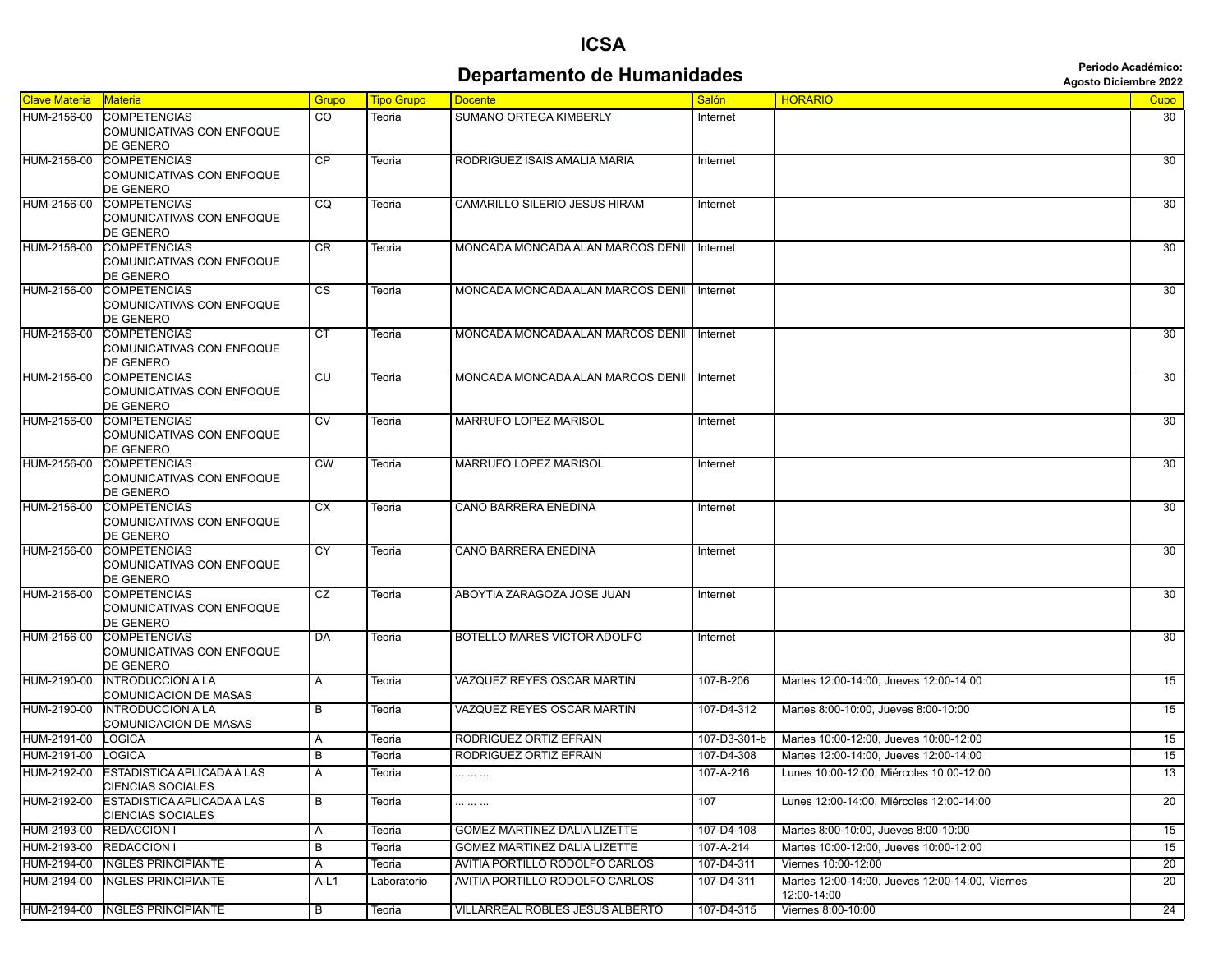## **ICSA Departamento de Humanidades Constitution de Secretaire de La Constantinee de la Constantinee de la Constantinee de la Constantinee de la Constantinee de la Constantinee de la Constantinee de la Constantinee de la Consta**

|  | <b>Agosto Diciembre 202</b> |  |
|--|-----------------------------|--|
|  |                             |  |

| <b>Clave Materia</b> | Materia                                                                   | Grupo  | <b>Tipo Grupo</b> | <b>Docente</b>                      | Salón        | <b>HORARIO</b>                                                   | <b>Cupo</b>     |
|----------------------|---------------------------------------------------------------------------|--------|-------------------|-------------------------------------|--------------|------------------------------------------------------------------|-----------------|
| HUM-2194-00          | <b>INGLES PRINCIPIANTE</b>                                                | $B-L1$ | Laboratorio       | VILLARREAL ROBLES JESUS ALBERTO     | 107-D4-315   | Lunes 12:00-14:00, Miércoles 12:00-14:00, Viernes<br>10:00-12:00 | 24              |
| HUM-9821-00          | <b>INGLES AVANZADO</b>                                                    | Α      | Teoria            | OCHOA CORREA LUISA FERNANDA         | 107          | Viernes 10:00-12:00                                              | 30              |
| HUM-9821-00          | <b>INGLES AVANZADO</b>                                                    | A-L1   | Laboratorio       | OCHOA CORREA LUISA FERNANDA         | 107          | Martes 8:00-10:00, Jueves 8:00-10:00, Viernes 8:00-10:00         | 30              |
| HUM-9866-00          | LINGUISTICA GENERAL DEL<br><b>INGLES</b>                                  | Α      | Teoria            | OCHOA CORREA LUISA FERNANDA         | 107-D4-317   | Martes 10:00-12:00, Jueves 10:00-12:00                           | 24              |
| HUM-9867-00          | PERIODISMO ESCRITO I<br>INFORMATIVO)                                      | A      | Teoria            | PEREZ GUTIERREZ GUSTAVO ENRIQUE     | 107-D3-301-f | Martes 12:00-14:00, Jueves 12:00-14:00                           | 15              |
| HUM-9868-00          | <b>COMPUTACION</b>                                                        | A      | Teoria            | FABELA BORREGO JOSE ALBERTO         | 107-B-208    | Martes 10:00-12:00, Jueves 10:00-12:00                           | 30              |
| HUM-9869-00          | FOTOGRAFIA PERIODISTICA                                                   | Α      | Teoria            | PARRA PARRA CRISTINA GABRIELA       | 107-D4-308   | Lunes 12:00-14:00, Miércoles 12:00-14:00                         | $\overline{30}$ |
| HUM-9870-00          | LITERATURA CONTEMPORANEA                                                  | Α      | Teoria            | <b>GRACIANO MARTINEZ CESAR IVAN</b> | 107-D4-311   | Martes 8:00-10:00, Jueves 8:00-10:00                             | 24              |
| HUM-9871-00          | ESPAÑOL AVANZADO                                                          | A      | Teoria            | VAZQUEZ REYES OSCAR MARTIN          | 107-D4-315   | Lunes 10:00-12:00. Miércoles 10:00-12:00                         | 24              |
| HUM-9883-00          | METODOLOGIA DE ADQUISICION<br>DE UNA SEGUNDA LENGUAJE                     | A      | Teoria            | ROO Y SANCHEZ SUSSAN URANIA         | 107          | Lunes 8:00-10:00. Miércoles 8:00-10:00                           | 30              |
| HUM-9884-00          | LINGUISTICA DEL INGLES II                                                 | Α      | Teoria            | OCHOA CORREA LUISA FERNANDA         | 107-D4-316   | Martes 12:00-14:00, Jueves 12:00-14:00                           | 30              |
| HUM-9884-00          | LINGUISTICA DEL INGLES II                                                 | В      | Teoria            | VILLARREAL ROBLES JESUS ALBERTO     | 107-D4-308   | Lunes 10:00-12:00, Miércoles 10:00-12:00                         | 24              |
| HUM-9886-00          | PERIODISMO ESCRITO III                                                    | Α      | Teoria            | <b>GRACIANO MARTINEZ CESAR IVAN</b> | 107-D4-316   | Martes 10:00-12:00, Jueves 10:00-12:00                           | 30              |
| HUM-9887-00          | PERIODISMO TELEVISIVO II                                                  | Α      | Teoria            | CHACON CASTAÑON ARTURO              | 107-D3-301-f | Lunes 12:00-14:00, Miércoles 12:00-14:00                         | 20              |
| HUM-9888-00          | HISTORIA CONTEMPORANEA DE<br><b>MEXICO</b>                                | Α      | Teoria            | VAZQUEZ ANTUNEZ PATRICIO EDUARDO    | 107-A-304    | Martes 8:00-10:00, Jueves 8:00-10:00                             | $\overline{30}$ |
| HUM-9889-00          | PERIODISMO RADIOFONICO II                                                 | Α      | Teoria            | MEZA ARMENDARIZ RICARDO             | 107-D3-301-b | Lunes 10:00-12:00, Miércoles 10:00-12:00                         | 20              |
| HUM-9890-00          | CODIGOS DEONTOLOGICOS                                                     | Α      | Teoria            | FLORES SIMENTAL RAUL                | 107-A-128    | Lunes 8:00-10:00, Miércoles 8:00-10:00                           | 30              |
| HUM-9891-00          | EDUCACION PARA LA PAZ Y<br>RESOLUCION NO VIOLENTA DE<br><b>CONFLICTOS</b> | A      | Teoria            | CHAGOYA TAVAREZ CLAUDIA YADIRA      | 107-A-108    | Lunes 10:00-12:00. Miércoles 10:00-12:00                         | 30              |
| HUM-9898-00          | PROCESOS DE<br>AUTOAPRENDIZAJE                                            | A      | Teoria            | AVITIA PORTILLO RODOLFO CARLOS      | 107-D4-311   | Lunes 10:00-12:00, Miércoles 10:00-12:00                         | $\overline{24}$ |
| HUM-9901-00          | ESPAÑOL                                                                   | Е      | Teoria            | <b>GARCIA THELMA JOVITA</b>         | 107          | Lunes 12:00-14:00. Miércoles 12:00-14:00                         | 25              |
| HUM-9901-00          | ESPAÑOL                                                                   | F      | Teoria            | <b>GARCIA THELMA JOVITA</b>         | 107          | Lunes 14:00-16:00, Miércoles 14:00-16:00                         | 25              |
| HUM-9901-00          | ESPAÑOL                                                                   | G      | Teoria            | CHAVEZ SINALOA DAMARIS              | 107          | Martes 10:00-12:00, Jueves 10:00-12:00                           | $\overline{25}$ |
| HUM-9901-00          | ESPAÑOL                                                                   | Н      | Teoria            | <b>CHAVEZ SINALOA DAMARIS</b>       | 107          | Martes 12:00-14:00, Jueves 12:00-14:00                           | 25              |
| HUM-9902-00          | <b>ORGANIZACION DE LAS</b><br>EMPRESAS PERIOSISTICAS                      | Α      | Teoria            | VEGA VEGA MA. NATIVIDAD             | 107          | Viernes 8:00-12:00                                               | $\overline{30}$ |
| HUM-9903-00          | TALLER DE FORMACION DE<br>EDITORES                                        | Α      | Teoria            | PEREZ GUTIERREZ GUSTAVO ENRIQUE     | 107-D3-301-f | Martes 10:00-12:00, Jueves 10:00-12:00                           | 15              |
| HUM-9904-00          | TALLER DE CORRECCION DE<br>ESTILO                                         | Α      | Teoria            | VAZQUEZ REYES OSCAR MARTIN          | 107          | Lunes 8:00-10:00, Miércoles 8:00-10:00                           | 30              |
| HUM-9906-00          | SEMINARIO DE INVESTIGACION<br>EDUCATIVA (OFERTA EN INGLES)                | Α      | Teoria            | PASSALACQUA OLIVERA NIURKA ISABEL   | 107          | Martes 8:00-10:00, Jueves 8:00-10:00                             | 30              |
| HUM-9907-00          | <b>SOCIOLINGÜISTICA</b>                                                   | Α      | Teoria            | PEREA IRIGOYEN ELVA DEIDA           | 107-D4-308   | Martes 10:00-12:00, Jueves 10:00-12:00                           | 24              |
| HUM-9909-00          | RECURSOS DIDACTICOS EN LA<br>ENSEÑANZA DEL INGLES                         | Α      | Teoria            | VILLARREAL ROBLES JESUS ALBERTO     | 107          | Lunes 8:00-10:00, Miércoles 8:00-10:00                           | 30              |
| HUM-9910-00          | TALLER DE PERIODISMO<br>POLITICO                                          | A      | Teoria            | <b>FLORES SIMENTAL RAUL</b>         | 107-A-128    | Lunes 10:00-12:00, Miércoles 10:00-12:00                         | 30              |
| HUM-9911-00          | <b>HISTORIA DE LOS MOVIMIENTOS</b><br>MIGRATORIOS MEXICO-EU               | Α      | Teoria            | VAZQUEZ ANTUNEZ PATRICIO EDUARDO    | 107-D4-311   | Martes 10:00-12:00. Jueves 10:00-12:00                           | 24              |
| HUM-9912-00          | <b>TALLER DE PEQUEÑAS</b><br>PUBLICACIONES                                | Α      | Teoria            | FABELA BORREGO JOSE ALBERTO         | 107-B-208    | Martes 8:00-10:00. Jueves 8:00-10:00                             | 30              |
| HUM-9916-00          | TALLER DE ENTREVISTA                                                      | Α      | Teoria            | MEZA ARMENDARIZ RICARDO             | 107-D4-308   | Lunes 8:00-10:00, Miércoles 8:00-10:00                           | 24              |
| HUM-9922-00          | TALLER DE REPORTAJE PARA<br>RADIO Y TELEVISION                            | A      | Teoria            | CHACON CASTAÑON ARTURO              | 107-D3-301-f | Lunes 10:00-12:00, Miércoles 10:00-12:00                         | 20              |
| HUM-9926-00          | PRODUCCION DE PAGINAS<br><b>ELECTRONICAS</b>                              | Α      | Teoria            | FABELA BORREGO JOSE ALBERTO         | 107-B-208    | Martes 12:00-14:00, Jueves 12:00-14:00                           | 30              |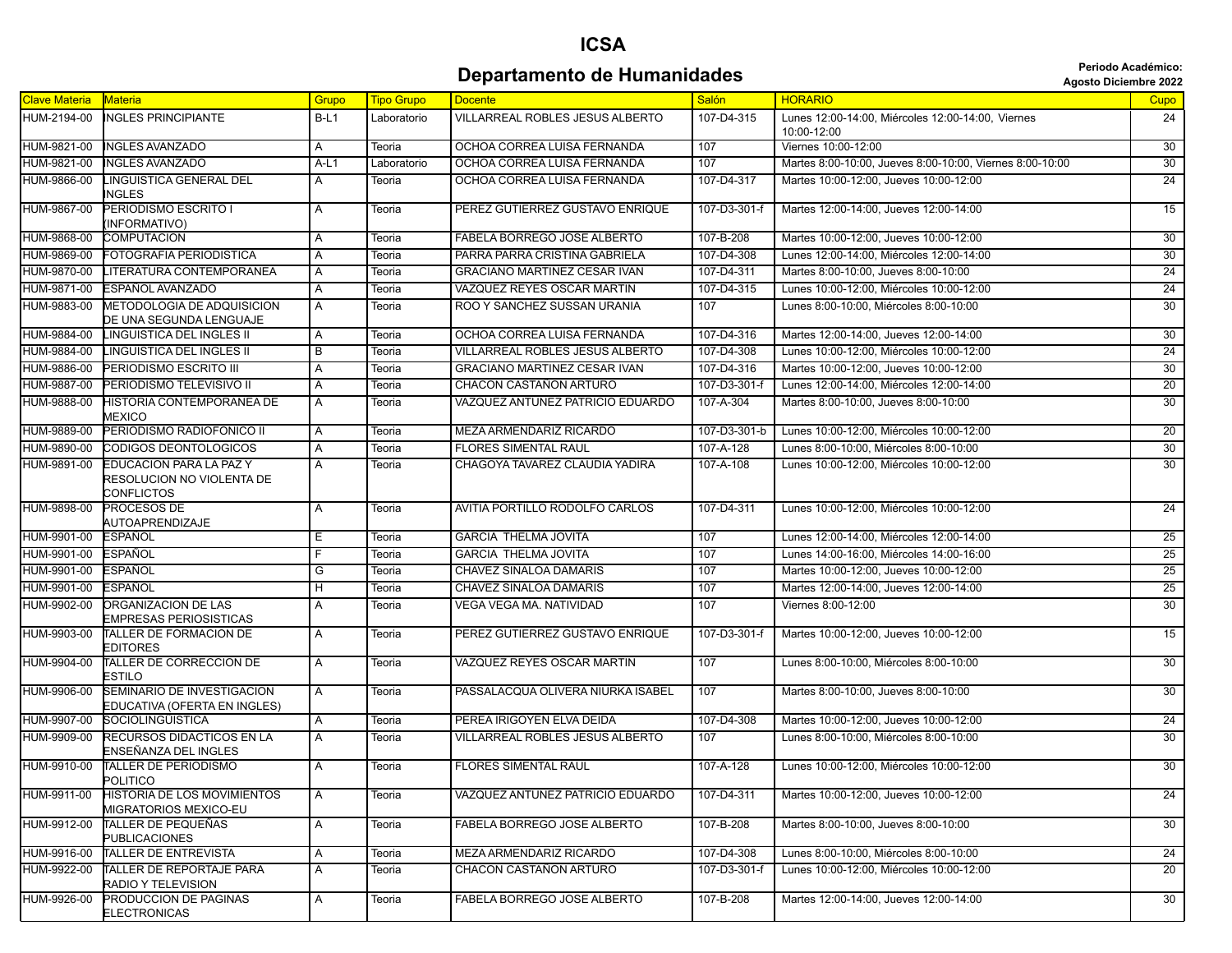## **ICSA Departamento de Humanidades Constitution de Secretaire de La Constantinee de la Constantion de La Constantion**

|  | <b>Agosto Diciembre 20</b> |  |
|--|----------------------------|--|
|--|----------------------------|--|

| <b>Clave Materia</b> | <b>Materia</b>             | Grupo          | <b>Tipo Grupo</b> | <b>Docente</b>                    | Salón       | <b>HORARIO</b>                                             | Cupo            |
|----------------------|----------------------------|----------------|-------------------|-----------------------------------|-------------|------------------------------------------------------------|-----------------|
| HUM-9935-14          | <b>SEMINARIO DE TESIS</b>  | Α              | Teoria            | PASSALACQUA OLIVERA NIURKA ISABEL | 107         | Martes 12:00-14:00, Jueves 12:00-14:00                     | 20              |
| HUM-9936-14          | INGLES COMUNICATIVO        | <b>AL</b>      | Teoria            |                                   | 107-D1-211  | Lunes 16:00-18:00. Martes 16:00-18:00. Miércoles           | 20              |
|                      | (PRINCIPIANTE)             |                |                   |                                   |             | 16:00-18:00, Jueves 16:00-18:00                            |                 |
| HUM-9936-14          | <b>INGLES COMUNICATIVO</b> | AM             | Teoria            |                                   | 107-D1-208  | Lunes 14:00-16:00, Martes 14:00-16:00, Miércoles           | $\overline{20}$ |
|                      | (PRINCIPIANTE)             |                |                   |                                   |             | 14:00-16:00, Jueves 14:00-16:00                            |                 |
| HUM-9936-14          | <b>INGLES COMUNICATIVO</b> | AN             | Teoria            |                                   | 107-D1-211  | Lunes 10:00-12:00, Martes 10:00-12:00, Miércoles           | $\overline{20}$ |
|                      | (PRINCIPIANTE)             |                |                   |                                   |             | 10:00-12:00. Jueves 10:00-12:00                            |                 |
| HUM-9936-14          | <b>INGLES COMUNICATIVO</b> | A <sub>O</sub> | Teoria            |                                   | 107-D1-207  | Lunes 12:00-14:00, Martes 12:00-14:00, Miércoles           | $\overline{20}$ |
|                      | (PRINCIPIANTE)             |                |                   |                                   |             | 12:00-14:00, Jueves 12:00-14:00                            |                 |
| HUM-9936-14          | <b>INGLES COMUNICATIVO</b> | AP             | Teoria            |                                   | 107-D1-208  | Lunes 8:00-10:00. Martes 8:00-10:00. Miércoles 8:00-10:00. | 20              |
|                      | (PRINCIPIANTE)             |                |                   |                                   |             | Jueves 8:00-10:00                                          |                 |
| HUM-9936-14          | <b>INGLES COMUNICATIVO</b> | AQ             | Teoria            |                                   | 107         | Miércoles 10:00-14:00, Viernes 12:00-16:00                 | 20              |
|                      | (PRINCIPIANTE)             |                |                   |                                   |             |                                                            |                 |
| HUM-9936-14          | <b>INGLES COMUNICATIVO</b> | <b>AR</b>      | Teoria            |                                   | 107         | Miércoles 10:00-14:00, Viernes 12:00-16:00                 | 20              |
|                      | (PRINCIPIANTE)             |                |                   |                                   |             |                                                            |                 |
| HUM-9936-14          | INGLES COMUNICATIVO        | AS             | Teoria            |                                   | 107-B-101-h | Lunes 14:00-16:00, Martes 14:00-16:00, Miércoles           | 20              |
|                      | (PRINCIPIANTE)             |                |                   |                                   |             | 14:00-16:00, Jueves 14:00-16:00                            |                 |
| HUM-9936-14          | <b>INGLES COMUNICATIVO</b> | AT             | Teoria            |                                   | 107-D4-309  | Lunes 10:00-12:00, Martes 10:00-12:00, Miércoles           | $\overline{20}$ |
|                      | (PRINCIPIANTE)             |                |                   |                                   |             | 10:00-12:00, Jueves 10:00-12:00                            |                 |
| HUM-9936-14          | <b>INGLES COMUNICATIVO</b> | <b>AU</b>      | Teoria            |                                   | 107-B-101-g | Lunes 14:00-16:00. Martes 14:00-16:00. Miércoles           | 20              |
|                      | (PRINCIPIANTE)             |                |                   |                                   |             | 14:00-16:00, Jueves 14:00-16:00                            |                 |
| HUM-9936-14          | <b>INGLES COMUNICATIVO</b> | AV             | Teoria            |                                   | 107-B-110   | Lunes 16:00-18:00, Martes 16:00-18:00, Miércoles           | 20              |
|                      | (PRINCIPIANTE)             |                |                   |                                   |             | 16:00-18:00, Jueves 16:00-18:00                            |                 |
| HUM-9936-14          | <b>INGLES COMUNICATIVO</b> | AW             | Teoria            |                                   | 107-B-111   | Lunes 16:00-18:00, Martes 16:00-18:00, Miércoles           | 20              |
|                      | (PRINCIPIANTE)             |                |                   |                                   |             | 16:00-18:00. Jueves 16:00-18:00                            |                 |
| HUM-9936-14          | INGLES COMUNICATIVO        | AX             | Teoria            |                                   | 107-D4-308  | Lunes 18:00-20:00, Martes 18:00-20:00, Miércoles           | 20              |
|                      | (PRINCIPIANTE)             |                |                   |                                   |             | 18:00-20:00, Jueves 18:00-20:00                            |                 |
| HUM-9936-14          | <b>INGLES COMUNICATIVO</b> | <b>AY</b>      | Teoria            |                                   | 107-D4-317  | Lunes 12:00-14:00, Martes 12:00-14:00, Miércoles           | 20              |
|                      | (PRINCIPIANTE)             |                |                   |                                   |             | 12:00-14:00, Jueves 12:00-14:00                            |                 |
| HUM-9936-14          | <b>INGLES COMUNICATIVO</b> | <b>AZ</b>      | Teoria            |                                   | 107-D4-315  | Lunes 14:00-16:00, Martes 14:00-16:00, Miércoles           | 20              |
|                      | (PRINCIPIANTE)             |                |                   |                                   |             | 14:00-16:00, Jueves 14:00-16:00                            |                 |
| HUM-9936-14          | <b>INGLES COMUNICATIVO</b> | <b>CH</b>      | Teoria            |                                   | 107-B-308   | Lunes 12:00-14:00, Martes 12:00-14:00, Miércoles           | 20              |
|                      | (PRINCIPIANTE)             |                |                   |                                   |             | 12:00-14:00, Jueves 12:00-14:00                            |                 |
| HUM-9936-14          | <b>INGLES COMUNICATIVO</b> | <b>CI</b>      | Teoria            |                                   | 107-B-308   | Lunes 8:00-10:00, Martes 8:00-10:00, Miércoles 8:00-10:00, | 20              |
|                      | (PRINCIPIANTE)             |                |                   |                                   |             | Jueves 8:00-10:00                                          |                 |
| HUM-9937-14          | <b>INGLES COMUNICATIVO</b> | AG             | Teoria            |                                   | 107-D1-209  | Lunes 18:00-20:00, Martes 18:00-20:00, Miércoles           | 20              |
|                      | (INTERMEDIO)               |                |                   |                                   |             | 18:00-20:00, Jueves 18:00-20:00                            |                 |
| HUM-9937-14          | <b>INGLES COMUNICATIVO</b> | AH             | Teoria            |                                   | 107-D1-209  | Lunes 12:00-14:00, Martes 12:00-14:00, Miércoles           | 20              |
|                      | (INTERMEDIO)               |                |                   |                                   |             | 12:00-14:00, Jueves 12:00-14:00                            |                 |
| HUM-9937-14          | <b>INGLES COMUNICATIVO</b> | Al             | Teoria            |                                   | 107         | Jueves 12:00-16:00, Viernes 12:00-16:00                    | 20              |
|                      | (INTERMEDIO)               |                |                   |                                   |             |                                                            |                 |
| HUM-9937-14          | <b>INGLES COMUNICATIVO</b> | AJ             | Teoria            |                                   | 107-B-112   | Lunes 16:00-18:00, Martes 16:00-18:00, Miércoles           | 20              |
|                      | (INTERMEDIO)               |                |                   |                                   |             | 16:00-18:00, Jueves 16:00-18:00                            |                 |
| HUM-9937-14          | <b>INGLES COMUNICATIVO</b> | AK             | Teoria            |                                   | 107-B-115   | Lunes 18:00-20:00, Martes 18:00-20:00, Miércoles           | 20              |
|                      | (INTERMEDIO)               |                |                   |                                   |             | 18:00-20:00, Jueves 18:00-20:00                            |                 |
| HUM-9937-14          | <b>INGLES COMUNICATIVO</b> | AL             | Teoria            |                                   | 107-D4-308  | Lunes 14:00-16:00. Martes 14:00-16:00. Miércoles           | $\overline{20}$ |
|                      | (INTERMEDIO)               |                |                   |                                   |             | 14:00-16:00, Jueves 14:00-16:00                            |                 |
| HUM-9937-14          | <b>INGLES COMUNICATIVO</b> | <b>AM</b>      | Teoria            |                                   | 107-D4-309  | Lunes 18:00-20:00, Martes 18:00-20:00, Miércoles           | 20              |
|                      | (INTERMEDIO)               |                |                   |                                   |             | 18:00-20:00, Jueves 18:00-20:00                            |                 |
| HUM-9937-14          | <b>INGLES COMUNICATIVO</b> | AN             | Teoria            |                                   | 107-D4-315  | Lunes 8:00-10:00, Martes 8:00-10:00, Miércoles 8:00-10:00. | 20              |
|                      | (INTERMEDIO)               |                |                   |                                   |             | Jueves 8:00-10:00                                          |                 |
| HUM-9937-14          | <b>INGLES COMUNICATIVO</b> | AO             | Teoria            |                                   | 107-D4-309  | Lunes 16:00-18:00, Martes 16:00-18:00, Miércoles           | 20              |
|                      | (INTERMEDIO)               |                |                   |                                   |             | 16:00-18:00, Jueves 16:00-18:00                            |                 |
| HUM-9937-14          | <b>INGLES COMUNICATIVO</b> | AP             | Teoria            |                                   | 107-D4-317  | Lunes 8:00-10:00, Martes 8:00-10:00, Miércoles 8:00-10:00, | 20              |
|                      | (INTERMEDIO)               |                |                   |                                   |             | Jueves 8:00-10:00                                          |                 |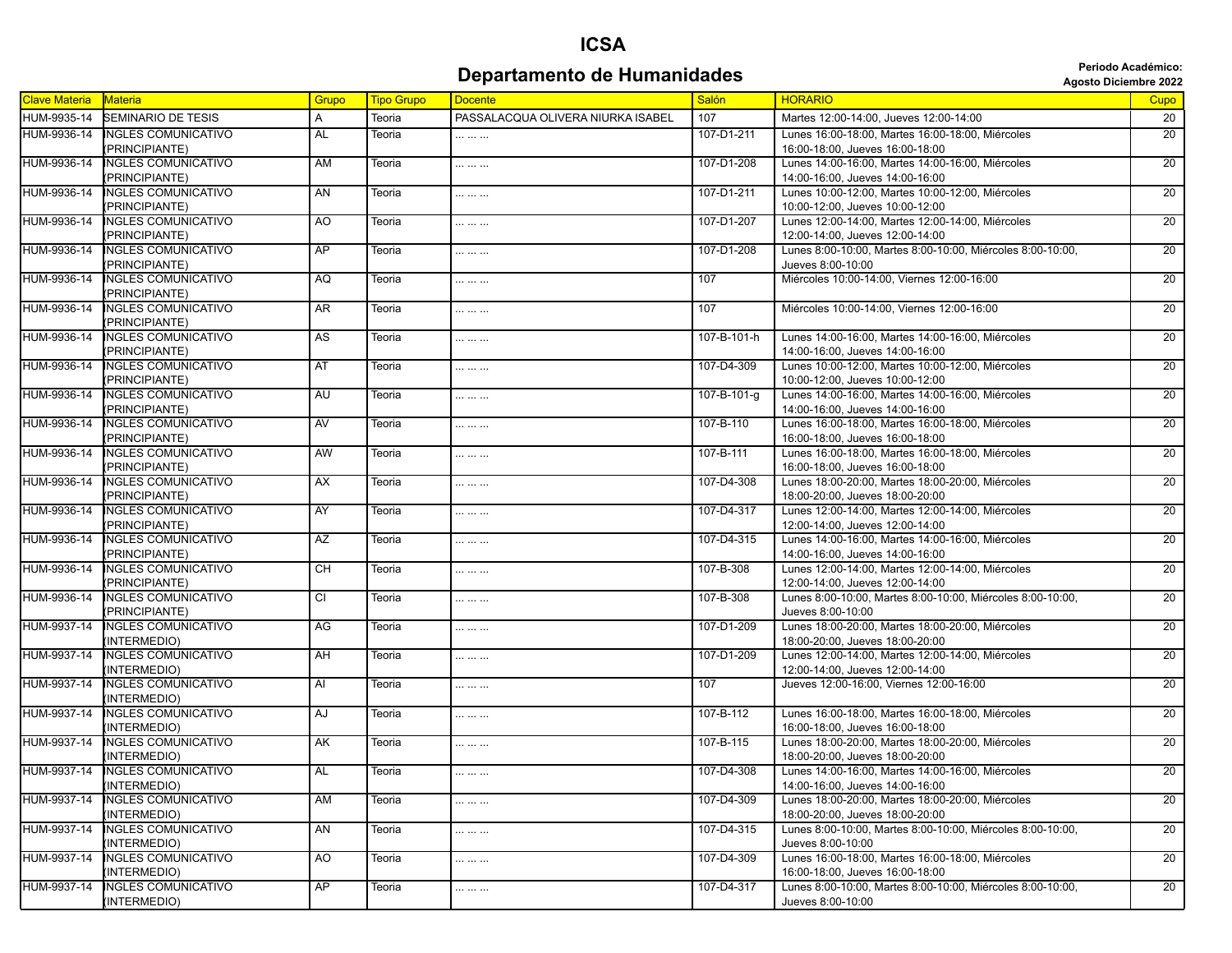#### **Periodo Académico:**

**Departamento de Humanidades Constitution de Second Dividends** *Periodo Académico*:

| <b>Clave Materia</b> | Materia                                    | Grupo     | <b>Tipo Grupo</b> | Docente    | Salón       | <b>HORARIO</b>                                                                      | <b>Cupo</b>     |
|----------------------|--------------------------------------------|-----------|-------------------|------------|-------------|-------------------------------------------------------------------------------------|-----------------|
| HUM-9937-14          | <b>NGLES COMUNICATIVO</b><br>(INTERMEDIO)  | AQ        | Teoria            | . <b>.</b> | 107-B-308   | Lunes 10:00-12:00, Martes 10:00-12:00, Miércoles<br>10:00-12:00. Jueves 10:00-12:00 | 20              |
| HUM-9937-14          | <b>INGLES COMUNICATIVO</b><br>(INTERMEDIO) | <b>AR</b> | Teoria            |            | 107-B-308   | Lunes 14:00-16:00, Martes 14:00-16:00, Miércoles<br>14:00-16:00. Jueves 14:00-16:00 | 20              |
| HUM-9937-14          | INGLES COMUNICATIVO<br>(INTERMEDIO)        | AS        | Teoria            |            | 107         | Lunes 16:00-18:00, Martes 16:00-18:00, Miércoles<br>16:00-18:00, Jueves 16:00-18:00 | 20              |
| HUM-9937-14          | <b>INGLES COMUNICATIVO</b><br>(INTERMEDIO) | AT        | Teoria            | .          | 107-B-101-h | Lunes 12:00-14:00, Martes 12:00-14:00, Miércoles<br>12:00-14:00, Jueves 12:00-14:00 | $\overline{20}$ |
| HUM-9938-14          | <b>INGLES COMUNICATIVO</b><br>(AVANZADO)   | AA        | Teoria            | .          | 107-D1-211  | Lunes 18:00-20:00, Martes 18:00-20:00, Miércoles<br>18:00-20:00. Jueves 18:00-20:00 | 20              |
| HUM-9938-14          | <b>INGLES COMUNICATIVO</b><br>(AVANZADO)   | AB        | Teoria            | .          | 107-B-115   | Lunes 12:00-14:00, Martes 12:00-14:00, Miércoles<br>12:00-14:00, Jueves 12:00-14:00 | $\overline{20}$ |
| HUM-9938-14          | <b>INGLES COMUNICATIVO</b><br>(AVANZADO)   | AC        | Teoria            |            | 107         | Jueves 14:00-18:00. Viernes 16:00-20:00                                             | 20              |
| HUM-9938-14          | <b>INGLES COMUNICATIVO</b><br>(AVANZADO)   | AD        | Teoria            |            | 107-D4-317  | Lunes 14:00-16:00, Martes 14:00-16:00, Miércoles<br>14:00-16:00. Jueves 14:00-16:00 | $\overline{20}$ |
| HUM-9938-14          | <b>NGLES COMUNICATIVO</b><br>(AVANZADO)    | <b>AE</b> | Teoria            |            | 107-D4-317  | Lunes 18:00-20:00. Martes 18:00-20:00. Miércoles<br>18:00-20:00. Jueves 18:00-20:00 | $\overline{20}$ |
| HUM-9938-14          | <b>INGLES COMUNICATIVO</b><br>(AVANZADO)   | AF        | Teoria            | .          | 107-D1-207  | Lunes 12:00-14:00, Martes 12:00-14:00, Miércoles<br>12:00-14:00, Jueves 12:00-14:00 | 20              |
| HUM-9938-14          | <b>INGLES COMUNICATIVO</b><br>(AVANZADO)   | AG        | Teoria            | .          | 107-D4-315  | Lunes 16:00-18:00, Martes 16:00-18:00, Miércoles<br>16:00-18:00, Jueves 16:00-18:00 | $\overline{20}$ |
| HUM-9938-14          | <b>NGLES COMUNICATIVO</b><br>(AVANZADO)    | AH        | Teoria            | .          | 107-B-308   | Lunes 18:00-20:00, Martes 18:00-20:00, Miércoles<br>18:00-20:00, Jueves 18:00-20:00 | 20              |
| HUM-9938-14          | <b>NGLES COMUNICATIVO</b><br>(AVANZADO)    |           | Teoria            | .          | 107-D1-207  | Lunes 8:00-10:00, Martes 8:00-10:00, Miércoles 8:00-10:00,<br>Jueves 8:00-10:00     | $\overline{20}$ |

#### **IIT**

#### **Departamento de Física y Matemáticas** *Departamento de Física y Matemáticas* **Agosto Diciembre 2022**

|                      |                         |           |                   |                                    |              | Ayuuu Diuluiiniu Lull                    |                 |
|----------------------|-------------------------|-----------|-------------------|------------------------------------|--------------|------------------------------------------|-----------------|
| <b>Clave Materia</b> | <b>Materia</b>          | Grupo     | <b>Tipo Grupo</b> | <b>Docente</b>                     | <b>Salón</b> | <b>HORARIO</b>                           | Cupo            |
| CBE-1001-96          | <b>ALGEBRA SUPERIOR</b> | А         | Teoria            |                                    | 107-B-306    | Lunes 8:00-10:00, Miércoles 8:00-10:00   | 40              |
| CBE-1001-96          | ALGEBRA SUPERIOR        | B         | Teoria            |                                    | 107-B-306    | Lunes 10:00-12:00, Miércoles 10:00-12:00 | 40              |
| CBE-1001-96          | <b>ALGEBRA SUPERIOR</b> | C         | Teoria            | ACOSTA GUTIERREZ RICARDO ALFREDO   | 107-B-306    | Lunes 16:00-18:00, Miércoles 16:00-18:00 | 40              |
| CBE-1002-96          | <b>CALCULO I</b>        | AN        | Teoria            | ROMO REYES RAMON IVAN              | 107-B-307    | Martes 14:00-16:00, Jueves 14:00-16:00   | 40              |
| CBE-1002-96          | CALCULO I               | AO        | Teoria            | SAENZ CORONADO LUCERO              | 107-B-223-h  | Martes 12:00-14:00, Jueves 12:00-14:00   | 40              |
| CBE-1002-96          | CALCULO I               | AP        | Teoria            |                                    | 107-B-320    | Martes 16:00-18:00, Jueves 16:00-18:00   | 40              |
| CBE-1002-96          | <b>CALCULO I</b>        | AQ        | Teoria            |                                    | 107-D1-205   | Lunes 12:00-14:00, Miércoles 12:00-14:00 | 30 <sup>2</sup> |
| CBE-1002-96          | CALCULO I               | <b>AR</b> | Teoria            | ACOSTA GUTIERREZ RICARDO ALFREDO   | 107-B-223-h  | Lunes 18:00-20:00, Miércoles 18:00-20:00 | 40              |
| CBE-1002-96          | CALCULO I               | AS        | Teoria            | MARTINEZ RODRIGUEZ VIRGINIA HAYDEE | 107-B-306    | Martes 8:00-10:00, Jueves 8:00-10:00     | 40              |
| CBE-1002-96          | CALCULO I               | AT        | Teoria            |                                    | 107-B-306    | Martes 18:00-20:00, Jueves 18:00-20:00   | 40              |
| CBE-1002-96          | CALCULO I               | AU        | Teoria            |                                    | 107-B-321    | Martes 16:00-18:00, Jueves 16:00-18:00   | 40              |
| CBE-1002-96          | CALCULO I               | AV        | Teoria            | ALBINO ARAGON LUIS FERNANDO        | 107-B-307    | Lunes 8:00-10:00, Miércoles 8:00-10:00   | 40              |
| CBE-1002-96          | CALCULO I               | <b>AW</b> | Teoria            | ACOSTA GUTIERREZ JESUS MANUEL      | 107-B-307    | Lunes 10:00-12:00, Miércoles 10:00-12:00 | 40              |
| CBE-1002-96          | CALCULO I               | AX        | Teoria            | .                                  | 107-B-306    | Lunes 14:00-16:00, Miércoles 14:00-16:00 | 40              |
| CBE-1002-96          | CALCULO I               | AY        | Teoria            | SAENZ CORONADO LUCERO              | 107-B-223-g  | Martes 10:00-12:00, Jueves 10:00-12:00   | 30              |
| CBE-1002-96          | CALCULO I               | AZ        | Teoria            | HERNANDEZ PALACIOS ANGEL ARMANDO   | 107-B-306    | Lunes 18:00-20:00, Miércoles 18:00-20:00 | 40              |
| CBE-1002-96          | <b>CALCULO I</b>        | BA        | Teoria            | CRUZ QUIÑONES MARIA DE LOS ANGELES | 107-B-306    | Martes 10:00-12:00, Jueves 10:00-12:00   | 40              |
| CBE-1002-96          | <b>CALCULO I</b>        | <b>BB</b> | Teoria            | SANCHEZ VALDES CESAR FIDEL         | 107-B-320    | Lunes 8:00-10:00, Miércoles 8:00-10:00   | 40              |
| CBE-1002-96          | CALCULO I               | BC        | Teoria            | URENDA MORENO RAYMUNDO             | 107-B-321    | Lunes 10:00-12:00, Miércoles 10:00-12:00 | 40              |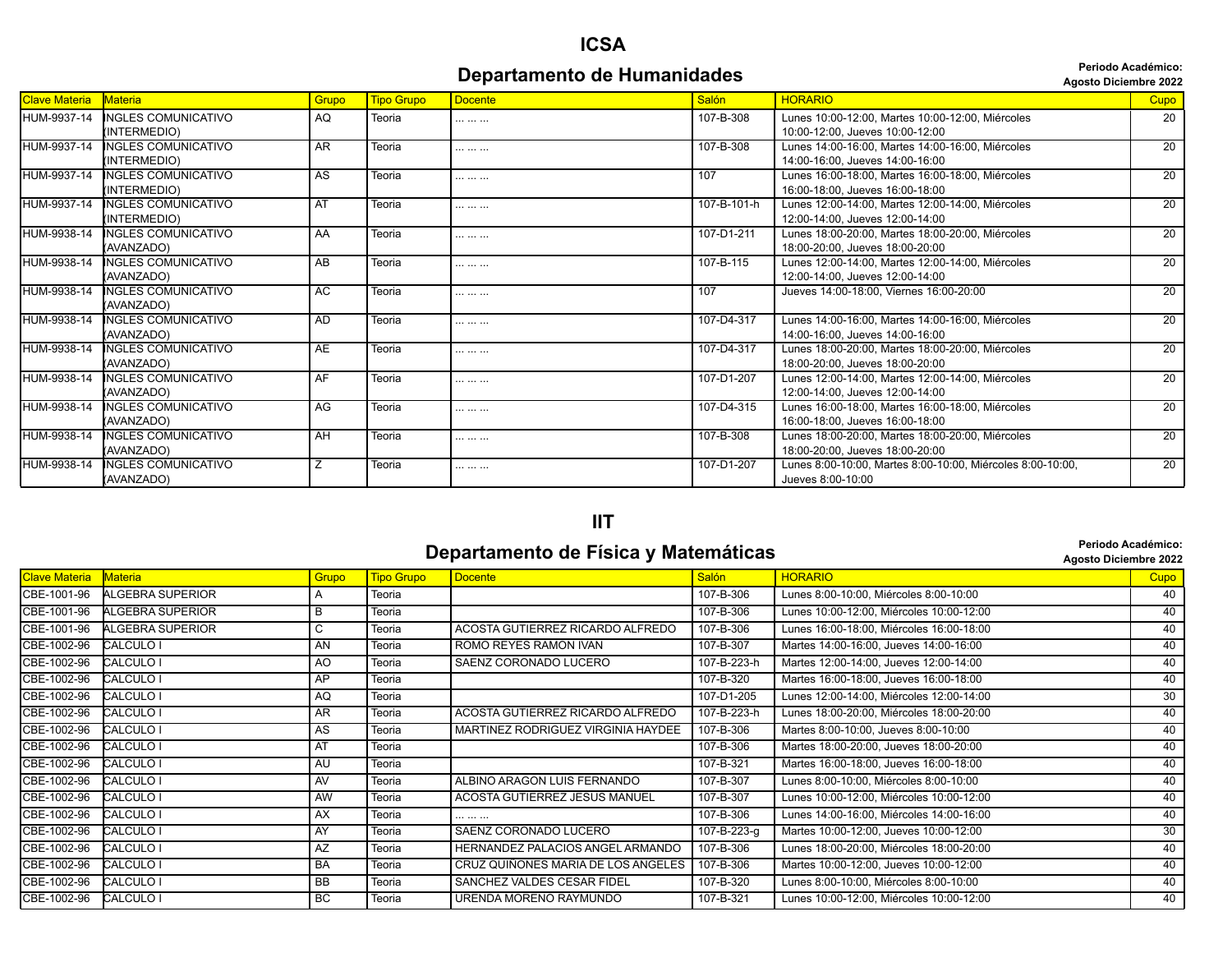## **IIT Departamento de Física y Matemáticas and** *Periodo Académico***: Agosto Diciembre 2022**

| Agosto Diciembre 20: |  |  |  |
|----------------------|--|--|--|
|----------------------|--|--|--|

| <b>Clave Materia</b> | Materia                           | Grupo          | Tipo Grupo | <b>Docente</b>                       | <b>Salón</b>    | <b>HORARIO</b>                                                 | <b>Cupo</b>     |
|----------------------|-----------------------------------|----------------|------------|--------------------------------------|-----------------|----------------------------------------------------------------|-----------------|
| CBE-1003-96          | CALCULO II                        | $\circ$        | Teoria     | ALBINO ARAGON LUIS FERNANDO          | 107-B-322-e     | Martes 10:00-12:00, Jueves 10:00-12:00                         | 30              |
| CBE-1003-96          | <b>CALCULO II</b>                 | $\overline{P}$ | Teoria     | SOLORZANO HERNANDEZ MIGUEL ANGEL     | 107-B-322-c     | Martes 12:00-14:00. Jueves 12:00-14:00                         | 30              |
| CBE-1003-96          | <b>CALCULO II</b>                 | Q              | Teoria     | <b>VEGA SAUCEDO GRACIELA ANAHEL</b>  | 107-B-322-g     | Lunes 10:00-12:00, Miércoles 10:00-12:00                       | 30              |
| CBE-1003-96          | CALCULO II                        | R              | Teoria     | LOM MONARREZ FABIOLA                 | 107-B-322-c     | Lunes 12:00-14:00, Miércoles 12:00-14:00                       | $\overline{30}$ |
| CBE-1003-96          | <b>CALCULO II</b>                 | S              | Teoria     | LOM MONARREZ FABIOLA                 | 107-B-322-f     | Lunes 8:00-10:00, Miércoles 8:00-10:00                         | 30              |
| CBE-1003-96          | <b>CALCULO II</b>                 |                | Teoria     | HERNANDEZ PALACIOS ANGEL ARMANDO     | 107-B-322-h     | Martes 16:00-18:00, Jueves 16:00-18:00                         | 30              |
| CBE-1003-96          | <b>CALCULO II</b>                 | U              | Teoria     |                                      | 107-B-322-e     | Martes 8:00-10:00, Jueves 8:00-10:00                           | 30              |
| CBE-1004-96          | <b>CALCULO III</b>                | Q              | Teoria     | .                                    | 107-B-322-g     | Martes 14:00-16:00, Jueves 14:00-15:00, Viernes<br>14:00-16:00 | 30 <sup>2</sup> |
| CBE-1004-96          | <b>CALCULO III</b>                | R              | Teoria     | VEGA SAUCEDO GRACIELA ANAHEL         | 107-B-322-h     | Lunes 8:00-10:00, Miércoles 8:00-10:00, Viernes 8:00-9:00      | 30              |
| CBE-1004-96          | <b>CALCULO III</b>                | S              | Teoria     | URENDA MORENO RAYMUNDO               | 107-B-322-f     | Martes 10:00-12:00, Jueves 10:00-11:00, Viernes<br>10:00-12:00 | 30              |
| CBE-1004-96          | CALCULO III                       | т              | Teoria     | VEGA SAUCEDO GRACIELA ANAHEL         | 107-B-322-f     | Martes 8:00-10:00, Jueves 8:00-10:00, Viernes 9:00-10:00       | 30              |
| CBE-1005-96          | LOGICA MATEMATICA I               | A              | Teoria     | GALLEGOS GALARZA NORMA JUDITH        | 107-B-322-b     | Martes 8:00-10:00, Jueves 8:00-10:00                           | 40 <sup>7</sup> |
| CBE-1005-96          | LOGICA MATEMATICA I               | В              | Teoria     |                                      | 107-B-322-c     | Martes 14:00-16:00, Jueves 14:00-16:00                         | 40              |
| CBE-1005-96          | LOGICA MATEMATICA I               | C              | Teoria     | GONZALEZ RAMIREZ JUAN EDUARDO        | 107-B-322-b     | Martes 10:00-12:00, Jueves 10:00-12:00                         | 40              |
| CBE-1006-96          | PROBABILIDAD Y ESTADISTICA        | Q              | Teoria     |                                      | 107-B-322-b     | Martes 18:00-20:00, Jueves 18:00-20:00                         | 40              |
| CBE-1006-96          | PROBABILIDAD Y ESTADISTICA        | R              | Teoria     | ALBINO ARAGON LUIS FERNANDO          | 107-B-321       | Martes 8:00-10:00, Jueves 8:00-10:00                           | 40              |
| CBE-1006-96          | PROBABILIDAD Y ESTADISTICA        | S              | Teoria     |                                      | 107-B-321       | Lunes 12:00-14:00, Miércoles 12:00-14:00                       | 40              |
| CBE-1006-96          | PROBABILIDAD Y ESTADISTICA        | T              | Teoria     | CRUZ QUIÑONES MARIA DE LOS ANGELES   | 107-B-321       | Martes 12:00-14:00, Jueves 12:00-14:00                         | 30              |
| CBE-1006-96          | PROBABILIDAD Y ESTADISTICA        | U              | Teoria     |                                      | 107-D1-211      | Lunes 12:00-14:00, Miércoles 12:00-14:00                       | 30              |
| CBE-1006-96          | PROBABILIDAD Y ESTADISTICA        | V              | Teoria     | ACOSTA GUTIERREZ JESUS MANUEL        | 107-B-321       | Martes 10:00-12:00, Jueves 10:00-12:00                         | 30              |
| CBE-1006-96          | PROBABILIDAD Y ESTADISTICA        | W              | Teoria     | ALBINO ARAGON LUIS FERNANDO          | 107-B-322-d     | Lunes 10:00-12:00, Miércoles 10:00-12:00                       | 30              |
| CBE-1006-96          | PROBABILIDAD Y ESTADISTICA        | Χ              | Teoria     |                                      | 107-D1-205      | Martes 16:00-18:00, Jueves 16:00-18:00                         | 30              |
| CBE-1006-96          | PROBABILIDAD Y ESTADISTICA        | Υ              | Teoria     | TORRES COVARRUBIAS YESENIA IVONNE    | 107-B-322-d     | Martes 8:00-10:00, Jueves 8:00-10:00                           | 30              |
| CBE-1006-96          | PROBABILIDAD Y ESTADISTICA        | Ζ              | Teoria     | <b>ACOSTA GUTIERREZ JESUS MANUEL</b> | 107-B-322-c     | Lunes 8:00-10:00, Miércoles 8:00-10:00                         | 30              |
| CBE-1007-96          | <b>ECUACIONES DIFERENCIALES I</b> | $\circ$        | Teoria     | VEGA SAUCEDO GRACIELA ANAHEL         | 107-D1-207      | Martes 10:00-12:00, Jueves 10:00-12:00                         | 30              |
| CBE-1007-96          | <b>ECUACIONES DIFERENCIALES I</b> | P              | Teoria     | CABRERA MUNGUIA ROBERTO IVAN         | 107-B-322-e     | Lunes 12:00-14:00, Miércoles 12:00-14:00                       | 30              |
| CBE-1007-96          | <b>ECUACIONES DIFERENCIALES I</b> | Q              | Teoria     | MANI GONZALEZ PIERRE GIOVANNI        | 107-B-322-f     | Lunes 10:00-12:00, Miércoles 10:00-12:00                       | 30              |
| CBE-1007-96          | <b>ECUACIONES DIFERENCIALES I</b> | $\overline{R}$ | Teoria     | SOLORZANO HERNANDEZ MIGUEL ANGEL     | 107-B-322-e     | Martes 14:00-16:00, Jueves 14:00-16:00                         | $\overline{30}$ |
| CBE-1007-96          | <b>ECUACIONES DIFERENCIALES I</b> | S              | Teoria     | GONZALEZ RAMIREZ JUAN EDUARDO        | 107-B-322-e     | Martes 12:00-14:00, Jueves 12:00-14:00                         | 30 <sup>2</sup> |
| CBE-1008-96          | ANALISIS NUMERICO                 | N              | Teoria     |                                      | 107-B-322-d     | Martes 10:00-12:00, Jueves 10:00-12:00                         | 30              |
| CBE-1008-96          | ANALISIS NUMERICO                 | O              | Teoria     | RAMIREZ MONARES JOSE ALFREDO         | 107-B-322-d     | Martes 12:00-14:00, Jueves 12:00-14:00                         | 30              |
| CBE-1008-96          | <b>ANALISIS NUMERICO</b>          | P              | Teoria     | MARTINEZ RODRIGUEZ VIRGINIA HAYDEE   | 107-B-322-g     | Lunes 8:00-10:00, Miércoles 8:00-10:00                         | 30              |
| CBE-1008-96          | ANALISIS NUMERICO                 | Q              | Teoria     | ACOSTA GUTIERREZ RICARDO ALFREDO     | 107-B-322-e     | Martes 16:00-18:00, Jueves 16:00-18:00                         | 30              |
| CBE-1008-96          | ANALISIS NUMERICO                 | R              | Teoria     |                                      | 107-B-322-d     | Lunes 12:00-14:00, Miércoles 12:00-14:00                       | 30              |
| CBE-1008-96          | ANALISIS NUMERICO                 | S              | Teoria     | RAMIREZ MONARES JOSE ALFREDO         | 107-B-322-d     | Lunes 14:00-16:00, Miércoles 14:00-16:00                       | 30              |
| CBE-1009-96          | <b>MATEMATICAS DISCRETAS I</b>    | C              | Teoria     | GONZALEZ RAMIREZ JUAN EDUARDO        | 107-B-322-h     | Martes 8:00-10:00, Jueves 8:00-10:00                           | 30              |
| CBE-1201-96          | FISICA I                          | AM             | Teoria     | <b>BURROLA GANDARA LUIS ANDRES</b>   | 107-B-320       | Martes 8:00-10:00, Jueves 8:00-10:00                           | 40              |
| CBE-1201-96          | <b>FISICA I</b>                   | AN             | Teoria     | HERNANDEZ MELENDEZ CARLOS ADRIAN     | 107-B-320       | Martes 18:00-20:00, Jueves 18:00-20:00                         | 40              |
| CBE-1201-96          | <b>FISICA I</b>                   | A <sub>O</sub> | Teoria     | MARTINEZ RODRIGUEZ VIRGINIA HAYDEE   | $107 - B - 307$ | Martes 10:00-12:00, Jueves 10:00-12:00                         | 40              |
| CBE-1201-96          | <b>FISICA I</b>                   | AP             | Teoria     | MARTINEZ RODRIGUEZ VIRGINIA HAYDEE   | 107-B-223-h     | Lunes 12:00-14:00, Miércoles 12:00-14:00                       | 40              |
| CBE-1201-96          | <b>FISICA I</b>                   | AQ             | Teoria     | HERNANDEZ PALACIOS ANGEL ARMANDO     | 107-B-307       | Lunes 16:00-18:00, Miércoles 16:00-18:00                       | 40              |
| CBE-1201-96          | FISICA I                          | <b>AR</b>      | Teoria     | SAENZ CORONADO LUCERO                | 107-B-321       | Lunes 8:00-10:00, Miércoles 8:00-10:00                         | 40              |
| CBE-1201-96          | FISICA I                          | AS             | Teoria     |                                      | 107-B-307       | Lunes 14:00-16:00, Miércoles 14:00-16:00                       | 40              |
| CBE-1201-96          | <b>FISICA I</b>                   | AT             | Teoria     | VALENZUELA REYES MARCOS BRYAN        | 107-B-321       | Martes 14:00-16:00, Jueves 14:00-16:00                         | 40              |
| CBE-1201-96          | FISICA I                          | AU             | Teoria     |                                      | 107-B-306       | Lunes 12:00-14:00, Miércoles 12:00-14:00                       | 40              |
| CBE-1201-96          | <b>FISICA I</b>                   | AV             | Teoria     | TARANGO BUSTAMANTE KARLA LILIANA     | 107-B-320       | Martes 10:00-12:00, Jueves 10:00-12:00                         | 40              |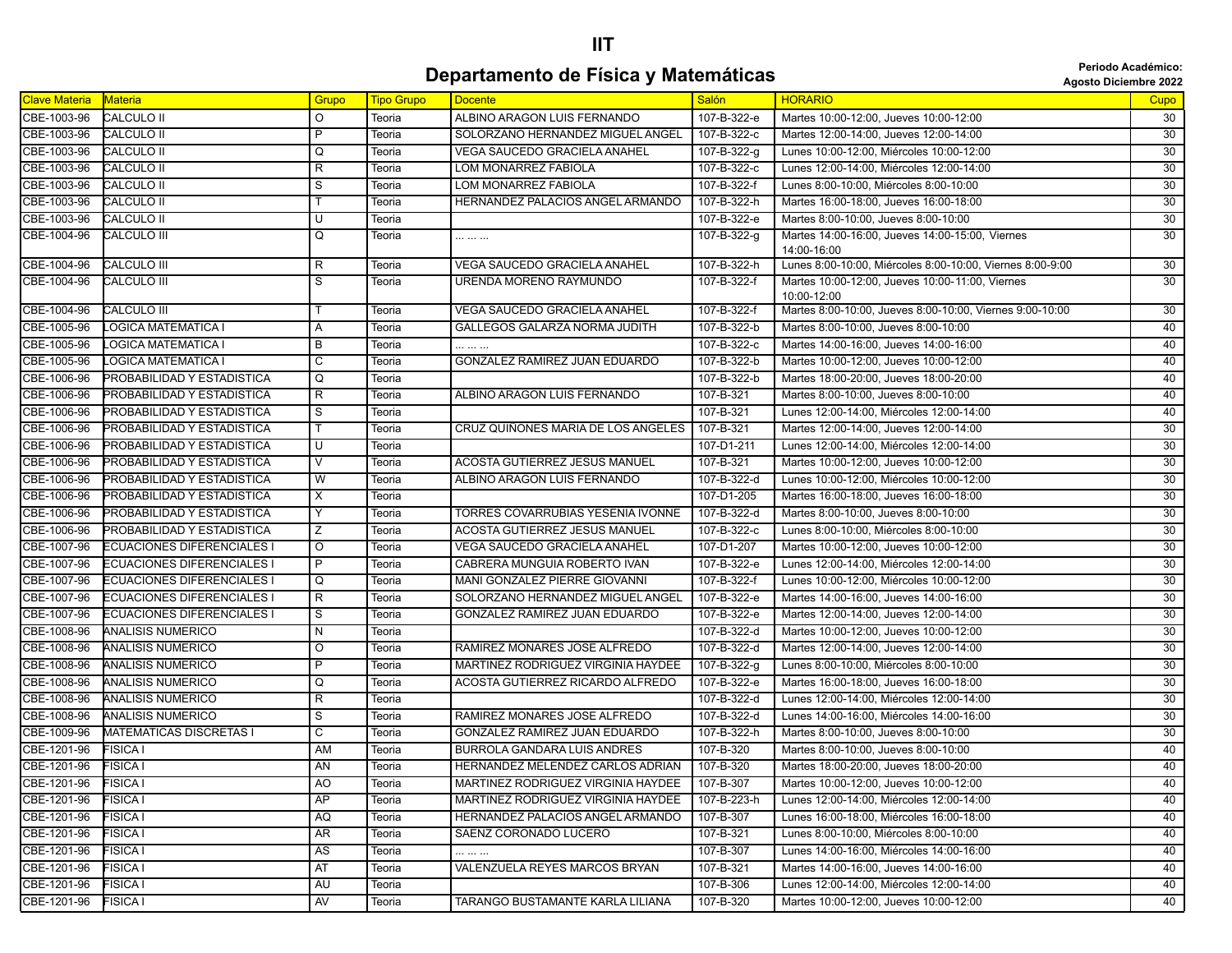## **IIT Departamento de Física y Matemáticas agosto Diciembre 2022**<br>Agosto Diciembre 2022

| Clave Materia | <b>Materia</b>                  | Grupo          | <b>Tipo Grupo</b> | <b>Docente</b>                             | <b>Salón</b> | <b>HORARIO</b>                                                   | Cupo            |
|---------------|---------------------------------|----------------|-------------------|--------------------------------------------|--------------|------------------------------------------------------------------|-----------------|
| CBE-1201-96   | <b>FISICA I</b>                 | AW             | Teoria            | HURTADO RODRIGUEZ EDNA JAZMIN              | 107-B-322-g  | Martes 12:00-14:00, Jueves 12:00-14:00                           | 30              |
| CBE-1201-96   | <b>FISICA I</b>                 | AX             | Teoria            | JUAREZ CERROS CARLOS ALFREDO               | 107-B-307    | Lunes 18:00-20:00, Miércoles 18:00-20:00                         | 40              |
| CBE-1201-96   | <b>FISICA I</b>                 | AY             | Teoria            |                                            | 107-B-320    | Lunes 10:00-12:00, Miércoles 10:00-12:00                         | 30              |
| CBE-1201-96   | FISICA I                        | AZ             | Teoria            | <b>CISNEROS RODRIGUEZ SILVERIO ENRIQUI</b> | 107-B-307    | Martes 12:00-14:00, Jueves 12:00-14:00                           | 40              |
| CBE-1201-96   | <b>FISICA I</b>                 | BA             | Teoria            |                                            | 107-B-322-b  | Martes 14:00-16:00, Jueves 14:00-16:00                           | 40              |
| CBE-1201-96   | <b>FISICA I</b>                 | <b>BB</b>      | Teoria            |                                            | 107-B-322-b  | Martes 16:00-18:00, Jueves 16:00-18:00                           | 40              |
| CBE-1202-96   | FISICA II                       | N              | Teoria            | <b>BURROLA GANDARA LUIS ANDRES</b>         | 107-B-322-f  | Martes 12:00-14:00, Jueves 12:00-14:00                           | 30              |
| CBE-1202-96   | FISICA II                       | $\circ$        | Teoria            | HERNANDEZ PALACIOS ANGEL ARMANDO           | 107-B-322-e  | Martes 18:00-20:00, Jueves 18:00-20:00                           | 30              |
| CBE-1202-96   | <b>FISICA II</b>                | P              | Teoria            | HURTADO RODRIGUEZ EDNA JAZMIN              | 107-B-322-g  | Martes 10:00-12:00, Jueves 10:00-12:00                           | 30              |
| CBE-1202-96   | FISICA II                       | Q              | Teoria            | SAENZ CORONADO LUCERO                      | 107-B-322-g  | Martes 8:00-10:00, Jueves 8:00-10:00                             | $\overline{30}$ |
| CBE-1202-96   | FISICA II                       | R              | Teoria            | SANCHEZ VALDES CESAR FIDEL                 | 107-B-322-g  | Lunes 12:00-14:00, Miércoles 12:00-14:00                         | 30              |
| CBE-1202-96   | FISICA II                       | S              | Teoria            | SANCHEZ VALDES CESAR FIDEL                 | 107-B-322-h  | Lunes 10:00-12:00, Miércoles 10:00-12:00                         | 30              |
| CBE-1203-96   | FISICA III                      | O              | Teoria            | CABRERA MUNGUIA ROBERTO IVAN               | 107-D1-209   | Lunes 14:00-16:00, Miércoles 14:00-15:00, Viernes                | $\overline{30}$ |
|               |                                 |                |                   |                                            |              | 14:00-16:00                                                      |                 |
| CBE-1203-96   | FISICA III                      | $\overline{P}$ | Teoria            | VALENZUELA REYES MARCOS BRYAN              | 107-D1-107   | Lunes 12:00-14:00, Miércoles 12:00-14:00, Viernes<br>12:00-13:00 | 30              |
| CBE-1203-96   | FISICA III                      | Q              | Teoria            | <b>BURROLA GANDARA LUIS ANDRES</b>         | 107-D1-208   | Martes 10:00-12:00, Jueves 10:00-11:00, Viernes                  | 30              |
|               |                                 |                |                   |                                            |              | 10:00-12:00                                                      |                 |
| CBE-1203-96   | FISICA III                      | R              | Teoria            | CABRERA MUNGUIA ROBERTO IVAN               | 107-D1-209   | Lunes 10:00-12:00, Miércoles 10:00-12:00, Viernes<br>11:00-12:00 | 30              |
| CBE-1223-96   | <b>ALGEBRA</b>                  | AO             | Teoria            | HERNANDEZ MELENDEZ CARLOS ADRIAN           | 107-B-223-g  | Lunes 18:00-20:00, Miércoles 18:00-20:00                         | 40              |
| CBE-1223-96   | <b>ALGEBRA</b>                  | AP             | Teoria            | TARANGO BUSTAMANTE KARLA LILIANA           | 107-B-223-g  | Martes 8:00-10:00, Jueves 8:00-10:00                             | 40              |
| CBE-1223-96   | <b>ALGEBRA</b>                  | AQ             | Teoria            | ROMO REYES RAMON IVAN                      | 107-B-223-h  | Lunes 16:00-18:00, Miércoles 16:00-18:00                         | 40              |
| CBE-1223-96   | <b>ALGEBRA</b>                  | AR             | Teoria            | HURTADO RODRIGUEZ EDNA JAZMIN              | 107-B-223-h  | Martes 8:00-10:00, Jueves 8:00-10:00                             | 30              |
| CBE-1223-96   | <b>ALGEBRA</b>                  | AS             | Teoria            | MARTINEZ MARTINEZ LILIANA ORIZEL           | 107-B-223-g  | Martes 12:00-14:00, Jueves 12:00-14:00                           | 40              |
| CBE-1223-96   | <b>ALGEBRA</b>                  | AT             | Teoria            | ACOSTA GUTIERREZ RICARDO ALFREDO           | 107-B-223-h  | Martes 18:00-20:00, Jueves 18:00-20:00                           | 40              |
| CBE-1223-96   | <b>ALGEBRA</b>                  | AU             | Teoria            |                                            | 107-B-223-g  | Lunes 10:00-12:00, Miércoles 10:00-12:00                         | 40              |
| CBE-1223-96   | ALGEBRA                         | AV             | Teoria            | TARANGO BUSTAMANTE KARLA LILIANA           | 107-B-307    | Martes 16:00-18:00, Jueves 16:00-18:00                           | 40              |
| CBE-1223-96   | <b>ALGEBRA</b>                  | AW             | Teoria            | ROMO REYES RAMON IVAN                      | 107-B-223-h  | Lunes 14:00-16:00, Miércoles 14:00-16:00                         | 40              |
| CBE-1223-96   | <b>ALGEBRA</b>                  | AX             | Teoria            | TARANGO BUSTAMANTE KARLA LILIANA           | 107-B-306    | Martes 14:00-16:00, Jueves 14:00-16:00                           | 40              |
| CBE-1223-96   | ALGEBRA                         | AY             | Teoria            | TORRES COVARRUBIAS YESENIA IVONNE          | 107-B-223-h  | Lunes 8:00-10:00, Miércoles 8:00-10:00                           | 30              |
| CBE-1223-96   | ALGEBRA                         | AZ             | Teoria            | LOM MONARREZ FABIOLA                       | 107-B-223-h  | Lunes 10:00-12:00, Miércoles 10:00-12:00                         | 40              |
| CBE-1223-96   | ALGEBRA                         | BA             | Teoria            | LOM MONARREZ FABIOLA                       | Internet     |                                                                  | 30              |
| CBE-1303-96   | <b>INVESTIGACION DOCUMENTAL</b> | В              | Teoria            | GONZALEZ GARCIA VERONICA LEONOR            | 107-B-223-g  | Lunes 8:00-10:00, Miércoles 8:00-10:00                           | $\overline{2}$  |
| CBE-1311-96   | INTRODUCCION A LA INGENIERIA    | Α              | Teoria            | <b>MEJIA CISNEROS GUILLERMO</b>            | 107-D3-107   | Martes 12:00-14:00                                               | $\overline{1}$  |
| CBE-1501-96   | QUIMICA                         | AL             | Teoria            | <b>GUTIERREZ ESCOBAR JAVIER DANIEL</b>     | 107-B-322-h  | Martes 10:00-12:00. Jueves 10:00-12:00                           | 30              |
| CBE-1501-96   | QUIMICA                         | <b>AM</b>      | Teoria            | GUTIERREZ ESCOBAR JAVIER DANIEL            | 107-D1-205   | Martes 8:00-10:00, Jueves 8:00-10:00                             | $\overline{30}$ |
| CBE-1501-96   | QUIMICA                         | AN             | Teoria            | <b>GONZALEZ TALAMANTES CYNTHIA SOLED/</b>  | 107-B-322-d  | Martes 14:00-16:00, Jueves 14:00-16:00                           | 40              |
| CBE-1501-96   | QUIMICA                         | AO             | Teoria            | GONZALEZ TALAMANTES CYNTHIA SOLED,         | 107-B-322-c  | Martes 10:00-12:00, Jueves 10:00-12:00                           | 40              |
| CBE-1501-96   | QUIMICA                         | AP             | Teoria            | <b>GONZALEZ TALAMANTES CYNTHIA SOLED/</b>  | 107-B-322-b  | Martes 12:00-14:00, Jueves 12:00-14:00                           | 40              |
| CBE-1501-96   | QUIMICA                         | AQ             | Teoria            | <b>GONZALEZ TALAMANTES CYNTHIA SOLED/</b>  | 107-B-322-d  | Lunes 8:00-10:00, Miércoles 8:00-10:00                           | 40              |
| CBE-1501-96   | QUIMICA                         | AR             | Teoria            | MANI GONZALEZ PIERRE GIOVANNI              | 107-B-322-e  | Lunes 8:00-10:00, Miércoles 8:00-10:00                           | 40              |
| CBE-1501-96   | QUIMICA                         | AS             | Teoria            | RIVERA PEREZ ZAIRA MAGNOLIA                | 107-B-322-g  | Martes 16:00-18:00, Jueves 16:00-18:00                           | 40              |
| CBE-1501-96   | QUIMICA                         | AT             | Teoria            | DIAZ GOMEZ ESTHER                          | 107-B-322-b  | Lunes 14:00-16:00, Miércoles 14:00-16:00                         | 40              |
| CBE-1501-96   | QUIMICA                         | AU             | Teoria            | DIAZ GOMEZ ESTHER                          | 107-B-322-b  | Lunes 18:00-20:00, Miércoles 18:00-20:00                         | 40              |
| CBE-1501-96   | QUIMICA                         | AV             | Teoria            | RIVERA PEREZ ZAIRA MAGNOLIA                | 107-B-322-b  | Lunes 12:00-14:00, Miércoles 12:00-14:00                         | 40              |
| CBE-1501-96   | QUIMICA                         | AW             | Teoria            | DIAZ GOMEZ ESTHER                          | 107-B-322-c  | Lunes 16:00-18:00, Miércoles 16:00-18:00                         | 40              |
| CBE-1501-96   | QUIMICA                         | AX             | Teoria            | RIVERA PEREZ ZAIRA MAGNOLIA                | 107-B-322-c  | Martes 18:00-20:00, Jueves 18:00-20:00                           | 40              |
| CBE-2203-96   | <b>TERMODINAMICA</b>            | G              | Teoria            | MANI GONZALEZ PIERRE GIOVANNI              | 107-B-307    | Lunes 12:00-14:00, Miércoles 12:00-14:00                         | 30              |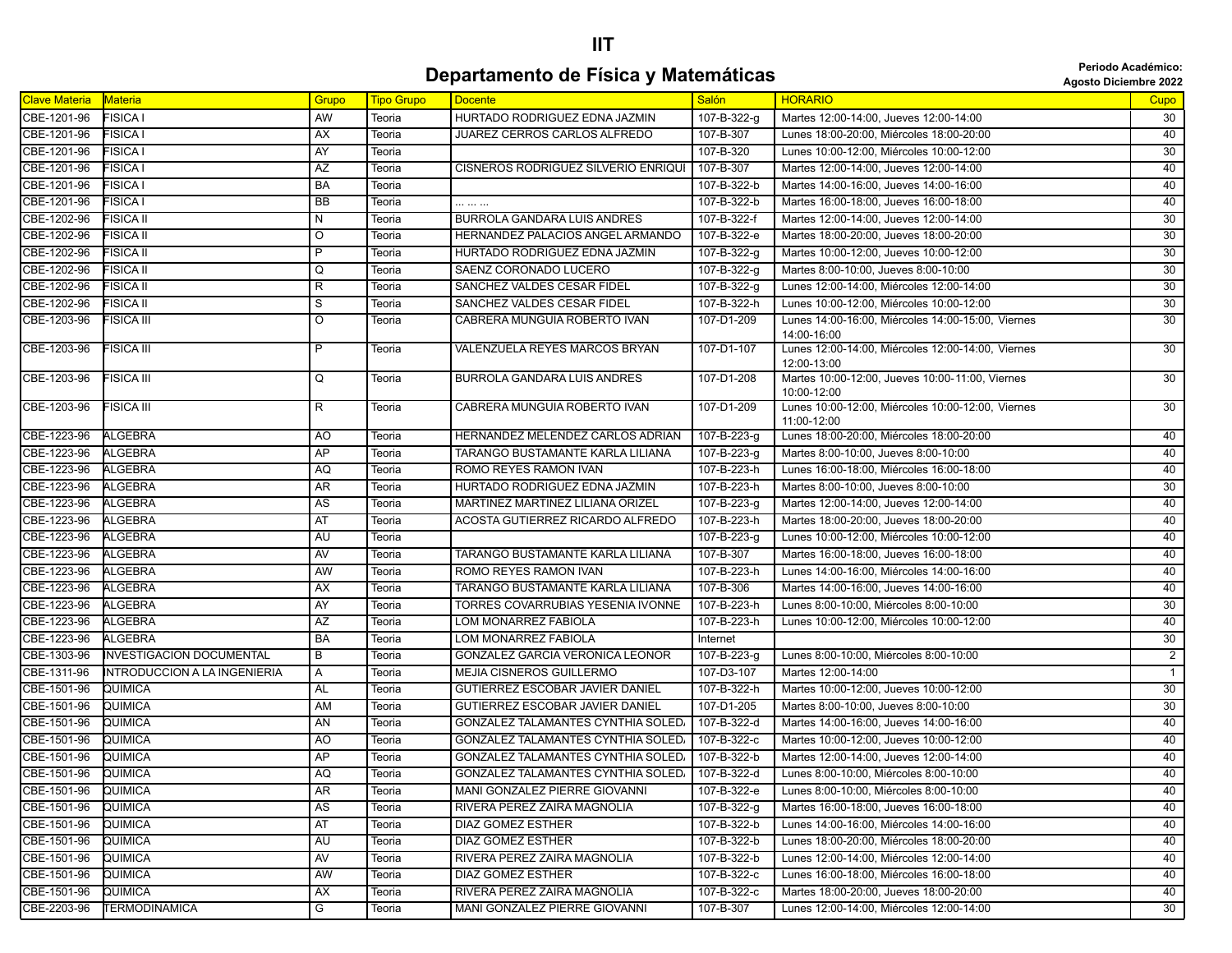## **IIT Departamento de Física y Matemáticas agosto Diciembre 2022 Periodo Académico:**

**Periodo Académico:**

| Clave Materia | <b>Materia</b>                      | Grupo | <b>Tipo Grupo</b> | <b>Docente</b>                    | Salón       | <b>HORARIO</b>                           | Cupo            |
|---------------|-------------------------------------|-------|-------------------|-----------------------------------|-------------|------------------------------------------|-----------------|
| CBE-2203-96   | <b>TERMODINAMICA</b>                |       | Teoria            | CARRILLO PEREYRA FRANCISCO        | 107-D1-205  | Lunes 10:00-12:00, Miércoles 10:00-12:00 | 30              |
| CBE-2203-96   | <b>TERMODINAMICA</b>                |       | Teoria            | CARRILLO PEREYRA FRANCISCO        | 107-D1-209  | Martes 10:00-12:00, Jueves 10:00-12:00   | 30              |
| CBE-2256-06   | ALGEBRA LINEAL I                    |       | Teoria            | MARTINEZ MARTINEZ LILIANA ORIZEL  | 107-B-223-h | Martes 10:00-12:00, Jueves 10:00-12:00   | 30              |
| CBE-2305-96   | RECURSOS Y NECESIDADES DE<br>MEXICO |       | Teoria            | TORRES COVARRUBIAS YESENIA IVONNE | 107-В-322-е | Lunes 10:00-12:00, Miércoles 10:00-12:00 | 30              |
| CBE-2305-96   | RECURSOS Y NECESIDADES DE<br>MEXICO |       | Teoria            |                                   | 107-D1-211  | Martes 12:00-14:00, Jueves 12:00-14:00   | 30              |
| CBE-2305-96   | RECURSOS Y NECESIDADES DE<br>MEXICO |       | Teoria            | ARGUETA LOPEZ GERMAN VICTOR MANUE | 107-B-322-b | Lunes 16:00-18:00, Miércoles 16:00-18:00 | 40              |
| CBE-3003-96   | ESTADISTICA                         | в     | Teoria            | MARTINEZ MARTINEZ LILIANA ORIZEL  | 107-B-322-c | Martes 8:00-10:00, Jueves 8:00-10:00     | 30              |
| CBE-3046-96   | <b>PROYECTO DE TITULACION</b>       |       | Teoria            | <b>GOMEZ BULL KARLA GABRIELA</b>  | 107-D2      | Martes 16:00-20:00, Jueves 16:00-20:00   | 10 <sup>°</sup> |
| CBE-3046-96   | <b>PROYECTO DE TITULACION</b>       |       | Teoria            | PEREZ DOMINGUEZ LUIS ASUNCION     | 107-B       | Martes 12:00-16:00, Jueves 12:00-16:00   | 10 <sup>°</sup> |
| CBE-3046-96   | <b>PROYECTO DE TITULACION</b>       |       | Teoria            | VALENZUELA NAJERA RENE ALBERTO    | 107-B       | Martes 8:00-12:00, Jueves 8:00-12:00     | 25              |
| CBE-3306-96   | <b>SEMINARIO DE HUMANIDADES</b>     |       | Teoria            | ARGUETA LOPEZ GERMAN VICTOR MANUE | 107-B-223-g | Martes 14:00-16:00. Jueves 14:00-16:00   | 2               |

#### **Departamento de Ingeniería Eléctrica y Computación agosto Diciembre 2022 Computación Agosto Diciembre 2022**

| <b>Clave Materia</b> | Materia                                    | Grupo          | <b>Tipo Grupo</b> | <b>Docente</b>                             | Salón               | <b>HORARIO</b>                           | Cupo            |
|----------------------|--------------------------------------------|----------------|-------------------|--------------------------------------------|---------------------|------------------------------------------|-----------------|
| IEC-1101-96          | <b>INTRODUCCION A LAS</b>                  | A              | Teoria            | GALLEGOS GALARZA NORMA JUDITH              | 107-D4-208          | Martes 12:00-14:00, Jueves 12:00-14:00   | 30              |
|                      | COMPUTADORAS                               |                |                   |                                            |                     |                                          |                 |
| IEC-1102-96          | PROGRAMACION DE                            | B              | Teoria            | ROMO REYES RAMON IVAN                      | $107 - B - 223 - g$ | Martes 16:00-18:00, Jueves 16:00-18:00   | 5 <sup>5</sup>  |
|                      | COMPUTADORAS I                             |                |                   |                                            |                     |                                          |                 |
| IEC-1107-96          | <b>PROGRAMACION</b>                        | A              | Teoria            | <b>GUARDADO BUSTAMANTE MARIA DE LOUF</b>   | 107-C-210           | Martes 12:00-14:00. Jueves 12:00-14:00   | 15              |
| IEC-1107-96          | <b>ESTRUCTURADA</b>                        |                |                   |                                            |                     |                                          | $\overline{15}$ |
|                      | <b>PROGRAMACION</b><br><b>ESTRUCTURADA</b> | B              | Teoria            | LOPEZ OROZCO FRANCISCO                     | 107-C-210           | Lunes 10:00-12:00, Miércoles 10:00-12:00 |                 |
| IEC-1107-96          | <b>PROGRAMACION</b>                        | C              | Teoria            | LOPEZ OROZCO FRANCISCO                     | 107-C-210           | Martes 10:00-12:00, Jueves 10:00-12:00   | 15              |
|                      | <b>ESTRUCTURADA</b>                        |                |                   |                                            |                     |                                          |                 |
| IEC-1107-96          | <b>PROGRAMACION</b>                        | D              | Teoria            | VARELA ALVAREZ MARITZA CONCEPCION          | 107-A-228           | Lunes 12:00-14:00, Miércoles 12:00-14:00 | $\overline{15}$ |
|                      | <b>ESTRUCTURADA</b>                        |                |                   |                                            |                     |                                          |                 |
| IEC-1107-96          | <b>PROGRAMACION</b>                        | E              | Teoria            | URENDA MORENO RAYMUNDO                     | 107-C-207           | Martes 8:00-10:00. Jueves 8:00-10:00     | 30              |
|                      | <b>ESTRUCTURADA</b>                        |                |                   |                                            |                     |                                          |                 |
| IEC-1301-96          | <b>CIRCUITOS DIGITALES</b>                 | A              | Teoria            | VALENZUELA REYES MARCOS BRYAN              | 107-D1-107          | Martes 18:00-20:00, Viernes 18:00-19:00  | $\overline{30}$ |
| IEC-1301-96          | <b>CIRCUITOS DIGITALES</b>                 | $A-L1$         | Laboratorio       | VALENZUELA REYES MARCOS BRYAN              | 107-D1-107          | Jueves 18:00-20:00                       | $\overline{30}$ |
| IEC-2108-96          | <b>ESTRUCTURA DE DATOS</b>                 | A              | Teoria            | VARELA ALVAREZ MARITZA CONCEPCION          | 107-C-206           | Martes 12:00-14:00. Jueves 12:00-14:00   | 30              |
| IEC-2108-96          | <b>ESTRUCTURA DE DATOS</b>                 | В              | Teoria            | FLORENCIA JUAREZ ROGELIO                   | 107-C-206           | Lunes 12:00-14:00, Miércoles 12:00-14:00 | 30              |
| IEC-2201-96          | <b>BASES DE DATOS I</b>                    | A              | Teoria            | FLORENCIA JUAREZ ROGELIO                   | 107-C-206           | Martes 16:00-18:00, Jueves 16:00-18:00   | 30              |
| IEC-2201-96          | <b>BASES DE DATOS I</b>                    | $\overline{B}$ | Teoria            | FLORENCIA JUAREZ ROGELIO                   | 107-C-210           | Lunes 16:00-18:00. Miércoles 16:00-18:00 | 30              |
| IEC-2302-96          | <b>ARQUITECTURA DE</b>                     | A              | Teoria            |                                            | 107-D1-105          | Lunes 14:00-16:00. Miércoles 14:00-15:00 | 30              |
|                      | COMPUTADORAS I                             |                |                   |                                            |                     |                                          |                 |
| IEC-2302-96          | <b>ARQUITECTURA DE</b>                     | $A-L1$         | Laboratorio       |                                            | 107-D1-105          | Viernes 14:00-16:00                      | 30              |
|                      | COMPUTADORAS I                             |                |                   |                                            |                     |                                          |                 |
| IEC-2401-96          | <b>REDES DE COMPUTADORAS I</b>             | A              | Teoria            | <b>ZAMORA MERINO LUCERO</b>                | 107-D1-107          | Lunes 14:00-16:00, Miércoles 14:00-16:00 | 30              |
| IEC-2701-96          | <b>CIRCUITOS ELECTRICOS I</b>              | A              | Teoria            | <b>CISNEROS RODRIGUEZ SILVERIO ENRIQUE</b> | 107-D1-114          | Lunes 12:00-14:00, Miércoles 12:00-13:00 | 30              |
| IEC-2701-96          | <b>CIRCUITOS ELECTRICOS I</b>              | $A-L1$         | Laboratorio       | CISNEROS RODRIGUEZ SILVERIO ENRIQUI        | 107-D1-114          | Viernes 12:00-14:00                      | 30              |
| IEC-2701-96          | <b>CIRCUITOS ELECTRICOS I</b>              | $\overline{B}$ | Teoria            | <b>CISNEROS RODRIGUEZ SILVERIO ENRIQUI</b> | 107-D1-114          | Lunes 10:00-12:00, Miércoles 10:00-11:00 | 30              |
| IEC-2701-96          | <b>CIRCUITOS ELECTRICOS I</b>              | $B-L1$         | Laboratorio       | <b>CISNEROS RODRIGUEZ SILVERIO ENRIQUI</b> | 107-D1-114          | Viernes 10:00-12:00                      | 30              |
| IEC-2701-96          | <b>CIRCUITOS ELECTRICOS I</b>              | $\overline{C}$ | Teoria            |                                            | 107-D1-114          | Lunes 14:00-16:00. Miércoles 14:00-15:00 | 30              |
| IEC-2701-96          | <b>CIRCUITOS ELECTRICOS I</b>              | $C-L1$         | Laboratorio       |                                            | 107-D1-114          | Viernes 14:00-16:00                      | 30              |
| IEC-2703-96          | <b>ELECTRONICA I</b>                       | H              | Teoria            |                                            | 107-D1-105          | Lunes 10:00-12:00, Viernes 11:00-12:00   | $\overline{30}$ |
| IEC-2703-96          | <b>ELECTRONICA I</b>                       | $H-L1$         | Laboratorio       |                                            | 107-D1-105          | Miércoles 10:00-12:00                    | 30              |
| IEC-2703-96          | <b>ELECTRONICA1</b>                        |                | Teoria            |                                            | 107-D1-105          | Lunes 16:00-18:00, Miércoles 16:00-17:00 | 30              |
|                      |                                            |                |                   |                                            |                     |                                          |                 |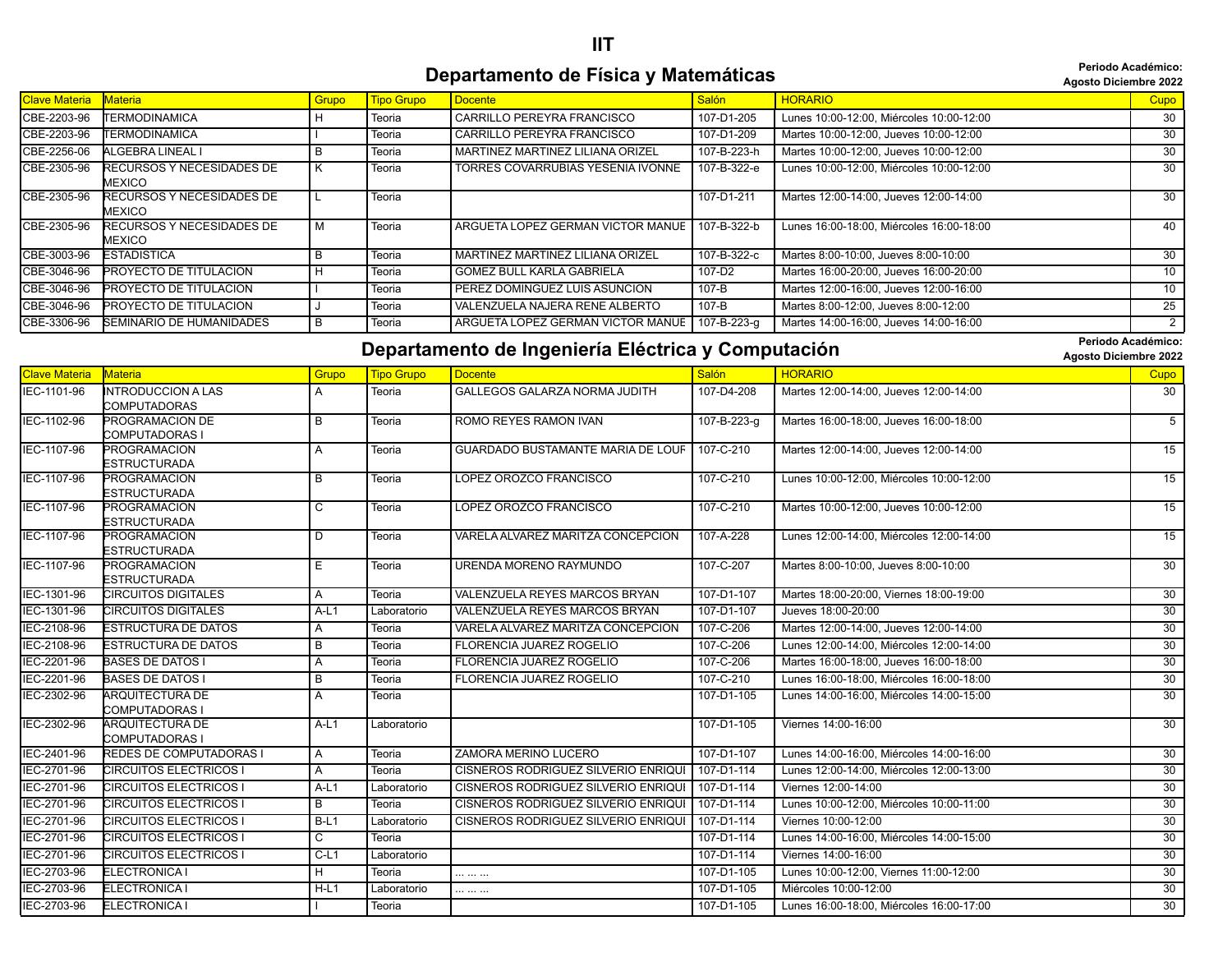**Periodo Académico:**

|               | Departamento de Ingeniería Eléctrica y Computación                    |                |                   |                                          |              |                                          |                 |  |  |  |
|---------------|-----------------------------------------------------------------------|----------------|-------------------|------------------------------------------|--------------|------------------------------------------|-----------------|--|--|--|
| Clave Materia | Materia                                                               | Grupo          | <b>Tipo Grupo</b> | <b>Docente</b>                           | <b>Salón</b> | <b>HORARIO</b>                           | Cupo            |  |  |  |
| IEC-2703-96   | ELECTRONICA I                                                         | IL1            | Laboratorio       |                                          | 107-D1-105   | Viernes 16:00-18:00                      | 30              |  |  |  |
| IEC-3207-96   | <b>INGENIERIA DE SOFTWARE</b>                                         | A              | Teoria            | JIMENEZ CASTRO RAFAEL                    | 107-C-206    | Martes 18:00-20:00, Jueves 18:00-20:00   | $\overline{15}$ |  |  |  |
| IEC-3402-96   | <b>REDES DE COMPUTADORAS II</b>                                       | A              | Teoria            | ZAMORA MERINO LUCERO                     | 107-D1-107   | Martes 16:00-18:00, Jueves 16:00-18:00   | 30              |  |  |  |
| IEC-3405-96   | <b>SISTEMAS DISTRIBUIDOS</b>                                          | Α              | Teoria            | VARELA ALVAREZ MARITZA CONCEPCION        | 107-A-228    | Martes 16:00-18:00, Jueves 16:00-18:00   | 30              |  |  |  |
| IEC-3610-96   | <b>TEORIA DE LA COMPUTACION</b>                                       | $\overline{A}$ | Teoria            | ZAMORA MERINO LUCERO                     | 107-A-216    | Martes 14:00-16:00, Jueves 14:00-16:00   | 30              |  |  |  |
| IEC-3611-96   | <b>GRAFICACION</b>                                                    | A              | Teoria            | PORRAS ALANIZ RAUL GIBRAN                | 107-D2-209   | Martes 18:00-20:00, Jueves 18:00-20:00   | $\overline{30}$ |  |  |  |
| IEC-3708-06   | ADMINISTRACION DE LA<br>FUNCION INFORMATICA                           | A              | Teoria            | GALLEGOS GALARZA NORMA JUDITH            | 107-D1-209   | Martes 16:00-18:00, Jueves 16:00-18:00   | $\overline{5}$  |  |  |  |
| IEC-9808-00   | <b>INTRODUCCION A LAS</b><br>TECNOLOGIAS DE INFORMACION               | $\overline{A}$ | Teoria            | <b>GUARDADO BUSTAMANTE MARIA DE LOUF</b> | 107-B-320    | Lunes 12:00-14:00, Miércoles 12:00-14:00 | 40              |  |  |  |
| IEC-9808-00   | <b>INTRODUCCION A LAS</b><br><b><i>TECNOLOGIAS DE INFORMACION</i></b> | $\overline{B}$ | Teoria            |                                          | 107-B-322-d  | Martes 16:00-18:00. Jueves 16:00-18:00   | 40              |  |  |  |
| IEC-9808-00   | <b>INTRODUCCION A LAS</b><br>TECNOLOGIAS DE INFORMACION               | $\mathsf{C}$   | Teoria            | .                                        | 107-B-321    | Martes 18:00-20:00, Jueves 18:00-20:00   | 40              |  |  |  |
| IEC-9809-00   | <b>FUNDAMENTOS DE</b><br><b>PROGRAMACION</b>                          | B              | Teoria            | ROMO REYES RAMON IVAN                    | 107-B-223-g  | Martes 16:00-18:00, Jueves 16:00-18:00   | 25              |  |  |  |
| IEC-9809-00   | <b>FUNDAMENTOS DE</b><br><b>PROGRAMACION</b>                          | $\overline{c}$ | Teoria            | JIMENEZ CASTRO RAFAEL                    | 107-B-223-g  | Lunes 14:00-16:00, Miércoles 14:00-16:00 | 30              |  |  |  |
| IEC-9809-00   | <b>FUNDAMENTOS DE</b><br><b>PROGRAMACION</b>                          | D              | Teoria            | OROZCO RODRIGUEZ EDGAR                   | 107-B-223-g  | Lunes 16:00-18:00, Miércoles 16:00-18:00 | 40              |  |  |  |
| IEC-9809-00   | <b>FUNDAMENTOS DE</b><br><b>PROGRAMACION</b>                          | Ε              | Teoria            | OROZCO RODRIGUEZ EDGAR                   | 107-B-223-g  | Martes 18:00-20:00, Jueves 18:00-20:00   | 40              |  |  |  |
| IEC-9809-00   | <b>FUNDAMENTOS DE</b><br><b>PROGRAMACION</b>                          | F.             | Teoria            | URENDA MORENO RAYMUNDO                   | 107-B-322-b  | Lunes 8:00-10:00, Miércoles 8:00-10:00   | 40              |  |  |  |
| IEC-9809-00   | <b>FUNDAMENTOS DE</b><br><b>PROGRAMACION</b>                          | G              | Teoria            |                                          | 107-B-322-b  | Lunes 10:00-12:00, Miércoles 10:00-12:00 | 40              |  |  |  |
| IEC-9809-00   | <b>FUNDAMENTOS DE</b><br><b>PROGRAMACION</b>                          | H              | Teoria            | PORRAS ALANIZ RAUL GIBRAN                | 107-B-322-c  | Martes 16:00-18:00, Jueves 16:00-18:00   | 40              |  |  |  |
| IEC-9809-00   | <b>FUNDAMENTOS DE</b><br><b>PROGRAMACION</b>                          |                | Teoria            | GUARDADO BUSTAMANTE MARIA DE LOUF        | 107-B-322-c  | Lunes 10:00-12:00, Miércoles 10:00-12:00 | 40              |  |  |  |
| IEC-9809-00   | <b>FUNDAMENTOS DE</b><br><b>PROGRAMACION</b>                          | J              | Teoria            |                                          | 107-B-320    | Lunes 18:00-20:00, Miércoles 18:00-20:00 | 40              |  |  |  |
| IEC-9810-00   | <b>PROGRAMACION I</b>                                                 | $\overline{A}$ | Teoria            | GUARDADO BUSTAMANTE MARIA DE LOUF        | 107-C-207    | Martes 12:00-14:00, Jueves 12:00-14:00   | 15              |  |  |  |
| IEC-9810-00   | <b>PROGRAMACION I</b>                                                 | B              | Teoria            | LOPEZ OROZCO FRANCISCO                   | 107-C-210    | Lunes 10:00-12:00, Miércoles 10:00-12:00 | 15              |  |  |  |
| IEC-9810-00   | PROGRAMACION I                                                        | C              | Teoria            | LOPEZ OROZCO FRANCISCO                   | 107-C-210    | Martes 10:00-12:00, Jueves 10:00-12:00   | 15              |  |  |  |
| IEC-9810-00   | <b>PROGRAMACION I</b>                                                 | D              | Teoria            | VARELA ALVAREZ MARITZA CONCEPCION        | 107-A-228    | Lunes 12:00-14:00, Miércoles 12:00-14:00 | 15              |  |  |  |
| IEC-9811-00   | <b>PROGRAMACION II</b>                                                | A              | Teoria            | GUARDADO BUSTAMANTE MARIA DE LOUF        | 107-C-207    | Martes 10:00-12:00, Jueves 10:00-12:00   | 15              |  |  |  |
| IEC-9811-00   | <b>PROGRAMACION II</b>                                                | B              | Teoria            | VARELA ALVAREZ MARITZA CONCEPCION        | 107-C-207    | Lunes 10:00-12:00, Miércoles 10:00-12:00 | 15              |  |  |  |
| IEC-9812-00   | <b>SISTEMAS OPERATIVOS</b>                                            | A              | Teoria            | CISNEROS SAUCEDO LUIS ENRIQUE            | 107-B-208    | Lunes 16:00-18:00, Miércoles 16:00-18:00 | 30              |  |  |  |
| IEC-9813-00   | SISTEMAS WEB I                                                        | A              | Teoria            | ZAMORA MERINO LUCERO                     | 107-C-207    | Lunes 16:00-18:00, Miércoles 16:00-18:00 | 30              |  |  |  |
| IEC-9815-00   | <b>SEGURIDAD DE LA</b><br><b>INFORMACION I</b>                        | A              | Teoria            | VARELA ALVAREZ MARITZA CONCEPCION        | 107-C-210    | Martes 14:00-16:00, Jueves 14:00-16:00   | 15              |  |  |  |
| IEC-9817-00   | <b>INTERACCION</b><br>HOMBRE-MAQUINA                                  | $\overline{A}$ | Teoria            | LOPEZ OROZCO FRANCISCO                   | 107-C-210    | Lunes 12:00-14:00, Miércoles 12:00-14:00 | 15              |  |  |  |
| IEC-9817-00   | <b>INTERACCION</b><br>HOMBRE-MAQUINA                                  | $\overline{B}$ | Teoria            | .                                        | 107-A-216    | Martes 10:00-12:00, Jueves 10:00-12:00   | 15              |  |  |  |
| IEC-9818-00   | <b>SISTEMAS INTELIGENTES</b>                                          | A              | Teoria            | RAMIREZ ALCANTARA ALDHAIR                | 107-C-206    | Lunes 16:00-18:00, Miércoles 16:00-18:00 | 6               |  |  |  |
| IEC-9819-00   | PROGRAMACION INTEGRATIVA                                              | Α              | Teoria            | RIVERA ZARATE GILBERTO                   | 107-C-210    | Martes 16:00-18:00, Jueves 16:00-18:00   | $\overline{30}$ |  |  |  |
| IEC-9820-00   | <b>INFORMATICA Y SOCIEDAD</b>                                         | Α              | Teoria            | GALLEGOS GALARZA NORMA JUDITH            | 107-B-322-h  | Martes 14:00-16:00, Jueves 14:00-16:00   | 30              |  |  |  |
| IEC-9821-00   | <b>SEGURIDAD DE LA</b><br><b>I</b> NFORMACION II                      | A              | Teoria            | RAMIREZ ALCANTARA ALDHAIR                | 107-B-208    | Martes 16:00-18:00, Jueves 16:00-18:00   | 30              |  |  |  |

Teoria LOPEZ NAJERA ABRAHAM 107-A-228 Lunes 14:00-16:00, Miércoles 14:00-16:00

IEC-9822-00 PROYECTO INTEGRADOR DE A TECNOLOGIAS DE INFORMACION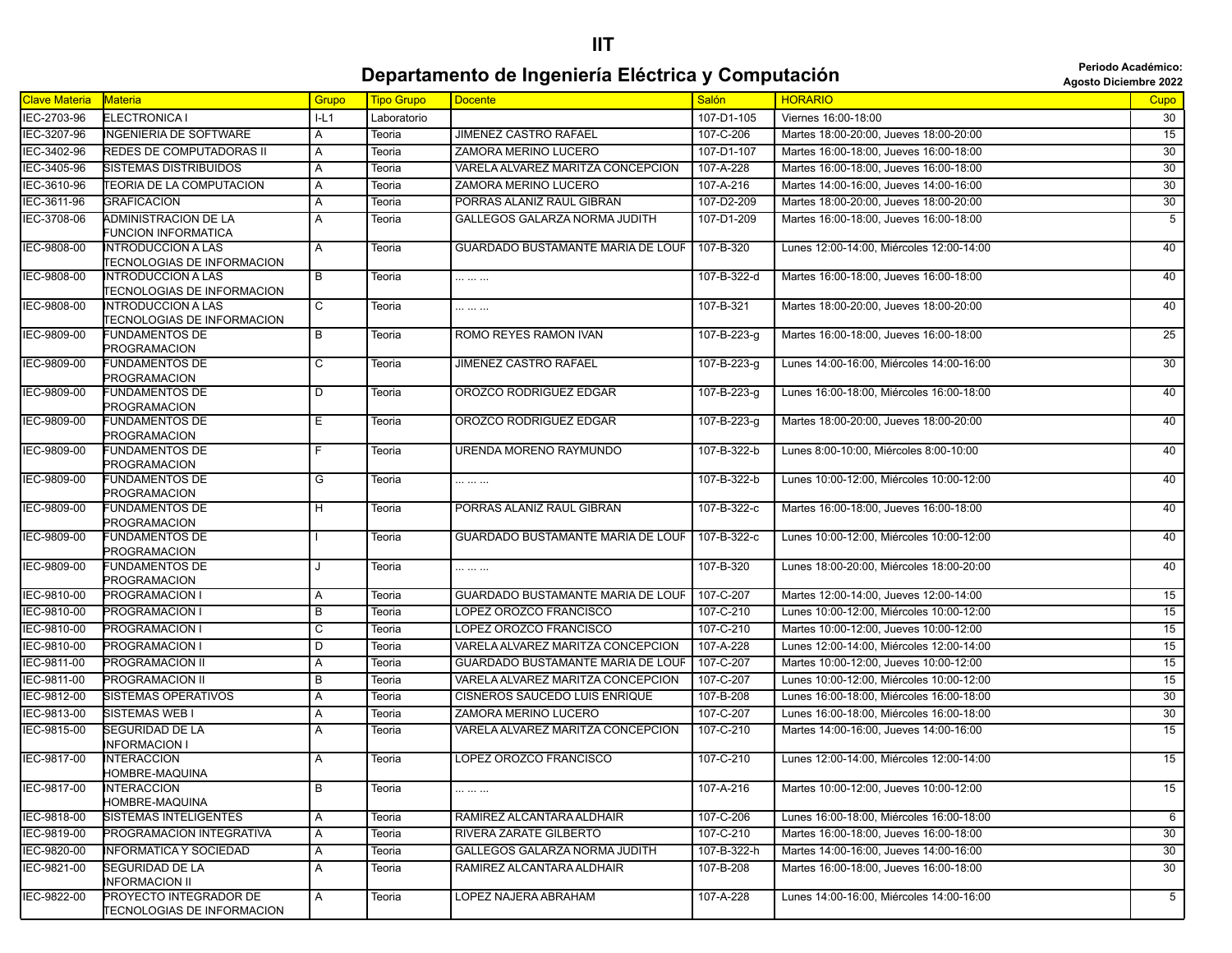#### **IIT**

#### **Departamento de Ingeniería Eléctrica y Computación agosto Diciembre 2022 Periodo Académico:**

**Periodo Académico:**

|                      |                                                                                        |                |            |                                     |             |                                                                                     | AGOSLO DICIENIDIE ZUZZ |
|----------------------|----------------------------------------------------------------------------------------|----------------|------------|-------------------------------------|-------------|-------------------------------------------------------------------------------------|------------------------|
| <b>Clave Materia</b> | <b>Materia</b>                                                                         | Grupo          | Tipo Grupo | <b>Docente</b>                      | Salón       | <b>HORARIO</b>                                                                      | Cupo                   |
| IEC-9822-00          | PROYECTO INTEGRADOR DE<br><b>TECNOLOGIAS DE INFORMACION</b>                            | B              | Teoria     | <b>JIMENEZ CASTRO RAFAEL</b>        | 107-C-206   | Martes 18:00-20:00, Jueves 18:00-20:00                                              | 15                     |
| IEC-9823-00          | SEMINARIO DE TITULACION I                                                              | B              | Teoria     | LOPEZ NAJERA ABRAHAM                | Internet    | Martes 18:00-20:00. Jueves 18:00-20:00                                              | $\overline{30}$        |
| IEC-9824-00          | SEMINARIO DE TITULACION II                                                             | B              | Teoria     | SANCHEZ SOLIS JULIA PATRICIA        | Internet    | Lunes 18:00-20:00. Martes 18:00-20:00. Miércoles<br>18:00-20:00, Jueves 18:00-20:00 | $\overline{30}$        |
| IEC-9832-00          | <b>DESARROLLO DE REQUISITOS</b><br><b>DE SOFTWARE</b>                                  | A              | Teoria     | PONCE RODRIGUEZ BENITO ALAN         | 107-C-207   | Martes 12:00-14:00, Jueves 12:00-14:00                                              | 30                     |
| IEC-9838-00          | <b>ASEGURAMIENTO DE LA</b><br>CALIDAD DE SOFTWARE                                      | A              | Teoria     | <b>JIMENEZ CASTRO RAFAEL</b>        | 107-C-210   | Lunes 18:00-20:00, Miércoles 18:00-20:00                                            | $\overline{30}$        |
| IEC-9839-00          | <b>METRICAS DEL SOFTWARE</b>                                                           | A              | Teoria     | LOPEZ NAJERA ABRAHAM                | 107-A-228   | Martes 14:00-16:00, Jueves 14:00-16:00                                              | $\overline{30}$        |
| IEC-9840-00          | <b>INVESTIGACION APLICADA Y</b><br>DISEÑO DE EXPERIMENTOS EN<br>INGENIERIA DE SOFTWARE | A              | Teoria     | SANCHEZ SOLIS JULIA PATRICIA        | 107-C-206   | Lunes 14:00-16:00, Miércoles 14:00-16:00                                            | $\overline{30}$        |
| IEC-9841-00          | ADMINISTRACION Y EVALUACION<br>DE PROYECTOS DE<br>TECNOLOGIAS DE INFORMACION           | A              | Teoria     | LOPEZ NAJERA ABRAHAM                | 107-B-322-f | Martes 16:00-18:00, Jueves 16:00-18:00                                              | $\overline{30}$        |
| IEC-9842-00          | INTRODUCCION A LA INGENIERIA<br><b>DEL CONOCIMIENTO</b>                                | Α              | Teoria     | <b>JIMENEZ CASTRO RAFAEL</b>        | 107-A-216   | Lunes 16:00-18:00, Miércoles 16:00-18:00                                            | $\overline{30}$        |
| IEC-9843-00          | TOPICOS SELECTOS DE<br>NGENIERIA DE SOFTWARE                                           | A              | Teoria     | PONCE RODRIGUEZ BENITO ALAN         | 107-C-207   | Martes 18:00-20:00, Jueves 18:00-20:00                                              | 30                     |
| IEC-9844-00          | INNOVACION TECNOLOGICA                                                                 | A              | Teoria     | LOPEZ NAJERA ABRAHAM                | 107-A-228   | Lunes 14:00-16:00, Miércoles 14:00-16:00                                            | 25                     |
| IEC-9861-16          | <b>NGENIERIA ELECTRICA</b>                                                             | Έ              | Teoria     | CISNEROS RODRIGUEZ SILVERIO ENRIQUI | 107-D1-114  | Martes 10:00-12:00, Jueves 10:00-12:00                                              | 30                     |
| IEC-9863-16          | ADMINISTRACION DE LA<br>FUNCION DE TECNOLOGIAS DE<br><b>INFORMACION</b>                | A              | Teoria     | GALLEGOS GALARZA NORMA JUDITH       | 107-D1-209  | Martes 16:00-18:00, Jueves 16:00-18:00                                              | 25                     |
| IEC-9864-16          | ANALISIS Y DISEÑO DE<br><b>ALGORITMOS</b>                                              | Α              | Teoria     | RIVERA ZARATE GILBERTO              | 107-B-320   | Lunes 16:00-18:00, Miércoles 16:00-18:00                                            | 30                     |
| IEC-9865-16          | <b>INGENIERIA DE REQUISITOS.</b><br>ANALISIS Y DISEÑO DE<br><b>SISTEMAS</b>            | $\overline{A}$ | Teoria     | PONCE RODRIGUEZ BENITO ALAN         | 107-C-207   | Martes 16:00-18:00, Jueves 16:00-18:00                                              | $\overline{30}$        |
| IEC-9866-16          | PROGRAMACION ORIENTADA A<br><b>OBJETOS</b>                                             | A              | Teoria     | GUARDADO BUSTAMANTE MARIA DE LOUF   | 107-C-207   | Martes 10:00-12:00, Jueves 10:00-12:00                                              | 15                     |
| IEC-9866-16          | PROGRAMACION ORIENTADA A<br><b>OBJETOS</b>                                             | $\overline{B}$ | Teoria     | VARELA ALVAREZ MARITZA CONCEPCION   | 107-C-207   | Lunes 10:00-12:00, Miércoles 10:00-12:00                                            | 15                     |
| IEC-9867-16          | <b>INTELIGENCIA ARTIFICIAL</b>                                                         | A              | Teoria     | RAMIREZ ALCANTARA ALDHAIR           | 107-C-206   | Lunes 16:00-18:00. Miércoles 16:00-18:00                                            | 24                     |
| IEC-9868-16          | <b>INTERACCION HUMANO</b><br>COMPUTADORA                                               | A              | Teoria     | LOPEZ OROZCO FRANCISCO              | 107-C-210   | Lunes 12:00-14:00, Miércoles 12:00-14:00                                            | 15                     |
| IEC-9868-16          | <b>INTERACCION HUMANO</b><br>COMPUTADORA                                               | $\overline{B}$ | Teoria     |                                     | 107-A-216   | Martes 10:00-12:00, Jueves 10:00-12:00                                              | 15                     |
| IEC-9869-16          | <b>SEGURIDAD EN COMPUTO</b>                                                            | A              | Teoria     | VARELA ALVAREZ MARITZA CONCEPCION   | 107-C-210   | Martes 14:00-16:00. Jueves 14:00-16:00                                              | 15                     |
| IEC-9892-17          | SEMINARIO DE TITULACION DE<br>SISTEMAS COMPUTACIONALES II                              | A              | Teoria     | RIVERA ZARATE GILBERTO              | 107-B-322-f | Lunes 18:00-20:00, Miércoles 18:00-20:00, Jueves<br>18:00-20:00                     | 30                     |

#### **Departamento de Ingeniería Industrial y Manufactura agosto Diciembre 2022 Periodo Académico:**

| Clave Materia Materia |                                                    | Grupo | <b>Tipo Grupo</b> | Docente                             | Salón       | <b>HORARIO</b>                           | Cupo |
|-----------------------|----------------------------------------------------|-------|-------------------|-------------------------------------|-------------|------------------------------------------|------|
| IIM-1903-96           | INTRODUCCION A LA INGENIERIA<br><b>MECATRONICA</b> |       | Teoria            |                                     | 107-D1-205  | Lunes 8:00-10:00. Miércoles 8:00-10:00   | 30   |
| IIM-1903-96           | INTRODUCCION A LA INGENIERIA<br><b>MECATRONICA</b> |       | Teoria            |                                     | 107-B-322-h | Lunes 12:00-14:00, Miércoles 12:00-14:00 | 30   |
| IIM-1903-96           | INTRODUCCION A LA INGENIERIA<br>MECATRONICA        |       | Teoria            |                                     | 107-B-321   | Lunes 14:00-16:00, Miércoles 14:00-16:00 | 40   |
| IIM-1903-96           | INTRODUCCION A LA INGENIERIA<br>MECATRONICA        |       | Teoria            | <b>GOMEZ SALAZAR ROBERTO CARLOS</b> | 107-D1-205  | Lunes 14:00-16:00, Miércoles 14:00-16:00 | 30   |
| IIM-2103-96           | <b>SEGURIDAD INDUSTRIAL</b>                        |       | Teoria            | l GOMEZ BULL KARLA GABRIELA         | 107-D2-212  | Martes 14:00-16:00, Jueves 14:00-16:00   | 30   |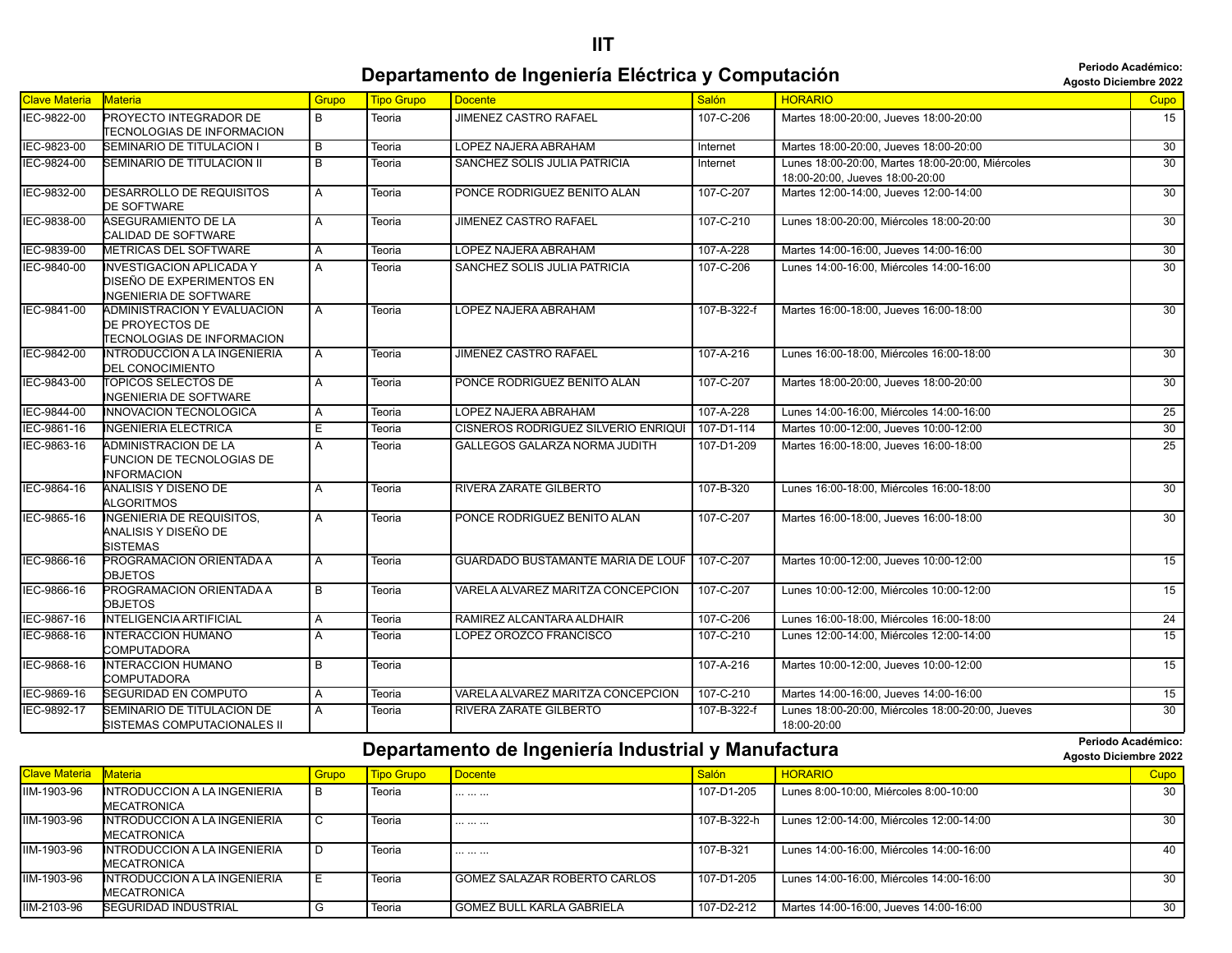#### **IIT**

#### **Departamento de Ingeniería Industrial y Manufactura adolescripa de la periode Académico: Departamento de Ingeniería Industrial y Manufactura**

|                      |                                                  |                |                   |                                        |              |                                                                | <b>ANOVA PRIMINIA FATE</b> |
|----------------------|--------------------------------------------------|----------------|-------------------|----------------------------------------|--------------|----------------------------------------------------------------|----------------------------|
| <b>Clave Materia</b> | Materia                                          | Grupo          | <b>Tipo Grupo</b> | <b>Docente</b>                         | <b>Salón</b> | <b>HORARIO</b>                                                 | <b>Cupo</b>                |
| IIM-2105-96          | DISEÑO DE EXPERIMENTOS                           | E              | Teoria            | FLORES SANCHEZ ALEJANDRA               | Internet     | Martes 10:00-12:00, Jueves 10:00-12:00                         | 30                         |
| IIM-2105-96          | DISEÑO DE EXPERIMENTOS                           | G              | Teoria            |                                        | 107-C-210    | Martes 18:00-20:00, Jueves 18:00-20:00                         | 30                         |
| IIM-2106-96          | CONFIABILIDAD                                    | В              | Teoria            | <b>VALLES CHAVEZ ALFREDO</b>           | 107-D1-208   | Martes 16:00-18:00, Jueves 16:00-18:00                         | 30                         |
| IIM-2106-96          | CONFIABILIDAD                                    | $\overline{c}$ | Teoria            | VALENZUELA REYES MARCOS BRYAN          | 107-B-322-h  | Martes 12:00-14:00, Jueves 12:00-14:00                         | 30                         |
| IIM-2201-96          | SISTEMAS DE INFORMACION                          | D              | Teoria            | PORTILLO REYES MARGARITA               | 107-B-208    | Lunes 14:00-16:00, Miércoles 14:00-16:00                       | $\overline{25}$            |
| IIM-2202-96          | <b>NGENIERIA DE SISTEMAS</b>                     | В              | Teoria            | QUEZADA DEL VILLAR ANDREA VIRIDIANA    | 107-C-207    | Lunes 12:00-14:00, Miércoles 12:00-14:00                       | $\overline{2}$             |
| IIM-2301-96          | MODELOS ECONOMICOS PARA                          | Κ              | Teoria            | QUEZADA DEL VILLAR ANDREA VIRIDIANA    | 107-D1-207   | Lunes 14:00-16:00, Miércoles 14:00-16:00, Viernes              | $\overline{30}$            |
|                      | A TOMA DE DECISIONES                             |                |                   |                                        |              | 14:00-15:00                                                    |                            |
| IIM-2301-96          | MODELOS ECONOMICOS PARA<br>A TOMA DE DECISIONES  | L              | Teoria            | HURTADO RODRIGUEZ EDNA JAZMIN          | 107          | Martes 14:00-16:00, Jueves 14:00-16:00, Viernes<br>15:00-16:00 | 30                         |
| IIM-2304-96          | DISEÑO ASISTIDO POR<br>COMPUTADORA               | G              | Teoria            |                                        | 107-D4-208   | Martes 10:00-12:00, Jueves 10:00-12:00                         | 40                         |
| IIM-2304-96          | DISEÑO ASISTIDO POR<br>COMPUTADORA               | H              | Teoria            |                                        | 107-D2-210   | Martes 8:00-10:00, Jueves 8:00-10:00                           | 36                         |
| IIM-2304-96          | DISEÑO ASISTIDO POR<br>COMPUTADORA               |                | Teoria            |                                        | 107-D4-208   | Lunes 16:00-18:00, Miércoles 16:00-18:00                       | 40                         |
| IIM-2304-96          | DISEÑO ASISTIDO POR<br><b>COMPUTADORA</b>        | J              | Teoria            |                                        | 107-D2-210   | Lunes 18:00-20:00, Miércoles 18:00-20:00                       | $\overline{36}$            |
| IIM-2304-96          | DISEÑO ASISTIDO POR<br>COMPUTADORA               | K              | Teoria            | GOMEZ SALAZAR ROBERTO CARLOS           | 107-D2-210   | Lunes 16:00-18:00, Miércoles 16:00-18:00                       | 30                         |
| IIM-2307-96          | MATERIALES PARA EL DISENO                        | D              | Teoria            | OROZCO RODRIGUEZ EDGAR                 | 107-B-223-h  | Martes 16:00-18:00, Jueves 16:00-18:00                         | 30                         |
| IIM-2307-96          | MATERIALES PARA EL DISENO                        | Е              | Teoria            | <b>VALLES CHAVEZ ALFREDO</b>           | 107          | Lunes 14:00-16:00, Miércoles 14:00-16:00                       | 30                         |
| IIM-2307-96          | MATERIALES PARA EL DISENO                        | F              | Teoria            | <b>GONZALEZ GARCIA VERONICA LEONOR</b> | 107          | Lunes 12:00-14:00. Miércoles 12:00-14:00                       | 30                         |
| IIM-2310-96          | PROCESOS DE MANUFACTURA I                        | $\overline{G}$ | Teoria            | <b>HERNANDEZ RAMOS MARIA MAGDALENA</b> | 107-D2-101   | Martes 10:00-12:00, Jueves 10:00-11:00                         | $\overline{20}$            |
| IIM-2310-96          | PROCESOS DE MANUFACTURA I                        | $G-L1$         | Laboratorio       | <b>HERNANDEZ RAMOS MARIA MAGDALENA</b> | 107-D2-101   | Viernes 10:00-12:00                                            | $\overline{20}$            |
| IIM-2310-96          | PROCESOS DE MANUFACTURA I                        | H              | Teoria            | <b>VILLAR VALLES CARLOS</b>            | 107-D2-102   | Martes 16:00-18:00, Jueves 16:00-17:00                         | $\overline{20}$            |
| IIM-2310-96          | PROCESOS DE MANUFACTURA I                        | $H-L1$         | Laboratorio       | <b>VILLAR VALLES CARLOS</b>            | 107-D2-102   | Jueves 17:00-18:00, Viernes 17:00-18:00                        | 20                         |
| IIM-2311-96          | PROCESOS DE MANUFACTURA II                       | C              | Teoria            | RAMIREZ ESPINOZA CARLOS FELIPE         | Internet     | Lunes 16:00-18:00, Miércoles 16:00-17:00                       | 25                         |
| IIM-2311-96          | PROCESOS DE MANUFACTURA II                       | $C-L1$         | Laboratorio       | RAMIREZ ESPINOZA CARLOS FELIPE         | Internet     | Miércoles 17:00-18:00, Viernes 16:00-17:00                     | 25                         |
| IIM-2402-96          | <b>MECANICA</b>                                  | E.             | Teoria            | <b>VILLAR VALLES CARLOS</b>            | 107-D1-207   | Martes 14:00-16:00, Jueves 14:00-16:00                         | 30                         |
| IIM-2402-96          | <b>MECANICA</b>                                  | $E-L1$         | Laboratorio       | <b>VILLAR VALLES CARLOS</b>            | 107-D1-208   | Viernes 14:00-16:00                                            | 30                         |
| IIM-2402-96          | <b>MECANICA</b>                                  | $\overline{F}$ | Teoria            | <b>VILLAR VALLES CARLOS</b>            | 107-D1-207   | Lunes 10:00-12:00, Miércoles 10:00-12:00                       | 30                         |
| IIM-2402-96          | <b>MECANICA</b>                                  | $F-L1$         | Laboratorio       | <b>VILLAR VALLES CARLOS</b>            | 107-D1-205   | Viernes 10:00-12:00                                            | 30                         |
| IIM-2402-96          | <b>MECANICA</b>                                  | G              | Teoria            | GOMEZ SALAZAR ROBERTO CARLOS           | 107-D1-105   | Lunes 12:00-14:00, Miércoles 12:00-14:00                       | 30                         |
| IIM-2402-96          | <b>MECANICA</b>                                  | $G-L1$         | Laboratorio       | GOMEZ SALAZAR ROBERTO CARLOS           | 107-D1-105   | Viernes 12:00-14:00                                            | 30                         |
| IIM-2412-96          | CONTABILIDAD Y COSTOS                            | м              | Teoria            | <b>URRUTIA GARCIA FABIOLA</b>          | 107-B-306    | Martes 12:00-14:00, Jueves 12:00-14:00                         | 40                         |
| IIM-2412-96          | CONTABILIDAD Y COSTOS                            | N              | Teoria            |                                        | 107-B-307    | Martes 8:00-10:00, Jueves 8:00-10:00                           | 40                         |
| IIM-2412-96          | <b>CONTABILIDAD Y COSTOS</b>                     | O              | Teoria            | <b>URRUTIA GARCIA FABIOLA</b>          | 107-B-320    | Martes 14:00-16:00, Jueves 14:00-16:00                         | 40                         |
| IIM-2412-96          | CONTABILIDAD Y COSTOS                            | P              | Teoria            | MONTEJANO HERNANDEZ NANCY ARACEL       | 107-B-223-g  | Lunes 12:00-14:00, Miércoles 12:00-14:00                       | $\overline{30}$            |
| IIM-2412-96          | CONTABILIDAD Y COSTOS                            | Q              | Teoria            |                                        | 107-B-307    | Martes 18:00-20:00, Jueves 18:00-20:00                         | 30                         |
| IIM-2804-96          | REDES INDUSTRIALES                               | C              | Teoria            | GARCIA LUNA FRANCESCO JOSE             | 107-D2-104   | Lunes 16:00-18:00                                              | 30                         |
| IIM-2804-96          | REDES INDUSTRIALES                               | $C-L1$         | Laboratorio       | <b>GARCIA LUNA FRANCESCO JOSE</b>      | 107          | Martes 16:00-18:00, Miércoles 16:00-18:00                      | $\overline{30}$            |
| IIM-3104-96          | <b>INVESTIGACION DE</b><br><b>OPERACIONES I</b>  | D              | Teoria            |                                        | 107-D1-209   | Martes 14:00-16:00, Jueves 14:00-16:00                         | 30                         |
| IIM-3106-96          | <b>ESTUDIO DEL TRABAJO II</b>                    | $\overline{B}$ | Teoria            | <b>GOMEZ BULL KARLA GABRIELA</b>       | 107-D2-212   | Lunes 14:00-16:00, Miércoles 14:00-16:00                       | 6                          |
| IIM-3107-96          | <b>INVESTIGACION DE</b><br><b>OPERACIONES II</b> | Έ              | Teoria            | QUEZADA DEL VILLAR ANDREA VIRIDIANA    | 107-D1-209   | Lunes 16:00-18:00, Miércoles 16:00-18:00                       | 30                         |
|                      | SEMINARIO DE CALIDAD                             | В              | Teoria            | JUAREZ CERROS CARLOS ALFREDO           | 107-D1-211   | Lunes 14:00-16:00, Miércoles 14:00-16:00                       | $\overline{2}$             |
| IIM-3108-96          |                                                  |                |                   |                                        |              |                                                                | $\overline{30}$            |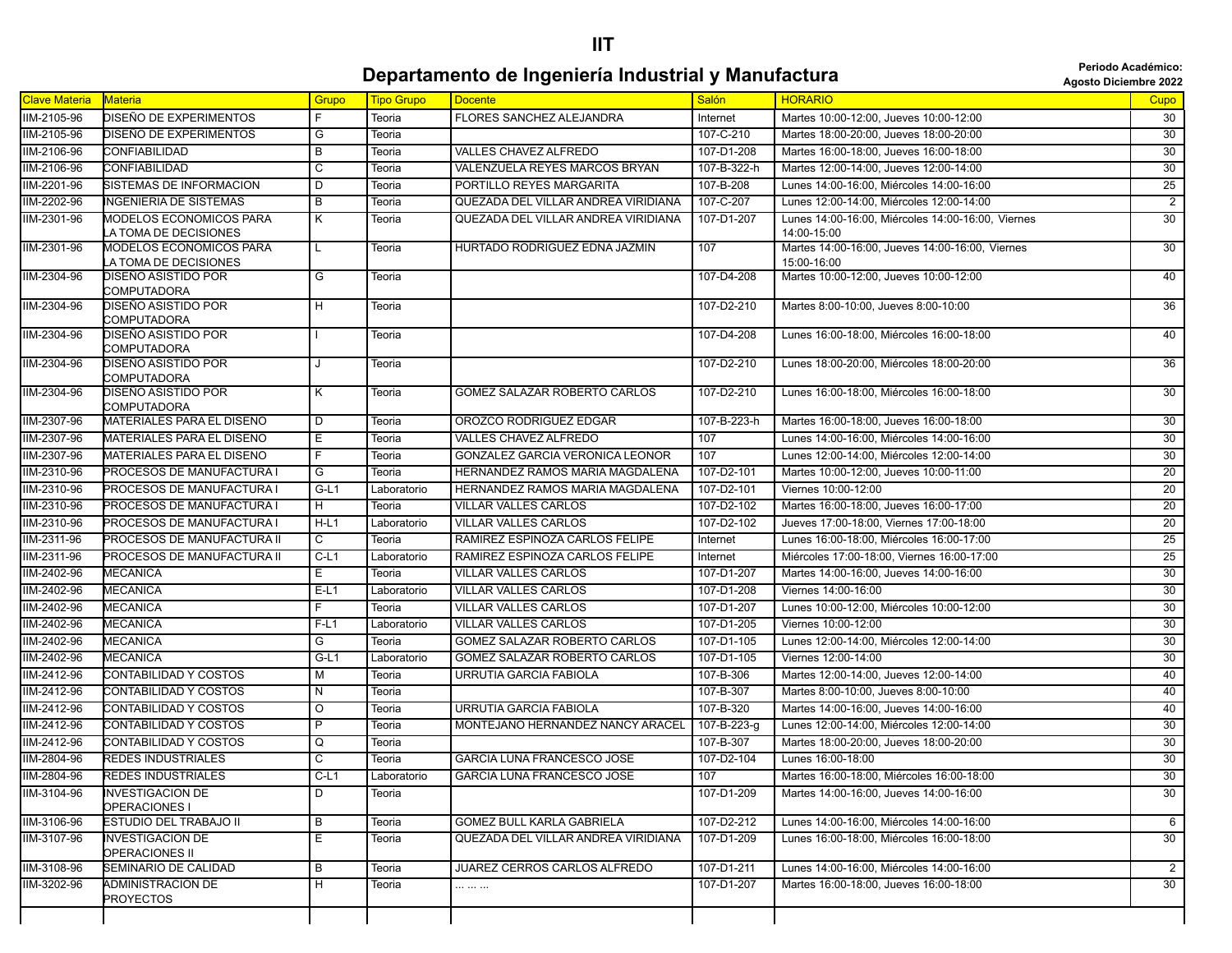## **Departamento de Ingeniería Industrial y Manufactura agosto Diciembre 2022 Periodo Académico:**

| Clave Materia | <b>Materia</b>                                  | Grupo          | <b>Tipo Grupo</b> | <b>Docente</b>                      | <b>Salón</b> | <b>HORARIO</b>                             | <b>Cupo</b>     |
|---------------|-------------------------------------------------|----------------|-------------------|-------------------------------------|--------------|--------------------------------------------|-----------------|
| IIM-3202-96   | ADMINISTRACION DE<br>PROYECTOS                  |                | Teoria            | <b>LINARES GIL MAYRA VERONICA</b>   | 107-B-320    | Lunes 14:00-16:00, Miércoles 14:00-16:00   | 30              |
| IIM-3202-96   | ADMINISTRACION DE<br>PROYECTOS                  |                | Teoria            | RIVERA PEREZ ZAIRA MAGNOLIA         | 107-B-223-h  | Martes 14:00-16:00, Jueves 14:00-16:00     | 30              |
| IIM-3203-96   | <b>CONTROL ESTADISTICO DE</b><br>CALIDAD        | Е              | Teoria            | PORTILLO REYES MARGARITA            | 107-B-320    | Martes 12:00-14:00, Jueves 12:00-14:00     | $\overline{35}$ |
| IIM-3204-96   | SISTEMAS DE PRODUCCION                          | Ε              | Teoria            | JUAREZ CERROS CARLOS ALFREDO        | 107-D1-205   | Lunes 16:00-18:00, Miércoles 16:00-18:00   | $\overline{2}$  |
| IIM-3205-96   | SISTEMAS DE INVENTARIOS Y<br>DISTRIBUCION       | B              | Teoria            | LINARES GIL MAYRA VERONICA          | 107          | Martes 16:00-18:00, Jueves 16:00-18:00     | $\overline{7}$  |
| IIM-3206-96   | SISTEMAS DE PLANEACION                          | D              | Teoria            | GONZALEZ GARCIA VERONICA LEONOR     | 107-B-322-h  | Lunes 14:00-16:00, Miércoles 14:00-16:00   | 30              |
| IIM-3301-96   | SEMINARIO DE MANUFACTURA                        | B              | Teoria            | RODRIGUEZ ARMAS PEDRO               | 107-B-306    | Martes 16:00-18:00, Jueves 16:00-18:00     | $\overline{5}$  |
| IIM-3302-96   | SISTEMAS HIDRAULICOS Y<br>NEUMATICOS            | C              | Teoria            | ÑECO CABERTA RAUL                   | 107-D2-104   | Martes 10:00-12:00, Viernes 10:00-11:00    | 30              |
| IIM-3302-96   | SISTEMAS HIDRAULICOS Y<br>NEUMATICOS            | $C-L1$         | Laboratorio       | ÑECO CABERTA RAUL                   | 107-D2-104   | Jueves 10:00-12:00                         | $\overline{30}$ |
| IIM-3312-96   | MANUFACTURA ASISTIDA POR<br>COMPUTADORA         | D              | Teoria            | RAMIREZ ESPINOZA CARLOS FELIPE      | Internet     | Lunes 18:00-20:00, Viernes 18:00-19:00     | 30              |
| IIM-3312-96   | <b>MANUFACTURA ASISTIDA POR</b><br>COMPUTADORA  | $D-L1$         | Laboratorio       | RAMIREZ ESPINOZA CARLOS FELIPE      | Internet     | Miércoles 18:00-20:00                      | $\overline{30}$ |
| IIM-3312-96   | MANUFACTURA ASISTIDA POR<br>COMPUTADORA         | E.             | Teoria            |                                     | 107-D2-207   | Martes 18:00-20:00, Viernes 19:00-20:00    | 24              |
| IIM-3312-96   | <b>MANUFACTURA ASISTIDA POR</b><br>COMPUTADORA  | $E-L1$         | Laboratorio       |                                     | 107-D2-207   | Jueves 18:00-20:00                         | $\overline{24}$ |
| IIM-3316-96   | HABILIDADES PROFESIONALES Y<br><b>BIENESTAR</b> | $\overline{C}$ | Teoria            | GONZALEZ GARCIA VERONICA LEONOR     | 107-B-223-g  | Lunes 8:00-10:00, Miércoles 8:00-10:00     | $\overline{30}$ |
| IIM-3401-96   | INGENIERIA ECONOMICA                            | G              | Teoria            | ARREOLA FRIAS JULIO CESAR           | 107-D1-209   | Martes 8:00-10:00, Jueves 8:00-10:00       | 30              |
| IIM-3401-96   | INGENIERIA ECONOMICA                            | H              | Teoria            |                                     | 107-D1-207   | Lunes 18:00-20:00, Miércoles 18:00-20:00   | 30              |
| IIM-3401-96   | <b>INGENIERIA ECONOMICA</b>                     |                | Teoria            | VALLES CHAVEZ ALFREDO               | 107-D1-207   | Lunes 16:00-18:00, Miércoles 16:00-18:00   | 30              |
| IIM-3402-96   | <b>EVALUACION DE PROYECTOS</b>                  | Е              | Teoria            |                                     | 107-B-322-d  | Martes 18:00-20:00, Jueves 18:00-20:00     | 30              |
| IIM-3402-96   | <b>EVALUACION DE PROYECTOS</b>                  | F.             | Teoria            | RODRIGUEZ ARMAS PEDRO               | 107-B-321    | Lunes 16:00-18:00, Miércoles 16:00-18:00   | 30              |
| IIM-3403-96   | DESARROLLO EMPRESARIAL                          |                | Teoria            | LINARES GIL MAYRA VERONICA          | 107-D1-205   | Martes 14:00-16:00, Jueves 14:00-16:00     | 30              |
| IIM-3403-96   | DESARROLLO EMPRESARIAL                          |                | Teoria            | QUEZADA DEL VILLAR ANDREA VIRIDIANA | 107-D1-205   | Lunes 18:00-20:00, Miércoles 18:00-20:00   | 30              |
| IIM-3403-96   | DESARROLLO EMPRESARIAL                          | K              | Teoria            |                                     | 107-D1-207   | Martes 18:00-20:00, Jueves 18:00-20:00     | 30              |
| IIM-3404-05   | SIMULACION                                      | Ε              | Teoria            | QUEZADA DEL VILLAR ANDREA VIRIDIANA | 107-C-207    | Lunes 12:00-14:00, Miércoles 12:00-14:00   | 25              |
| IIM-3408-96   | SEMINARIO DE ADMINISTRACION                     | D              | Teoria            | PORTILLO REYES MARGARITA            | 107-B-322-f  | Martes 14:00-16:00, Jueves 14:00-16:00     | 30              |
| IIM-3409-96   | <b>MERCADOTECNIA</b>                            | В              | Teoria            | PORTILLO REYES MARGARITA            | 107-B-208    | Lunes 14:00-16:00, Miércoles 14:00-16:00   | $5\overline{)}$ |
| IIM-3602-96   | DISEÑO MECANICO                                 | D              | Teoria            | ENRIQUEZ EDWIN ANTONIO              | 107-D1-105   | Martes 16:00-18:00, Jueves 16:00-18:00     | 30              |
| IIM-3602-96   | DISEÑO MECANICO                                 | Е              | Teoria            | ENRIQUEZ EDWIN ANTONIO              | 107-D1-105   | Lunes 18:00-20:00. Miércoles 18:00-20:00   | 30              |
| IIM-3604-96   | MANUFACTURA INTEGRADA POR<br>COMPUTADORA        | C              | Teoria            | LUVIANO CRUZ DAVID                  | 107-D2-104   | Martes 16:00-18:00, Jueves 16:00-17:00     | 30              |
| IIM-3604-96   | <b>MANUFACTURA INTEGRADA POR</b><br>COMPUTADORA | $C-L1$         | Laboratorio       | LUVIANO CRUZ DAVID                  | 107          | Jueves 17:00-18:00, Viernes 15:00-16:00    | 30              |
| IIM-3704-96   | CONTROL I                                       | C              | Teoria            | LUVIANO CRUZ DAVID                  | 107-D1-105   | Martes 18:00-20:00, Jueves 18:00-19:00     | 30              |
| IIM-3704-96   | <b>CONTROLI</b>                                 | $C-L1$         | Laboratorio       | LUVIANO CRUZ DAVID                  | 107-D1-105   | Jueves 19:00-20:00, Viernes 19:00-20:00    | 30              |
| IIM-3706-96   | CONTROL II                                      | D              | Teoria            | PONCE CORRAL CARLOS                 | 107-D1-115   | Lunes 16:00-18:00, Miércoles 16:00-17:00   | 15              |
| IIM-3706-96   | CONTROL II                                      | $D-L1$         | Laboratorio       | PONCE CORRAL CARLOS                 | 107-D1-115   | Miércoles 17:00-18:00, Viernes 17:00-18:00 | 15              |
| IIM-3706-96   | CONTROL II                                      | E.             | Teoria            | SALINAS AVILA ADRIANA               | 107-D1-205   | Martes 18:00-20:00, Jueves 18:00-19:00     | 15              |
| IIM-3706-96   | CONTROL II                                      | $E-L1$         | Laboratorio       | SALINAS AVILA ADRIANA               | 107-D1-205   | Jueves 19:00-20:00, Viernes 17:00-18:00    | 15              |
| IIM-3708-96   | SENSORES Y SERVOMOTORES                         | D              | Teoria            | <b>GARCIA VILLALBA LUZ ANGELICA</b> | 107-D2-104   | Martes 14:00-16:00                         | $5\overline{)}$ |
| IIM-3708-96   | <b>SENSORES Y SERVOMOTORES</b>                  | $D-L1$         | Laboratorio       | GARCIA VILLALBA LUZ ANGELICA        | 107-D2-104   | Jueves 14:00-16:00. Viernes 15:00-17:00    | 5               |
| IIM-3710-96   | SISTEMAS DE CONTROL LOGICO                      | С              | Teoria            | OROZCO RODRIGUEZ EDGAR              | 107-D2-102   | Lunes 18:00-20:00                          | 30              |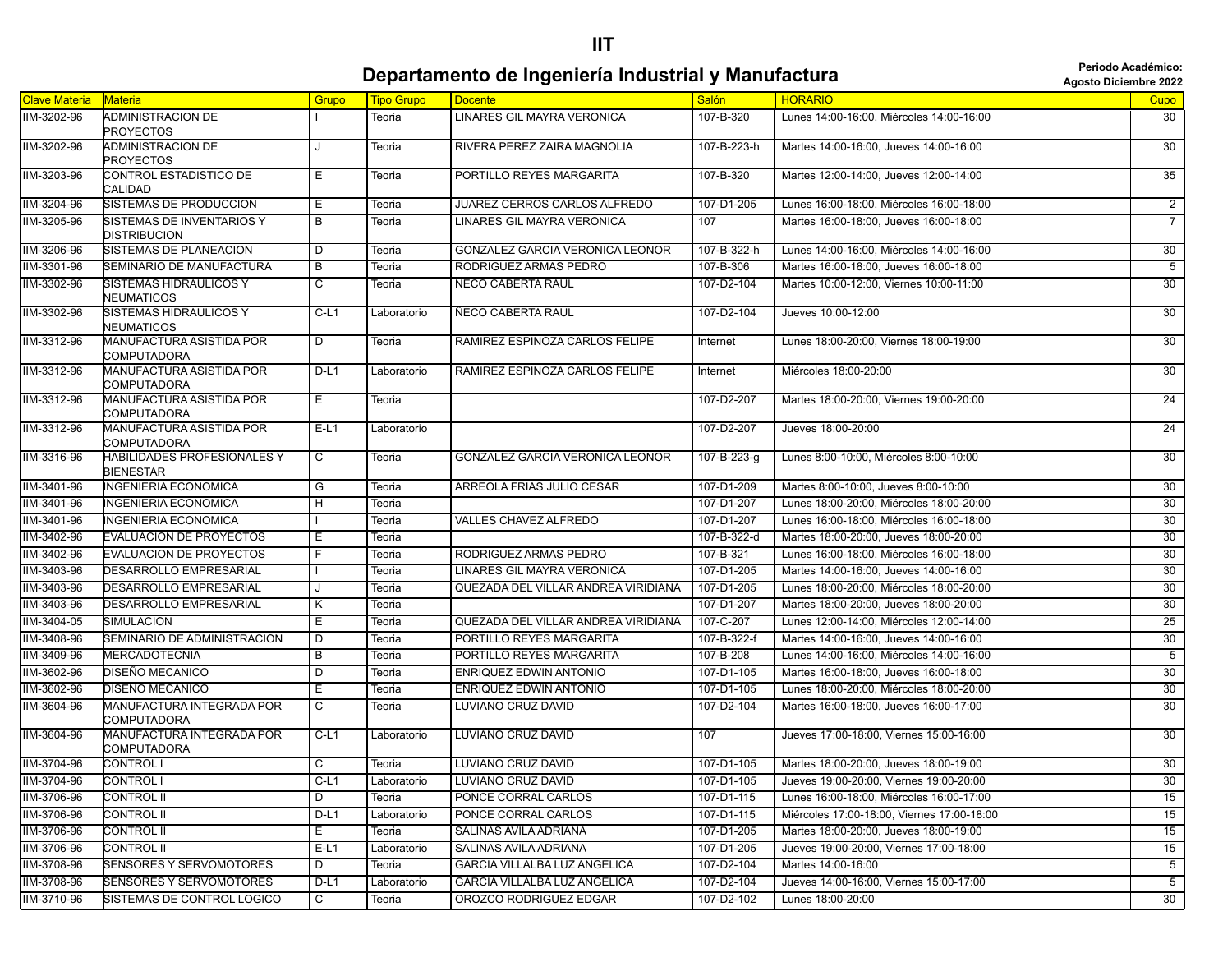#### **IIT**

## **Departamento de Ingeniería Industrial y Manufactura agosto Diciembre 2022 Periodo Académico:**

| <b>Clave Materia</b> | <b>Materia</b>                                       | Grupo  | <b>Tipo Grupo</b> | <b>Docente</b>                      | <b>Salón</b> | <b>HORARIO</b>                                                                        | Cupo            |
|----------------------|------------------------------------------------------|--------|-------------------|-------------------------------------|--------------|---------------------------------------------------------------------------------------|-----------------|
| IIM-3710-96          | SISTEMAS DE CONTROL LOGICO                           | $C-L1$ | Laboratorio       | OROZCO RODRIGUEZ EDGAR              | 107          | Miércoles 18:00-20:00, Viernes 17:00-19:00                                            | 30              |
| IIM-3904-96          | <b>MANTENIMIENTO A SISTEMAS</b><br>MECATRONICOS      | В      | Teoria            | GARCIA VILLALBA LUZ ANGELICA        | 107-D2-104   | Lunes 14:00-16:00, Miércoles 14:00-15:00                                              | 30              |
| IIM-3904-96          | <b>MANTENIMIENTO A SISTEMAS</b><br>MECATRONICOS      | $B-L1$ | Laboratorio       | <b>GARCIA VILLALBA LUZ ANGELICA</b> | 107-D2-104   | Miércoles 15:00-16:00, Viernes 14:00-15:00                                            | 30              |
| IIM-3906-96          | DISEÑO MECATRONICO                                   | С      | Teoria            | GARCIA LUNA FRANCESCO JOSE          | 107-D2-102   | Lunes 14:00-16:00                                                                     | 30              |
| IIM-3906-96          | DISEÑO MECATRONICO                                   | $C-L1$ | Laboratorio       | GARCIA LUNA FRANCESCO JOSE          | 107-D2-102   | Miércoles 14:00-16:00, Viernes 14:00-16:00                                            | $\overline{30}$ |
| IIM-3908-96          | SEMINARIO DE MECATRONICA                             | C      | Teoria            | GARCIA LUNA FRANCESCO JOSE          | 107-B        | Jueves 16:00-18:00, Viernes 16:00-18:00                                               | 20              |
| IIM-3910-96          | PROYECTO DE TITULACION<br>MECATRONICO                | Ε      | Teoria            | GARCIA VILLALBA LUZ ANGELICA        | 107-D2       | Martes 10:00-13:00, Miércoles 13:00-14:00, Jueves<br>11:00-13:00, Viernes 10:00-12:00 | $\overline{20}$ |
| IIM-4313-96          | ROBOTICA                                             | D      | Teoria            | LUVIANO CRUZ DAVID                  | 107-D1-114   | Martes 14:00-16:00, Jueves 14:00-15:00                                                | $\overline{30}$ |
| IIM-4313-96          | <b>ROBOTICA</b>                                      | $D-L1$ | Laboratorio       | LUVIANO CRUZ DAVID                  | 107-D1-114   | Jueves 15:00-16:00, Viernes 16:00-17:00                                               | 30              |
| IIM-4316-96          | RELACIONES INDUSTRIALES                              | В      | Teoria            | ARGUETA LOPEZ GERMAN VICTOR MANUE   | 107-D2-212   | Martes 16:00-18:00, Jueves 16:00-18:00                                                | 30              |
| IIM-4733-96          | METODO DEL ELEMENTO FINITO                           | D      | Teoria            | RAMIREZ MONARES JOSE ALFREDO        | 107-D3-107   | Martes 16:00-18:00, Jueves 16:00-18:00                                                | 30              |
| IIM-4802-96          | TEORIA DE LA ORGANIZACION                            | Α      | Teoria            | ARGUETA LOPEZ GERMAN VICTOR MANUE   | 107-B-223-g  | Martes 14:00-16:00, Jueves 14:00-16:00                                                | 30              |
| IIM-4803-96          | SISTEMAS OLEONEUMATICOS                              | A      | Teoria            | SOLIS HERNANDEZ JAVIER              | 107-D2-104   | Lunes 12:00-14:00, Miércoles 12:00-14:00                                              | 30              |
| IIM-4804-96          | SISTEMAS AUTOMOTRICES                                | Α      | Teoria            | MEJIA CISNEROS GUILLERMO            | 107-D3-107   | Martes 12:00-14:00, Jueves 12:00-14:00                                                | 29              |
| IIM-4804-96          | SISTEMAS AUTOMOTRICES                                | B      | Teoria            | RAMIREZ ESPINOZA CARLOS FELIPE      | Internet     | Lunes 14:00-16:00, Miércoles 14:00-16:00                                              | 30              |
| IIM-4805-96          | <b>MODELOS DE AUTOPARTES 3D</b>                      | Α      | Teoria            | SOLIS HERNANDEZ JAVIER              | 107-D2-210   | Martes 10:00-12:00, Jueves 10:00-12:00                                                | 30              |
| IIM-4805-96          | <b>MODELOS DE AUTOPARTES 3D</b>                      | в      | Teoria            | SOLIS HERNANDEZ JAVIER              | 107-D2-210   | Lunes 10:00-12:00, Miércoles 10:00-12:00                                              | 30              |
| IIM-4807-96          | ELECTRICIDAD Y ELECTRONICA<br>AUTOMOTRIZ             | Α      | Teoria            | <b>ENRIQUEZ EDWIN ANTONIO</b>       | 107-D1-101   | Lunes 16:00-18:00, Viernes 16:00-17:00                                                | 30              |
| IIM-4807-96          | ELECTRICIDAD Y ELECTRONICA<br>AUTOMOTRIZ             | A-L1   | Laboratorio       | ENRIQUEZ EDWIN ANTONIO              | 107-D1-101   | Miércoles 16:00-18:00                                                                 | 30              |
| IIM-4808-96          | COMPUTADORAS Y<br>DISPOSITIVOS PROGRAMABLES          | A      | Teoria            | ENRIQUEZ EDWIN ANTONIO              | 107-D2-102   | Martes 18:00-20:00                                                                    | 30              |
| IIM-4808-96          | COMPUTADORAS Y<br>DISPOSITIVOS PROGRAMABLES          | A-L1   | Laboratorio       | ENRIQUEZ EDWIN ANTONIO              | 107-D2-102   | Jueves 18:00-20:00, Viernes 18:00-20:00                                               | $\overline{30}$ |
| IIM-4810-96          | TREN DE IMPULSION                                    | Α      | Teoria            | CARRILLO PEREYRA FRANCISCO          | 107-D3-107   | Lunes 14:00-16:00, Miércoles 14:00-16:00                                              | 30              |
| IIM-4811-96          | DISEÑO DE MOTORES                                    | A      | Teoria            | MEJIA CISNEROS GUILLERMO            | 107          | Martes 16:00-18:00, Viernes 10:00-11:00                                               | 30              |
| IIM-4811-96          | DISEÑO DE MOTORES                                    | $A-L1$ | Laboratorio       | MEJIA CISNEROS GUILLERMO            | 107-D2-101   | Jueves 16:00-18:00                                                                    | 30              |
| IIM-4812-96          | SISTEMAS DE FRENOS, DIR. Y<br><b>SUSPENSION</b>      | Α      | Teoria            | CARRILLO PEREYRA FRANCISCO          | 107-D3-107   | Lunes 16:00-18:00, Miércoles 16:00-18:00                                              | 30              |
| IIM-4813-96          | TECNOLOGIA DE VEHICULOS II                           | Α      | Teoria            | MEJIA CISNEROS GUILLERMO            | 107-D1-105   | Martes 14:00-16:00, Jueves 14:00-16:00                                                | 30              |
| IIM-4814-96          | DIAGNOSTICO Y ANALISIS DE<br><b>FALLAS</b>           | Α      | Teoria            | <b>MEJIA CISNEROS GUILLERMO</b>     | 107-D3-107   | Martes 18:00-20:00, Viernes 11:00-12:00                                               | $\overline{30}$ |
| IIM-4814-96          | DIAGNOSTICO Y ANALISIS DE<br><b>FALLAS</b>           | A-L1   | Laboratorio       | MEJIA CISNEROS GUILLERMO            | 107-D3-107   | Jueves 18:00-20:00                                                                    | 30              |
| IIM-4815-96          | <b>TECNOLOGIAS ALTERNATIVAS</b>                      | A      | Teoria            | <b>TENANGO PIRIN OSCAR</b>          | 107-D1-114   | Martes 16:00-18:00, Jueves 16:00-18:00                                                | 30              |
| IIM-4816-96          | <b>ERGONOMIA</b>                                     | Α      | Teoria            | ARREOLA FRIAS JULIO CESAR           | 107-D1-205   | Martes 12:00-14:00, Viernes 12:00-13:00                                               | 25              |
| IIM-4816-96          | <b>ERGONOMIA</b>                                     | $A-L1$ | Laboratorio       | ARREOLA FRIAS JULIO CESAR           | 107-D1-205   | Jueves 12:00-14:00                                                                    | $\overline{25}$ |
| IIM-4817-96          | AERODINAMICA DEL AUTOMOVIL                           | Α      | Teoria            | DAVALOS RAMIREZ JOSE OMAR           | 107-D3-107   | Martes 14:00-16:00, Jueves 14:00-16:00                                                | $\overline{30}$ |
| IIM-4819-96          | CONTROL DE CALIDAD                                   | A      | Teoria            | ARREOLA FRIAS JULIO CESAR           | 107-D1-205   | Martes 10:00-12:00, Jueves 10:00-12:00                                                | $\overline{30}$ |
| IIM-4819-96          | <b>CONTROL DE CALIDAD</b>                            | В      | Teoria            | ARREOLA FRIAS JULIO CESAR           | 107-C-304    | Martes 16:00-18:00, Jueves 16:00-18:00                                                | 30              |
| IIM-4820-96          | DINAMICA DEL VEHICULO Y<br>CONTROL                   | A      | Teoria            | DAVALOS RAMIREZ JOSE OMAR           | 107-C-308-b  | Martes 16:00-18:00, Jueves 16:00-18:00                                                | 30              |
| IIM-4821-96          | <b>INGENIERIA ASISTIDA POR</b><br><b>COMPUTADORA</b> | Α      | Teoria            | RAMIREZ MONARES JOSE ALFREDO        | 107-D3-107   | Miércoles 12:00-14:00. Viernes 13:00-14:00                                            | 25              |
| IIM-4821-96          | <b>INGENIERIA ASISTIDA POR</b><br>COMPUTADORA        | $A-L1$ | Laboratorio       | RAMIREZ MONARES JOSE ALFREDO        | 107-D3-107   | Lunes 12:00-14:00                                                                     | 25              |
| IIM-4825-96          | <b>INTERFACESY</b><br>MICROCONTROLADORES             | A      | Teoria            | RAMIREZ ALCANTARA ALDHAIR           | 107-D1-101   | Martes 18:00-20:00                                                                    | 30              |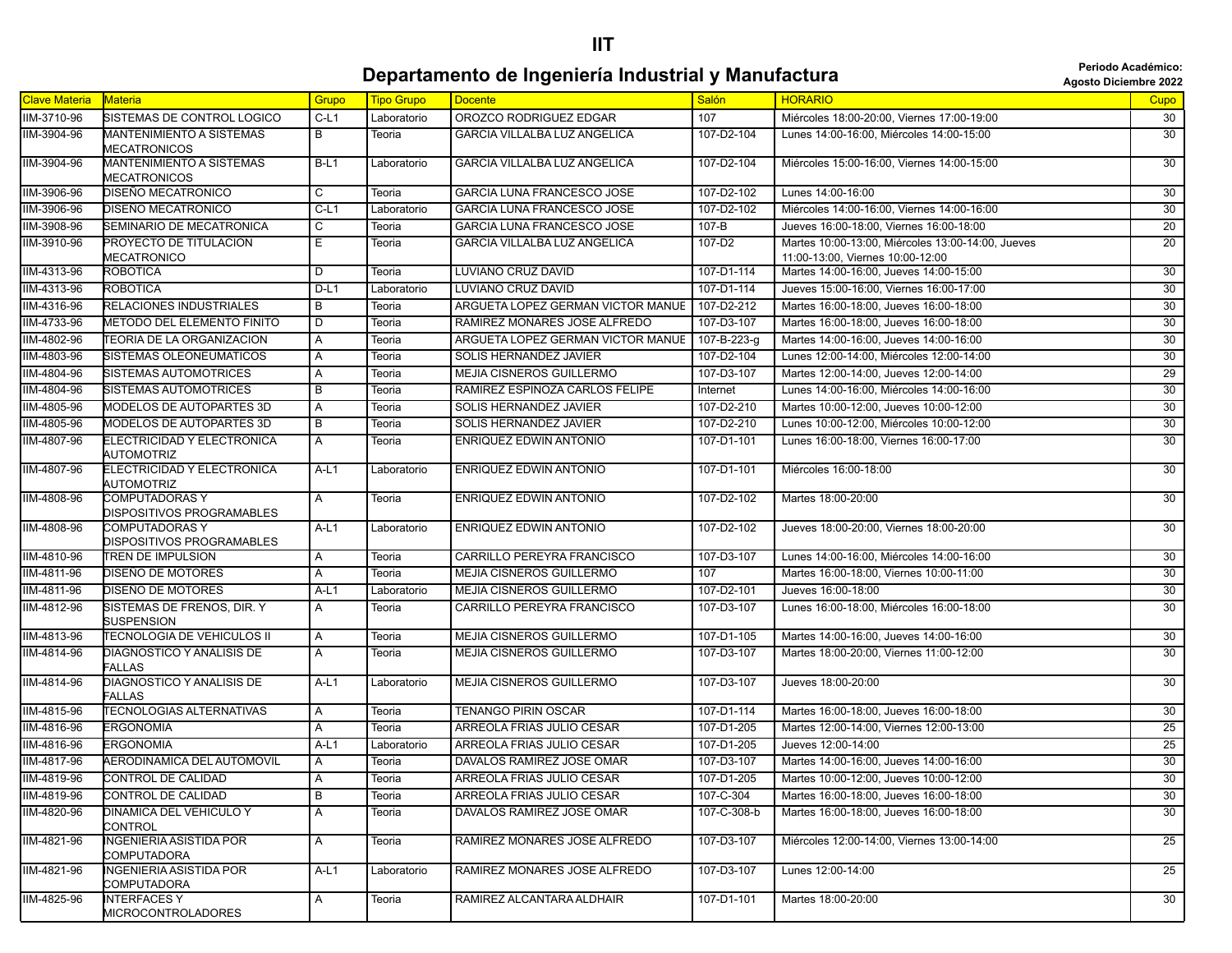#### **IIT**

#### **Departamento de Ingeniería Industrial y Manufactura adolescripa de la periode Académico: Departamento de Ingeniería Industrial y Manufactura**

|                      |                                                                         |                         |                   |                                      |              |                                          | AYUSIU DILICIIIDI E 4044 |
|----------------------|-------------------------------------------------------------------------|-------------------------|-------------------|--------------------------------------|--------------|------------------------------------------|--------------------------|
| <b>Clave Materia</b> | <b>Materia</b>                                                          | Grupo                   | <b>Tipo Grupo</b> | <b>Docente</b>                       | <b>Salón</b> | <b>HORARIO</b>                           | Cupo                     |
| IIM-4825-96          | <b>INTERFACES Y</b><br><b>MICROCONTROLADORES</b>                        | $A-L1$                  | Laboratorio       | RAMIREZ ALCANTARA ALDHAIR            | 107-D1-101   | Jueves 18:00-20:00, Viernes 18:00-20:00  | 30                       |
| IIM-4826-96          | SISTEMAS INTELIGENTES DEL<br>AUTOMOVIL                                  | A                       | Teoria            | RAMIREZ ALCANTARA ALDHAIR            | 107-D2-207   | Lunes 18:00-20:00, Miércoles 18:00-20:00 | $\overline{24}$          |
| IIM-4828-96          | <b>INSTRUMENTACION</b><br>AUTOMOTRIZ                                    | A                       | Teoria            | VALENZUELA NAJERA RENE ALBERTO       | 107-D1-101   | Lunes 18:00-20:00, Viernes 14:00-15:00   | 30                       |
| IIM-4828-96          | <b>INSTRUMENTACION</b><br>AUTOMOTRIZ                                    | A-L1                    | Laboratorio       | VALENZUELA NAJERA RENE ALBERTO       | 107-D1-101   | Miércoles 18:00-20:00                    | 30                       |
| IIM-9804-00          | DIBUJO MECANICO                                                         |                         | Teoria            | SOLIS HERNANDEZ JAVIER               | 107-D2-210   | Martes 12:00-14:00, Jueves 12:00-14:00   | 30                       |
| IIM-9804-00          | <b>DIBUJO MECANICO</b>                                                  |                         | Teoria            | SOLIS HERNANDEZ JAVIER               | 107-D2-210   | Lunes 8:00-10:00, Miércoles 8:00-10:00   | $\overline{30}$          |
| IIM-9817-00          | <b>MECANISMOS</b>                                                       | С                       | Teoria            |                                      | 107-D1-107   | Martes 8:00-10:00, Jueves 8:00-10:00     | 30                       |
| IIM-9835-00          | DIBUJO INDUSTRIAL ASISTIDO<br>POR COMPUTADORA                           | F                       | Teoria            | GONZALEZ GARCIA VERONICA LEONOR      | 107-D3-107   | Lunes 10:00-12:00, Miércoles 10:00-11:00 | $\overline{30}$          |
| IIM-9846-17          | <b>METROLOGIA DIMENSIONAL</b>                                           | F.                      | Teoria            | HERNANDEZ RAMOS MARIA MAGDALENA      | 107-D1-208   | Martes 12:00-14:00, Jueves 12:00-13:00   | 25                       |
| IIM-9846-17          | <b>METROLOGIA DIMENSIONAL</b>                                           | $F-L1$                  | Laboratorio       | HERNANDEZ RAMOS MARIA MAGDALENA      | 107-D1-208   | Viernes 12:00-14:00                      | $\overline{25}$          |
| IIM-9846-17          | <b>METROLOGIA DIMENSIONAL</b>                                           | G                       | Teoria            | HERNANDEZ RAMOS MARIA MAGDALENA      | 107-D1-208   | Lunes 12:00-14:00, Jueves 13:00-14:00    | 30                       |
| IIM-9846-17          | <b>METROLOGIA DIMENSIONAL</b>                                           | $G-L1$                  | Laboratorio       | HERNANDEZ RAMOS MARIA MAGDALENA      | 107-D1-208   | Miércoles 12:00-14:00                    | 30                       |
| IIM-9847-17          | PROYECTO DE TITULACION<br><b>AUTOMOTRIZ I</b>                           | A                       | Teoria            | ARREOLA FRIAS JULIO CESAR            | 107-B        | Lunes 10:00-12:00, Miércoles 10:00-12:00 | $\overline{30}$          |
| IIM-9848-17          | PROYECTO DE TITULACION<br><b>AUTOMOTRIZ II</b>                          | Α                       | Teoria            | HERNANDEZ RAMOS MARIA MAGDALENA      | 107-D2       | Lunes 10:00-12:00, Miércoles 10:00-12:00 | 30                       |
| IIM-9850-17          | <b>METODOS INFERENCIALES</b>                                            | F.                      | Teoria            | PORTILLO REYES MARGARITA             | 107-B-322-f  | Lunes 12:00-14:00, Miércoles 12:00-14:00 | 30                       |
| IIM-9850-17          | <b>METODOS INFERENCIALES</b>                                            | G                       | Teoria            | ACOSTA GUTIERREZ JESUS MANUEL        | 107-D1-211   | Martes 8:00-10:00, Jueves 8:00-10:00     | 30                       |
| IIM-9851-17          | <b>INGENIERIA DE METODOS I</b>                                          | F                       | Teoria            |                                      | 107-D2-212   | Lunes 12:00-14:00. Miércoles 12:00-14:00 | 30                       |
| IIM-9852-17          | <b>INGENIERIA DE METODOS II</b>                                         | G                       | Teoria            | FLORES SANCHEZ ALEJANDRA             | Internet     | Martes 12:00-14:00, Jueves 12:00-14:00   | 30                       |
| IIM-9852-17          | <b>INGENIERIA DE METODOS II</b>                                         | Η                       | Teoria            |                                      | 107-D2-212   | Lunes 10:00-12:00, Miércoles 10:00-12:00 | 30                       |
| IIM-9853-17          | TOMA DE DECISIONES<br><b>MULTICRITERIO</b>                              | D                       | Teoria            | PEREZ DOMINGUEZ LUIS ASUNCION        | 107-B-322-c  | Lunes 14:00-16:00, Miércoles 14:00-16:00 | 30                       |
| IIM-9854-17          | PLANEACION Y DISEÑO DE<br>INSTALACIONES                                 | С                       | Teoria            | RODRIGUEZ ARMAS PEDRO                | 107-B-306    | Martes 16:00-18:00, Jueves 16:00-18:00   | 30                       |
| IIM-9855-17          | <b>INGENIERIA DE PROCESOS</b>                                           | С                       | Teoria            | RODRIGUEZ ARMAS PEDRO                | 107-D2-212   | Martes 18:00-20:00, Jueves 18:00-20:00   | 30                       |
| IIM-9855-17          | INGENIERIA DE PROCESOS                                                  | $C-L1$                  | Laboratorio       | RODRIGUEZ ARMAS PEDRO                | 107-D1-211   | Viernes 18:00-20:00                      | 30                       |
| IIM-9856-17          | <b>ERGONOMIA INDUSTRIAL</b>                                             | D                       | Teoria            | <b>GOMEZ BULL KARLA GABRIELA</b>     | 107-D2-212   | Lunes 14:00-16:00, Miércoles 14:00-16:00 | 24                       |
| IIM-9857-17          | SISTEMAS DE PRODUCCION<br>ESBELTOS                                      | C                       | Teoria            | JUAREZ CERROS CARLOS ALFREDO         | 107-D1-205   | Lunes 16:00-18:00, Miércoles 16:00-18:00 | 28                       |
| IIM-9858-17          | INGENIERIA DE CALIDAD                                                   | C                       | Teoria            | JUAREZ CERROS CARLOS ALFREDO         | 107-D1-211   | Lunes 14:00-16:00, Miércoles 14:00-16:00 | $\overline{28}$          |
| IIM-9859-17          | PRODUCCION MAS LIMPIA                                                   | $\overline{\mathsf{c}}$ | Teoria            | PONCE CORRAL CARLOS                  | 107-D1-115   | Lunes 18:00-20:00, Miércoles 18:00-20:00 | 30                       |
| IIM-9860-17          | SISTEMA PARA EL CONTROL DE<br>LA PRODUCCION Y LOS<br><b>INVENTARIOS</b> | С                       | Teoria            | LINARES GIL MAYRA VERONICA           | 107-C-308-d  | Martes 16:00-18:00, Jueves 16:00-18:00   | 23                       |
| IIM-9860-17          | SISTEMA PARA EL CONTROL DE<br>LA PRODUCCION Y LOS<br><b>INVENTARIOS</b> | $C-L1$                  | Laboratorio       | <b>LINARES GIL MAYRA VERONICA</b>    | 107-D2-212   | Viernes 16:00-18:00                      | 23                       |
| IIM-9861-17          | <b>SEMINARIO DE TITULACION</b><br>INDUSTRIAL                            | l B                     | Teoria            | <b>PEREZ DOMINGUEZ LUIS ASUNCION</b> | $107-B$      | Lunes 16:00-18:00, Miércoles 16:00-18:00 | 30 <sup>7</sup>          |
| IIM-9862-17          | ADMINISTRACION DE LA CADENA<br>DE SUMINISTROS                           | B                       | Teoria            |                                      | 107-D2-212   | Lunes 18:00-20:00, Miércoles 18:00-20:00 | 30                       |
| IIM-9862-17          | ADMINISTRACION DE LA CADENA<br>DE SUMINISTROS                           | $B-L1$                  | Laboratorio       | RODRIGUEZ ARMAS PEDRO                | 107-D1-209   | Viernes 16:00-18:00                      | 30                       |
| IIM-9863-17          | <b>TITULACION INDUSTRIAL</b>                                            | B                       | Teoria            | LINARES GIL MAYRA VERONICA           | 107-B-322-d  | Lunes 16:00-18:00, Miércoles 16:00-18:00 | $\overline{21}$          |
| IIM-9877-17          | DISEÑO DE INTERFACES I                                                  | D                       | Teoria            | GARCIA VILLALBA LUZ ANGELICA         | 107-D2-210   | Lunes 12:00-14:00, Miércoles 12:00-13:00 | 30                       |
| IIM-9877-17          | DISEÑO DE INTERFACES I                                                  | $D-L1$                  | Laboratorio       | GARCIA VILLALBA LUZ ANGELICA         | 107-D2-210   | Viernes 12:00-14:00                      | 30                       |